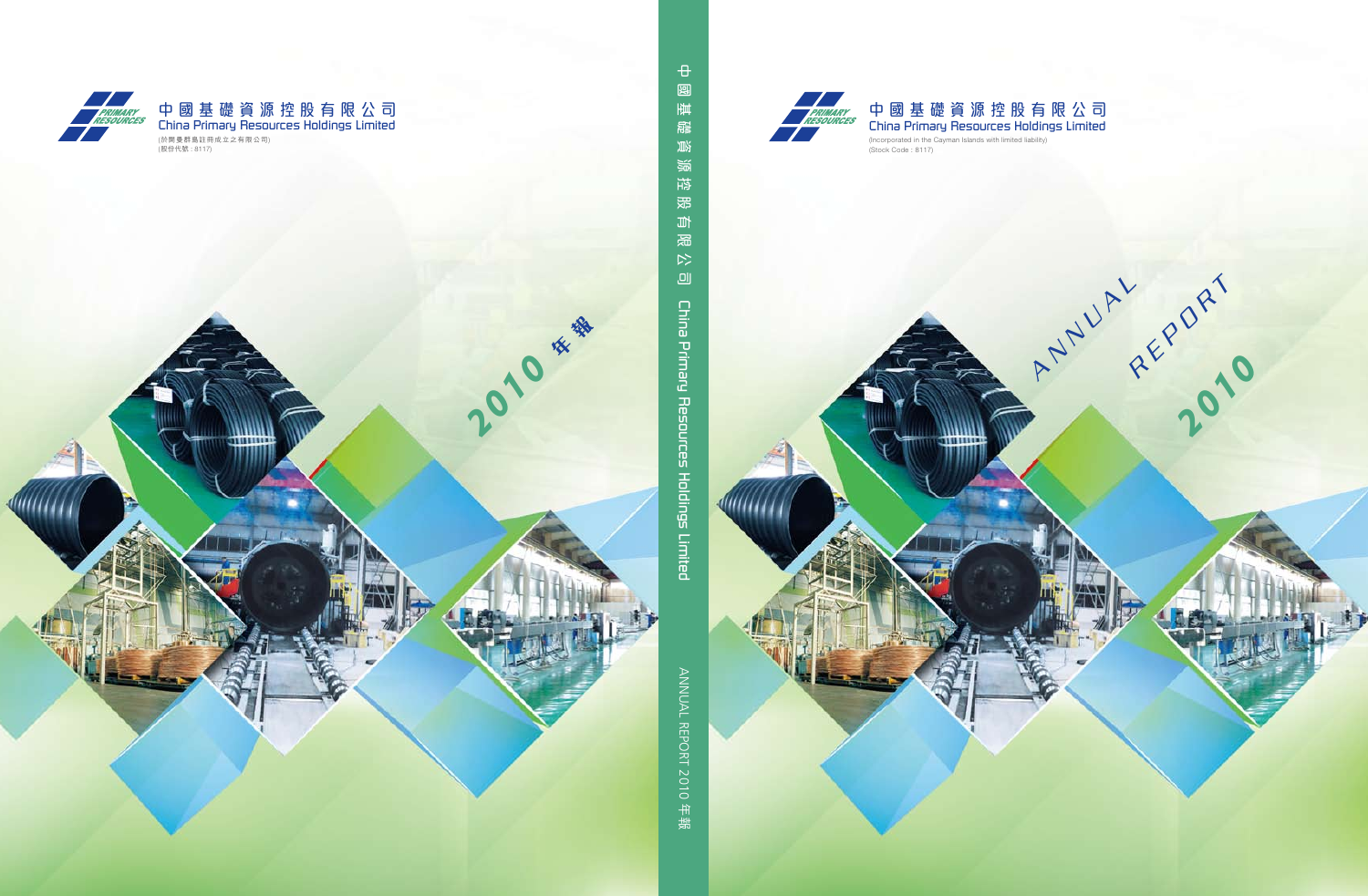#### CHARACTERISTICS OF THE GROWTH ENTERPRISE MARKET ("GEM") OF THE STOCK EXCHANGE OF HONG KONG LIMITED (THE "STOCK EXCHANGE")

GEM has been positioned as a market designed to accommodate companies to which a higher investment risk may be attached than other companies listed on the Stock Exchange. Prospective investors should be aware of the potential risks of investing in such companies and should make the decision to invest only after due and careful consideration. The greater risk profile and other characteristics of GEM mean that it is a market more suited to professional and other sophisticated investors.

Given the emerging nature of companies listed on GEM, there is a risk that securities traded on GEM may be more susceptible to high market volatility than securities traded on the Main Board of the Stock Exchange and no assurance is given that there will be a liquid market in the securities traded on GEM.

*Hong Kong Exchanges and Clearing Limited and the Stock Exchange take no responsibility for the contents of this annual report, make no representation as to its accuracy or completeness and expressly disclaim any liability whatsoever for any loss howsoever arising from or in reliance upon the whole or any part of the contents of this annual report.*

*This annual report, for which the directors (the "Directors") of CHINA PRIMARY RESOURCES HOLDINGS LIMITED (the "Company") collectively and individually accept full responsibility, includes particulars given in compliance with the Rules Governing the Listing of Securities on the GEM of the Stock Exchange (the "GEM Listing Rules") for the purpose of giving information with regard to the Company. The Directors, having made all reasonable enquiries, confirm that to the best of their knowledge and belief the information contained in this annual report is accurate and complete in all material respects and not misleading or deceptive, and there are no other matters the omission of which would make any statement herein or this annual report misleading.*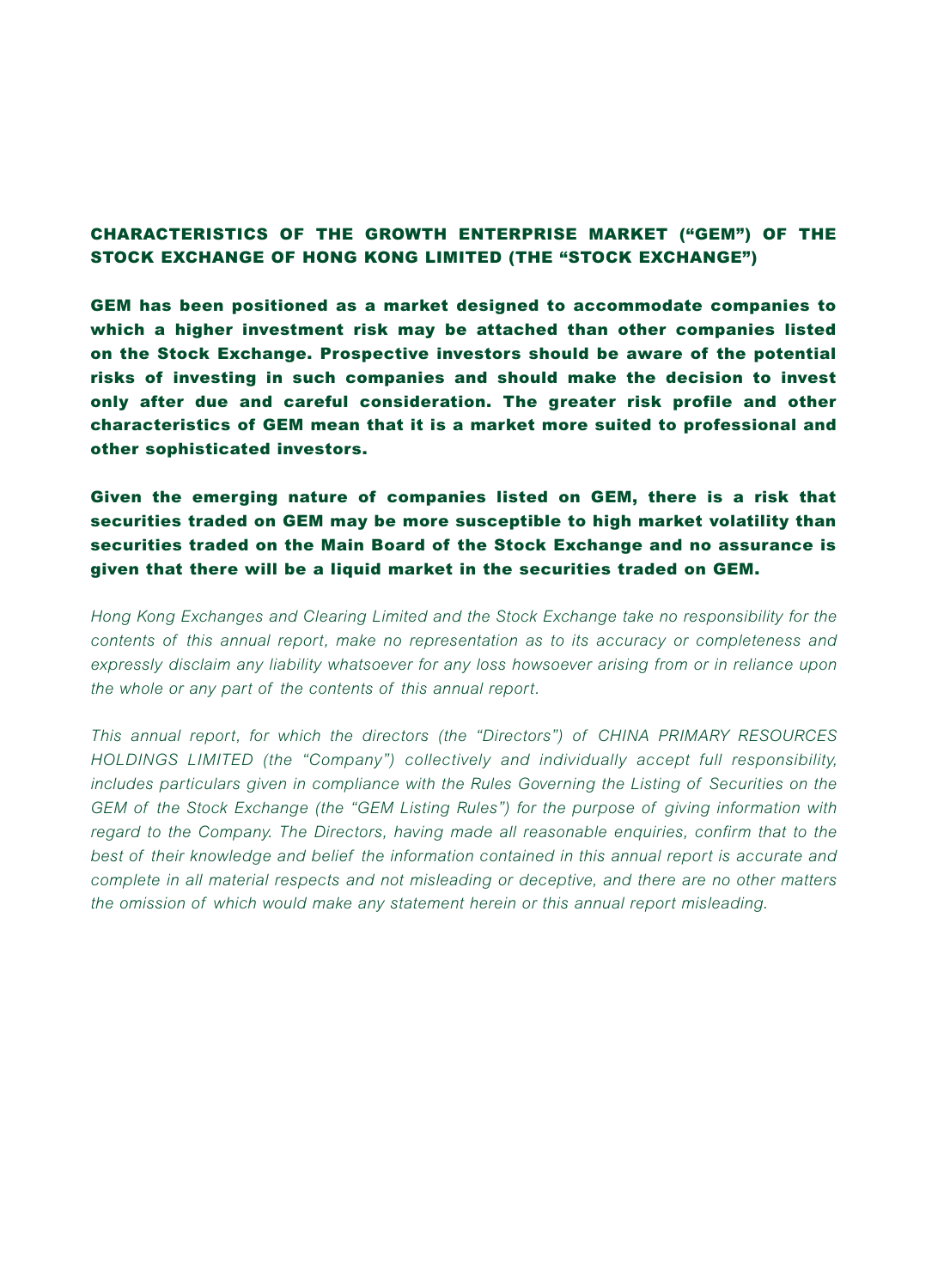# **Contents**

|                                                         | Pages          |
|---------------------------------------------------------|----------------|
| Corporate Information                                   | $\overline{2}$ |
| Chairman's Statement                                    | 3              |
| Management Discussion and Analysis                      | 5              |
| Biographical Details of Directors and Senior Management | 13             |
| Corporate Governance Report                             | 15             |
| Directors' Report                                       | 21             |
| Independent Auditors' Report                            | 36             |
| <b>Consolidated Income Statement</b>                    | 38             |
| Consolidated Statement of Comprehensive Income          | 39             |
| Consolidated Statement of Financial Position            | 40             |
| <b>Statement of Financial Position</b>                  | 42             |
| Consolidated Statement of Changes in Equity             | 43             |
| <b>Consolidated Statement of Cash Flows</b>             | 45             |
| Notes to the Financial Statements                       | 47             |
| <b>Financial Summary</b>                                | 133            |
| Expressed in Hong Kong dollars ("HK\$")                 |                |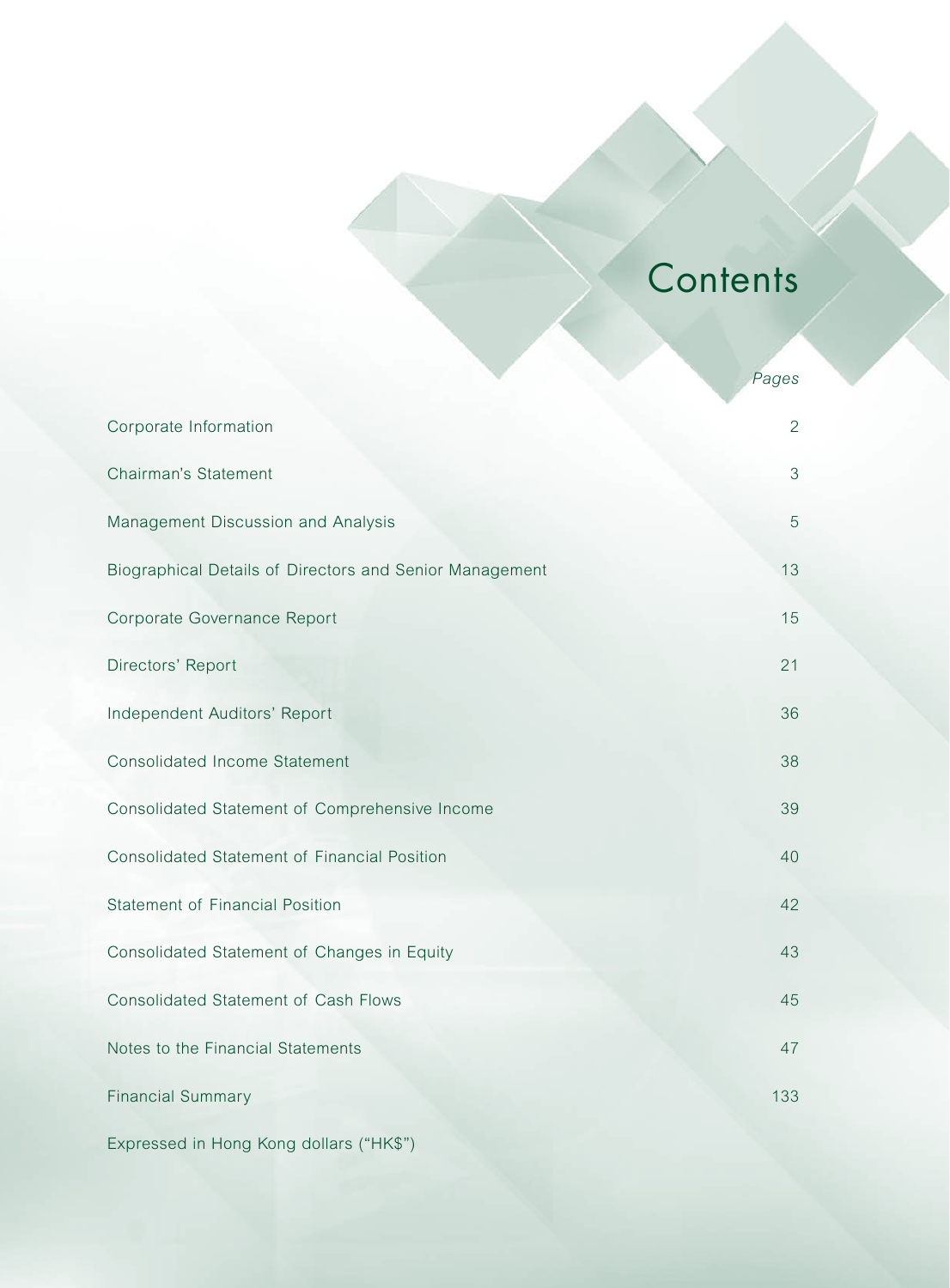# Corporate Information

# *Board of directors*

#### Executive Directors

Ms. Ma Zheng *(Chairman)* Mr. Wong Pui Yiu

#### Independent Non-Executive Directors

Mr. Wan Tze Fan Terence Mr. Liu Weichang Mr. Chung Chin Keung

*Registered office, head office and principal place of business*

#### Registered office

Cricket Square Hutchins Drive P.O. Box 2681 Grand Cayman KY1-1111 Cayman Islands

#### Head office and principal place of business

Suite 1415 Ocean Centre 5 Canton Road Tsim Sha Tsui Kowloon Hong Kong

#### *Company secretary*

Mr. Wong Chun Sing

# *Compliance officer*

Mr. Wong Pui Yiu

#### *Audit committee*

Mr. Wan Tze Fan Terence *(Chairman)* Mr. Liu Weichang Mr. Chung Chin Keung

#### *Remuneration committee*

Mr. Wan Tze Fan Terence *(Chairman)* Mr. Liu Weichang Mr. Chung Chin Keung

#### *Authorised representatives*

Ms. Ma Zheng Mr. Wong Pui Yiu

### *Principal bankers*

Wing Hang Bank, Limited The Hongkong and Shanghai Banking Corporation Limited

#### *Share registrar and transfer office*

Butterfield Fulcrum Group (Cayman) Ltd. Butterfield House, 68 Fort Street P.O. Box 705, George Town Grand Cayman Cayman Islands

#### *Stock code*

8117

#### *Cayman Islands assistant secretary*

Codan Trust Company (Cayman) Limited

#### *Auditors*

BDO Limited *Certified Public Accountants* 25th Floor, Wing On Centre 111 Connaught Road Central Hong Kong

### *Hong Kong share registrar*

Tricor Tengis Limited 26th Floor, Tesbury Centre 28 Queen's Road East Wanchai Hong Kong

ANNUAL REPORT 2010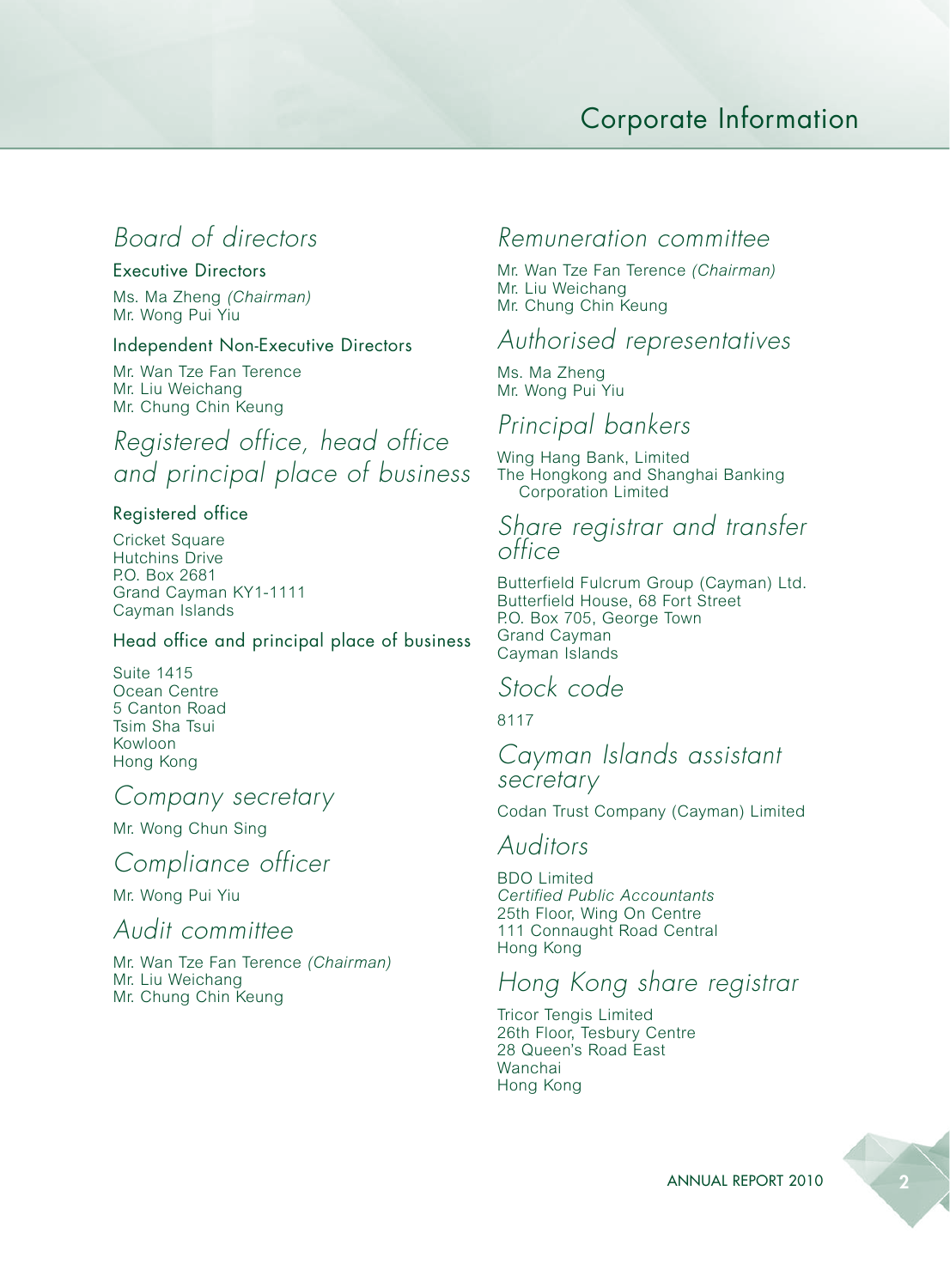It is my pleasure to present the annual results of China Primary Resources Holdings Limited (the "Company") together with its subsidiaries (collectively referred to as the "Group"), for the year ended 31 December 2010.

# *Results and Corporate Actions*

2010 was an important year for the Group after a few years of uneasy time. With much effort and after more than a year's negotiation, the Company finally came out a settlement agreement with the holder of the convertible bonds. A deed of settlement was signed between the Company, Lehman Brothers Commercial Corporation Asia Limited ("Lehman Brothers") and its liquidators on 17 September 2010 (the "Deed of Settlement"). This signifies that the financial uncertainty and going concern problem of the Company are resolved. As a result, the Group will now concentrate its resources on its core business.

Production and sale of polyethylene pipes ("PE Pipes") and fibre glass reinforced plastic pipes ("FRP Pipes") and sale of composite materials were still the core businesses of the Group in the year 2010. Due to global economy rebounded in 2010, the turnover of the Group increased by 307.2% to approximately HK\$157,651,000 in 2010. The Group will continue to closely monitor the pipes business and such business will continue to contribute substantial turnover to the Group.

For the mining sector, during the year under review, the Group's 12.21% interest in Xin Shougang Zi Yuan Holdings Limited ("Xin Shougang") was disposed. In view of the continue delay in commencement of the mining operation of Xin Shougang since its acquisition in 2007 and potential further dilution of the Group's interest, the directors (the "Directors") and shareholders (the "Shareholders") of the Company considered and agreed that such disposal will be beneficial to the Group. The disposal was completed in December 2010 and all the unlisted convertible preferred shares were cancelled at the same time.

On the other hand, the mine located in the independent sovereign state of Mongolia is yet to be disposed to Lehman Brothers under the Deed of Settlement. As a result, the Group ceased to have any investment in mine related business.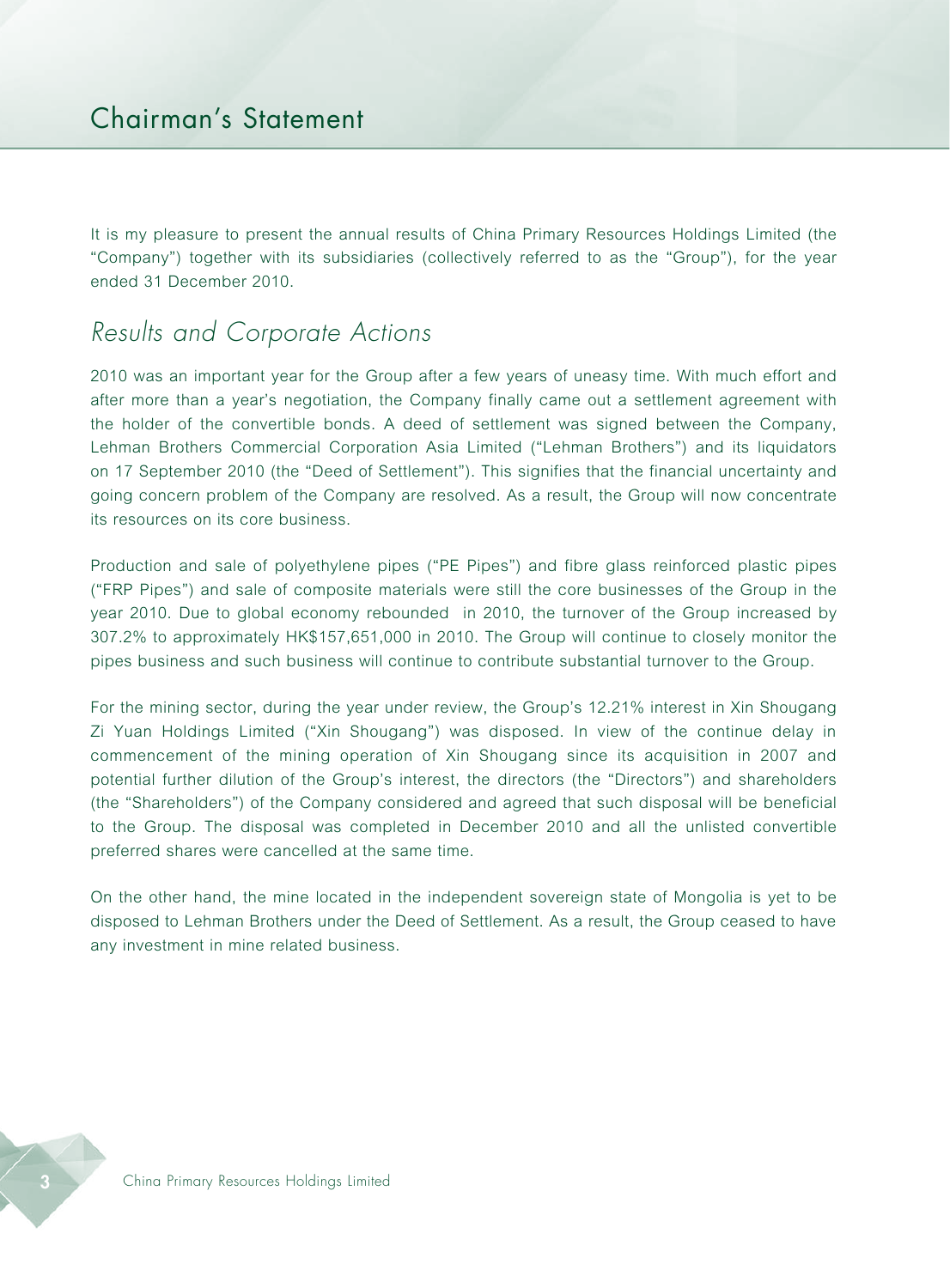# *Future Development*

With the repurchase and cancellation of the convertible preferred shares, disposal of the mine businesses and the redemption of the convertible bonds, I believe all uncertainty and adverse factors are removed and the Group can have a fresh start and brighter future.

Being the Chairman of the Company, I believe that if we could leverage on our strategy partners' business connection and technology, and stick to the current business development route, the Group could develop into a leading manufacturer of PE Pipes in the near future. In this respect, I can assure you that all members of staff and management of the Group will put all their best efforts to increase the Shareholders' return in the future.

### *Appreciation*

On behalf of the Board of Directors, I would like to express my sincere gratitude to our shareholders, fellow directors, staff, customers and business partners for their ongoing support and contributions, especially during such difficult moment. 2011 is obviously another challenging year but, with the strong commitment and contribution from all of you, I believe the Group can overcome any difficulty in the future.

MA Zheng *Chairman*

Hong Kong, 23 March 2011

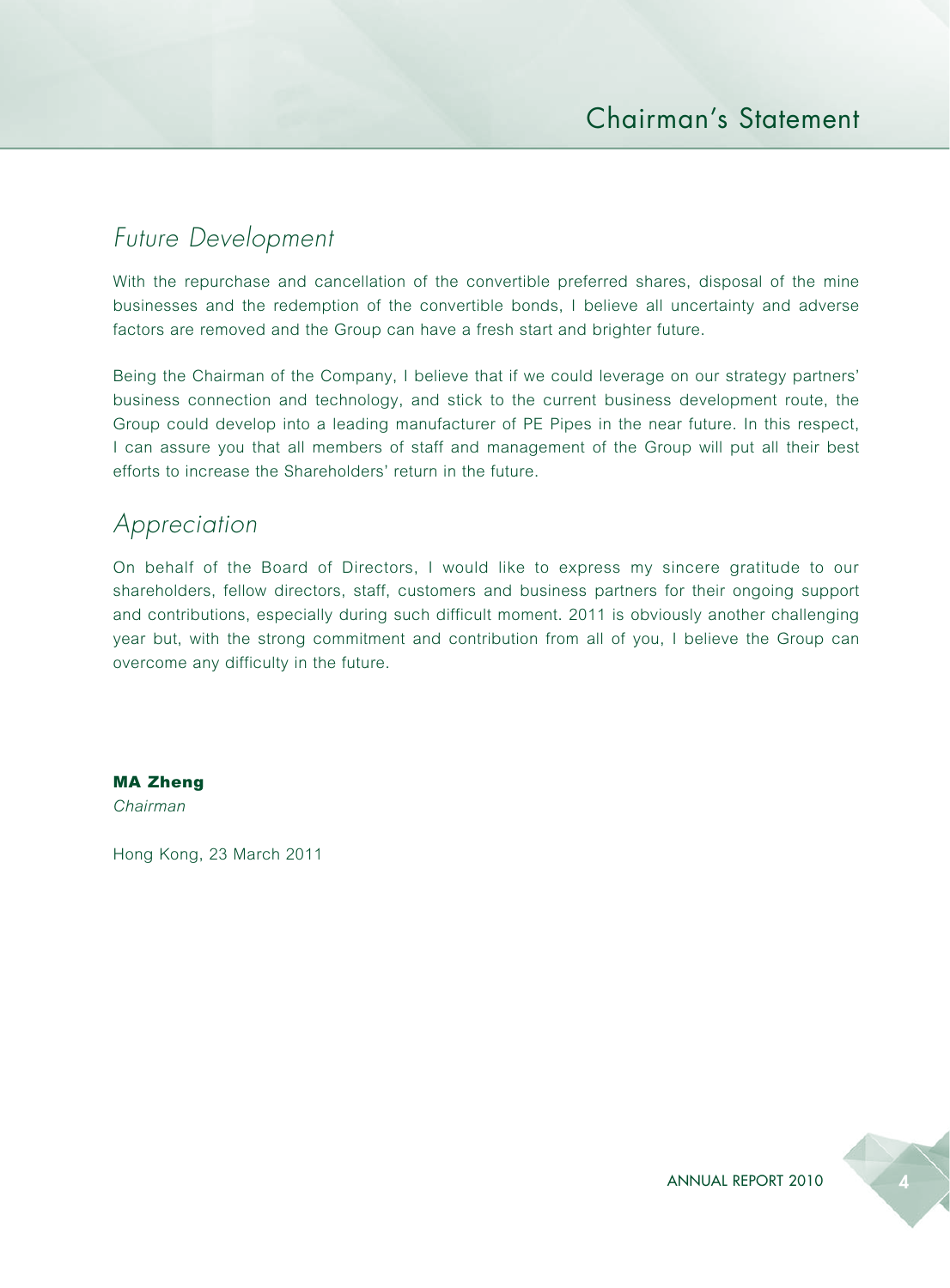### *Operation review*

After the financial tsunami in 2008, the global economy rebounded quickly in late 2009 and continued to grow in 2010. Most corporations had benefited from the economic growth in 2010. The ordinary business of the Group was performing much better when compare to 2009 and 2008. Most importantly, the Company has reached settlement on the convertible bonds issue with Lehman Brothers during 2010. The settlement represents a big step of the Group as the going concern problem of the Group is resolved. Although the Group still incurred operating loss in 2010, the Directors believes that the Group will perform much better in the near future.

The business segment of the PE Pipes and FRP Pipes was performing well in 2010 and was the main business of the Group in 2010. FRP Pipes have gradually been replaced by the PE Pipes. From 2011 onwards, PE Pipes will become the main products of the Group. This business segment has been the core business of the Group for many years. The PE Pipes and FRP Pipes are products employed for constructions and city development in the People's Republic of China (the "PRC"). Our major customers are mainly government entities of different provinces and cities in the PRC, or their suppliers. Given the rapid and continuous development of the PRC market, the Directors believe that the demands for our products are both sustainable and look set to increase.

During the year under review, the Group continued to engage in manufacture and sale of PE Pipes and FRP Pipes and sale of composite materials. The manufacture business is expected to improve its performance as the economy continues to grow.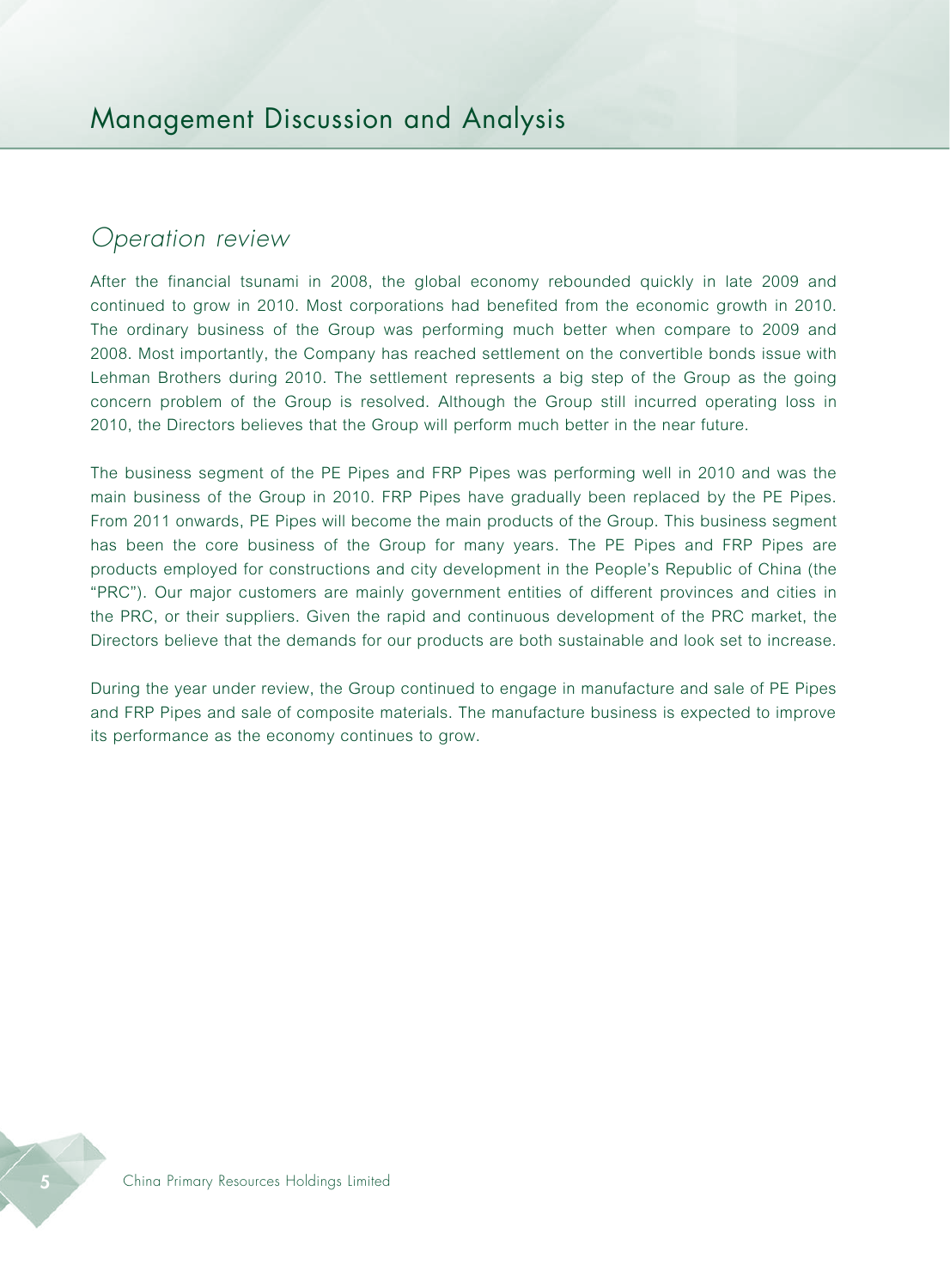# *Financial review*

For the year ended 31 December 2010, the Group recorded a turnover of approximately HK\$157,651,000, which represented an increase of 307.2% when compared with last year's turnover of approximately HK\$38,712,000. Such increase in sale was mainly due to the improved economic conditions and also the more concentration of the Group's resources on the manufacture and sale of PE Pipes business upon the disposal of the mining investments.

During the year under review, the consolidated income statement composed of continuing operations and discontinued operations. The audited loss before tax of continuing operations was approximately HK\$34,822,000 (2009: HK\$39,476,000). Loss from discontinued operations was approximately HK\$24,761,000 (2009: HK\$827,546,000). The loss attributable to owners of the Company was approximately HK\$57,170,000 (2009: HK\$864,145,000). In the current economic environment, the Board will continue to adopt stringent cost control and maintain a low and effective overheads structure and prudently utilise the Group's corporate resources to create wealth for the Shareholders.

# *The Disposal of available-for-sale investments*

On 9 April 2010 (after trading hours), Yichang Shoukong Industries Co., Limited (宜昌首控實業 有限公司) ("Yichang Shoukong"), a wholly-owned subsidiary of the Company, and 首鋼控股有限 責任公司 (transliterated as Shougang Holdings Limited Liability Company) ("Shougang") entered into the agreement (the "Agreement") pursuant to which Yichang Shoukong has conditionally agreed to sell, and Shougang has conditionally agreed to purchase, the 12.21% equity interest ("Sale Interest 1") in the registered paid up capital of Xin Shougang at an aggregate consideration of HK\$314.8 million (the "Disposal"). The consideration would be satisfied by Shougang as to HK\$25.34 million by cash (or RMB22.28 million as agreed between the parties to the Agreement) and as to HK\$289.46 million by way of procuring Great Ocean Real Estate Limited ("GORE") to transfer 2,802,235,294 unlisted preferred shares (the "Preferred Shares") (the non-voting redeemable convertible preferred share(s) of HK\$0.00125 each in the then share capital of the Company carrying rights to convert into conversion share(s)) to the Company for repurchase ("Share Repurchase") and cancellation subject to the terms and upon fulfillment of the conditions of the Agreement.

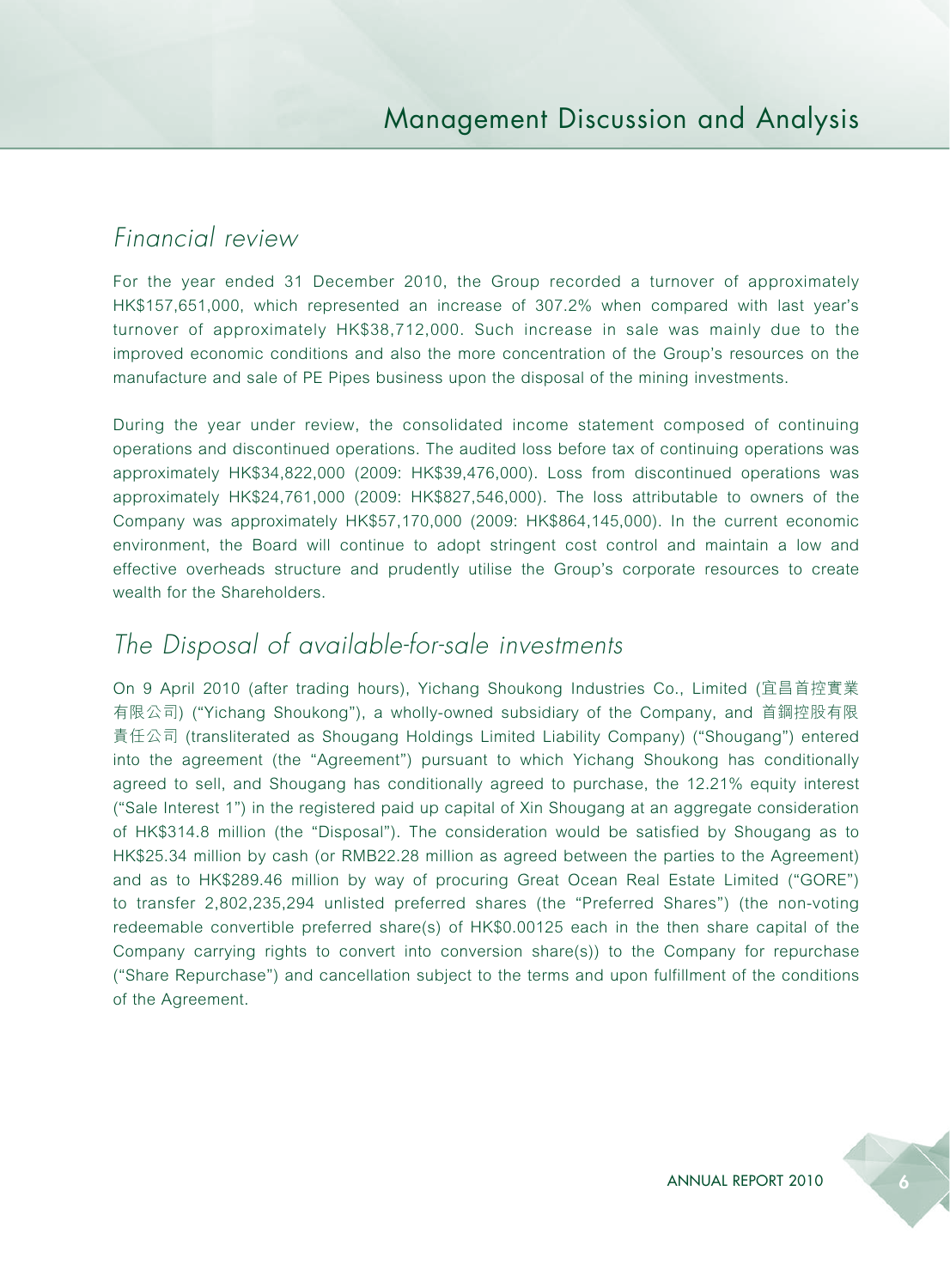# Management Discussion and Analysis

With all conditions to the Agreement having been fulfilled, the Disposal and the Share Repurchase were completed on 2 December 2010 in accordance with the terms of the Agreement.

Since the completion of the sale of the Sale Interest 1 in accordance with the Agreement (the "Completion"), the Company does not hold any beneficial interest in Xin Shougang, and the repurchase shares, which represented all the Preferred Shares issued by the Company, have been cancelled. After the Completion, GORE ceased to hold any securities of the Company.

Details are set out in the announcements dated 22 April 2010, 12 November 2010 and 2 December 2010 and the circular dated 8 June 2010 of the Company.

### *Decrease in authorised share capital*

As a result of the Share Repurchase, all the Preferred Shares in issue have been cancelled. In order to extinguish the Preferred Share class from the authorised share capital of the Company, the Board diminished the authorised share capital of the Company from HK\$125,000,000 to HK\$120,000,000 by the cancellation of 4,000,000,000 Preferred Shares of HK\$0.00125 each in the authorised share capital of the Company (the "Authorised Share Capital Decrease"). As a result, the authorised share capital of the Company became HK\$120,000,000 divided into 9,600,000,000 Shares of HK\$0.0125 each. The Authorised Share Capital Decrease was passed as an ordinary resolution by the Shareholders by way of poll at the extraordinary general meeting held on 28 June 2010. With all conditions to the Agreement having been fulfilled, the Disposal and the Share Repurchase were completed on 2 December 2010 in accordance with the terms of the Agreement.

Details are set out in the announcements dated 22 April 2010 and 2 December 2010 and the circular dated 8 June 2010 of the Company.

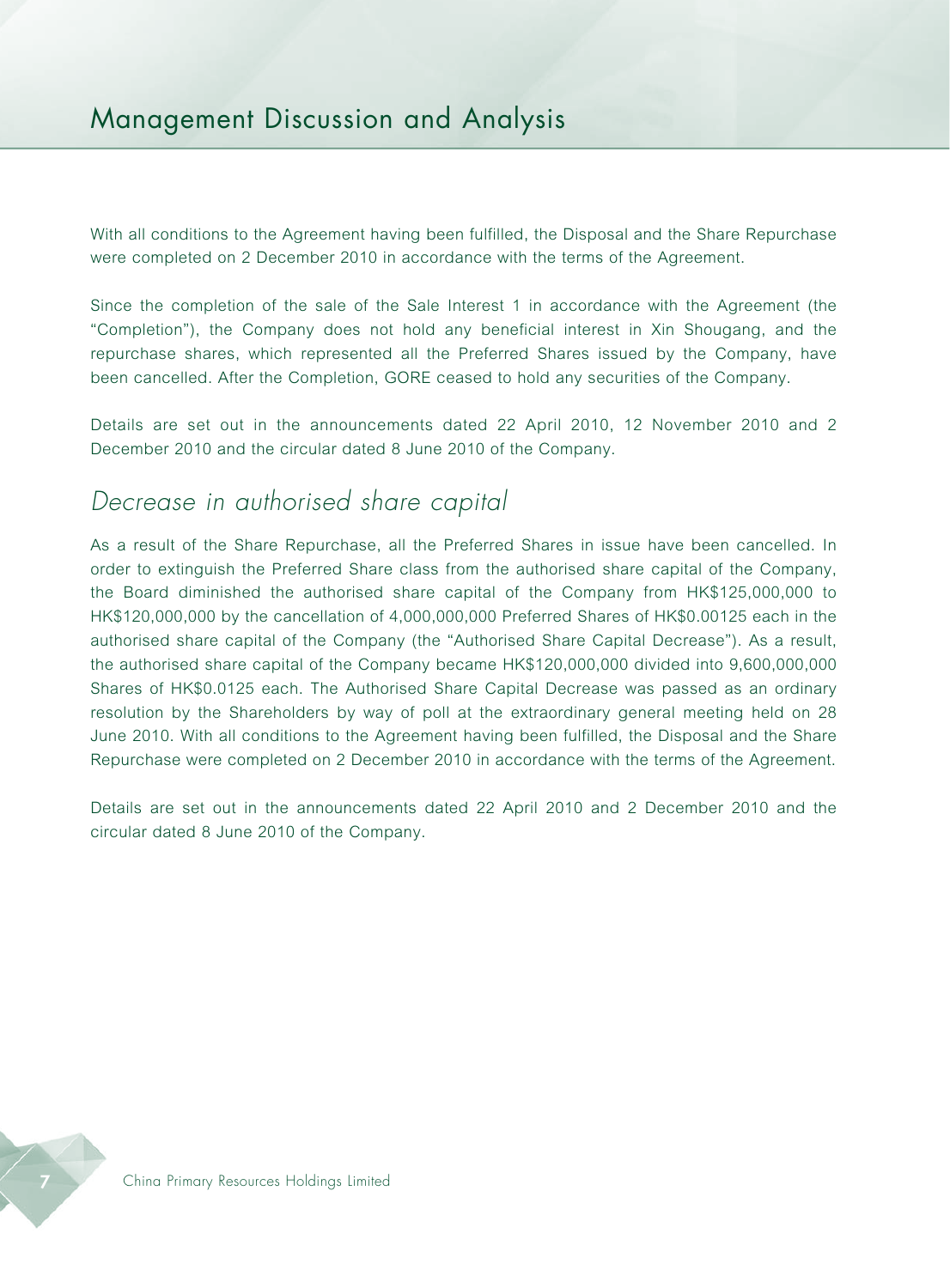# *Deed of Settlement and the disposal of subsidiaries*

On 17 September 2010, the Company, Lehman Brothers (as Bondholder) and the joint and several liquidators of Lehman Brothers appointed by the order of the Court of First Instance of Hong Kong (the "Liquidators") signed the Deed of Settlement for the redemption of the 4.5% convertible bonds of the Company in the principal amount of HK\$246,250,000 issued by the Company to Lehman Brothers pursuant to the subscription agreement dated 12 June 2007 (the "Convertible Bonds").

Pursuant to the Deed of Settlement, the Company shall pay to the Bondholder a sum of HK\$85 million in November 2010 and transfer the Sale Interest 2 (as defined below) to the Bondholder or any third party as directed by the Bondholder.

The Sale Interest 2 represents 100% of the issued share capital of Zhong Ping Resources Holdings Limited ("Zhong Ping") (being the holder of the 70% equity interest in ARIA LLC ("ARIA"), a company incorporated in Mongolia with limited liability), or, at the sole and absolute discretion of the Bondholder, all of the assets held directly or indirectly by Zhong Ping. Zhong Ping, through ARIA, holds the majority interest of the mining right in respect of the green field exploration project namely the Mungun-Undur Polymetallic Project (the "Project") located at Mungun-Undur, Khentii Province, Mongolia. The Project has prospects for silver, lead, zinc and tin mineralization.

Up to the date of this annual report, the completion of the Deed of Settlement and the disposal are still in progress and the Company will announce for any further development.

Details are set out in the announcements dated 27 September 2010 and 12 November 2010 and the circular dated 11 October 2010 of the Company.

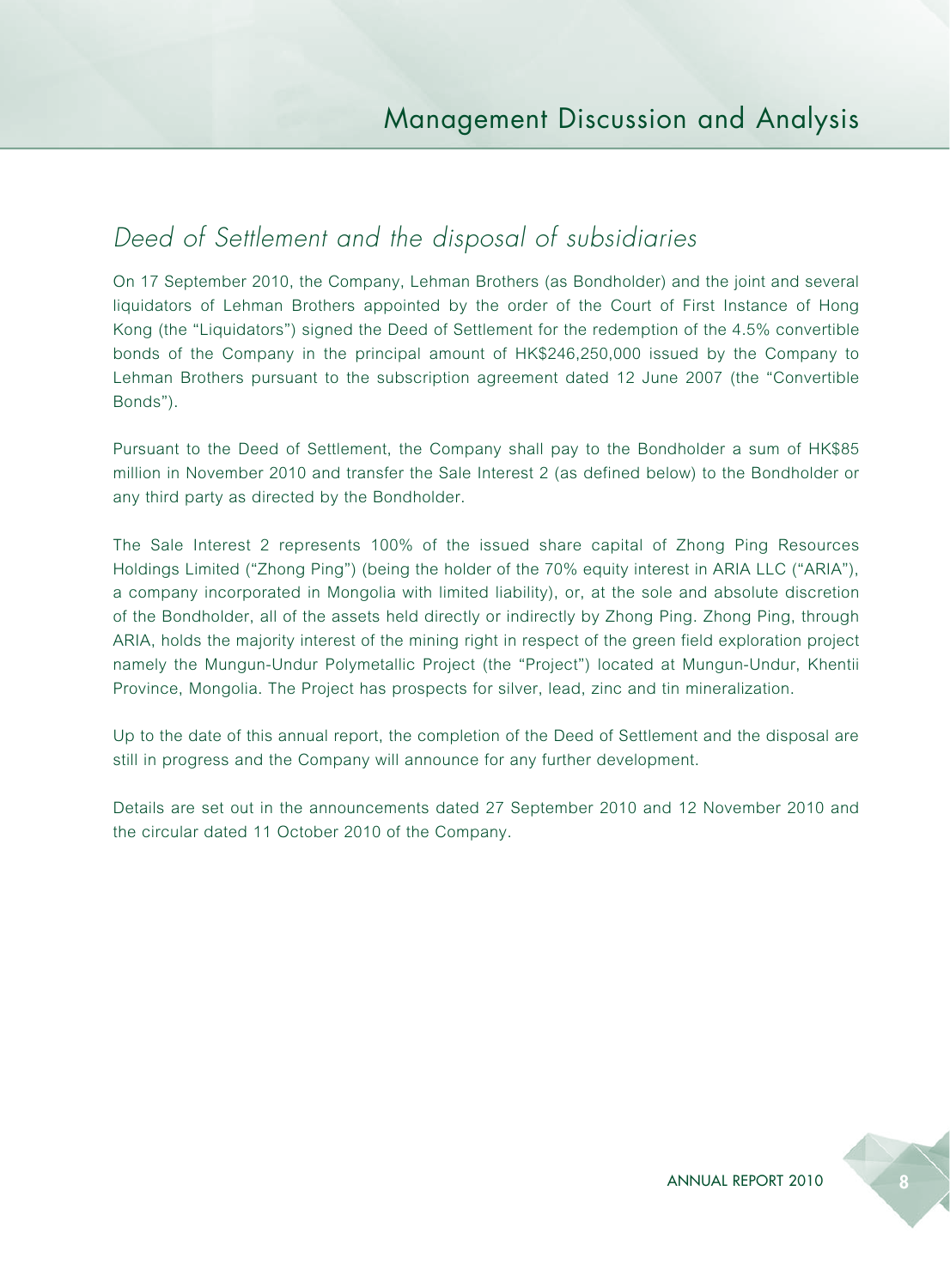# *The Subscription*

On 17 September 2010, the Company and Mr. Yu Hongzhi entered into the subscription agreement (the "Subscription Agreement") pursuant to which the Company conditionally agreed to issue and Mr. Yu Hongzhi conditionally agreed to subscribe for a total of 570,000,000 subscription shares (the "Subscription Share(s)") at HK\$0.08 per Subscription Share (the "Issue Price") under the subscription (the "Subscription"). The Subscription Shares represent approximately 46.4% of the then issued share capital of the Company; approximately 31.7% of the then issued share capital as enlarged by the issue of the Subscription Shares and approximately 23.6% of the then issued share capital as enlarged by the issue of the Subscription Shares and 614,801,640 new Shares (the "Offer Shares") offered to the Shareholders whose names appeared on the register of members of the Company on 27 October 2010 (the "Record Date") (the "Qualifying Shareholders") on the terms set out in the underwriting agreement (the "Underwriting Agreement") dated 17 September 2010 entered into between the Company and Mr. Yu Hongzhi, the underwriter, and in the prospectus dated 28 October 2010. The net proceeds of the Subscription were approximately HK\$45.6 million. The Subscription and the issue of one Offer Share for every two Shares held on the Record Date at a price of HK\$0.08 per Offer Share (the "Open Offer") were inter-conditional upon each other.

Details are set out in the announcements dated 27 September 2010 and 12 November 2010 and the circular dated 11 October 2010 of the Company.

# *The Open Offer*

On 17 September 2010, the Company proposed to raise approximately HK\$49.2 million before expenses by way of the Open Offer of 614,801,640 Offer Shares at a price of HK\$0.08 per Offer Share.

The Open Offer was only available to the Qualifying Shareholders and such Qualifying Shareholders were not entitled to apply for any Offer Shares which were in excess of their assured entitlements. The Open Offer was not available to excluded Shareholders (those Overseas Shareholders whom the Directors, after making enquiries regarding the legal restrictions under the laws of the relevant places and the requirements of the relevant overseas regulatory bodies or stock exchanges in those places, consider it necessary or expedient to exclude them from the Open Offer).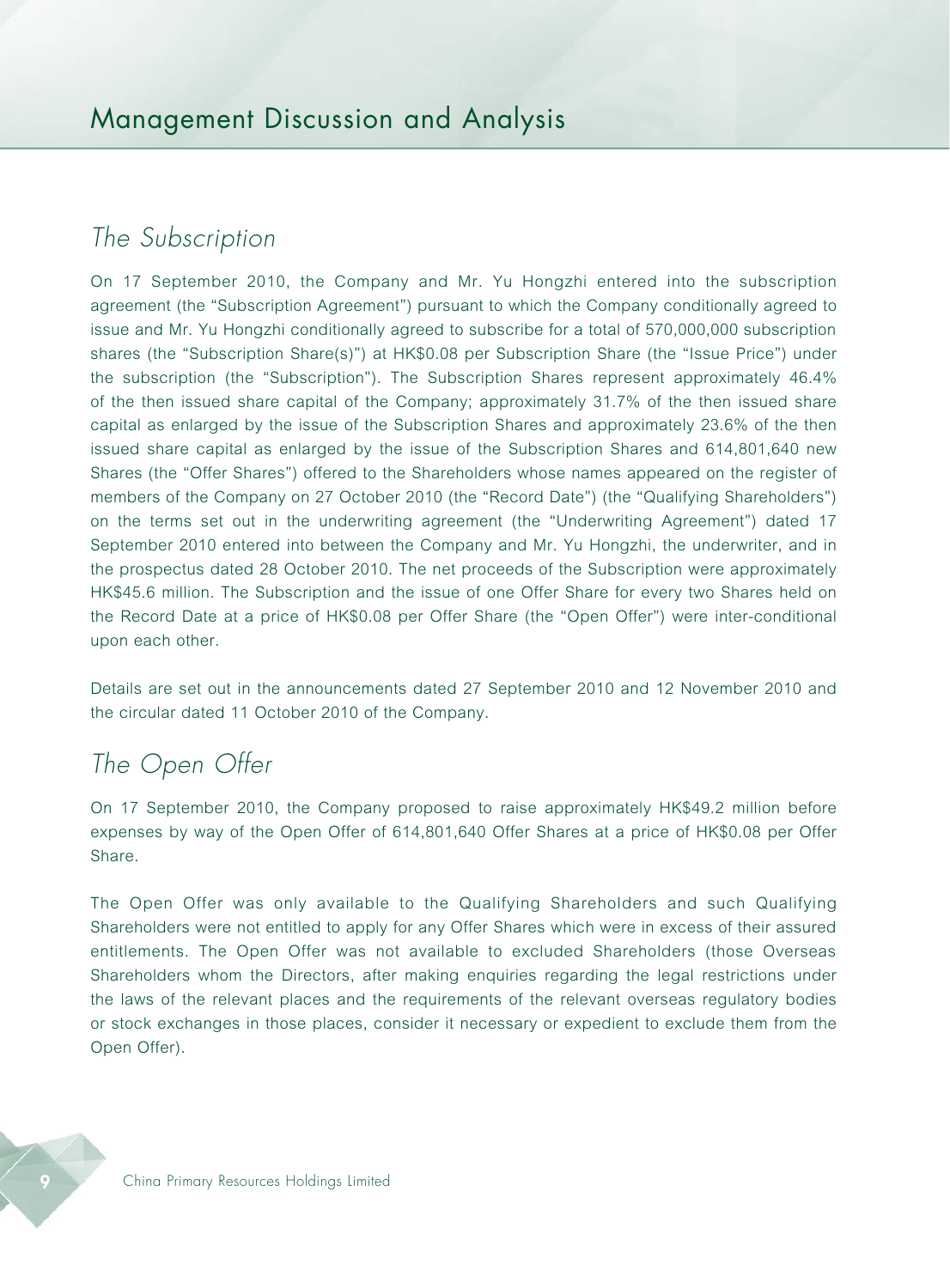A total of 266,674,137 Offer Shares were being applied for, representing approximately 43.38% of the total number of 614,801,640 Offer Shares offered under the Open Offer and approximately 11.05% of the enlarged issued share capital of the Company of 2,414,404,920 Shares immediately after completion of the Subscription and the Open Offer.

As a result of the under-subscription of the Offer Shares, Mr. Yu Hongzhi, the underwriter was obliged to subscribe for 348,127,503 Offer Shares that had not been validly subscribed for (the "Untaken Offer Shares").

The Company applied the majority of the net proceeds from the Subscription and the Open Offer for the payment under the Deed of Settlement and retained the balance as general working capital of the Group for future operation and development.

Details are set out in the announcements dated 27 September 2010 and 12 November 2010 and the circular dated 11 October 2010 of the Company.

# *Business outlook and prospects*

The production of the PE Pipes and FRP Pipes was performing well in the year 2010. The Board of directors believe that this business segment will continue to grow and perform well. The Group has been building an effective sales team to explore new markets and find more customers for its products.

With the anticipated completion of the Deed of Settlement in 2011 and with the continue development of the pipes manufacturing business, the Group is targeting to become one of the largest PE Pipes manufacturers in the market.

# *Liquidity and financial resources*

As at 31 December 2010, the net assets of the Group were approximately HK\$390,012,000 (2009: HK\$408,183,000) while its total assets were approximately HK\$761,976,000 (2009: HK\$886,049,000) including cash and bank balances of approximately HK\$45,930,000 (2009: HK\$76,071,000).

# *Funding activities during the year*

Save as the Subscription and the Open Offer disclosed above, the Company did not carry out any fund raising activities during the year under review.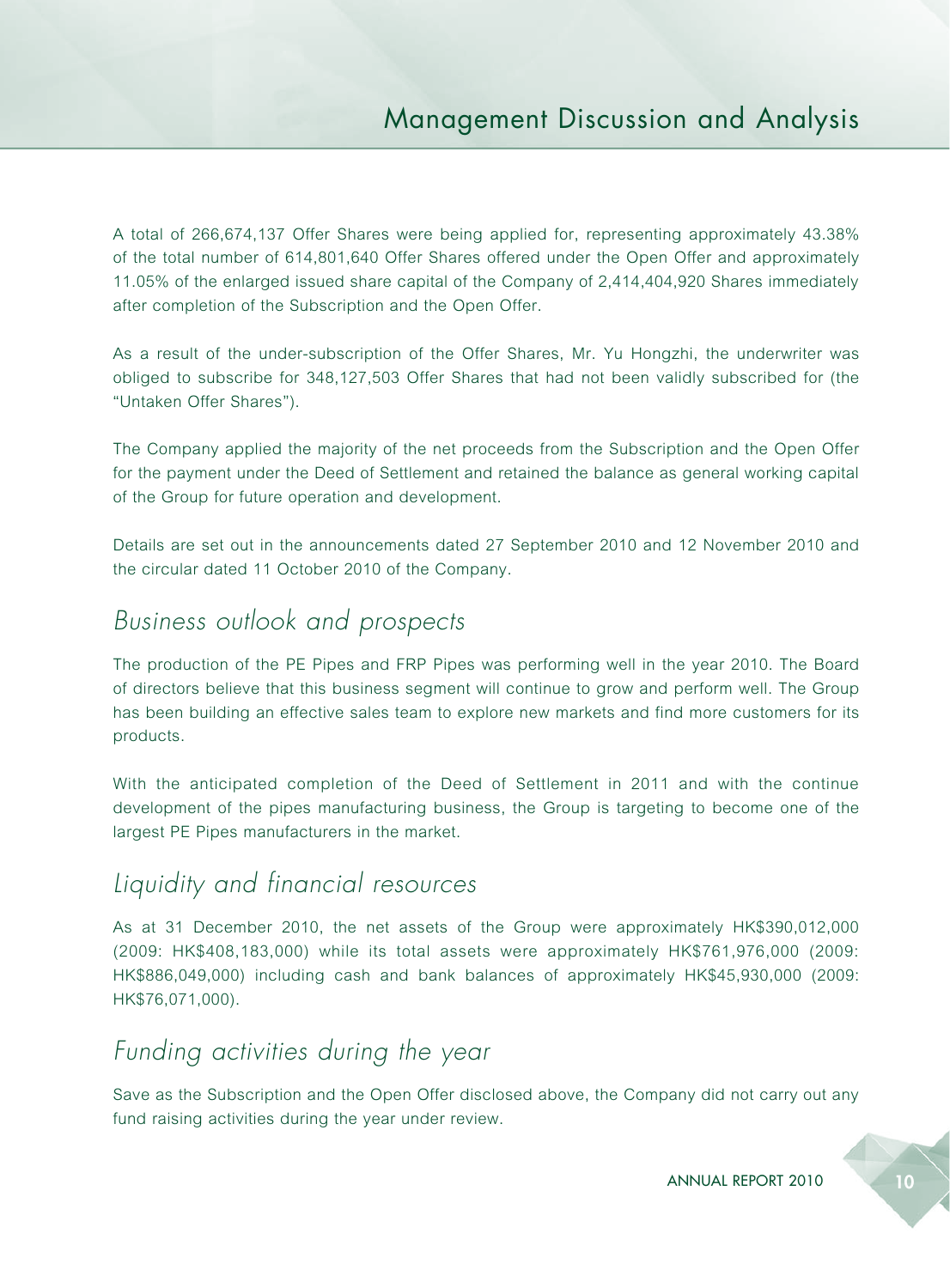### *Gearing ratio*

As at 31 December 2010, current assets of the Group amounted to approximately HK\$567,693,000 which included cash of approximately HK\$13,873,000 and RMB27,231,000 while current liabilities stood at approximately HK\$342,375,000. Shareholders' funds amounted to approximately HK\$356,107,000. In this regard, the Group was in a net assets position and had a gearing ratio of approximately 78.1% (net loan to equity attributable to owners of the Company) as of 31 December 2010.

# *Exposure to fluctuations in exchange rates*

Sales and payment of the Group are denominated in Hong Kong dollars and Renminbi ("RMB"). The Group's cash and bank deposit were mainly denominated in Hong Kong dollars and RMB, and the business is mainly operated in the PRC. The only foreign currency exposure comes mainly from the funds movement between Hong Kong and the PRC. With the anticipated appreciation of RMB, the Group's foreign currency exposure was minimal for the year under review, except for certain materials purchases, no hedging or other alternatives had been implemented for foreign currency exposure. However, the Group will continue to monitor closely the exchange rate and will enter into hedging arrangements in future if necessary.

# *Charge on group assets and contingent liabilities*

During the year under review, the Group has pledged buildings of approximately HK\$42,940,000 and land use rights of approximately HK\$32,053,000 to a PRC bank to obtain a short term loan. Save as disclosed, as at 31 December 2010, the Group did not have any significant contingent liabilities and no other assets of the Group were pledged (2009: Nil).

# *Segment information*

An analysis of the Group's performance for the year by business and geographical segments is set out in Note 7 to the financial statements.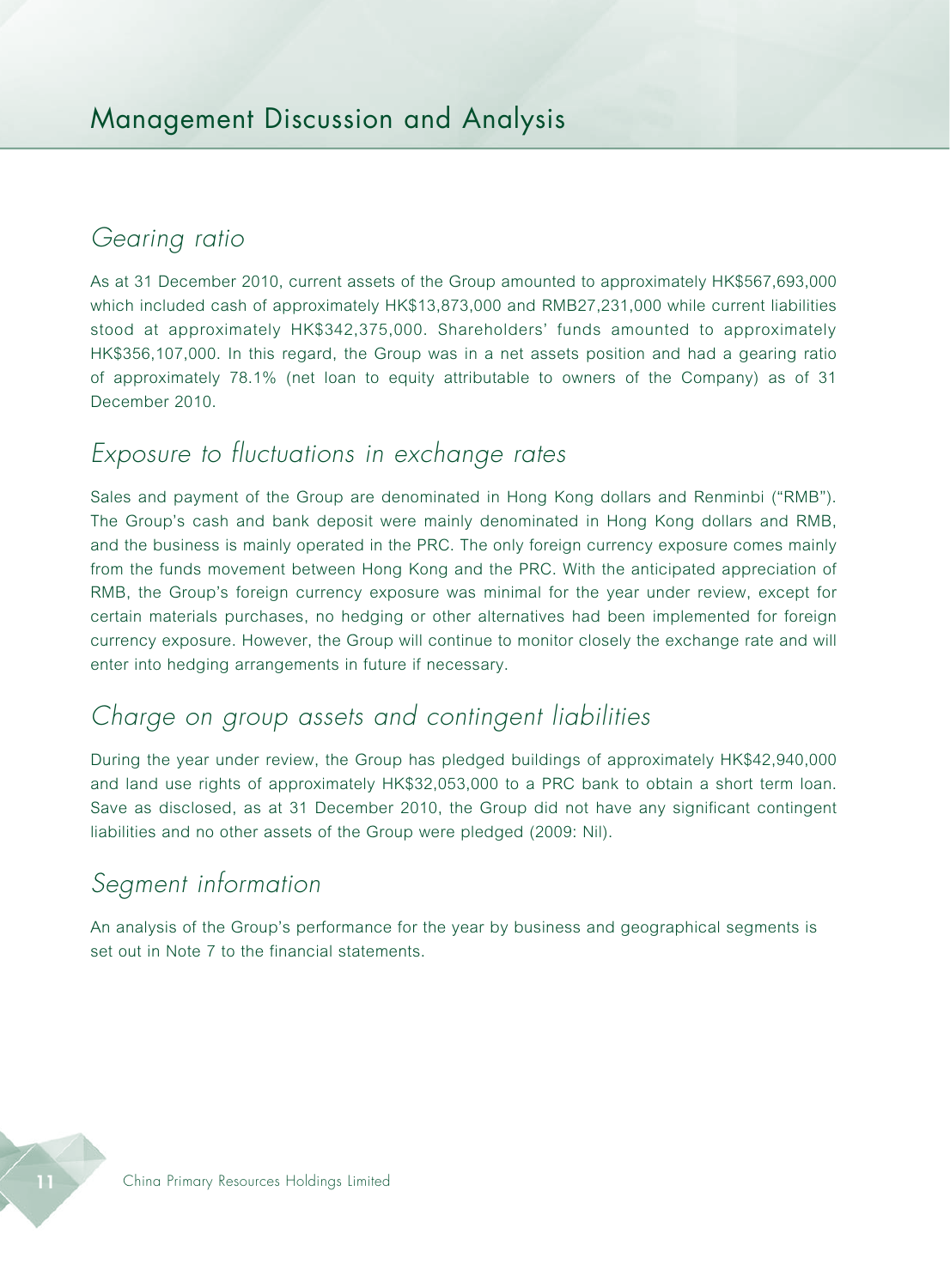# *Capital structure*

The ordinary shares of the Company were initially listed on the GEM of the Stock Exchange on 13 December 2001. Immediately after the completion of the Subscription and the Open Offer, the issued share capital of the ordinary shares of the Company is now 2,414,404,920 shares of HK\$0.0125 each. In 2010, all the 2,802,235,294 Preferred Shares were cancelled.

### *Material acquisition and disposals of subsidiaries and affiliated companies/future plans for material investments*

Save as disclosed above, there was no material acquisition or disposal of subsidiaries and affiliated companies during the year.

# *Significant investments*

The Group had not made any significant investments for the year ended 31 December 2010.

# *Employee information*

As at 31 December 2010, the Group had 5 full-time employees working in Hong Kong and 122 full-time employees working in the PRC. Total employees' remuneration for the year under review amounted to approximately HK\$9,236,000. The Group remunerates its employees based on their performance, experience and the prevailing industry practice.

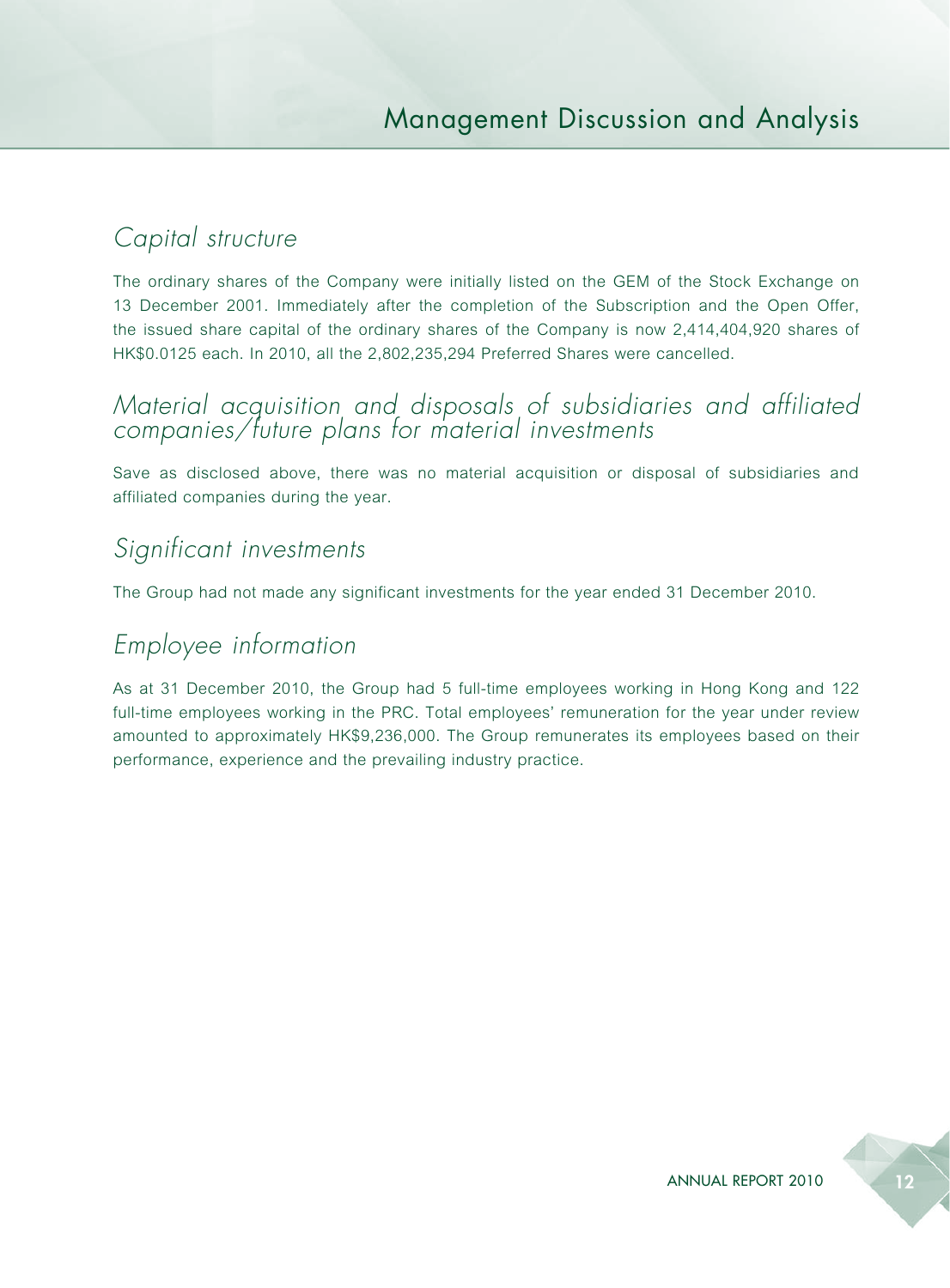### *Directors*

#### Ms. Ma Zheng, aged 44

#### *Chairman and Executive Director*

Ms. Ma joined the Group in February 2004. She is currently the general manager of Shenzhen Zhi Xin Da Investment Development Co. Limited (深圳智信達投資發展有限公司) which is a private investment and development company. Ms. Ma has over 21 years of experience in international trade, electronic industry and corporation management. She graduated from Wuhan University (武 漢大學) majoring in construction structure engineering.

#### Mr. Wong Pui Yiu, aged 48

#### *Executive Director*

Mr. Wong joined the Group in February 2008. He has over 10 years of experience in business administration and corporate management. He is currently the general manager of Smart Honest Group Limited which has been a distributor of semiconductors since 2004.

#### Mr. Wan Tze Fan Terence, aged 46

#### *Independent Non-executive Director*

Mr. Wan joined the Group in March 2004. Mr. Wan holds a bachelor degree in commerce and a master degree in business administration. Mr. Wan has years of experience in accounting and financial management. He had worked for international accounting firms and listed companies in Hong Kong. He is a fellow member of The Hong Kong Institute of Certified Public Accountants and a Certified Practicing Accountants of CPA Australia. Currently, he is an executive director of Sino Oil and Gas Holdings Limited, which is listed on the main board of The Stock Exchange of Hong Kong Limited.

#### Mr. Liu Weichang, aged 52

#### *Independent Non-executive Director*

Mr. Liu joined the Group in May 2005. Mr. Liu held a degree from Shenzhen University. He has over 27 years experience in the field of corporate management. Mr. Liu was the director and standing deputy general manager of two subsidiaries of a listed company in Hong Kong.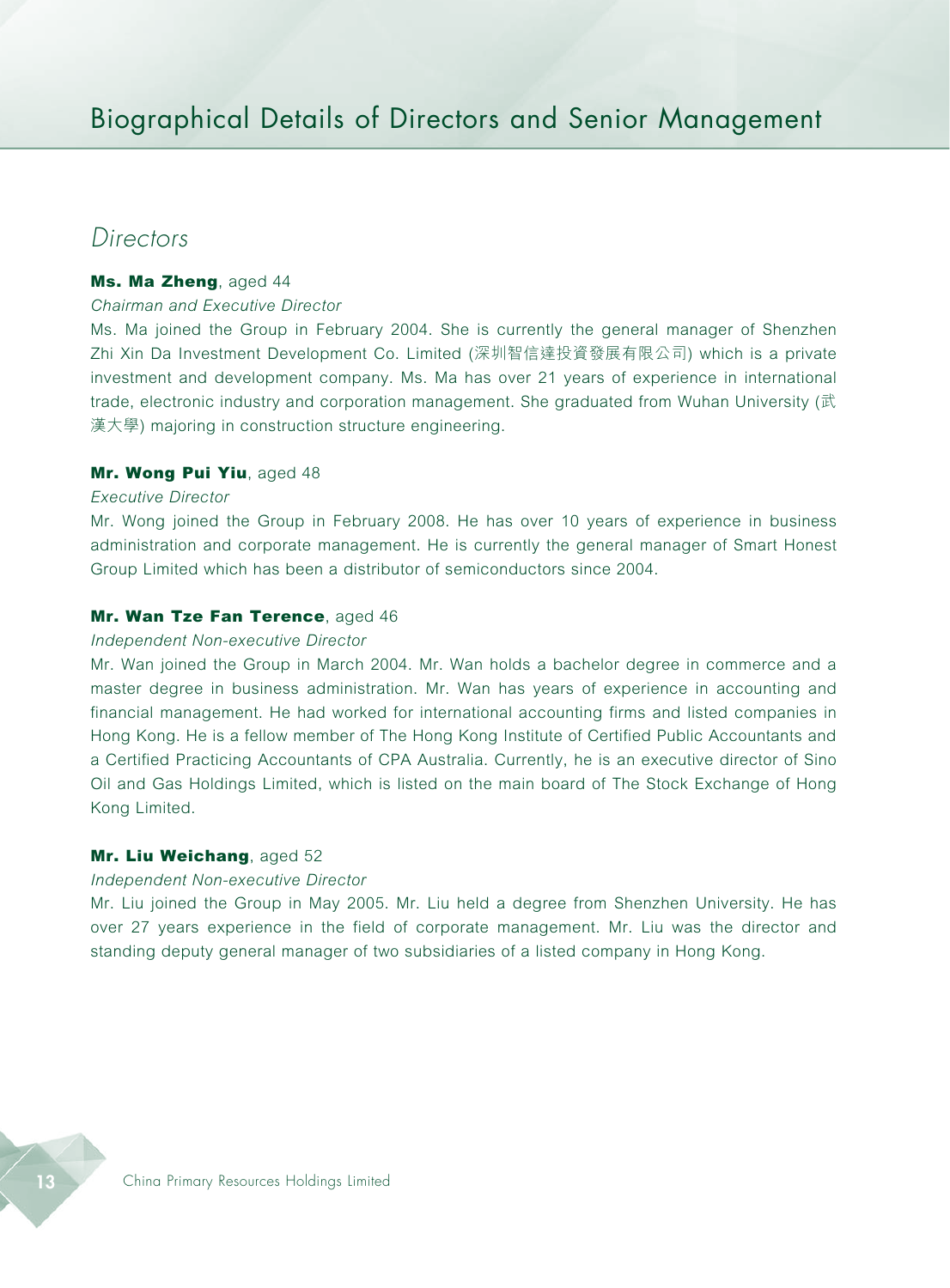#### Mr. Chung Chin Keung, aged 43

*Independent Non-executive Director*

Mr. Chung joined the Group in February 2008. Mr. Chung holds a bachelor degree of Business Administration from the Hong Kong Baptist University and a master degree in Business Administration from Manchester Business School. Mr. Chung is a fellow member of The Association of Chartered Certified Accountants, a fellow member of The Hong Kong Institute of Certified Public Accountants, a fellow member of The Institute of Financial Consultants and an associate member of The Institute of Chartered Accountants in England and Wales. He has more than 18 years of experience in finance, accounting and management. Mr. Chung is currently the financial controller and company secretary of K.P.I. Company Limited, a company listed on the main board of The Stock Exchange of Hong Kong Limited.

#### *Senior management*

#### Mr. Wong Chun Sing, Max, aged 40

#### *Financial Controller and Company Secretary*

Mr. Wong joined the Group in April 2008. Mr. Wong holds a master degree in business administration. He is a fellow member of The Hong Kong Institute of Certified Public Accountants and a fellow member of the Association of Chartered Certified Accountants. Mr. Wong has over 17 years of management experiences in the accounting and finance sector and he had worked for an international accounting firm, a listed company and securities and finance companies in Hong Kong.

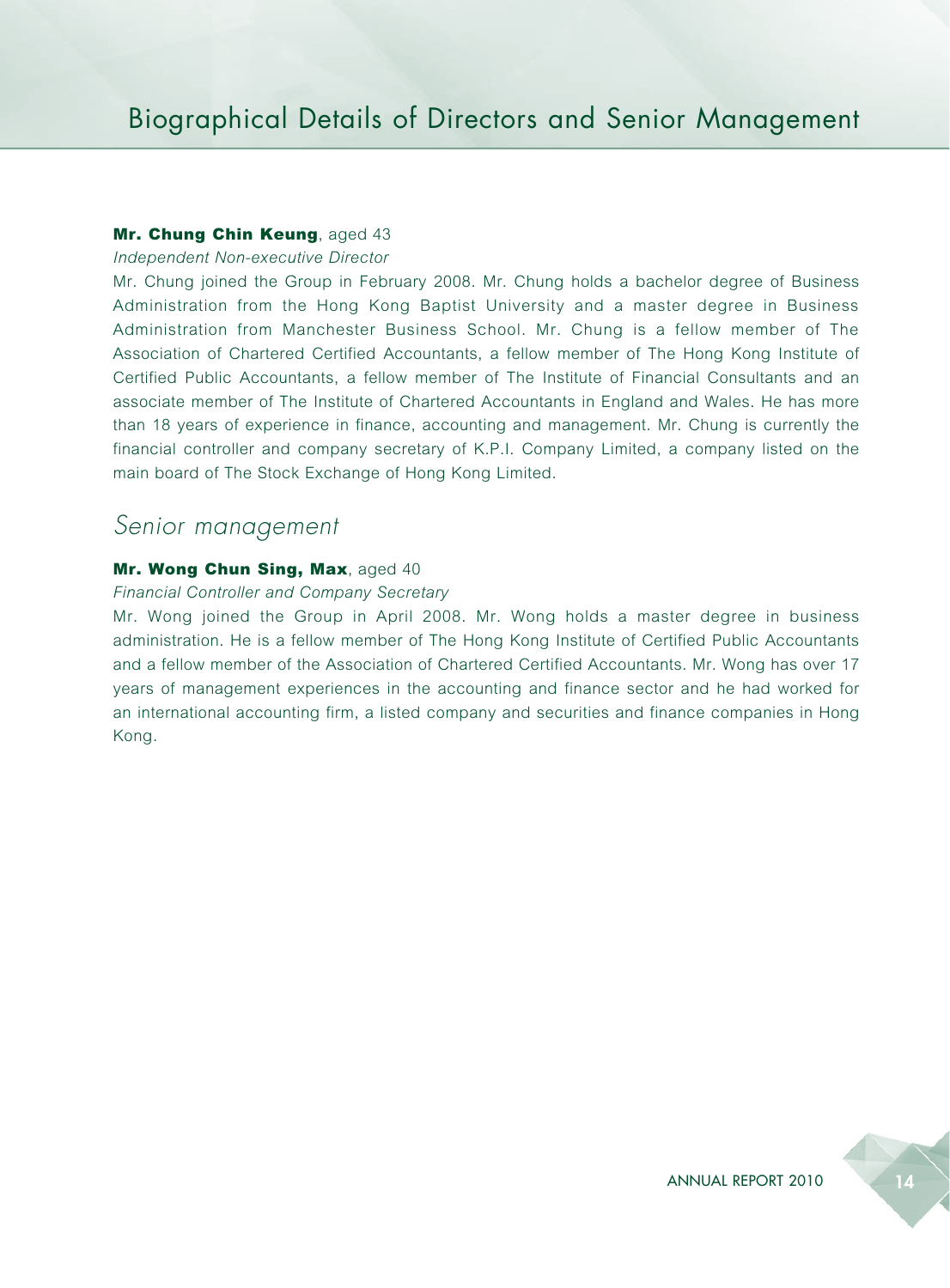### *(A) Corporate governance practices*

The Company has applied the principles and requirements of the Code on Corporate Governance Practices (the "CG Code") contained in Appendix 15 of the GEM Listing Rules of the Stock Exchange, except for certain deviations as disclosed in this annual report. In the opinion of the Directors, the Company has met the code provisions set out in the CG Code.

The Company strives to attain and maintain high standards of corporate governance to enhance shareholder value and safeguard shareholder interests. The Company's corporate governance principles emphasise a quality Board, effective internal control and accountability to shareholders.

### *(B) Directors' securities transactions*

The Company has adopted a code of conduct (the "Code") regarding securities transactions by Directors and relevant employees on terms no less exacting than the required standard of dealings set out in the Rules 5.48 to 5.67 of the GEM Listing Rules. All Directors confirmed they had complied with the Code throughout the year.

# *(C) Board of directors*

The Company is governed by a Board of Directors, which has the responsibility for leading and controlling of the Company. These directors are collectively responsible for promoting the success of the Company by directing and supervising the Company's affairs. More specifically, the Board formulates strategy, monitors its financial performance and maintains effective oversight over the management. Daily operations and administration are delegated to the management.

The Board includes (up to the approval date of this financial statements) the Chairman, one Executive Director, and three independent non-executive Directors, and their biographical details have been set out in the "Biographical Details of Directors and Senior Management" section.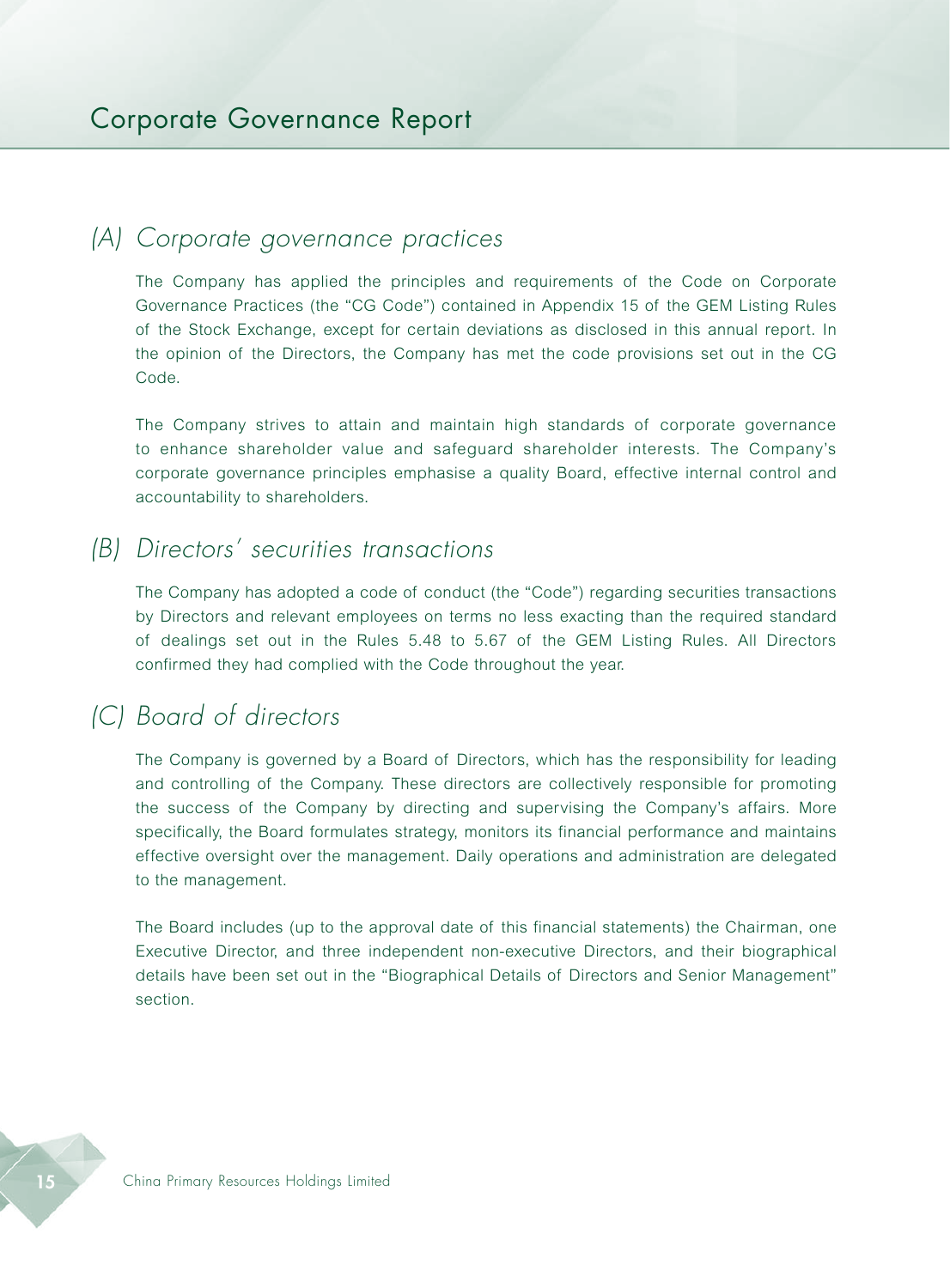There were 20 board meetings held during the year. The attendance of individual directors at the board meetings is set out below.

| <b>Board Member</b>                 | <b>Attendance</b> |
|-------------------------------------|-------------------|
| Executive Directors                 |                   |
| Ms. Ma Zheng, Chairman              | 20/20             |
| Mr. Wong Pui Yiu                    | 20/20             |
| Independent Non-Executive Directors |                   |
| Mr. Wan Tze Fan Terence             | 15/20             |
| Mr. Liu Weichang                    | 15/20             |
| Mr. Chung Chin Keung                | 14/20             |

For regular meeting, 14 days' notice (or shorter notice if there is no objection from the Directors) is given to all our Directors, and they are allowed freely to include other matters in the agenda of the regular board meeting. The Company Secretary is required to attend the board meetings and prepare the relevant minutes of meeting which will be finalised once the draft is circulated and approved by all Directors who have attended the meetings. All minutes are kept in the Company's principal place of business in Hong Kong. The minutes are open for inspection by Directors.

During the year, there was no conflict of interest in any matters with the substantial shareholders and Directors of the Company. In addition, if the Board considers a director to be having a conflict of interest, that director will be required to abstain from voting.

# *(D) Chairman and chief executive officer*

For the year 2010, we still did not have an officer with the title of "Chief Executive Officer" ("CEO"). The Code envisages that the management of the Board should rest with the Chairman, whereas the day-to-day management of the Company's business should rest with the CEO. Ms. Ma Zheng, the Chairman, is also a director of the Company's production plant in Yichang City. This constitutes a deviation of Code Provision A.2.1. The Board holds the view that this arrangement is appropriate for the Company but we do not compromise accountability and independent decision making for this since we have an audit committee, all members of which are independent non-executive directors, to help to ensure the accountability and independence of Ms. Ma Zheng.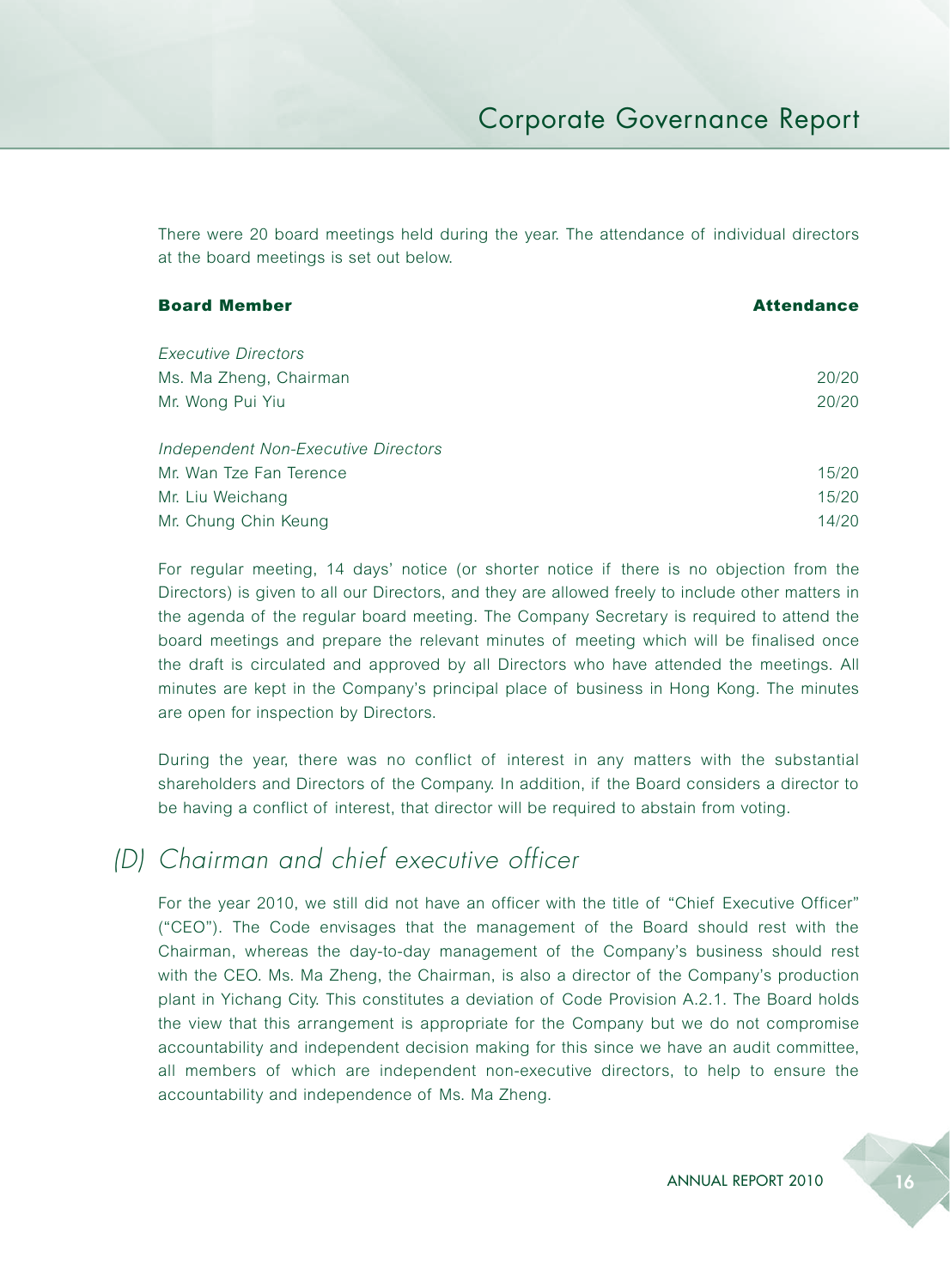# *(E) Appointment and re-election of directors*

According to the Articles of Association of the Company, which provided that (a) every director, including those appointed for a specific term, should be subjected to retirement by rotation at least once every three years; and (b) all directors appointed to fill casual vacancy should be subject to election by shareholders at the next following general meeting of the Company after their appointment.

### *(F) Independent non-executive directors*

As at the approval date of this financial statements, the Company has three independent non-executive Directors, they are Mr. Wan Tze Fan Terence ("Mr. Wan"), Mr. Liu Weichang ("Mr. Liu") and Mr. Chung Chin Keung ("Mr. Chung"). Except for Mr. Chung who is appointed for a specific term of two years, Mr. Wan and Mr. Liu are not appointed for any specific terms. This constitutes a deviation of Code Provision A.4.1 which requires that nonexecutive directors should be appointed for specific terms. However, they are all subject to retirement by rotation at least once every three years in accordance with the Company's Articles of Association. The Board has discussed and concluded that the current practice of appointing non-executive directors without specific terms but otherwise subject to retirement and re-election is fair and reasonable, and therefore will not change the terms of appointment of Mr. Wan and Mr. Liu.

# *(G) Remuneration of directors*

The Board has established a remuneration committee with specific written terms of reference in compliance with the GEM Listing Rules. These terms of reference will be put on the Company's website once the site is ready for use. This constitutes a deviation of Code Provision B.1.4, however, once the website is ready, we will comply with this code at once. These terms of reference were already reviewed by all Directors before they were adopted. The remuneration committee comprises only of the independent non-executive Directors, namely Mr. Wan, Mr. Liu and Mr. Chung. Mr. Wan is the chairman of the remuneration committee. The remuneration committee had held one meeting during 2010 and was attended by Mr. Wan, Mr. Liu and Mr. Chung. The role and function of the remuneration committee include determination of the specific remuneration packages of all executive Directors, including benefits in kind, pension rights and compensation payments, including any compensation payable for loss or termination of their office or appointment, and make recommendations to the board of the remuneration.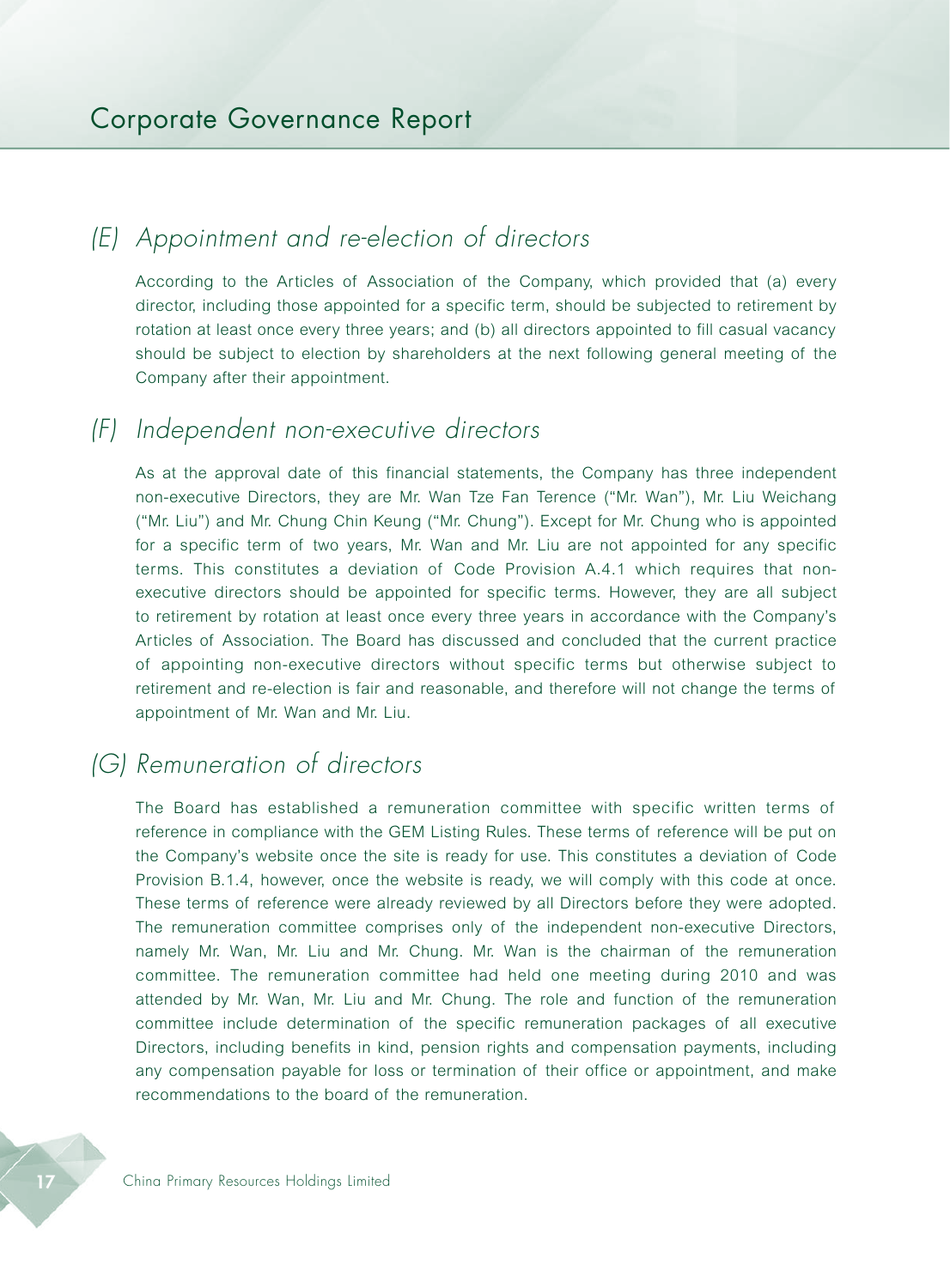# *(H) Responsibilities of directors*

The Board will make sure every newly appointed director will receive the necessary information for his proper understanding of the operations and business of the Group and that he will be fully aware of his responsibilities under statute and common law, the GEM Listing Rules and other regulatory requirements and governance policies of the Company. The Directors will continually update themselves with legal and regulatory development, business and market changes and the development of the Company so as to facilitate the discharge of their responsibilities.

# *(I) Nomination of directors*

During the year under review, no new Board member was nominated. However, the determination of the candidate's appointment rests with the Board, and it is the practice of the Company to have at least 50 per cent attendance of the Board members, with at least one of independent non-executive director, to review and consider the acceptance of a new Board member. This will ensure the involvement of the majority of the members of the Board, with the opinion of the independent non-executive director, in considering the new member's application. The Board considers this practice is fair and reasonable. In addition, the Board also made recommendations for the rotation of Directors for the forthcoming annual general meeting ("AGM"). As the Board believes the current practice of appointment of directors as proper and appropriate for the Company, it does not wish to set up a nomination committee which is not in compliance with the recommended best practices of the CG Code.

# *(J) Audit committee*

The Company has established an audit committee with written terms of reference in compliance with Rules 5.28 and 5.33 of the GEM Listing Rules. These terms of reference will be put on the Company's website once the website is ready for use. This constitutes a deviation of Code Provision C.3.4, however, once the website is ready, we will comply with this code at once. The primary duties of the audit committee are to review and supervise the financial reporting process and internal control system of the Group. The audit committee comprises three members, Mr. Wan, Mr. Liu and Mr. Chung, all of them are independent nonexecutive Directors. Mr. Wan is the chairman of the audit committee.

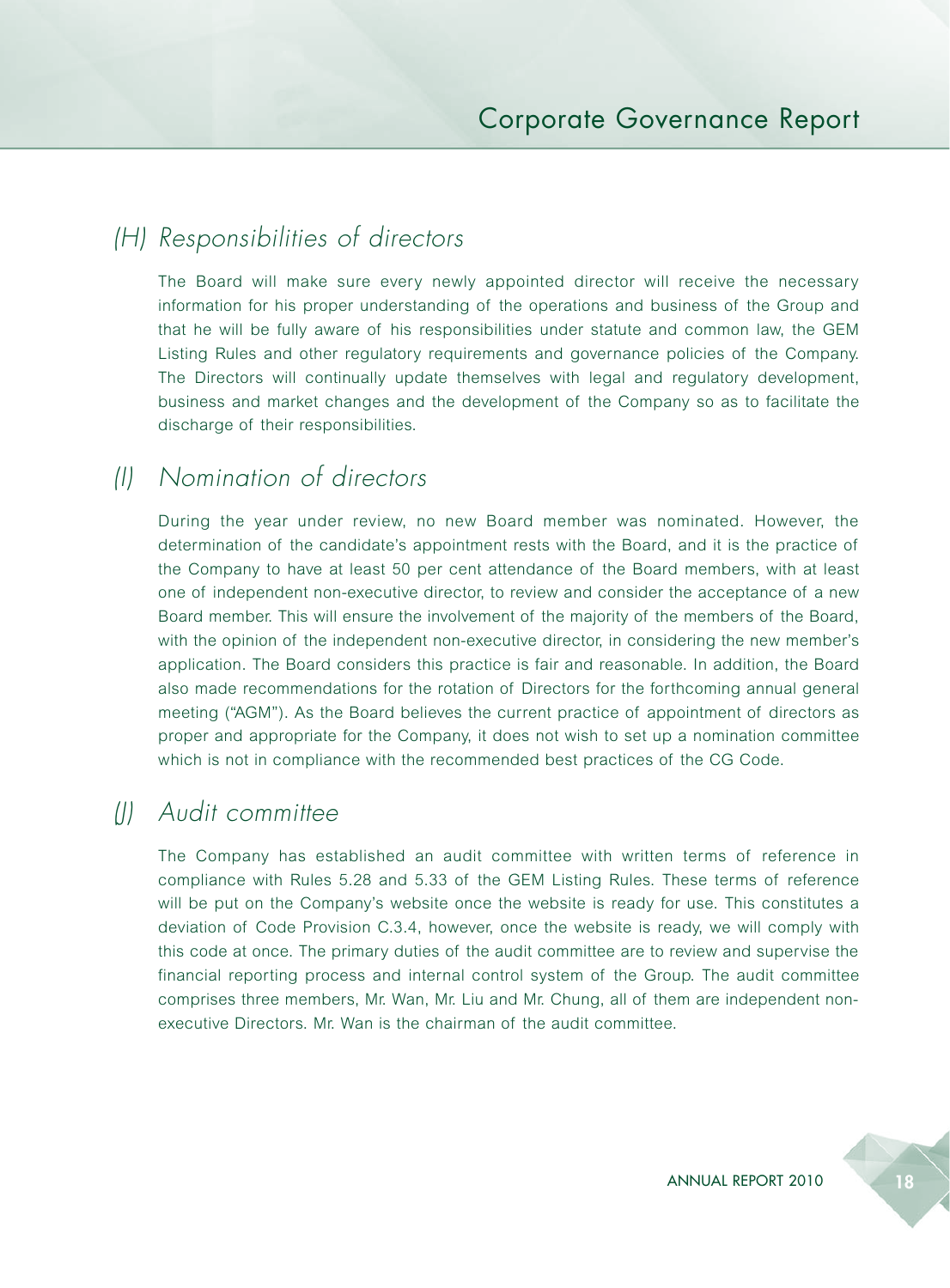The audit committee held 5 meetings during the year under review. Details of attendance of the audit committee meetings are as follows:

| Member | <b>Attendance</b> |
|--------|-------------------|
|        |                   |

| Mr. Wan Tze Fan Terence | 5/5 |
|-------------------------|-----|
| Mr. Liu Weichang        | 5/5 |
| Mr. Chung Chin Keung    | 4/5 |

The audit committee is satisfied with their review of the audit fees and audit process and has recommended the Board to re-appoint the existing auditors for 2011 at the forthcoming AGM.

The Group's 2010 annual report, 2010 quarterly reports and 2010 half-yearly report had been reviewed by the audit committee.

#### Directors' and Auditors' Responsibilities in respect of the Financial Statements

The Directors acknowledge their responsibilities for preparing the financial statements of the Company for the year ended 31 December 2010.

The Board is responsible for presenting a balanced, clear and understandable assessment of annual and interim reports, price-sensitive announcements and other disclosures required under the GEM Listing Rules and other regulatory requirements.

The management provides such explanations and information to the Board so as to enable the Board to make an informed assessment of the financial information and position of the Group put to the Board for approval.

The statement of the external auditors of the Company about his reporting responsibilities on the financial statements is set out in the Independent auditors' report on pages 36 and 37.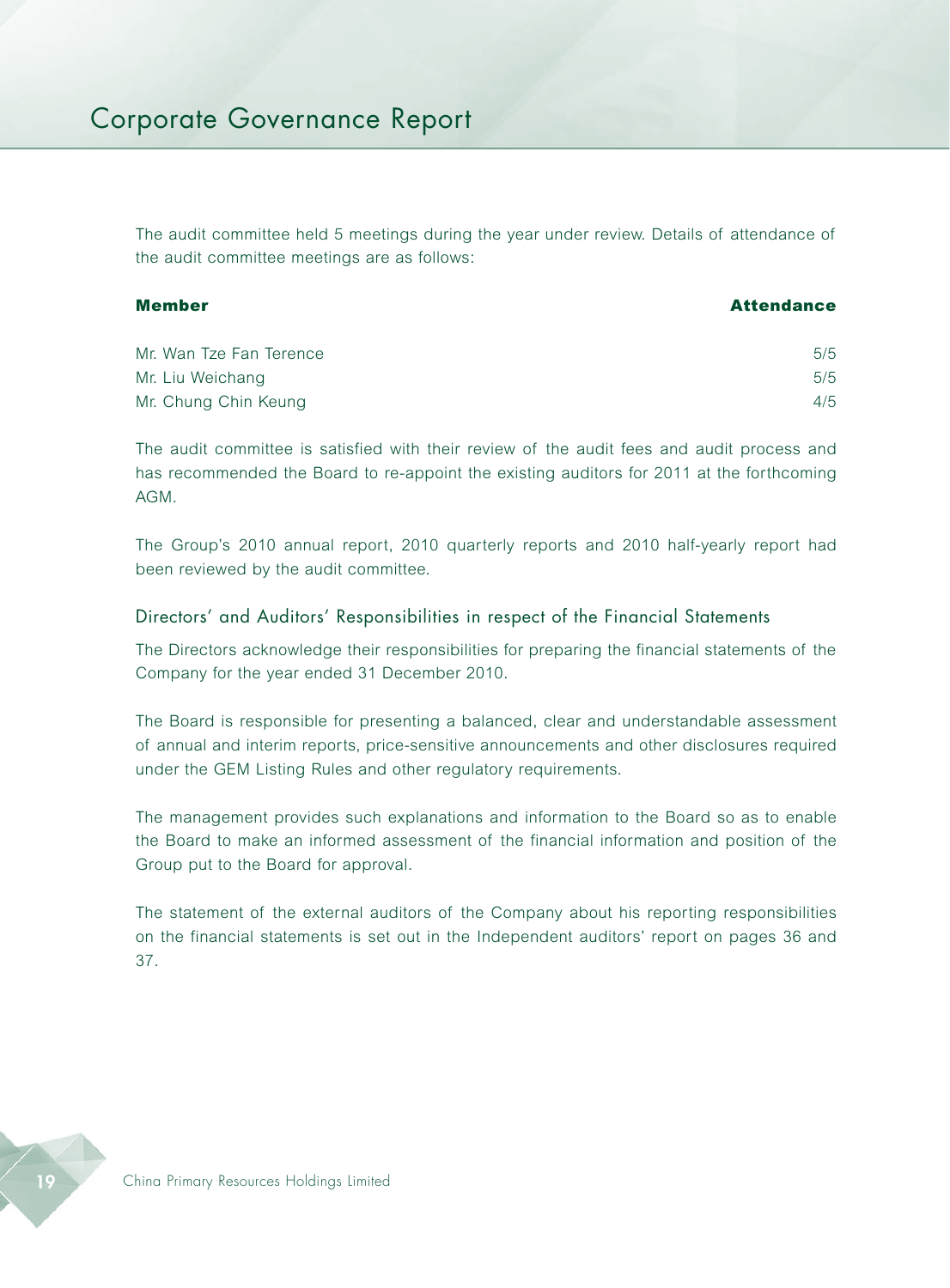# *(K) Auditors' remuneration*

The audit committee of the Company is responsible for considering the appointment of the external auditors and reviewing any non-audit functions performed by the external auditors, including whether such non-audit functions can lead to any potential material adverse effect on the Company. During the year under review, an amount of approximately HK\$680,000 (2009: approximately HK\$680,000) was charged to the Group's income statement for the year ended 31 December 2010 for service fees payable to the external auditors.

### *(L) Internal control*

The Directors of the Company know that they have the overall responsibility for the Company's internal control, financial control and risk management and shall monitor its effectiveness from time to time. Therefore, the Company has already adopted a welldesigned internal control system to safeguard the assets of the Company and the shareholders' investments and to ensure the reliability of financial reporting as well as compliance with the relevant requirement of GEM Listing Rules. In view of the immaterial change of the internal control system in 2010, the audit committee has assigned the finance department of the Company to review designated parts of the system and a report will be presented to the audit committee in due course. The Board considers that the existing internal control system of the Group basically covers the current operating conditions of the Group. However, with sustained development of the enterprise and a continued increase in the management standard of the Group, the internal control system shall need continuous revision and improvement.

### *(M) Investor relations*

The Company disclosed all necessary information to the shareholders in compliance with GEM Listing Rules. The Company also replied the enquires from shareholders upon their request.

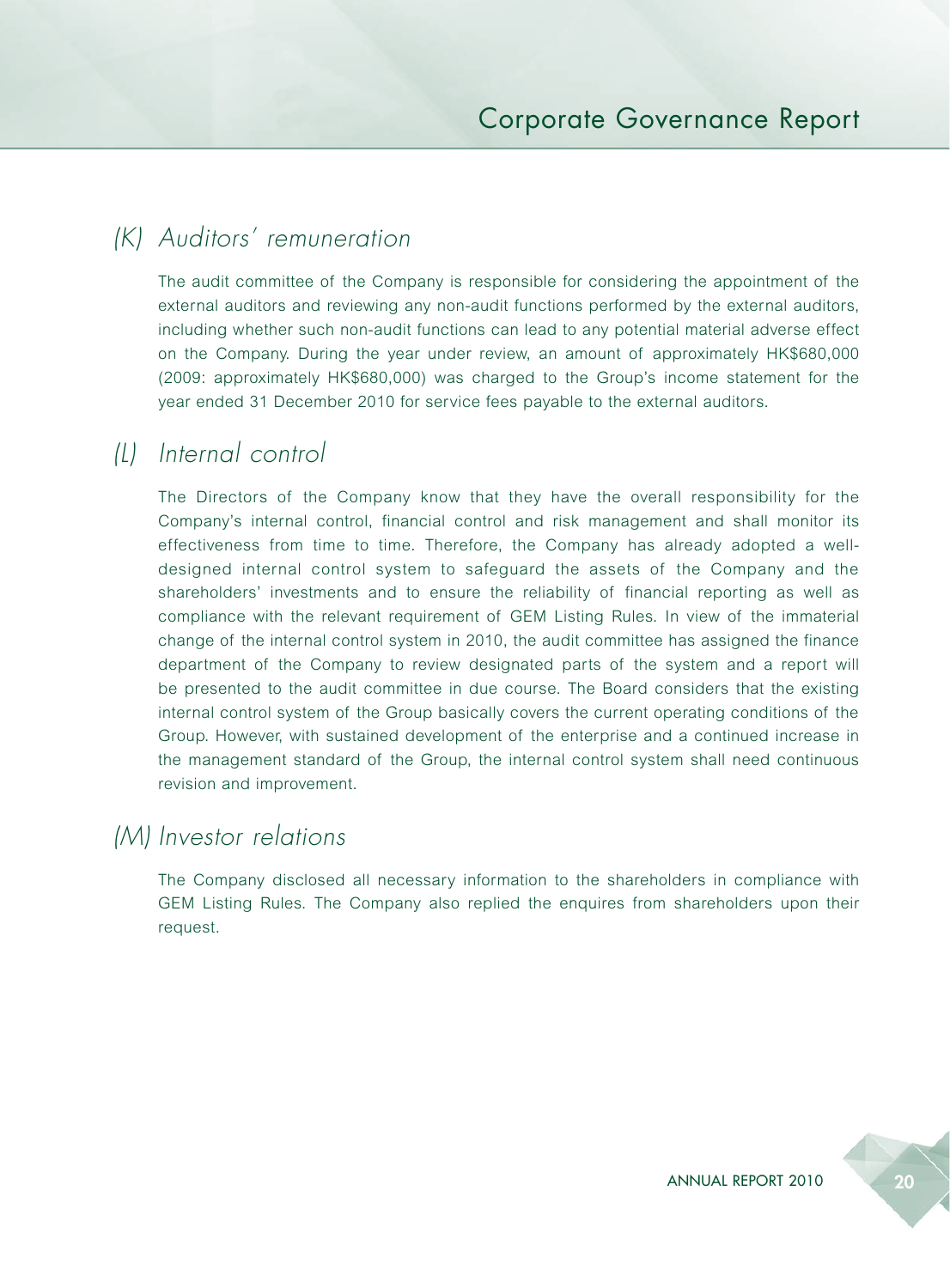The directors herein present their report and the audited financial statements for the year ended 31 December 2010.

# *Principal activities*

The principal activity of the Company is investment holding. Details of the principal activities of its subsidiaries are set out in Note 20 to the financial statements. There were no significant changes in the nature of the Group's principal activities during the year.

An analysis of the Group's performance for the year by business and geographical segment is set out in Note 7 to the financial statements.

# *Results and appropriations*

The results of the Group for the year ended 31 December 2010 and the state of affairs of the Group and the Company at that date are set out in the financial statements on pages 38 to 132.

The Board do not recommend the payment of any dividend.

### *Share capital*

Details of the movements in share capital of the Company during the year are set out in Note 31 to the financial statements.

#### *Reserves*

Details of the movements in reserves of the Group and the Company during the year are set out in the consolidated statement of changes in equity and Note 33 to the financial statements, respectively.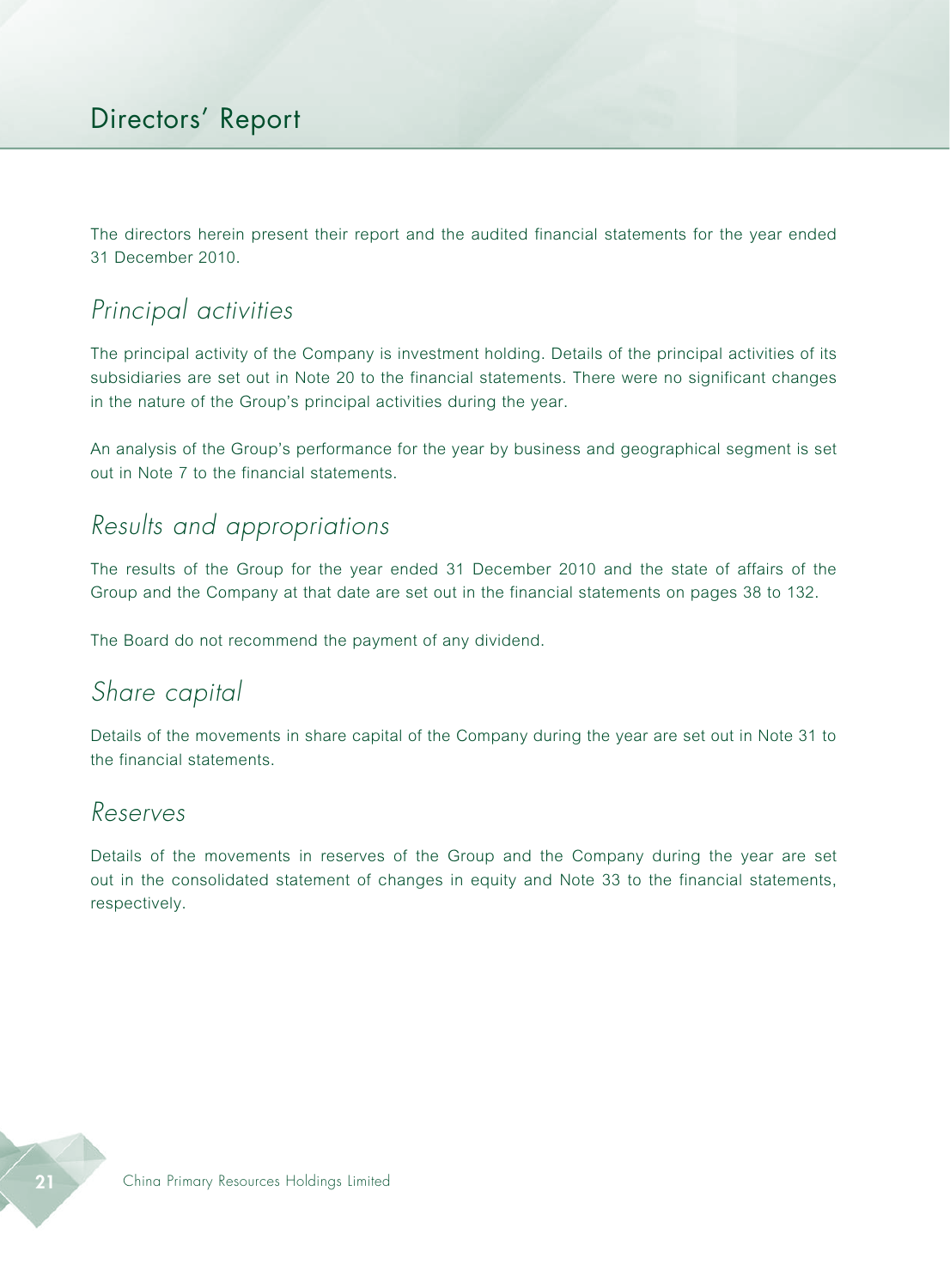# *Distributable reserves*

As at 31 December 2010, the Company did not have any reserves available for distribution according to the Companies Law (2001 Revision) of the Cayman Islands (2009: Nil).

# *Property, plant and equipment*

Details of the movements in property, plant and equipment of the Group during the year are set out in Note 16 to the financial statements.

# *Pre-emptive rights*

There is no provision for pre-emptive rights under the Company's Articles of Association and there is no restriction against such rights under the laws of the Cayman Islands, which will oblige the Company to offer new shares on a pro-rata basis to existing shareholders.

# *Financial summary*

A summary of the results and of the assets and liabilities of the Group for the last five financial years is set out on page 133.

### *Purchase, sale or redemption of securities*

Other than the Share Repurchase, the Company had not redeemed any of its ordinary shares during the year. Neither the Company nor any of its subsidiaries had purchased or sold any of the Company's ordinary shares during the year.

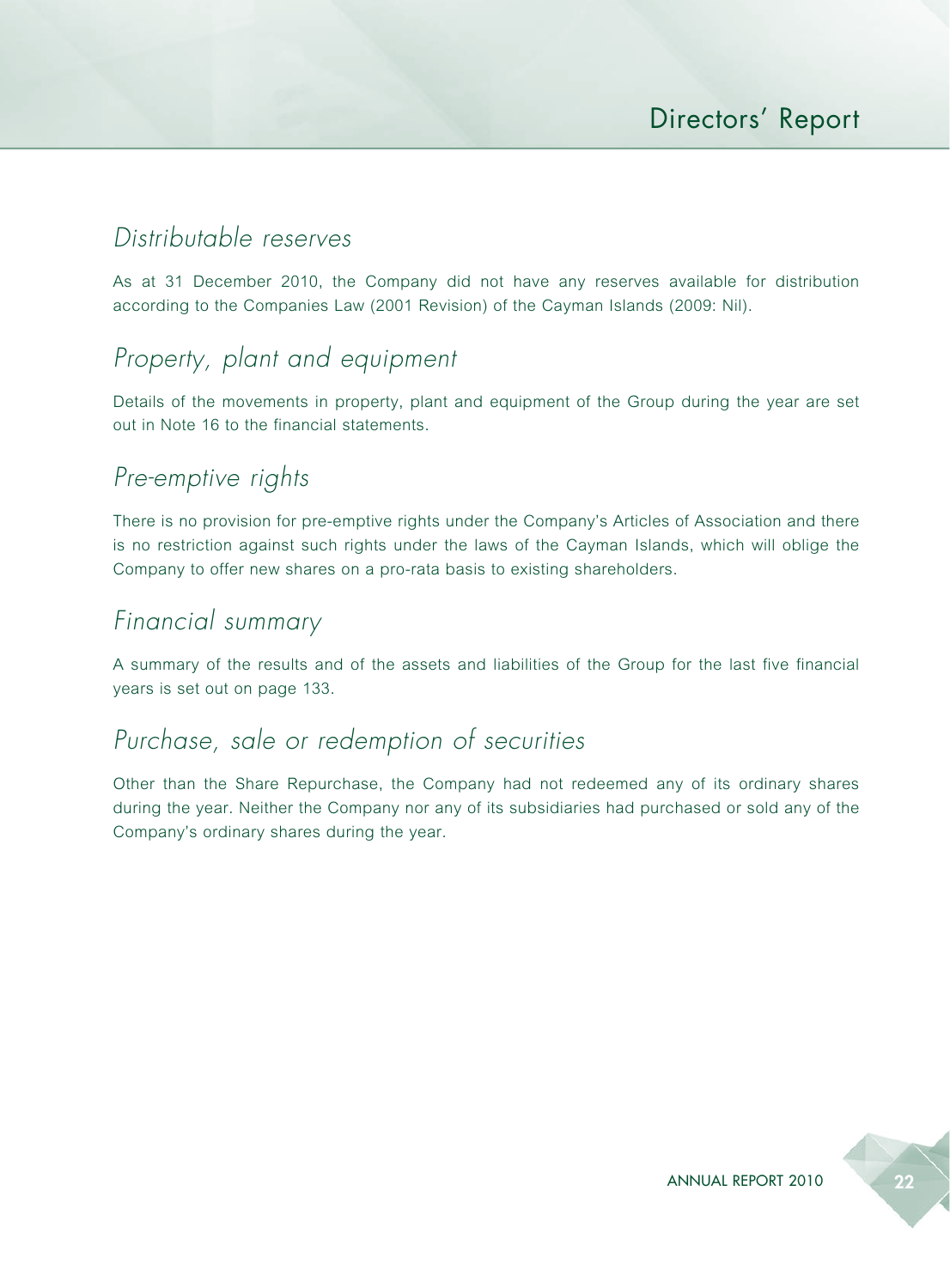### Directors' Report

#### *Directors*

The directors of the Company during the year and up to the date of this annual report were as follows:

#### Executive Directors

Ms. Ma Zheng Mr. Wong Pui Yiu

#### Independent Non-Executive Directors

Mr. Wan Tze Fan Terence Mr. Liu Weichang Mr. Chung Chin Keung

In accordance with article 87(1) of the Company's Articles of Association, Ms. Ma Zheng and Mr. Liu Weichang, being eligible, will offer themselves for re-election at the forthcoming AGM. All other remaining directors will continue in office.

All directors are subject to retirement by rotation and re-election at annual general meetings of the Company in accordance with the provisions of the Company's Articles of Association.

Mr. Wan Tze Fan Terence and Mr. Liu Weichang are independent non-executive directors and were appointed without a specific term.

# *Biographical details of directors and senior management*

Brief biographical details of directors and senior management are set out on pages 13 and 14.

### *Directors' service contracts*

Ms. Ma Zheng and Mr. Wong Pui Yiu, both executive directors, have renewed their service contracts with the Company for a term of two years commenced on 1 January 2010 and 1 February 2010 respectively and are subject to termination by either party giving not less than three months' written notice. These two service contracts are exempt from the shareholders' approval requirement under Rule 17.90 of the GEM Listing Rules of the Stock Exchange.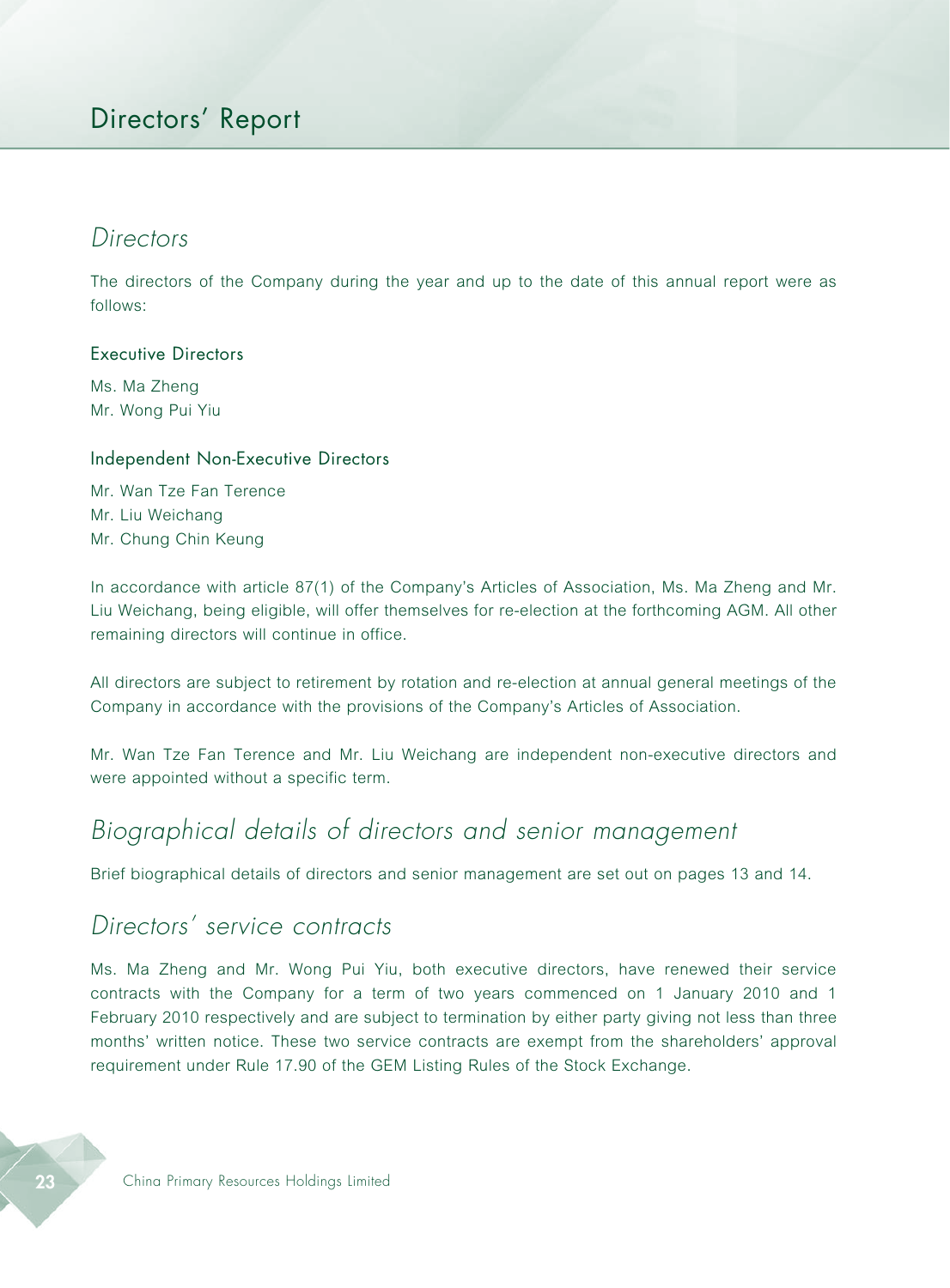# *Independence of independent non-executive directors*

Each of the independent non-executive Directors has confirmed his independence to the Company pursuant to Rule 5.09 of the GEM Listing Rules and the Company considers the independent non-executive Directors to be independent.

### *Directors' interests*

Save as disclosed in Note 38 to the financial statements, no contract of significance to which the Company or its subsidiaries was a party and in which a director of the Company had a material interest, whether directly or indirectly, subsisted at the end of the year or at any time during the year.

#### *Directors' and chief executives' interests and short positions in the shares, underlying shares and debentures of the Company or any associated corporation*

As at 31 December 2010, the interests and short positions of the directors and the chief executive of the Company in the shares, underlying shares and debentures of the Company or its associated corporations (within the meaning of Part XV of the Securities and Futures Ordinance (the "SFO")), as recorded in the register required to be kept by the Company under Section 352 of the SFO, or as otherwise notified to the Company and the Stock Exchange pursuant to Rule 5.46 of the GEM Listing Rules, were as follows:

The approximate percentage of interest set out below is based on 2,414,404,920 ordinary shares in issue as at 31 December 2010, not on the total number of issued shares upon exercise of the 75,080,162 (adjusted) outstanding share options granted under the share option scheme adopted by the Company on 28 November 2001.

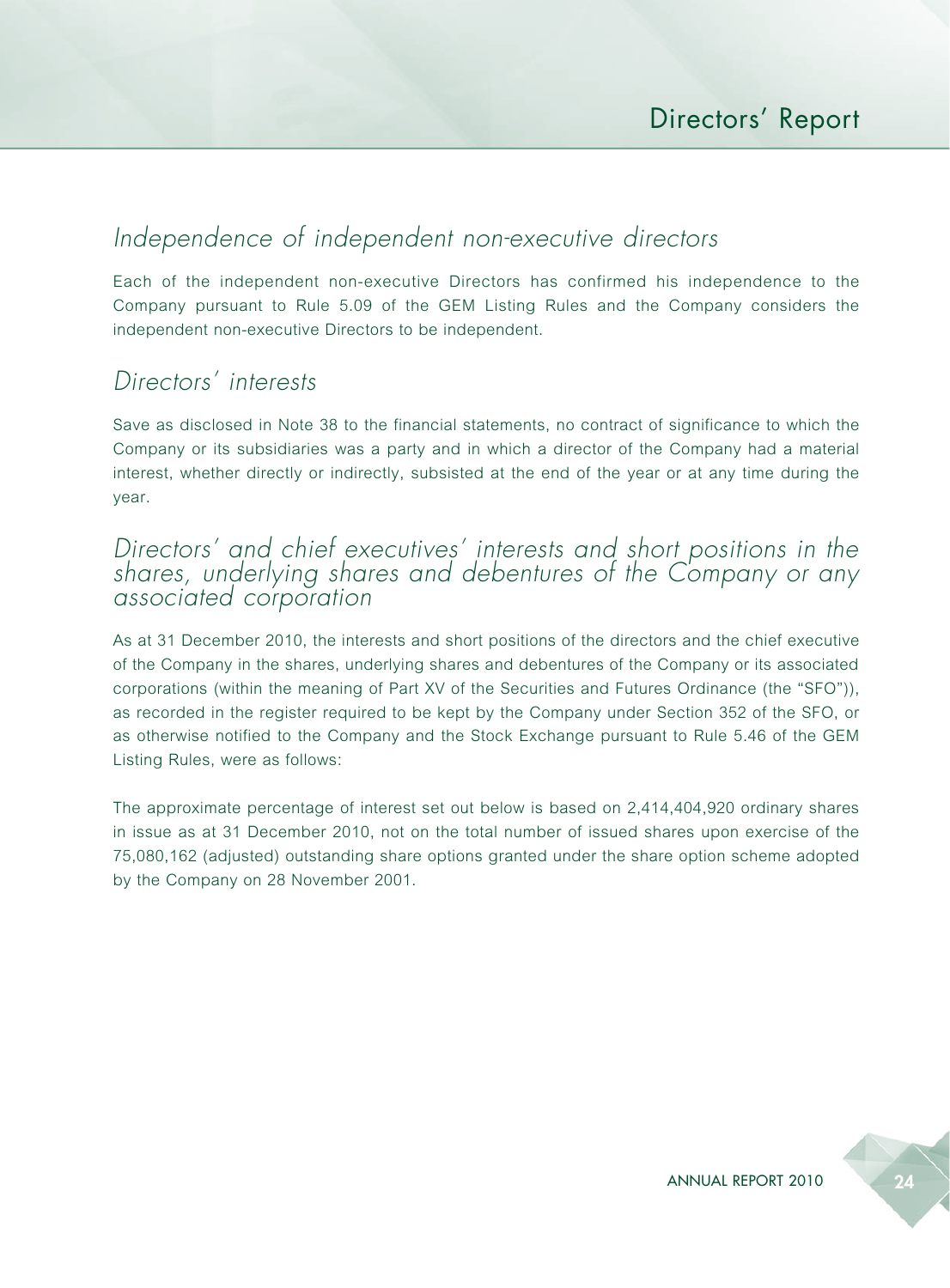(i) Long position in the ordinary shares of HK\$0.0125 each in the Company as at 31 December 2010:

|                         |                                    | <b>Number of ordinary shares held</b> |                                                         |  |  |
|-------------------------|------------------------------------|---------------------------------------|---------------------------------------------------------|--|--|
| <b>Name of Director</b> | <b>Type of</b><br><b>interests</b> | <b>Number of</b><br>ordinary shares   | <b>Approximate</b><br>percentage of<br><b>interests</b> |  |  |
| Ms. Ma Zheng            | Beneficial (Note 1)                | 12,150,000<br>(Note 2)                | 0.50%                                                   |  |  |

Notes:

- 1. In addition to 12,150,000 shares held in her own name, Ms. Ma Zheng is holding 12.5% of the equity interest of Future Advance Holdings Limited ("Future Advance") and Future Advance beneficially owned 11.91% of the equity interest of the Company. For information purpose, Ms. Ma Zheng is an executive director of the Company and the sole director of Future Advance.
- 2. Ms. Ma Zheng was interested in 8,100,000 shares and 2,512,000 share options under the share option scheme adopted in compliance with Chapter 23 of the GEM Listing Rules immediately before the completion of the Open Offer. Ms. Ma Zheng subscribed for 4,050,000 Offer Shares under the Open Offer.
- (ii) Long position in the underlying shares or debentures of the Company as at 31 December 2010:

| <b>Name of Directors</b> | <b>Type of</b><br><b>interests</b> | <b>Description of</b><br><b>securities</b> | <b>Number of</b><br>underlying<br><b>shares</b> | <b>Approximate</b><br>percentage of<br><b>interests</b> |
|--------------------------|------------------------------------|--------------------------------------------|-------------------------------------------------|---------------------------------------------------------|
| Ms. Ma Zheng             | <b>Beneficial</b>                  | Share Option (Note 1)                      | 2,898,848                                       | 0.12%                                                   |
| Mr. Wan Tze Fan Terence  | <b>Beneficial</b>                  | Share Option (Note 2)                      | 434.827                                         | 0.02%                                                   |
| Mr. Liu Weichang         | <b>Beneficial</b>                  | Share Option (Note 3)                      | 434,827                                         | $0.02\%$                                                |

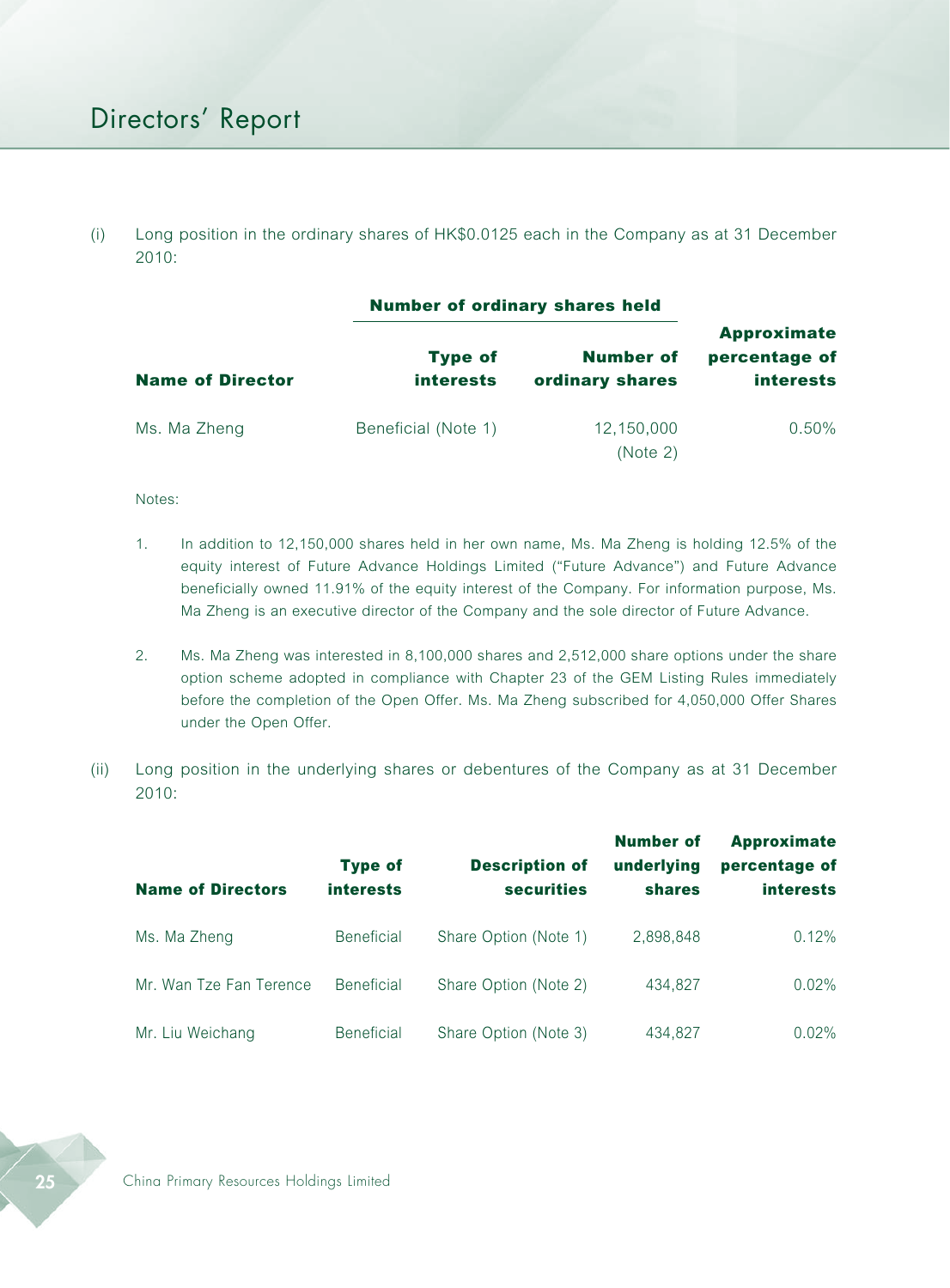Notes:

- 1. On 8 January 2008, Ms. Ma Zheng, the sole director of Future Advance and an executive Director, had been granted 20,000,000 share options under the existing share option scheme adopted in compliance with Chapter 23 of the GEM Listing Rules which carry rights to subscribe for 20,000,000 new Shares at the then exercise price of HK\$0.22 per new Shares. After the completion of the rights issue and the share consolidation on 20 August 2009 and the Subscription and the Open Offer on 12 November 2010, the right to subscribe for new Shares and the subscription price of the share options have been adjusted to 2,898,848 and HK\$1.5182 per new Share respectively.
- 2. On 8 January 2008, Mr. Wan Tze Fan Terence, an independent non-executive Director, had also been granted 3,000,000 share options under the existing share option scheme adopted in compliance with Chapter 23 of the GEM Listing Rules which carry rights to subscribe for 3,000,000 new Shares at the then exercise price of HK\$0.22 per new Shares. After the completion of the rights issue and the share consolidation on 20 August 2009 and the Subscription and the Open Offer on 12 November 2010, the right to subscribe for new Shares and the subscription price of the share options have been adjusted to 434,827 and HK\$1.5182 per new Share respectively.
- 3. On 8 January 2008, Mr. Liu Weichang, an independent non-executive Director, had also been granted 3,000,000 share options under the existing share option scheme adopted in compliance with Chapter 23 of the GEM Listing Rules which carry rights to subscribe for 3,000,000 new Shares at the then exercise price of HK\$0.22 per new Shares. After the completion of the rights issue and the share consolidation on 20 August 2009 and the Subscription and the Open Offer on 12 November 2010, the right to subscribe for new Shares and the subscription price of the share options have been adjusted to 434,827 and HK\$1.5182 per new Share respectively.

Save as disclosed above, as at 31 December 2010, none of the directors and chief executive of the Company had any other interests or short positions in the shares or underlying shares in, or debentures of, the Company or its associated corporations, within the meaning of Part XV of the SFO required to be kept by the Company pursuant to Section 352 of the SFO, or as otherwise notified to the Company and the Stock Exchange pursuant to Rule 5.46 of the GEM Listing Rules.

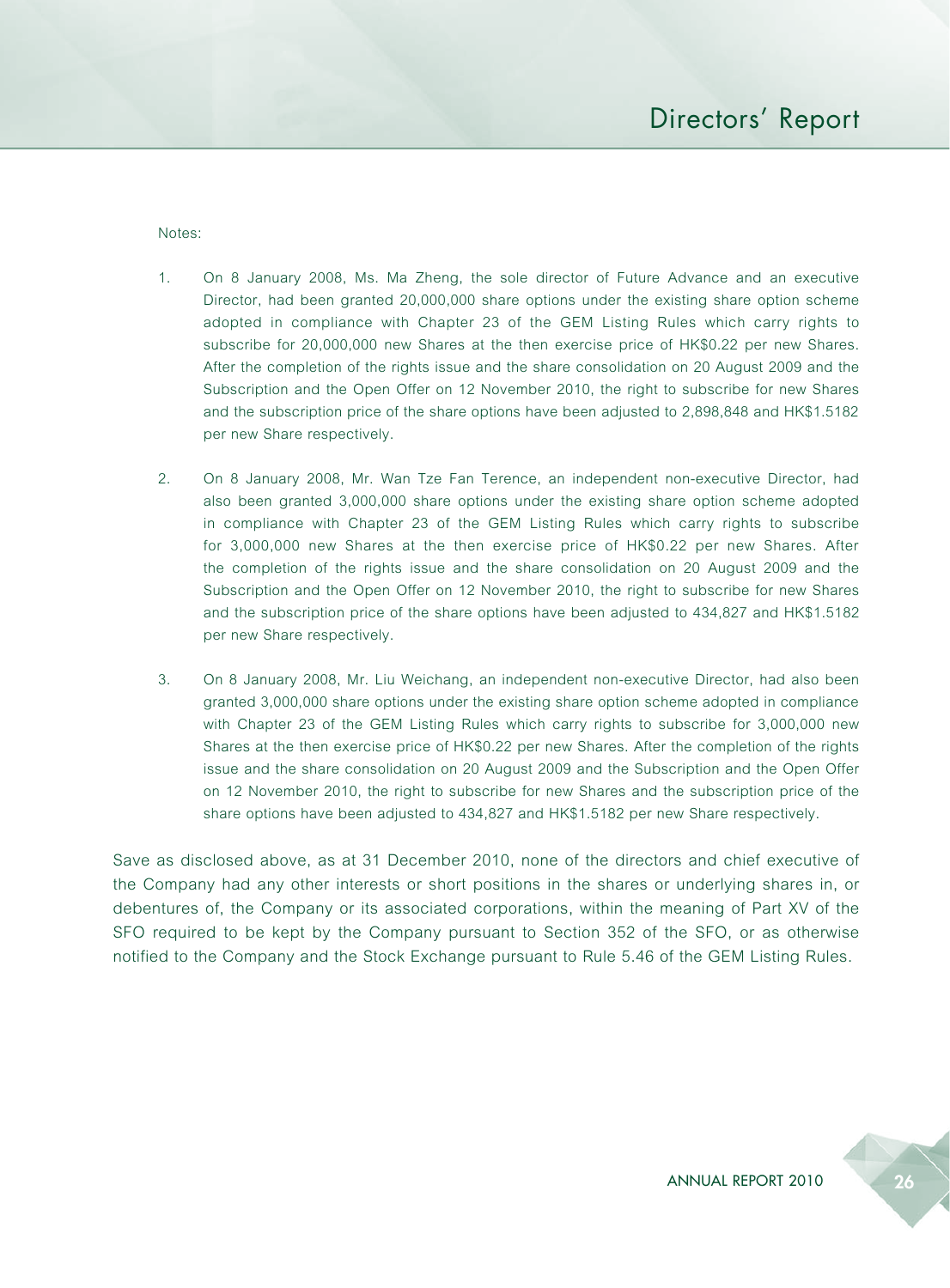# *Share option*

On 17 March 2004, the Company forfeited all the outstanding share options granted from a Pre-IPO share option scheme (the "Pre-Scheme") adopted by the Company on 28 November 2001, and that all outstanding share options granted from the Pre-Scheme were cancelled and extinguished. Further details are set out in the announcement dated 17 March 2004. As at 31 December 2010, there were no share options outstanding under the Pre-Scheme.

On the same date as the adoption of the aforesaid Pre-Scheme, a further share option scheme (the "Post-Scheme") was approved by the Company. The Post-Scheme is valid and effective for a period of ten years commencing on the date on which it was adopted. The purpose of the Post-Scheme is to provide incentives and rewards to eligible participants who would contribute to the success of the Group's operations. Under the terms of the Post-Scheme, the Board may, at its discretion, grant options to any full-time employee and any director of the Company or its subsidiaries, including any executive, non-executive or independent non-executive directors. The total number of shares which may fall to be issued upon exercise of all of the outstanding options granted and yet to be exercised under the Post-Scheme and other schemes (including the Pre-Scheme) of the Company must not exceed 30% of the shares in issue from time to time. The Post-Scheme will remain in force for a period of ten years commencing the date on which the scheme becomes unconditional.

The Post-Scheme was amended and adopted by the shareholders at the annual general meeting of the Company held on 16 April 2003. The amendment involved the extension of the definition of eligible person in the Post-Scheme to include any suppliers, consultants, agents, advisors and distributors who, in the sole discretion of the Board, have contributed or may contribute to the Group.

As at 31 December 2010, the Company had granted share options under the Post-Scheme to subscribe for 857,000,000 shares, of which 176,000,000 options were exercised, no options were cancelled, 95,000,000 options (before the completion of the subscription and the open offer on 12 November 2010) and 9,856,083 options were lapsed and 75,080,162 options (the number has been adjusted on 12 November 2010) remain outstanding and not yet exercised. The total number of shares in respect of which options may be granted under the Post-Scheme is not permitted to exceed 10% of the shares of the Company in issue as at the date of approval of the Post-Scheme, without prior approval from the Company's shareholders. The number of shares in respect of which options may be granted to any individual in any 12-month period is not permitted to exceed 1% of the shares of the Company in issue at any point of time, without prior approval from the Company's shareholders. Options granted to independent non-executive directors in excess of 0.1% of the Company's share capital or with a value in excess of HK\$5 million must be approved in advance by the Company's shareholders.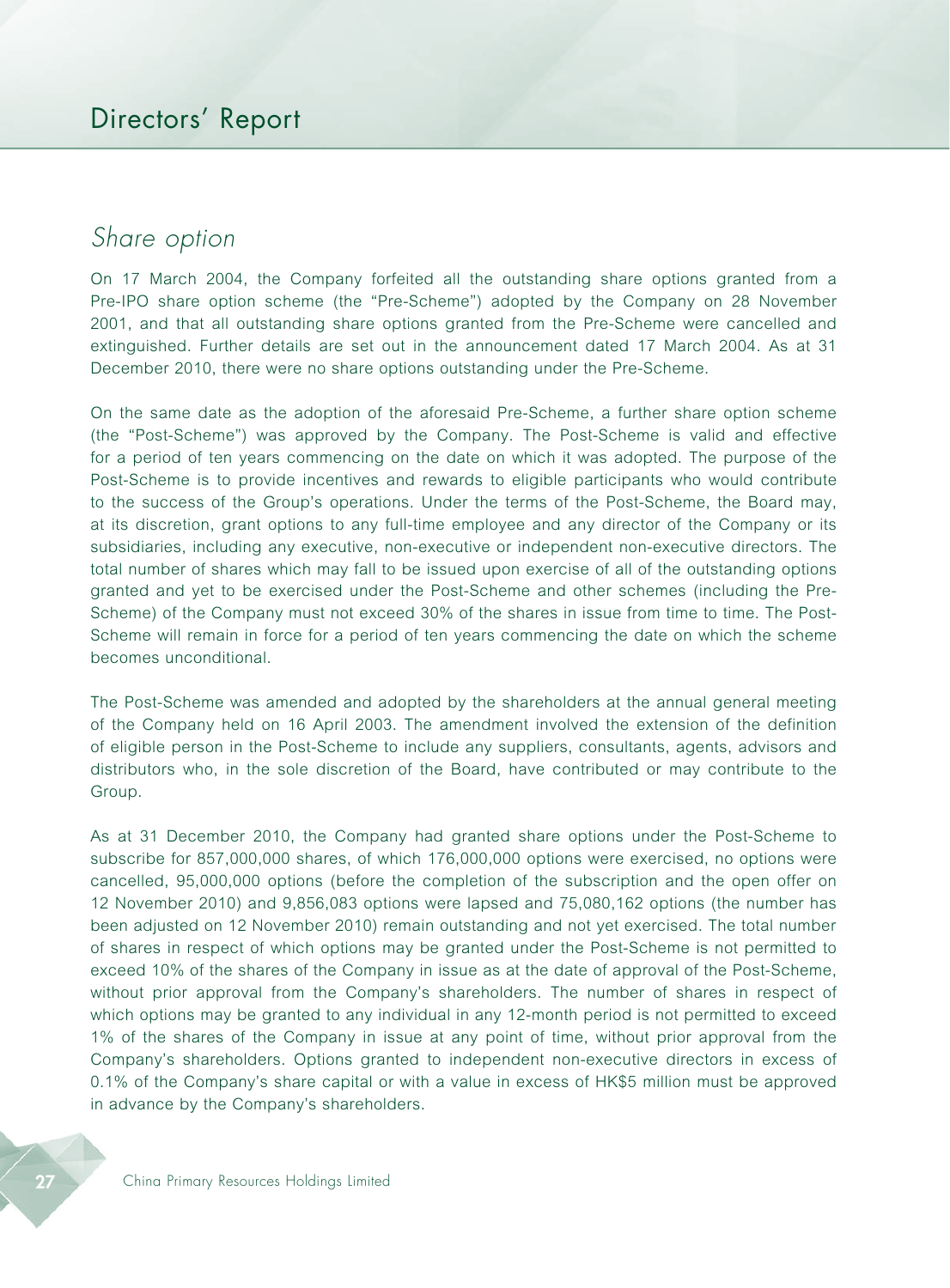The subscription price will be determined by the Board and will be the highest of (i) the quoted closing price of the Company's shares on the Commencement Date (as defined in the Post-Scheme), which must be a trading day, (ii) the average of the quoted closing price of the Company's shares for the five trading days immediately preceding the Commencement Date (as defined in the Post-Scheme), and (iii) the nominal value of the Company's share. Any options granted under the Post-Scheme shall end in any event not later than ten years from the Commencement Date (as defined in the Post-Scheme). A nominal value of HK\$1.00 is payable on acceptance of each grant of options.

Details of the share options granted by the Company pursuant to the Post-Scheme and the options as at 31 December 2010 were as follows:

| <b>Grantees</b>                          | <b>Date</b><br>granted | <b>Balance</b><br>as at<br>1 January<br>2010 | <b>Granted</b><br>during<br>the year | <b>Exercised</b><br>during<br>the year | <b>Adjusted</b><br>during<br>the year<br>(Note) | <b>Lapsed</b><br>during<br>the year | <b>Balance</b><br>as at 31<br><b>December</b><br>2010<br>(Note) | <b>Period during</b><br>which the<br>options are<br>exercisable | <b>Exercise</b><br>price per<br>share<br>(Note) |
|------------------------------------------|------------------------|----------------------------------------------|--------------------------------------|----------------------------------------|-------------------------------------------------|-------------------------------------|-----------------------------------------------------------------|-----------------------------------------------------------------|-------------------------------------------------|
| Ms. Ma Zheng<br>(Director)               | 8 January 2008         | 2,512,000                                    |                                      |                                        | 386,848                                         |                                     | 2,898,848                                                       | 8 July 2008 to<br>27 November 2011                              | HK\$1.5182                                      |
| Mr. Wan Tze<br>Fan Terence<br>(Director) | 8 January 2008         | 376,800                                      |                                      |                                        | 58,027                                          | $\overline{\phantom{0}}$            | 434,827                                                         | 8 July 2008 to<br>27 November 2011                              | HK\$1.5182                                      |
| Mr. Liu<br>Weichang<br>(Director)        | 8 January 2008         | 376,800                                      |                                      |                                        | 58,027                                          | $\overline{\phantom{0}}$            | 434,827                                                         | 8 July 2008 to<br>27 November 2011                              | HK\$1.5182                                      |
| <b>Employees</b>                         | 8 January 2008         | 70,336,000                                   |                                      |                                        | 10,831,743                                      | (9,856,083)                         | 71,311,660                                                      | 8 July 2008 to<br>27 November 2011                              | HK\$1.5182                                      |
|                                          |                        | 73,601,600                                   |                                      |                                        | 11,334,645                                      | (9,856,083)                         | 75,080,162                                                      |                                                                 |                                                 |

Note: The number of share options and exercise price have been adjusted after the Subscription and the Open Offer.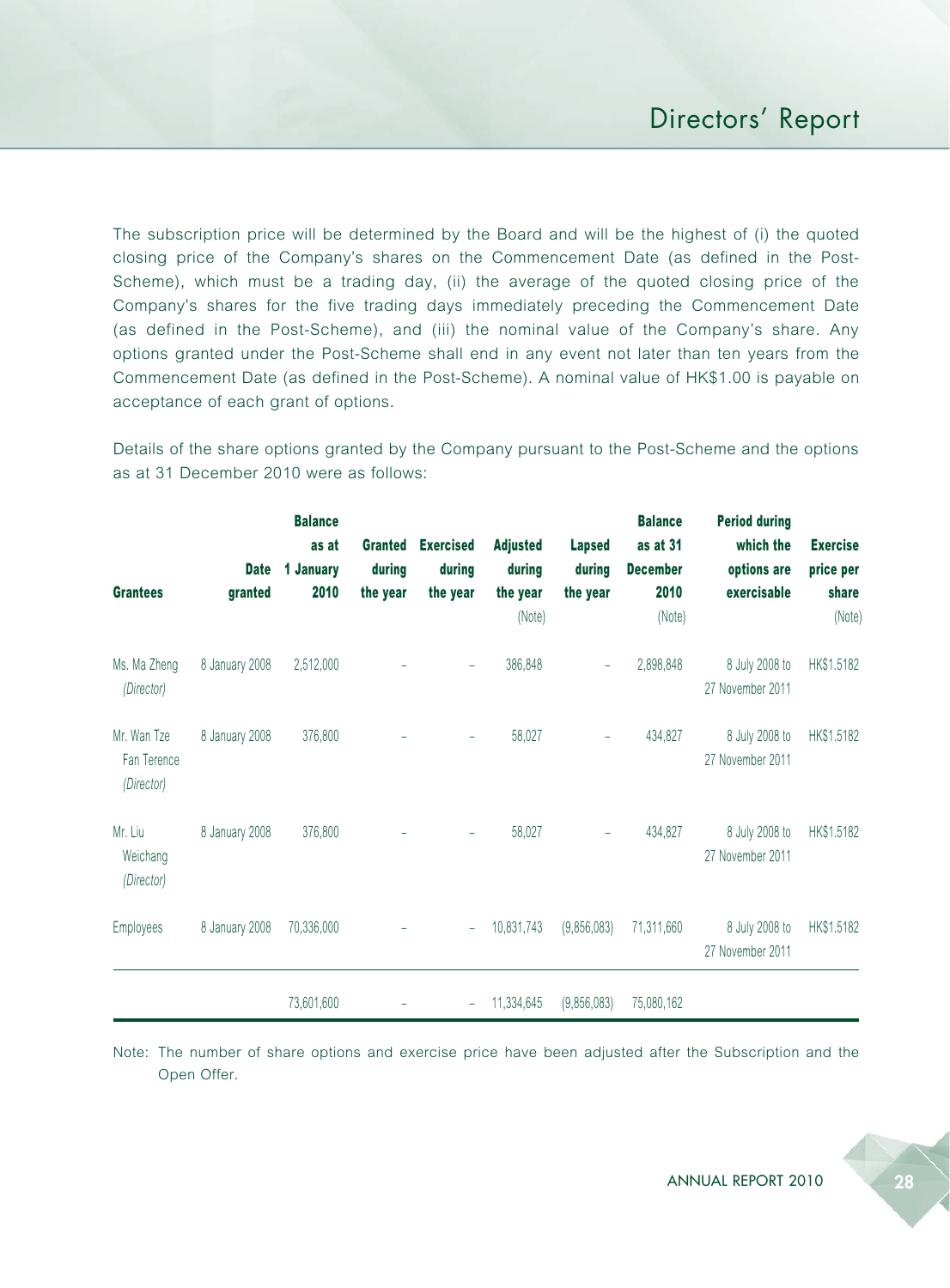#### Notes:

1. At the date before the options were granted, 7 January 2008, the market value per share was HK\$0.22. The value of the options granted to the respective parties are as follows:

|                                   | <b>HK\$'000</b> |
|-----------------------------------|-----------------|
| Ms. Ma Zheng, Director            | 1.298           |
| Ex-Director Mr. Chiu Winerthan    | 649             |
| Mr. Wan Tze Fan Terence, Director | 195             |
| Mr. Liu Weichang, Director        | 195             |
| Continuous contract employees     | 41.861          |

- 2. On 8 January 2008, a total of 681,000,000 share options were conditionally granted as to 20,000,000 share options (pursuant to the completion of the Subscription and the Open Offer, the number of share options has been adjusted to 2,898,848 on 12 November 2010) to Ms. Ma Zheng, executive director, 3,000,000 share options (pursuant to the completion of the Subscription and the Open Offer, the number of share options has been adjusted to 434,827 on 12 November 2010) to Mr. Wan Tze Fan Terence and 3,000,000 share options (pursuant to the completion of the Subscription and the Open Offer, the number of share options has been adjusted to 434,827 on 12 November 2010) to Mr. Liu Weichang, who are independent non-executive directors, and as to 645,000,000 share options to 14 full-time employees.
- 3. All the options offered on 8 January 2008 ("Offer") were conditional upon the Offer having been accepted by all grantees ("Grantees") and not subject to any conditions under the Post Scheme. All the options granted then became unconditional when the listing approval dated 26 September 2006 in respect of the shares which may fall to be allotted and issued upon the exercise of the share options granted to Mr. Yu Hongzhi, ex-director, was obtained from the Listing Committee of the Stock Exchange. In according with HKFRS 2 Share Based Payment, the financial impact of the options cost will be reflected in the account of the Company on the date when all of the conditions are satisfied.
- 4. As at 31 December 2010, there were 75,080,162 share options outstanding.

No share options were granted by the Company and no share options were exercised during the year.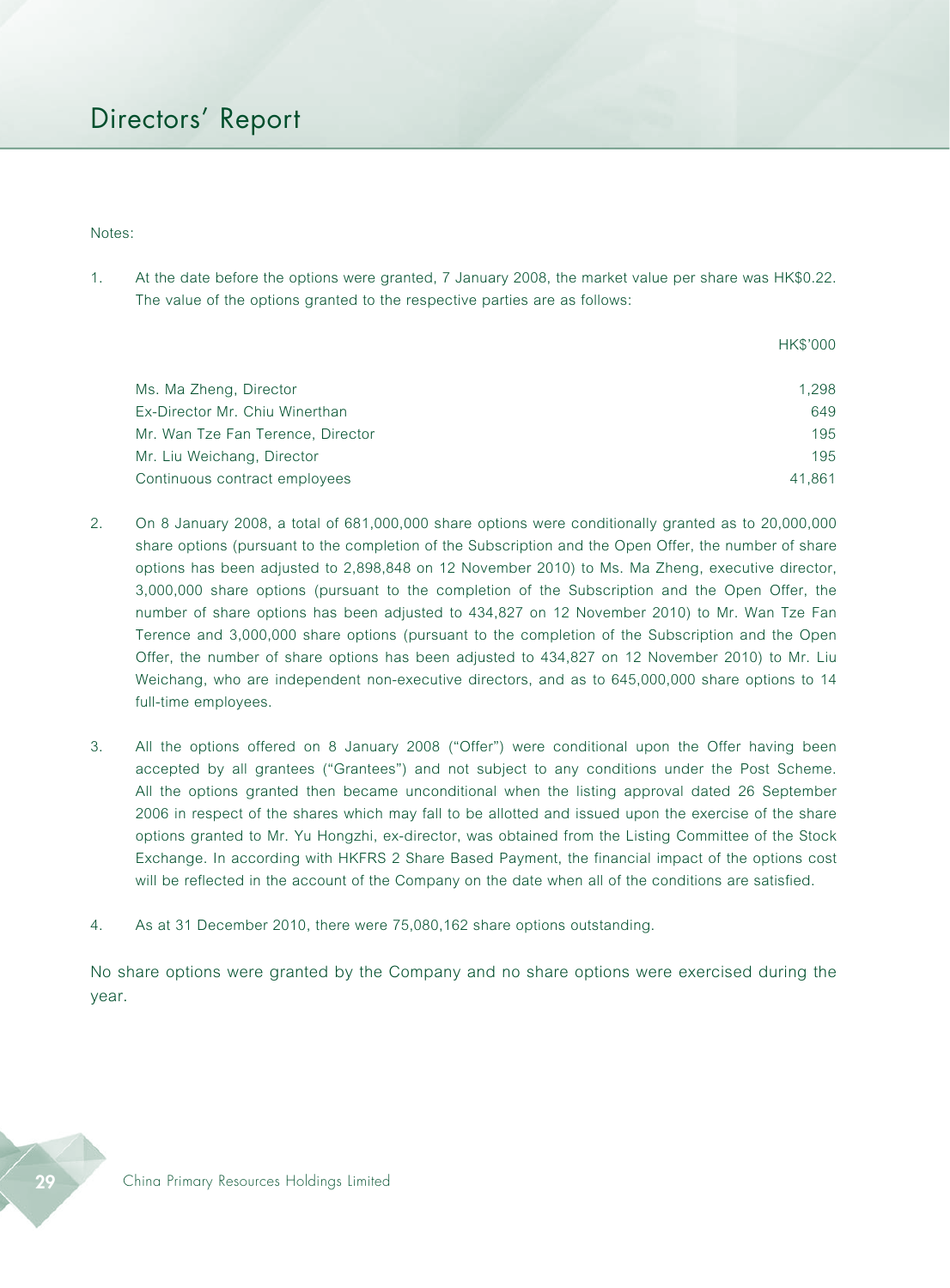### *Substantial shareholders' interests and short positions in the shares and underlying shares of the Company*

The register of substantial shareholders maintained under Section 336 of the SFO shows that as at 31 December 2010, the Company had been notified that the following substantial shareholders having the following interests and short positions, being 5% or more of the nominal value of any class of share capital carrying rights to vote in all circumstances at general meetings of the Company, in the Company. These interests are shown in addition to those disclosed above in respect of the directors and chief executives:

The approximate percentage of interest set out below is based on 2,414,404,920 ordinary shares in issue as at 31 December 2010, not on the total number of issued shares upon exercise of the 75,080,162 (adjusted) outstanding share options granted under the share option scheme adopted by the Company on 28 November 2001.

(i) Long position in the ordinary shares of HK\$0.0125 each in the Company as at 31 December 2010:

| <b>Name of shareholders</b>                        | <b>Type of</b><br><b>interests</b>                     | <b>Number of the</b><br>shares held | <b>Approximate</b><br>percentage<br>of interests |
|----------------------------------------------------|--------------------------------------------------------|-------------------------------------|--------------------------------------------------|
| Future Advance Holdings Limited                    | <b>Beneficial</b>                                      | 287,619,446                         | 11.91%                                           |
| China Zong Heng Holdings Limited                   | Corporate<br>(Note 1)                                  | 287,619,446                         | 11.91%                                           |
| Mr. Yu Hongzhi                                     | Corporate<br>(Note 1)<br><b>Beneficial</b><br>(Note 2) | 287,619,446<br>929,527,503          | 11.91%<br>38.50%                                 |
|                                                    | Subtotal:                                              | 1,217,146,949                       | 50.41%                                           |
| <b>APAC Resources Limited</b>                      | Corporate                                              | 129,436,878                         | 5.36%                                            |
| Super Grand Investments Limited<br>("Super Grand") | <b>Beneficial</b><br>(Note 3)                          | 129,436,878                         | 5.36%                                            |

ANNUAL REPORT 2010 30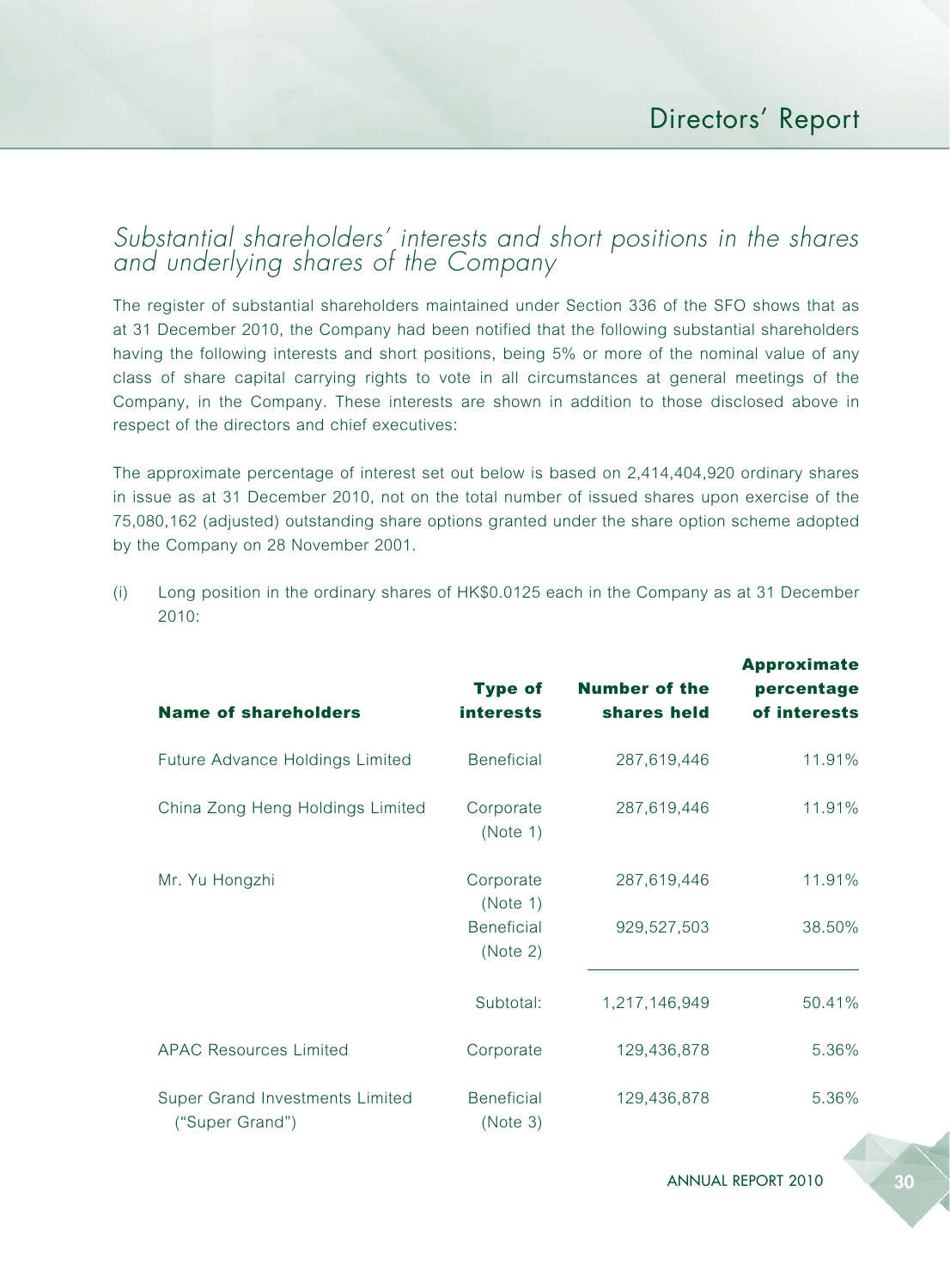Notes:

- 1. These shares are held by Future Advance. Future Advance is the only substantial shareholder which is beneficially owned as to 37.5% by China Zong Heng Holdings Limited (which in turn is 100% beneficially owned by Mr. Yu Hongzhi), 12.5% by Ms. Ma Zheng who is the sole director of Future Advance, 27% by Zhong Nan Mining Group Limited (which in turn is 100% beneficially owned by Mr. Zhang Lei), 13% by Mr. Wu Yong Jin and the remaining 10% by Ms. Ma Yi.
- 2. Mr. Yu Hongzhi, the director of wholly-owned subsidiaries of the Company, was interested in 11,400,000 shares immediately before completion of the Subscription and the Open Offer. Pursuant to the Subscription Agreement, Mr. Yu Hongzhi subscribed for 570,000,000 Subscription Shares. Pursuant to the terms of the Open Offer and the Underwriting Agreement, Mr. Yu Hongzhi as the Underwriter, subscribed for 348,127,503 Untaken Offer Shares.
- 3. These shares are held by Super Grand and Super Grand is a wholly-owned subsidiary of APAC Resources Limited, the issued shares of which are listed on the main board of the Stock Exchange.
- (ii) Long position in the underlying shares or debentures of the Company as at 31 December 2010:

|                                     | <b>Type of</b>    | <b>Description</b>                    | <b>Number of</b><br>underlying<br><b>shares</b><br>can be | <b>Approximate</b><br>percentage |
|-------------------------------------|-------------------|---------------------------------------|-----------------------------------------------------------|----------------------------------|
| <b>Name</b>                         | <i>interests</i>  | of derivatives                        | converted                                                 | of interests                     |
| Lehman Brothers<br>(in liquidation) | <b>Beneficial</b> | Convertible Bonds<br>in the principal | Nil<br>(Note)                                             | N/A                              |
|                                     |                   | amount of<br>HK\$246,250,000          |                                                           |                                  |

Note: Upon a literal interpretation of the terms of the Convertible Bonds and the Deed of Settlement, the conversion rights attached to the Convertible Bonds shall have expired after the original maturity date (i.e. 31 October 2010).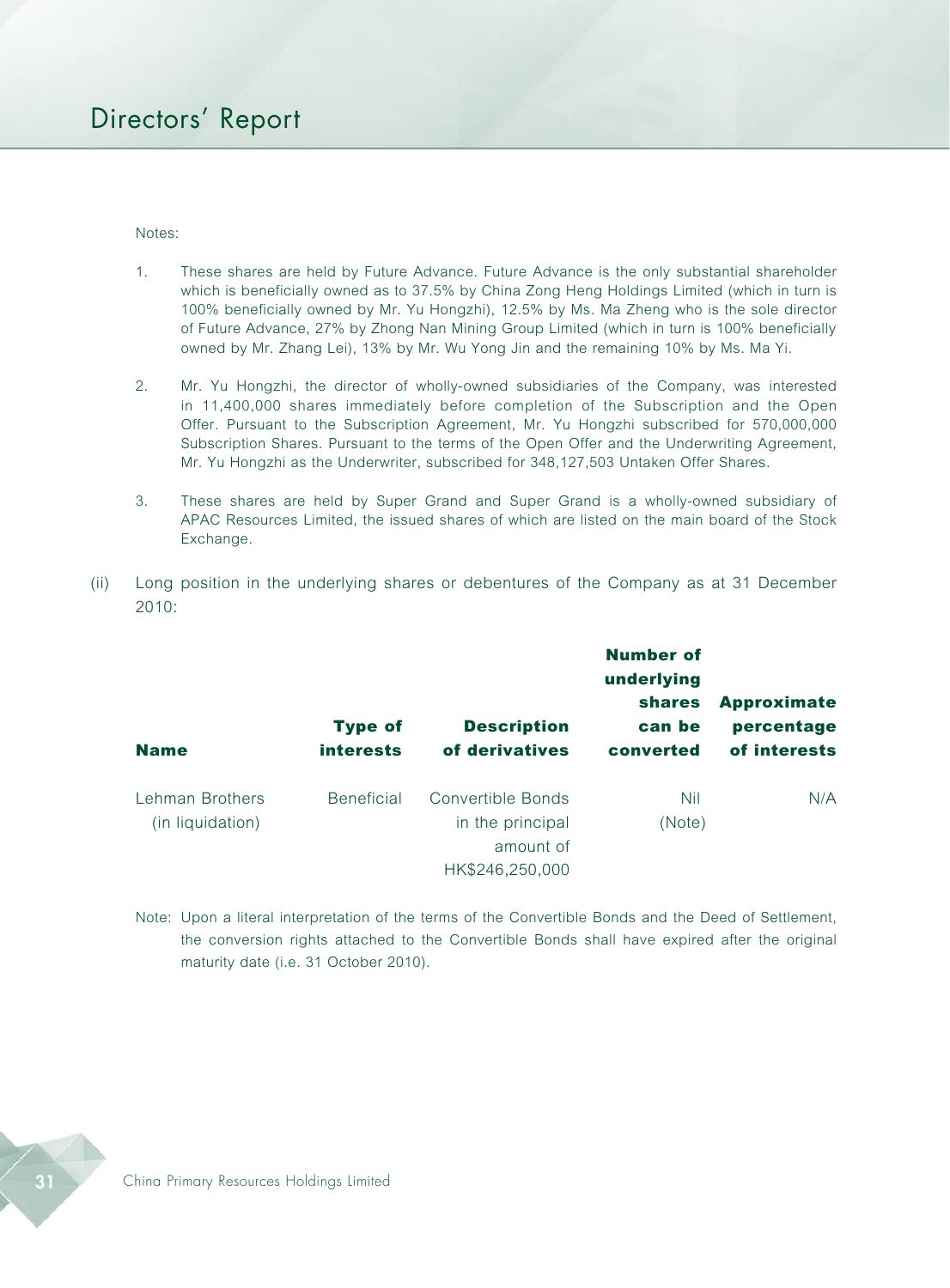Save as disclosed above, as at 31 December 2010, the directors are not aware of any other person (other than the directors or chief executive of the Company) who had an interest or short position in the shares and underlying shares which would fall to be disclosed to the Company under Divisions 2 and 3 of Part XV of the SFO, or who had an interest, directly or indirectly, in 5% or more of the nominal value of any class of share capital carrying rights to vote in all circumstances at general meetings of the Company, or any other substantial shareholders whose interests or short position were recorded in the register required to be kept by the Company under Section 336 of the SFO.

# *Directors' rights to acquire shares*

Save as disclosed above, at no time during the year was the Company or any of its subsidiaries a party to any arrangement to enable the directors or their respective spouse or children under 18 years of age to acquire benefits by means of the acquisition of shares in, or debentures of, the Company or any other body corporate.

# *Major customers and suppliers*

In the year under review, sales to the Group's five largest customers accounted for approximately 72% of the total sales for the year, and sales to the largest customer included therein amounted to approximately 34%.

Purchases from the Group's largest supplier accounted for approximately 36% of the total purchases for the year and the five largest suppliers accounted for approximately 94% of the Group's total purchases for the year.

None of the Company's directors or their respective associates (as defined in the GEM Listing Rules) or the existing shareholders, which, to the knowledge of the directors of the Company, holding more than 5% of the Company's issued share capital, had any interests in the Group's five largest customers or suppliers at any time during 2010.

### *Code on corporate governance practices*

Subject to the deviations as disclosed in the Corporate Governance Report, the Company had complied with all the code provisions set out in Appendix 15, the Code on Corporate Governance Practices to the GEM Listing Rules during the year under review.

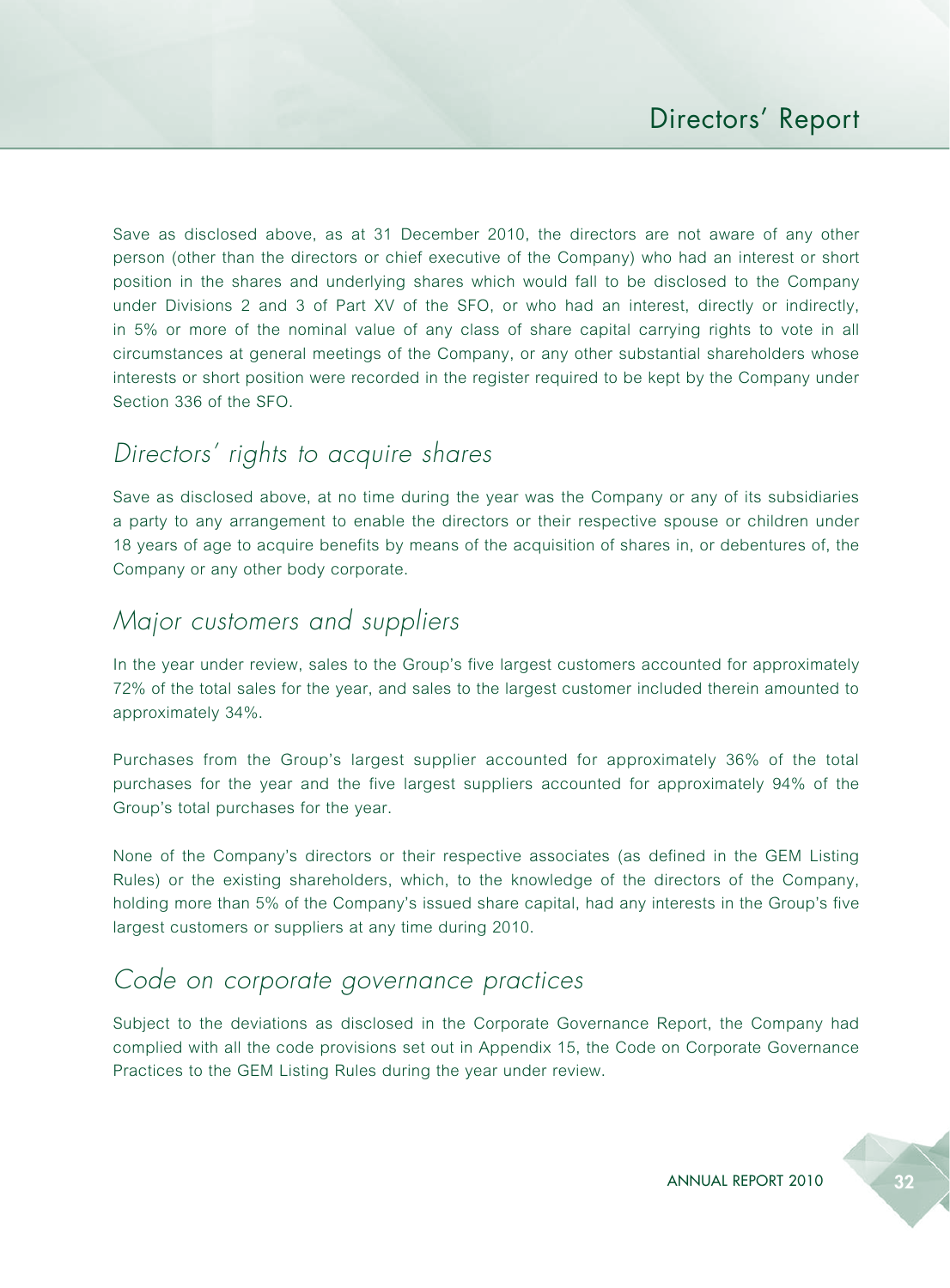# *Audit committee*

The Company established an audit committee with written terms of reference in compliance with the GEM Listing Rules. The primary duties of the audit committee are to review and supervise the financial reporting process and internal controls system of the Group. The audit committee comprises three members, Mr. Wan Tze Fan Terence, Mr. Liu Weichang and Mr. Chung Chin Keung who are the independent non-executive directors of the Company. During the year, the audit committee of the Company (the "Audit Committee") held five meetings and performed duties including reviewing the Group's annual report, half-yearly report, quarterly reports and announcements. After reviewing the Group's financial statements for the year ended 31 December 2010, the Audit Committee is of the opinion that the financial statements of the Company and the Group for the year ended 31 December 2010 comply with applicable accounting standards, GEM Listing Rules and that adequate disclosures have been made.

### *Remuneration committee*

The remuneration committee of the Company was established on 1 June 2005. The function of the remuneration committee is to consider and recommend to the Board on the Group's remuneration policy and structure for all remuneration of executive directors and senior management and to review and determine the remuneration packages of the executive directors and senior management. The remuneration committee comprises three members, Mr. Wan Tze Fan Terence, Mr. Liu Weichang and Mr. Chung Chin Keung who are the independent non-executive directors of the Company.

# *Connected and related party transactions*

Details of the related party transactions during the year are included in note 38 to the financial statements, which included all the details required to be disclosed pursuant to the Rule 20.45 of the GEM Listing Rules.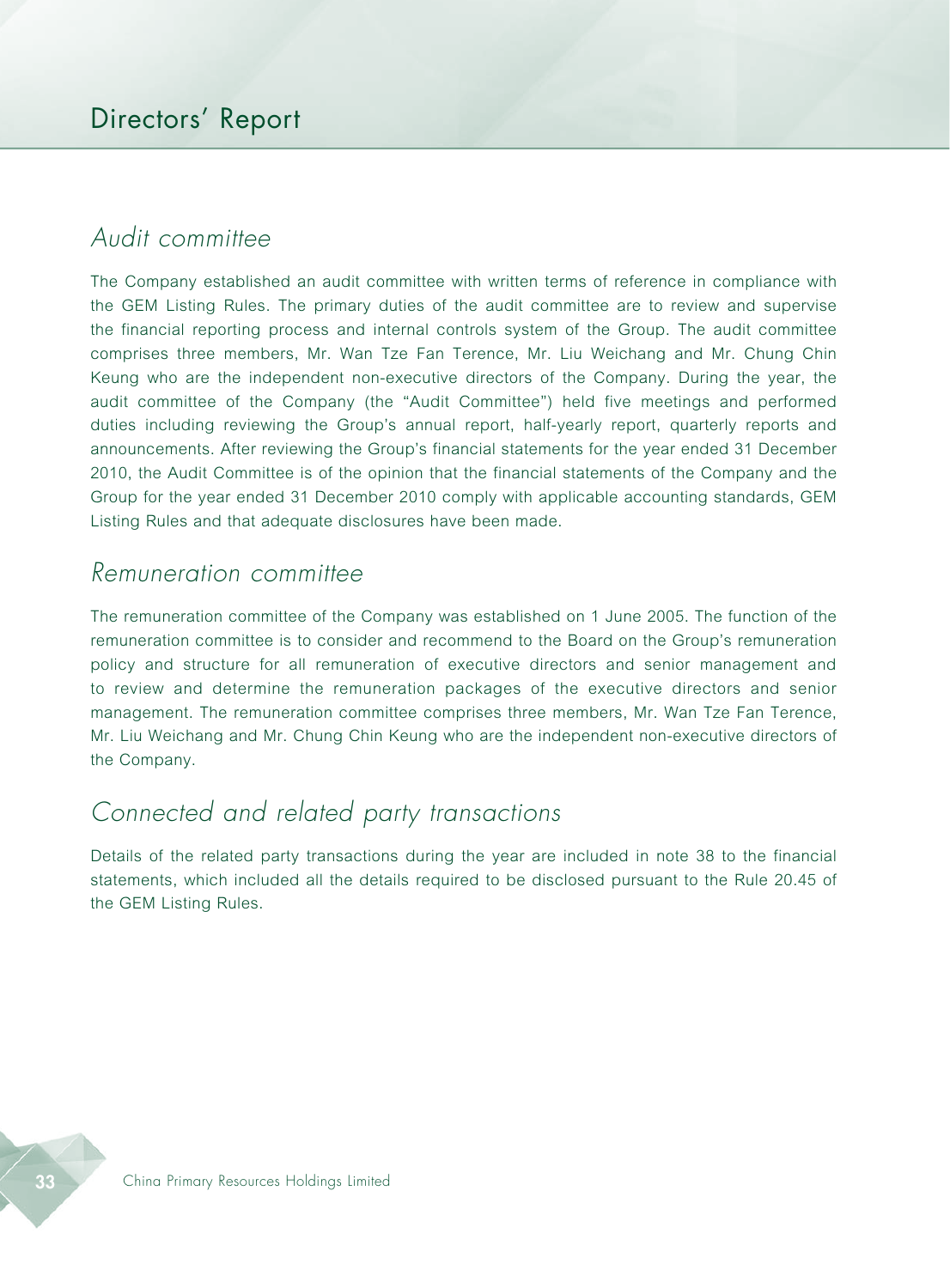# *Competition and conflict of interests*

Mr. Yu Hongzhi, a substantial shareholder of the Company and a director of the Company's subsidiary, Yichang Fulianjiang Joint Composite Limited, is the director and legal representative of 宜昌弘訊管業有限公司(transliterated as Yichang HongXun Conduit and Calling Company Limited) ("Yichang HongXun"), which is a company incorporated in the PRC and principally engaged in selling and producing PE Pipes in the PRC. Mr. Yu Hongzhi was not a substantial shareholder of Yichang HongXun during the year under review. Save as disclosed above, none of the Directors, significant shareholders, substantial shareholders and any of their respective associates has been engaged in any business that competes or may compete directly or indirectly, with the business of the Group, or has or may have any other conflicts of interest with the Group.

# *Sufficiency of public float*

The Company has maintained sufficient public float throughout the year ended 31 December 2010.

# *Contingent liabilities*

As at 31 December 2010, the directors of the Company were not aware of any material contingent liabilities.

### *Subsequent events*

Subsequent to 31 December 2010, the Group does not have significant post balance sheet event.

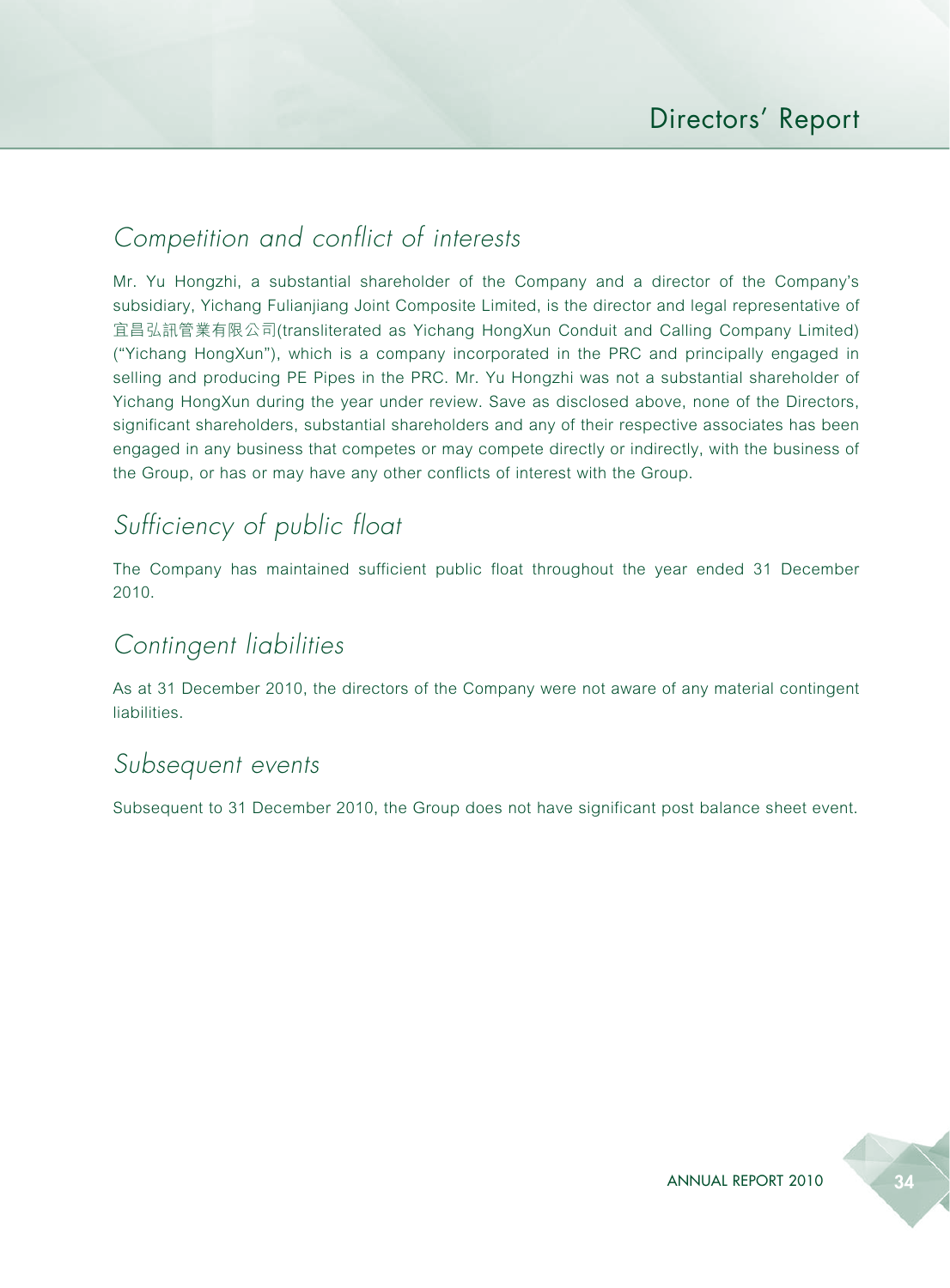# *Auditors*

The financial statements have been audited by BDO Limited who will retire and, being eligible, offer themselves for re-appointment. A resolution will be proposed at the forthcoming annual general meeting of the Company to re-appoint BDO Limited as the auditors of the Company.

On behalf of the Board

#### Ma Zheng

*Chairman*

Hong Kong, 23 March 2011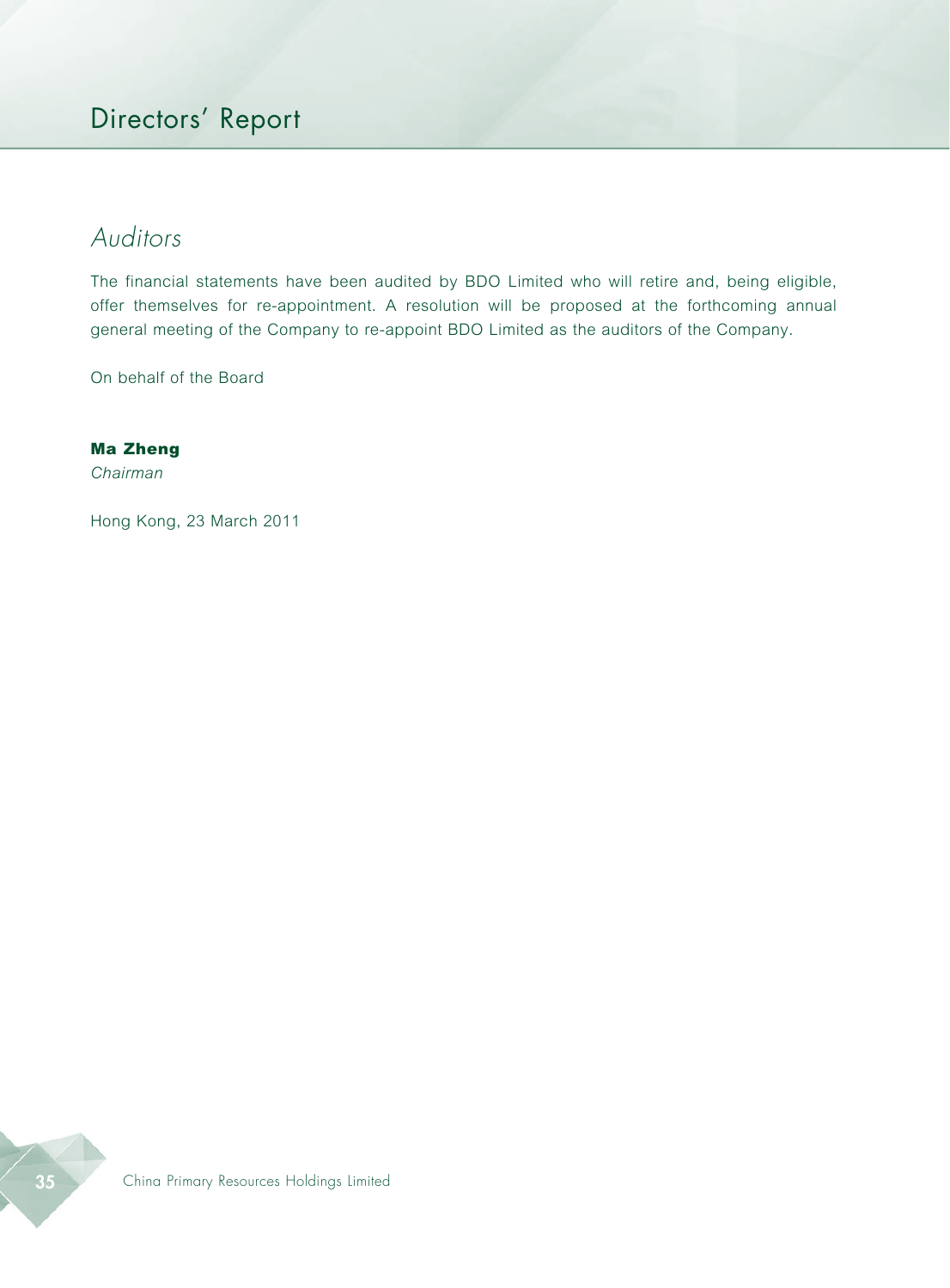## Independent Auditors' Report



Tel: +852 2541 5041 Fax: +852 2815 2239 www.bdo.com.hk

電話: +852 2541 5041 傳真: +852 2815 2239 www.bdo.com.hk

25<sup>th</sup> Floor Wing On Centre 111 Connaught Road Central Hong Kong

香港干諾道中111號 永安中心25樓

### TO THE SHAREHOLDERS OF CHINA PRIMARY RESOURCES HOLDINGS LIMITED

**(中國基礎資源控股有限公司)**

*(Incorporated in the Cayman Islands with limited liability)*

We have audited the consolidated financial statements of China Primary Resources Holdings Limited (the "Company") and its subsidiaries (collectively referred to as the "Group") set out on pages 38 to 132, which comprise the consolidated and company statements of financial position as at 31 December 2010, and the consolidated income statement, the consolidated statement of comprehensive income, the consolidated statement of changes in equity and the consolidated statement of cash flows for the year then ended, and a summary of significant accounting policies and other explanatory information.

### *DIRECTORS' RESPONSIBILITY FOR THE CONSOLIDATED FINANCIAL STATEMENTS*

The directors of the Company are responsible for the preparation of consolidated financial statements that give a true and fair view in accordance with Hong Kong Financial Reporting Standards issued by the Hong Kong Institute of Certified Public Accountants and the disclosure requirements of the Hong Kong Companies Ordinance, and for such internal control as the directors determine is necessary to enable the preparation of consolidated financial statements that are free from material misstatement, whether due to fraud or error.

### *AUDITORS' RESPONSIBILITY*

Our responsibility is to express an opinion on these consolidated financial statements based on our audit. This report is made solely to you, as a body, in accordance with the terms of our engagement, and for no other purpose. We do not assume responsibility towards or accept liability to any other person for the contents of this report.

We conducted our audit in accordance with Hong Kong Standards on Auditing issued by the Hong Kong Institute of Certified Public Accountants. Those standards require that we comply with ethical requirements and plan and perform the audit to obtain reasonable assurance about whether the consolidated financial statements are free from material misstatement.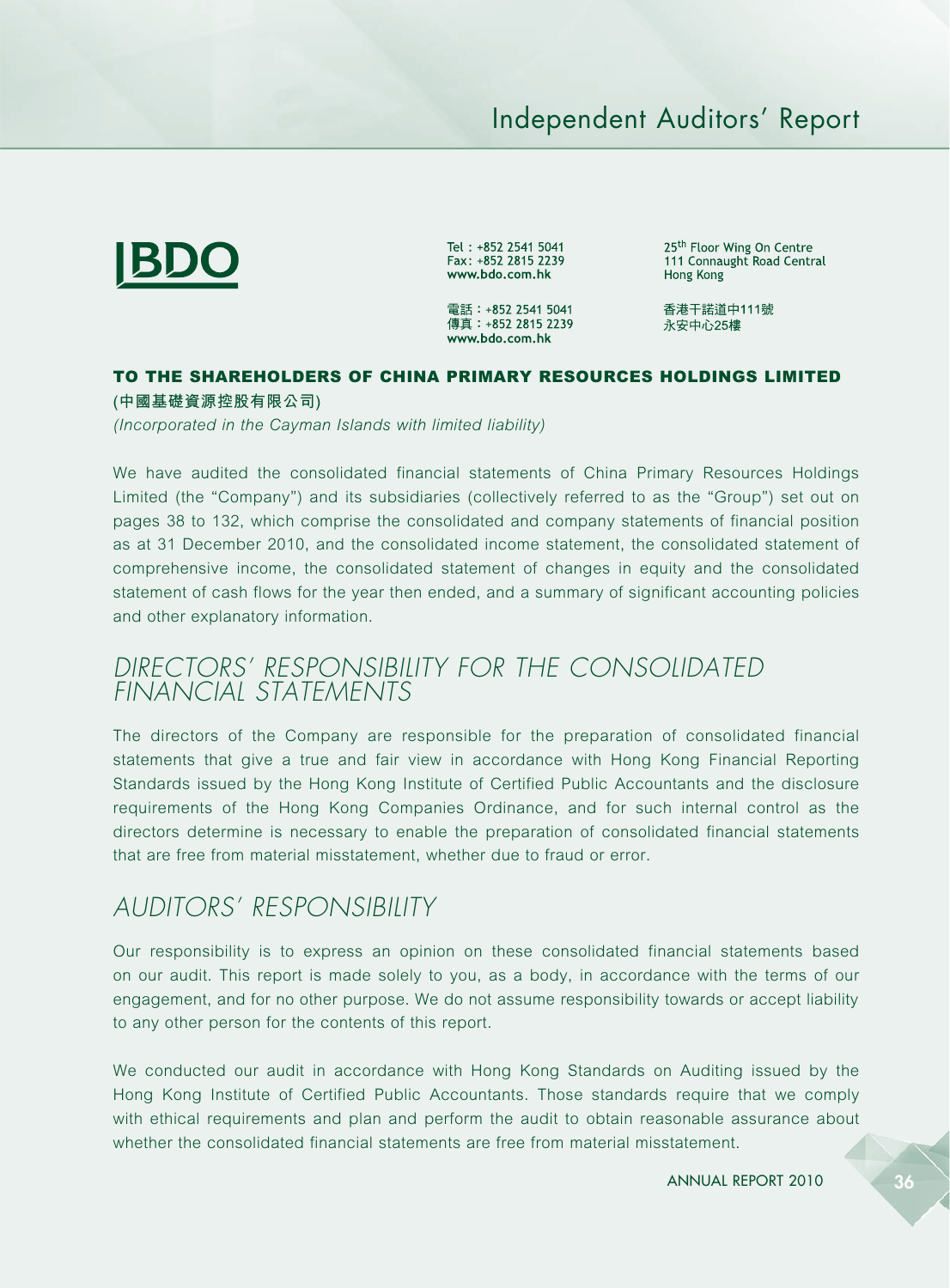An audit involves performing procedures to obtain audit evidence about the amounts and disclosures in the consolidated financial statements. The procedures selected depend on the auditors' judgement, including the assessment of the risks of material misstatement of the consolidated financial statements whether due to fraud or error. In making those risk assessments, the auditors consider internal control relevant to the entity's preparation of the consolidated financial statements that give a true and fair view in order to design audit procedures that are appropriate in the circumstances, but not for the purpose of expressing an opinion on the effectiveness of the entity's internal control. An audit also includes evaluating the appropriateness of accounting policies used and the reasonableness of accounting estimates made by the directors, as well as evaluating the overall presentation of the consolidated financial statements.

We believe that the audit evidence we have obtained is sufficient and appropriate to provide a basis for our audit opinion.

### *OPINION*

In our opinion, the consolidated financial statements give a true and fair view of the state of affairs of the Company and of the Group as at 31 December 2010, and of the Group's loss and cash flows for the year then ended in accordance with Hong Kong Financial Reporting Standards and have been properly prepared in accordance with the disclosure requirements of the Hong Kong Companies Ordinance.

BDO Limited *Certified Public Accountants*

Shiu Hong NG Practising Certificate Number: P03752

Hong Kong, 23 March 2011

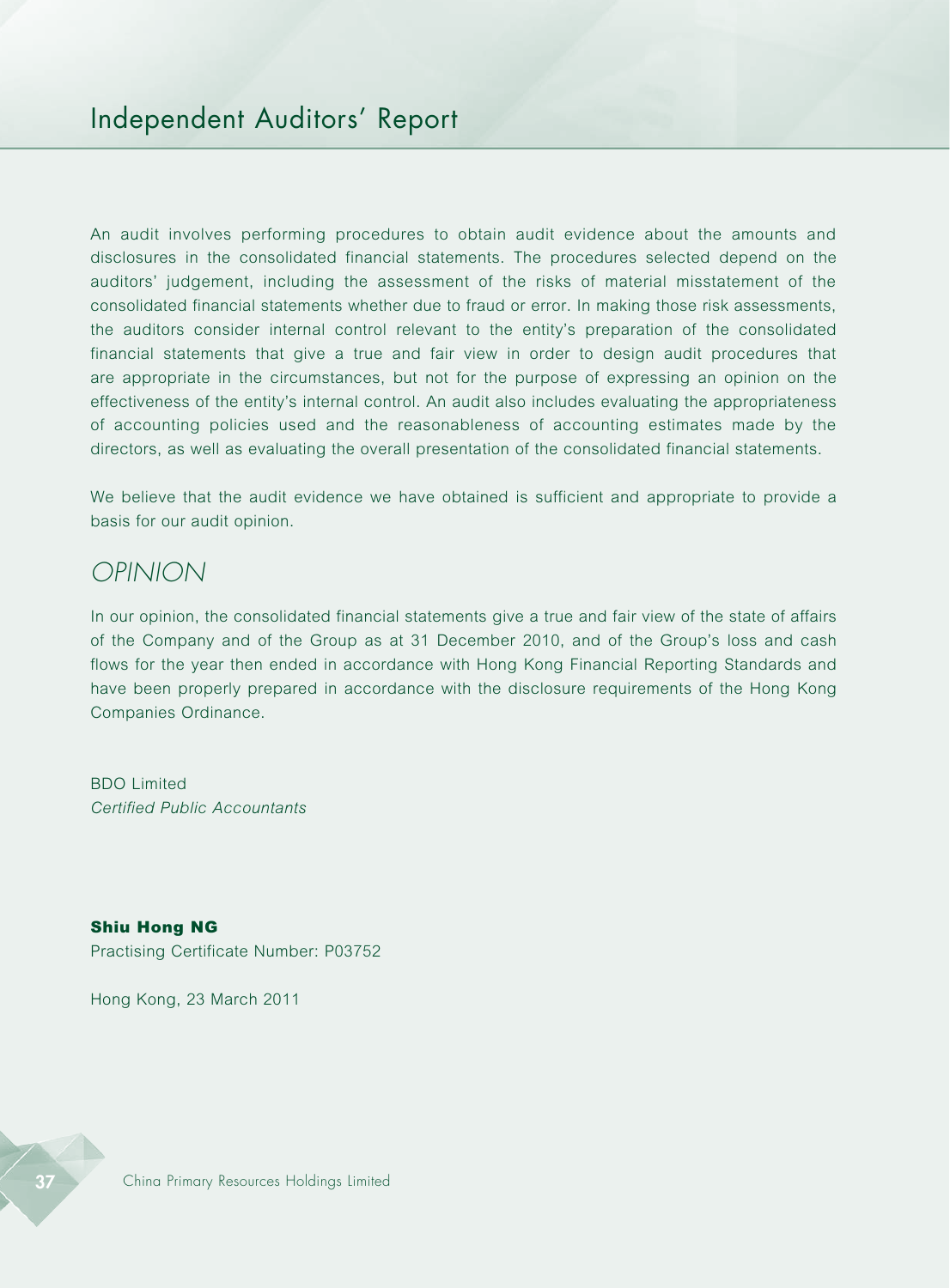# Consolidated Income Statement

FOR THE YEAR ENDED 31 DECEMBER 2010 (Expressed in Hong Kong dollars)

|                                                                | <b>Notes</b> | 2010<br><b>HK\$'000</b> | 2009<br>HK\$'000     |
|----------------------------------------------------------------|--------------|-------------------------|----------------------|
| Continuing operations                                          |              |                         |                      |
| Turnover                                                       | 6            | 157,651                 | 38,712               |
| Other income and gain                                          | 8            | 159                     | 539                  |
| Cost of inventories sold                                       |              | (137, 752)              | (33, 110)            |
| Staff costs, including directors' remuneration<br>Depreciation | 14           | (8,000)<br>(3, 242)     | (8, 280)<br>(2, 447) |
| Amortisation of land use rights                                | 17           | (723)                   | (698)                |
| Other operating expenses                                       |              | (20, 499)               | (14, 048)            |
| Finance costs                                                  | 9            | (22, 416)               | (20, 144)            |
| Loss before income tax                                         | 10(a)        | (34, 822)               | (39, 476)            |
| Income tax credit                                              | 11(a)        | 821                     | 817                  |
| Loss for the year from continuing operations                   |              | (34,001)                | (38, 659)            |
| Discontinued operations                                        |              |                         |                      |
| Loss for the year from discontinued                            |              |                         |                      |
| operations                                                     | 10(b)        | (24, 761)               | (827, 546)           |
| Loss for the year                                              |              | (58, 762)               | (866, 205)           |
| Loss attributable to:                                          |              |                         |                      |
| Owners of the Company                                          | 12           | (57, 170)               | (864, 145)           |
| Non-controlling interests                                      |              | (1, 592)                | (2,060)              |
|                                                                |              | (58, 762)               | (866, 205)           |
| Basic and diluted loss per share                               |              |                         |                      |
| from continuing and discontinued                               |              |                         |                      |
| operations (HK\$)                                              | 13           | (0.042)                 | (0.865)              |
| from continuing operations (HK\$)                              | 13           | (0.025)                 | (0.039)              |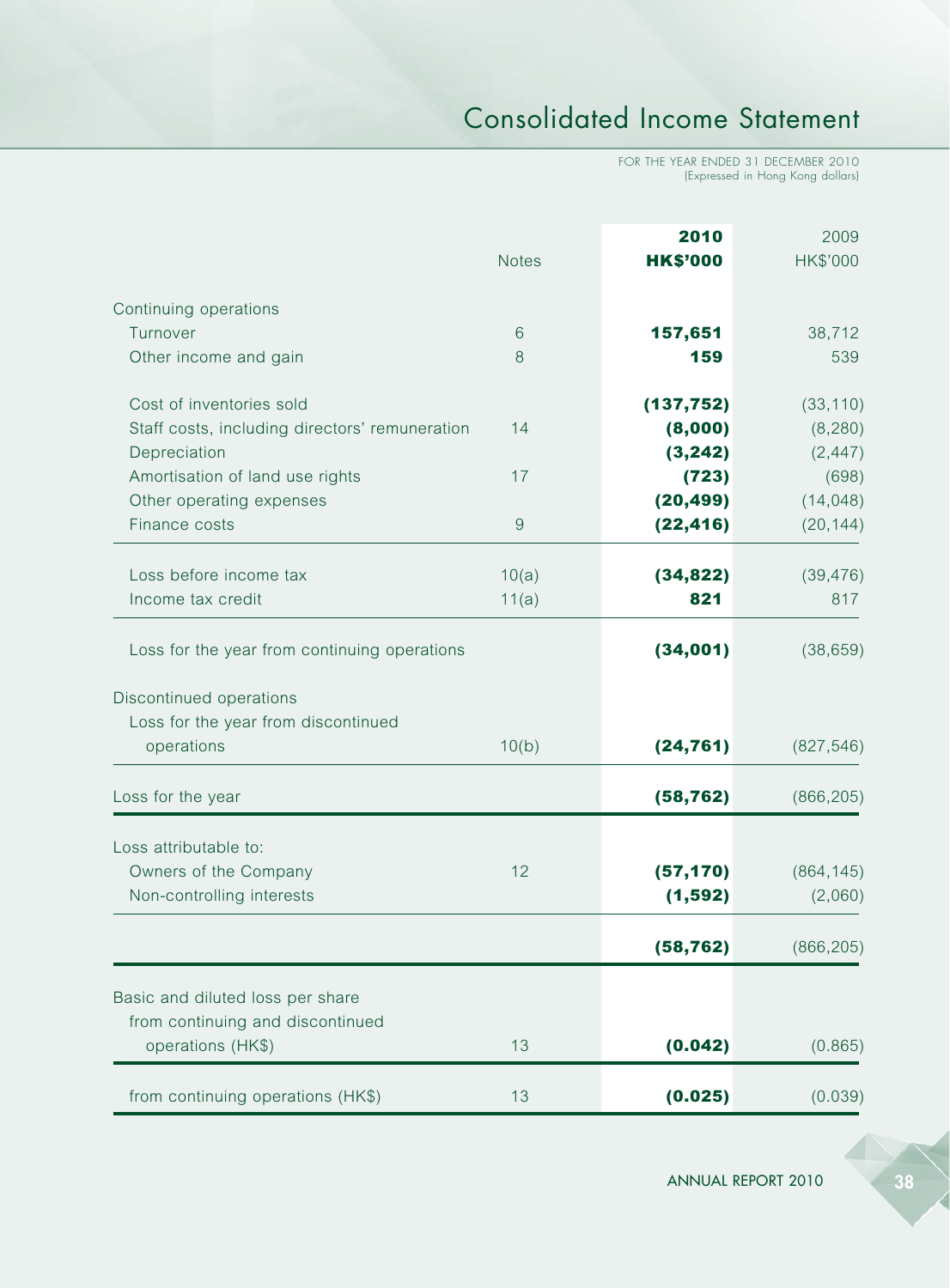# Consolidated Statement of Comprehensive Income

FOR THE YEAR ENDED 31 DECEMBER 2010 (Expressed in Hong Kong dollars)

|                                                                                                                                       | 2010<br><b>HK\$'000</b> | 2009<br><b>HK\$'000</b> |
|---------------------------------------------------------------------------------------------------------------------------------------|-------------------------|-------------------------|
| Loss for the year                                                                                                                     | (58, 762)               | (866, 205)              |
| Other comprehensive income:                                                                                                           |                         |                         |
| Exchange differences on translation of<br>foreign operations                                                                          | 19,675                  | (2,022)                 |
| Reclassification of translation differences<br>upon disposal of available-for-sale investments<br>Exchange differences on translation | (152, 326)              |                         |
| of an associate                                                                                                                       |                         | 18,106                  |
| Other comprehensive income for the year                                                                                               | (132, 651)              | 16,084                  |
| Total comprehensive income for the year                                                                                               | (191, 413)              | (850, 121)              |
| Total comprehensive income for the year<br>attributable to:                                                                           |                         |                         |
| Owners of the Company<br>Non-controlling interests                                                                                    | (192,061)<br>648        | (845, 037)<br>(5,084)   |
|                                                                                                                                       | (191, 413)              | (850, 121)              |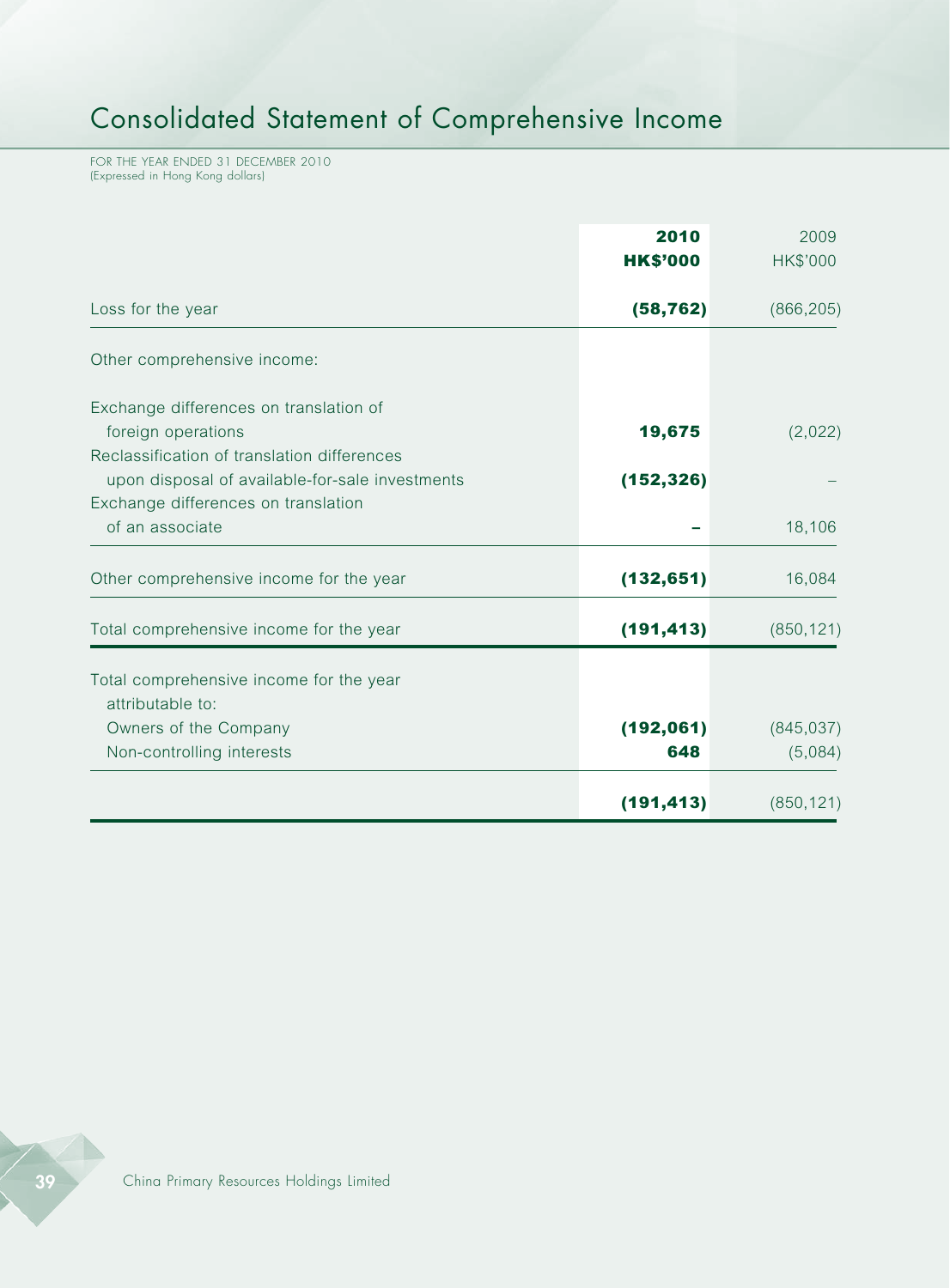# Consolidated Statement of Financial Position

AS AT 31 DECEMBER 2010 (Expressed in Hong Kong dollars)

|                                                  | <b>Notes</b> | 2010<br><b>HK\$'000</b> | 2009<br>HK\$'000 |
|--------------------------------------------------|--------------|-------------------------|------------------|
| <b>Non-current assets</b>                        |              |                         |                  |
| Property, plant and equipment                    | 16           | 154,720                 | 83,956           |
| Land use rights                                  | 17           | 31,330                  | 30,926           |
| Mining rights                                    | 18           |                         | 206,963          |
| Available-for-sale investments                   | 21           |                         | 314,800          |
| Deposits paid                                    | 22           | 8,233                   | 57,231           |
| <b>Total non-current assets</b>                  |              | 194,283                 | 693,876          |
| <b>Current assets</b>                            |              |                         |                  |
| Inventories                                      | 23           | 24,466                  | 50,719           |
| Trade and bills receivables                      | 24           | 53,517                  | 10,788           |
| Other receivables, deposits                      |              |                         |                  |
| and prepayments                                  | 22           | 236,168                 | 54,550           |
| Tax recoverable                                  |              |                         | 45               |
| Cash and cash equivalents                        | 25           | 45,930                  | 76,071           |
|                                                  |              | 360,081                 | 192,173          |
| Assets classified as held for sale               | 19           | 207,612                 |                  |
| <b>Total current assets</b>                      |              | 567,693                 | 192,173          |
| <b>Total assets</b>                              |              | 761,976                 | 886,049          |
| <b>Current liabilities</b>                       |              |                         |                  |
| Trade payables                                   | 26           | 5,024                   | 2,512            |
| Other payables and accruals                      |              | 13,463                  | 2,457            |
| Convertible bonds                                | 27           | 246,250                 | 241,271          |
| <b>Bank borrowings</b>                           | 28           | 77,698                  |                  |
|                                                  |              | 342,435                 | 246,240          |
| Liabilities associated with assets classified as |              |                         |                  |
| held for sale                                    | 19           | 29,510                  |                  |
| <b>Total current liabilities</b>                 |              | 371,945                 | 246,240          |
| <b>Net current assets/(liabilities)</b>          |              | 195,748                 | (54,067)         |
| <b>Total assets less current liabilities</b>     |              | 390,031                 | 639,809          |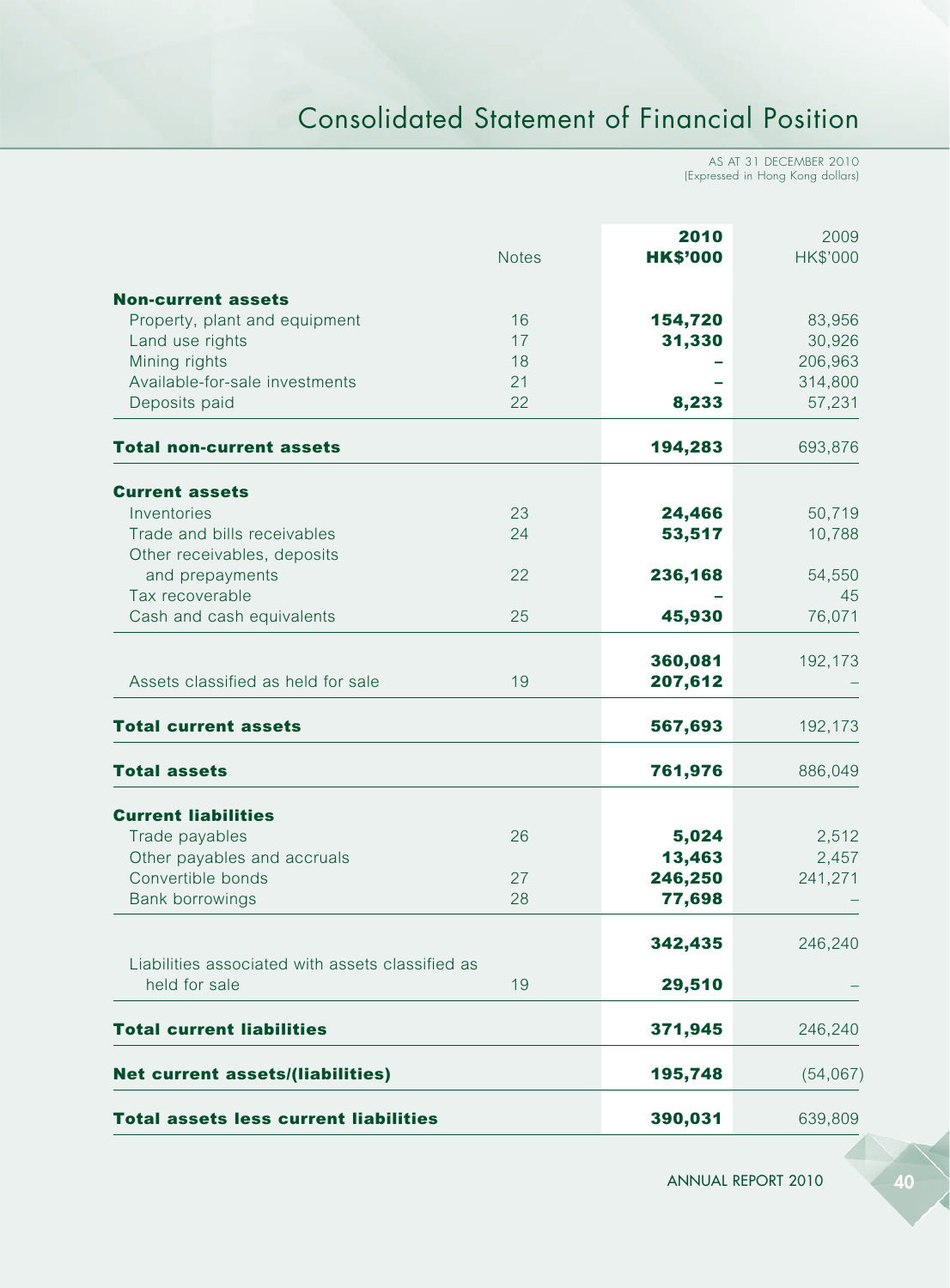AS AT 31 DECEMBER 2010 (Expressed in Hong Kong dollars)

|                                      | <b>Notes</b> | 2010<br><b>HK\$'000</b> | 2009<br>HK\$'000 |
|--------------------------------------|--------------|-------------------------|------------------|
| <b>Non-current liabilities</b>       |              |                         |                  |
| Deferred tax liabilities             | 29           | 19                      | 180,634          |
| Convertible preferred shares         | 30           |                         | 50,992           |
| <b>Total non-current liabilities</b> |              | 19                      | 231,626          |
| <b>Total liabilities</b>             |              | 371,964                 | 477,866          |
| <b>NET ASSETS</b>                    |              | 390,012                 | 408,183          |
| <b>Equity</b>                        |              |                         |                  |
| Share capital                        | 31           | 30,180                  | 15,370           |
| <b>Reserves</b>                      |              | 325,927                 | 359,556          |
| <b>Equity attributable to owners</b> |              |                         |                  |
| of the Company                       |              | 356,107                 | 374,926          |
| <b>Non-controlling interests</b>     |              | 33,905                  | 33,257           |
| <b>TOTAL EQUITY</b>                  |              | 390,012                 | 408,183          |

These financial statements were approved and authorised for issue by the board of directors on 23 March 2011.

Ma Zheng Wong Pui Yiu *Director Director*

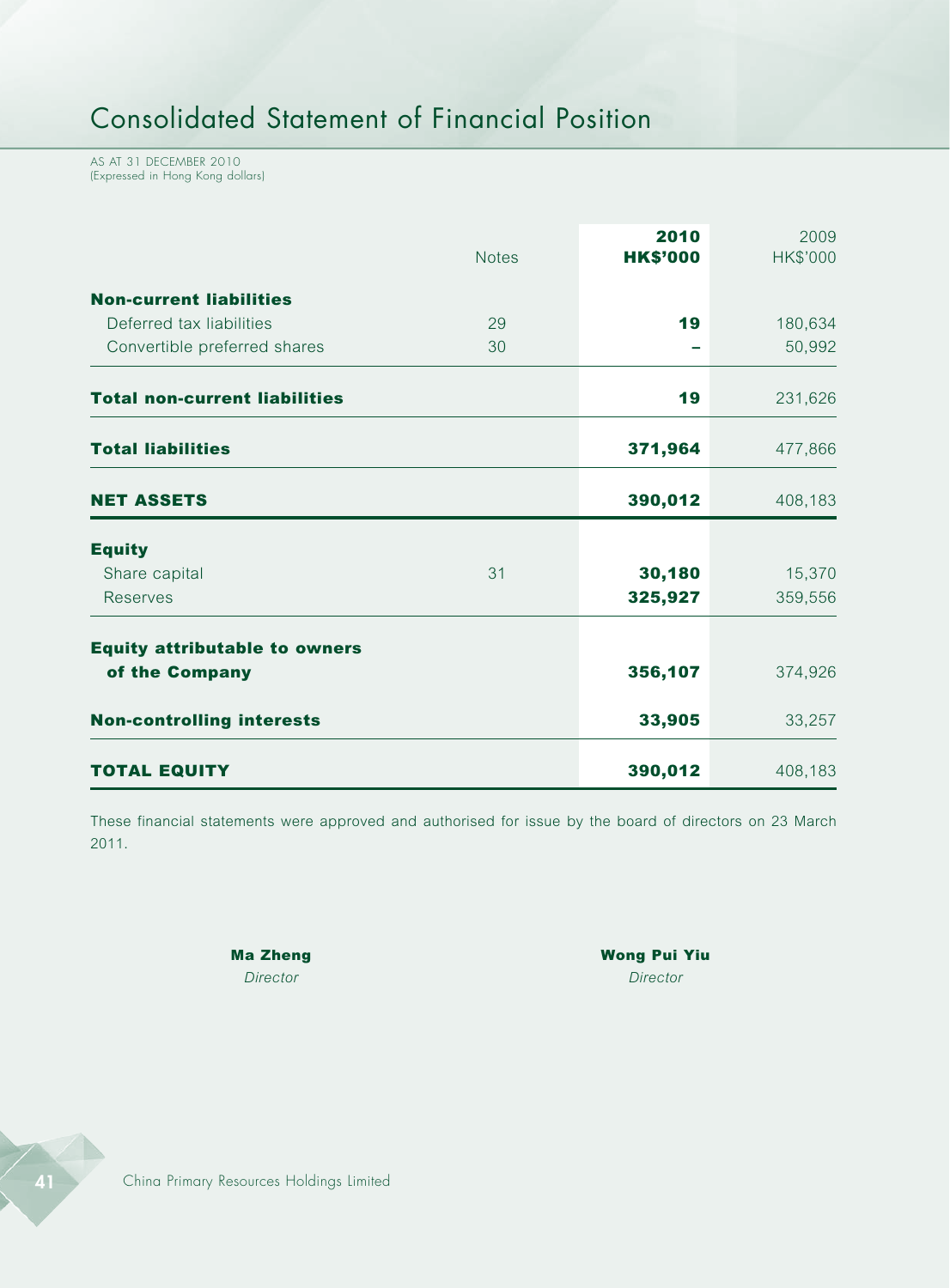# Statement of Financial Position

AS AT 31 DECEMBER 2010 (Expressed in Hong Kong dollars)

|                                                                                                                                    | Notes    | 2010<br><b>HK\$'000</b>      | 2009<br><b>HK\$'000</b>     |
|------------------------------------------------------------------------------------------------------------------------------------|----------|------------------------------|-----------------------------|
| <b>Non-current assets</b><br>Investments in subsidiaries<br>Amounts due from subsidiaries                                          | 20<br>20 | 314,211<br>332,544           | 421,246<br>515,763          |
| <b>Total non-current assets</b>                                                                                                    |          | 646,755                      | 937,009                     |
| <b>Current assets</b><br>Other receivables, deposits and prepayments<br>Amounts due from subsidiaries<br>Cash and cash equivalents | 20<br>25 | 85,195<br>10,228             | 150<br>6,500<br>20,759      |
| <b>Total current assets</b>                                                                                                        |          | 95,423                       | 27,409                      |
| <b>Total assets</b>                                                                                                                |          | 742,178                      | 964,418                     |
| <b>Current liabilities</b><br>Other payables and accruals<br>Amounts due to subsidiaries<br>Convertible bonds                      | 20<br>27 | 10,552<br>157,835<br>246,250 | 1,085<br>157,873<br>241,271 |
| <b>Total current liabilities</b>                                                                                                   |          | 414,637                      | 400,229                     |
| <b>Net current liabilities</b>                                                                                                     |          | (319, 214)                   | (372, 820)                  |
| <b>Total assets less current liabilities</b>                                                                                       |          | 327,541                      | 564,189                     |
| <b>Non-current liabilities</b><br>Deferred tax liabilities<br>Convertible preferred shares                                         | 29<br>30 |                              | 149,613<br>50,992           |
| <b>Total non-current liabilities</b>                                                                                               |          |                              | 200,605                     |
| <b>Total liabilities</b>                                                                                                           |          | 414,637                      | 600,834                     |
| <b>NET ASSETS</b>                                                                                                                  |          | 327,541                      | 363,584                     |
| <b>Equity</b><br>Share capital<br>Reserves                                                                                         | 31<br>33 | 30,180<br>297,361            | 15,370<br>348,214           |
| <b>TOTAL EQUITY</b>                                                                                                                |          | 327,541                      | 363,584                     |

These financial statements were approved and authorised for issue by the board of directors on 23 March 2011.

Ma Zheng Wong Pui Yiu *Director Director*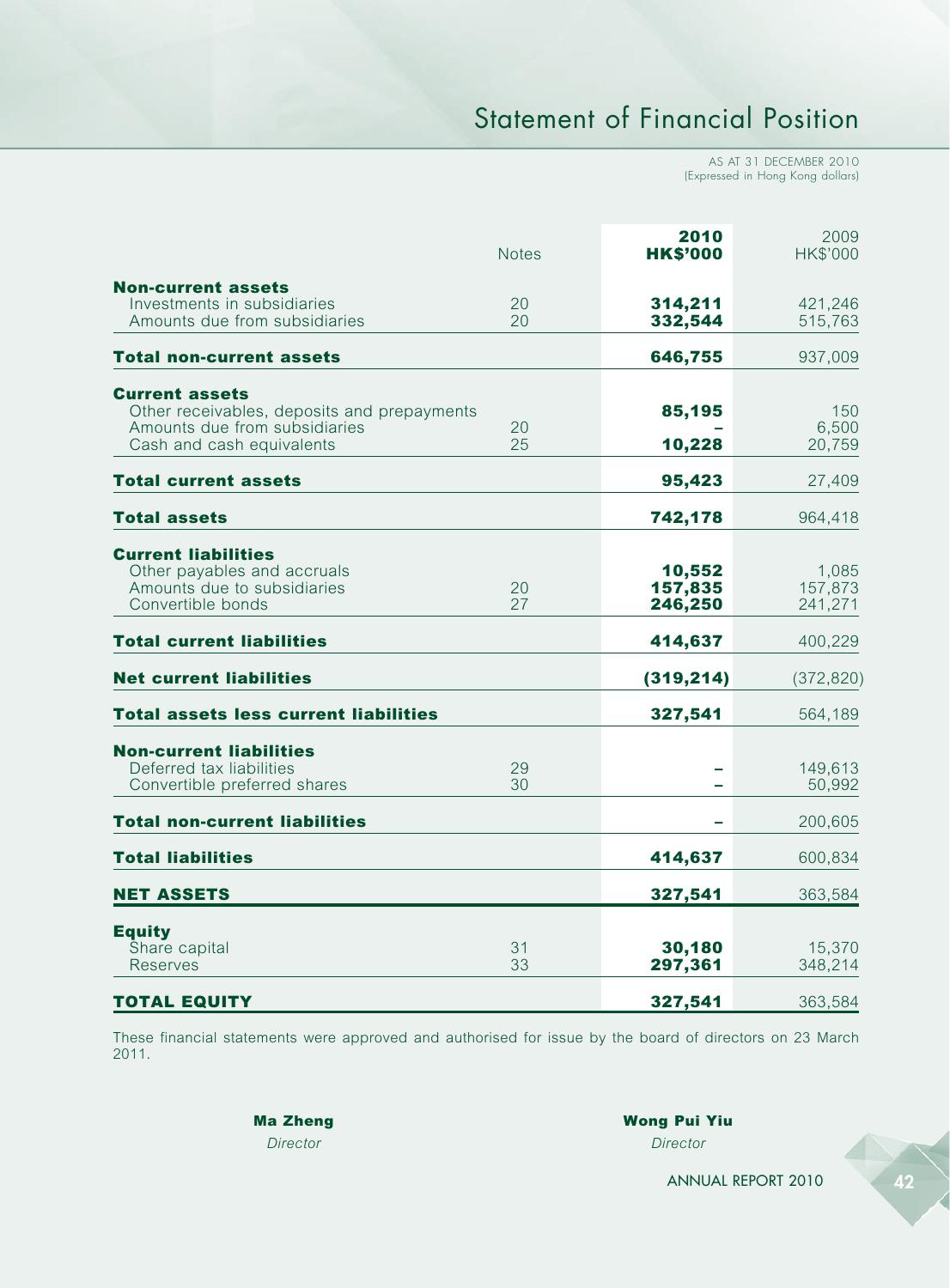# Consolidated Statement of Changes in Equity

FOR THE YEAR ENDED 31 DECEMBER 2010 (Expressed in Hong Kong dollars)

| Equity attributable to owners of the Company                                      |                                     |                                                            |                                                                 |                                                                          |                                                                |                                                                               |                                                    |                                                    |                                               |                                              |                                    |
|-----------------------------------------------------------------------------------|-------------------------------------|------------------------------------------------------------|-----------------------------------------------------------------|--------------------------------------------------------------------------|----------------------------------------------------------------|-------------------------------------------------------------------------------|----------------------------------------------------|----------------------------------------------------|-----------------------------------------------|----------------------------------------------|------------------------------------|
|                                                                                   | <b>Share</b><br>capital<br>HK\$'000 | <b>Share</b><br>premium<br>account<br>HK\$'000<br>(Note a) | <b>Convertible</b><br>bonds<br>reserve<br>HK\$'000<br>(Note 27) | <b>Employee</b><br>compen-<br>sation<br>reserve<br>HK\$'000<br>(Note 32) | <b>Statutory</b><br>surplus<br>reserve<br>HK\$'000<br>(Note b) | <b>Convertible</b><br>preferred<br>shares<br>reserve<br>HK\$'000<br>(Note 30) | <b>Warrants</b><br>reserve<br>HK\$'000<br>(Note c) | <b>Exchange</b><br>reserve<br>HK\$'000<br>(Note d) | translation Accumulated<br>losses<br>HK\$'000 | Non-<br>controlling<br>interests<br>HK\$'000 | <b>Total</b><br>equity<br>HK\$'000 |
| <b>Balance at 1 January 2009</b>                                                  | 10,247                              | 295,649                                                    | 18,985                                                          | 38,031                                                                   | 5,110                                                          | 753,639                                                                       | 7,619                                              | 168,910                                            | (153, 427)                                    | 38,341                                       | 1,183,104                          |
| Loss for the year                                                                 |                                     |                                                            |                                                                 |                                                                          |                                                                |                                                                               |                                                    |                                                    | (864, 145)                                    | (2,060)                                      | (866, 205)                         |
| Other comprehensive income                                                        |                                     |                                                            |                                                                 |                                                                          |                                                                |                                                                               |                                                    | 19,108                                             | $\qquad \qquad -$                             | (3,024)                                      | 16,084                             |
| Total comprehensive income                                                        |                                     |                                                            |                                                                 |                                                                          |                                                                |                                                                               |                                                    | 19,108                                             | (864, 145)                                    | (5,084)                                      | (850, 121)                         |
| Rights issue (Note 31(i))                                                         | 5,123                               | 76,850                                                     |                                                                 |                                                                          |                                                                |                                                                               |                                                    |                                                    |                                               |                                              | 81,973                             |
| Share issue expenses (Note 31(i))                                                 |                                     | (6, 773)                                                   |                                                                 |                                                                          |                                                                |                                                                               |                                                    |                                                    |                                               |                                              | (6, 773)                           |
| Redemption of convertible bonds                                                   |                                     |                                                            | (1,063)                                                         |                                                                          |                                                                |                                                                               |                                                    |                                                    | 1,063                                         |                                              |                                    |
| Release upon lapse of warrants                                                    |                                     |                                                            |                                                                 |                                                                          |                                                                |                                                                               | (7,619)                                            |                                                    | 7,619                                         |                                              |                                    |
| <b>Balance at 31 December 2009</b><br>and at 1 January 2010                       | 15,370                              | 365,726                                                    | 17,922                                                          | 38,031                                                                   | 5,110                                                          | 753,639                                                                       |                                                    | 188,018                                            | (1,008,890)                                   | 33,257                                       | 408,183                            |
| Loss for the year                                                                 |                                     |                                                            |                                                                 |                                                                          |                                                                |                                                                               |                                                    |                                                    | (57, 170)                                     | (1,592)                                      | (58, 762)                          |
| Other comprehensive income                                                        |                                     |                                                            |                                                                 |                                                                          |                                                                |                                                                               |                                                    | (134, 891)                                         |                                               | 2,240                                        | (132, 651)                         |
| Total comprehensive income                                                        |                                     |                                                            |                                                                 |                                                                          |                                                                |                                                                               |                                                    | (134, 891)                                         | (57, 170)                                     | 648                                          | (191, 413)                         |
| Open offer of shares (Note 31(iii))                                               | 7,685                               | 41,499                                                     |                                                                 |                                                                          |                                                                |                                                                               |                                                    |                                                    |                                               |                                              | 49,184                             |
| Share issue expenses in relation<br>to the open offer of shares<br>(Note 31(iii)) |                                     | (2, 136)                                                   |                                                                 |                                                                          |                                                                |                                                                               |                                                    |                                                    |                                               |                                              | (2, 136)                           |
| Subscription of shares<br>(Note $31(iv)$ )                                        | 7,125                               | 38,475                                                     |                                                                 |                                                                          |                                                                |                                                                               |                                                    |                                                    |                                               |                                              | 45,600                             |
| Lapse of share options                                                            |                                     |                                                            |                                                                 | (4, 413)                                                                 |                                                                |                                                                               |                                                    |                                                    | 4,413                                         |                                              |                                    |
| Repurchase and cancellation<br>of convertible preferred shares                    |                                     |                                                            |                                                                 |                                                                          |                                                                | (753, 639)                                                                    |                                                    |                                                    | 834,233                                       |                                              | 80,594                             |
| <b>Balance at 31 December 2010</b>                                                | 30,180                              | 443,564                                                    | 17,922                                                          | 33,618                                                                   | 5,110                                                          |                                                                               |                                                    | 53,127                                             | (227, 414)                                    | 33,905                                       | 390,012                            |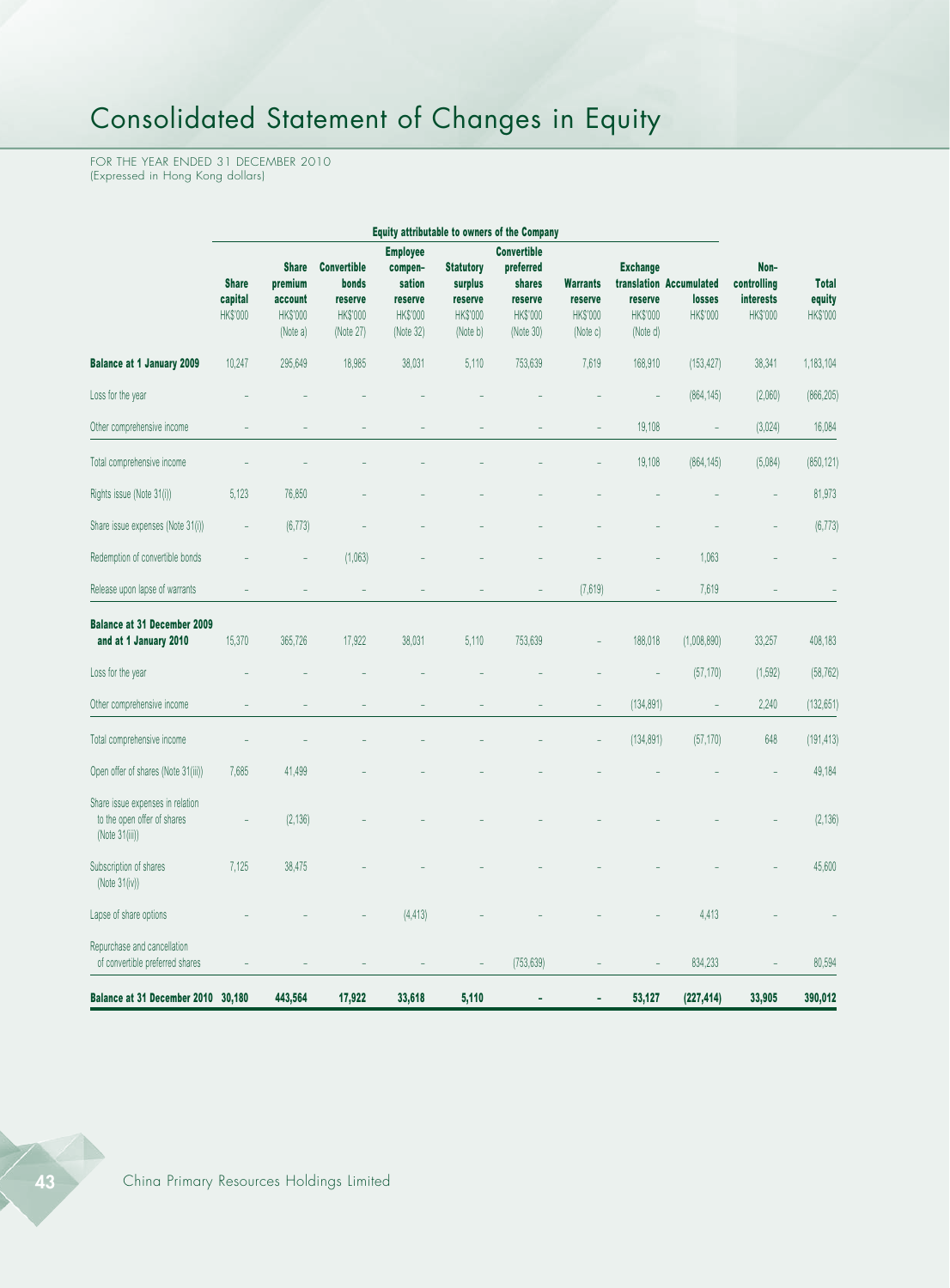## Consolidated Statement of Changes in Equity

FOR THE YEAR ENDED 31 DECEMBER 2010 (Expressed in Hong Kong dollars)

#### Notes:

- (a) The share premium account of the Group includes: (i) the premium arising from the issue of shares of the Company at a premium less share issue expenses; and (ii) the difference between the nominal value of the share capital and share premium of the subsidiaries acquired pursuant to the reorganisation scheme (the "Group Reorganisation") in preparation for the public listing of the Company's shares on the Growth Enterprise Market (the "GEM") of the Stock Exchange of Hong Kong Limited (the "Stock Exchange") over the nominal value of the shares of the Company issued in exchange therefor.
- (b) Subsidiaries of the Company established in the People's Republic of China (the "PRC") are required to transfer 10% of their profit after income tax calculated in accordance with the PRC accounting regulations to the statutory surplus reserve until the reserve reaches 50% of their respective registered capital, upon which any further appropriation will be at the recommendation of the directors of subsidiaries. Such reserve may be used to reduce any loss incurred by the subsidiaries or be capitalised as paid-up capital of the subsidiaries.
- (c) On 23 August 2006, the Company issued 333,750,000 non-listed warrants at the issue price of HK\$0.012 per warrant to an independent third party. All warrants lapsed upon expiry on 22 August 2009.

On 18 September 2006, the Company issued 315,000,000 non-listed warrants at the issue price of HK\$0.012 per warrant to a company connected with a shareholder of the Company who was interested in approximately 0.26% of the issued capital of the Company on that date. All warrants lapsed upon expiry on 17 September 2009.

(d) Exchange translation reserve comprises all foreign exchange differences arising from the translation of the financial statements of foreign operations. This reserve is dealt with in accordance with the accounting policy in Note 4(q).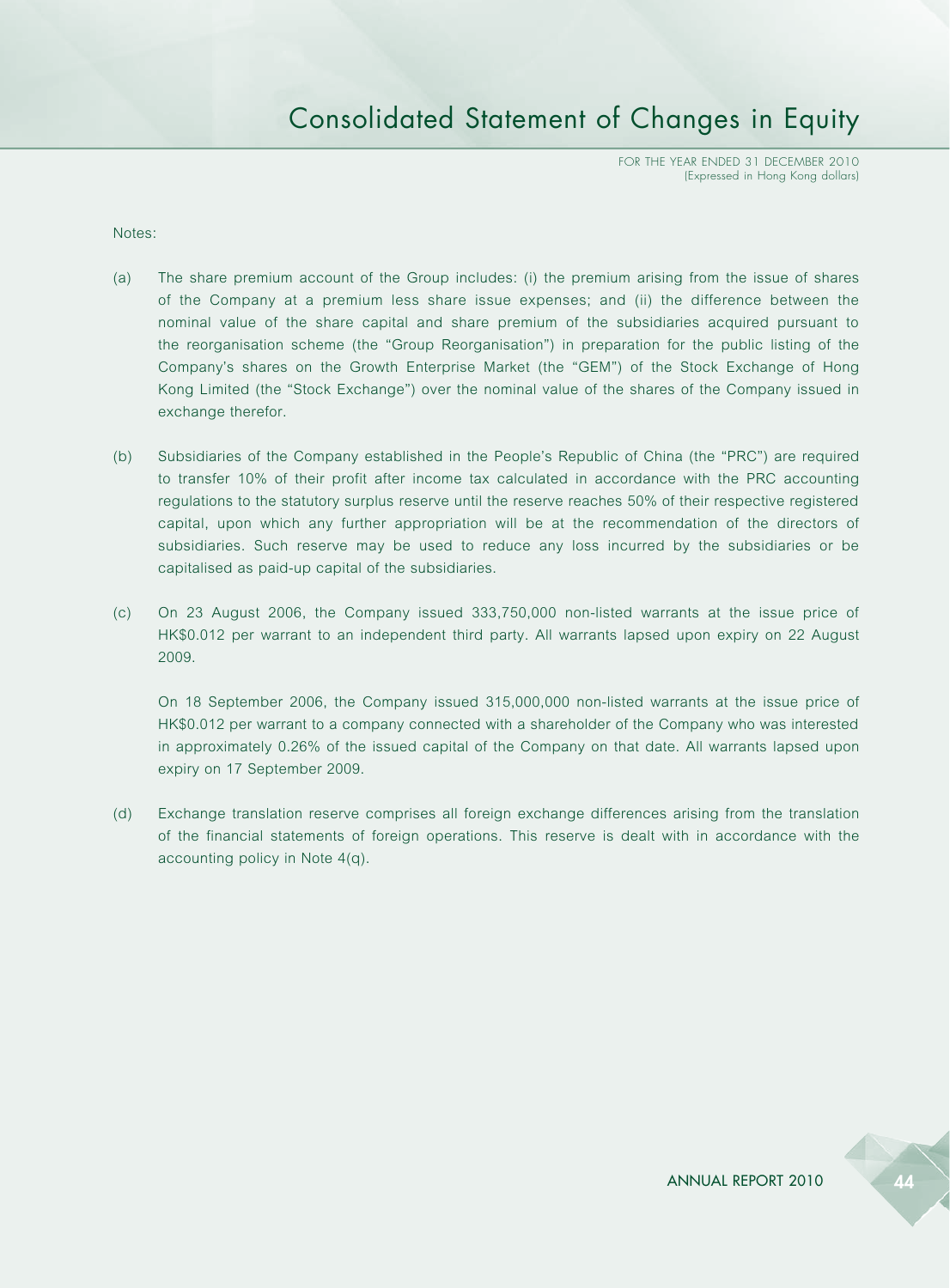# Consolidated Statement of Cash Flows

FOR THE YEAR ENDED 31 DECEMBER 2010 (Expressed in Hong Kong dollars)

|                                                                                                                                                                                                                                                                                                                                                               | <b>Notes</b>             | 2010<br><b>HK\$'000</b>                                               | 2009<br>HK\$'000                                                            |
|---------------------------------------------------------------------------------------------------------------------------------------------------------------------------------------------------------------------------------------------------------------------------------------------------------------------------------------------------------------|--------------------------|-----------------------------------------------------------------------|-----------------------------------------------------------------------------|
| <b>Operating activities</b><br>Loss before income tax<br>From continuing operations<br>From discontinued operations                                                                                                                                                                                                                                           | 10(b)                    | (34, 822)<br>(27, 229)                                                | (39, 476)<br>(828, 913)                                                     |
| Adjustments for:<br>Depreciation<br>Amortisation of land use rights<br>Amortisation of mining rights<br>Bank interest income<br>Imputed interest on convertible bonds<br>Imputed interest on convertible                                                                                                                                                      | 16<br>17<br>18<br>8<br>9 | 8,192<br>723<br>6,987<br>(72)<br>19,693                               | 4,618<br>698<br>8,090<br>(125)<br>19,936                                    |
| preferred shares<br>Interest on bank borrowings<br>Write-off of property, plant and equipment<br>Gain on repurchase and cancellation of                                                                                                                                                                                                                       | 30<br>9<br>10(a)         | 4,367<br>2,723                                                        | 4,764<br>108                                                                |
| convertible preferred shares<br>Loss on disposal of property, plant<br>and equipment<br>Loss on disposal of available-for-sale<br>investments                                                                                                                                                                                                                 | 10(b)<br>10(a)<br>10(b)  | (10, 699)<br>2,802<br>26,495                                          |                                                                             |
| Impairment loss on available-for-sale<br>investments<br>Gain on deregistration of a subsidiary<br>Share of losses of an associate                                                                                                                                                                                                                             | 10(b)<br>8<br>10(b)      |                                                                       | 805,580<br>(320)<br>10,282                                                  |
| <b>Operating loss before working</b><br>capital changes<br>Decrease/(increase) in inventories<br>(Increase)/decrease in trade and bills receivables<br>Increase in other receivables, deposits<br>and prepayments<br>Increase/(decrease) in trade payables<br>Increase/(decrease) in other payables<br>and accruals<br>Effect of foreign exchange differences |                          | (840)<br>26,253<br>(42, 729)<br>(181, 640)<br>2,512<br>2,027<br>3,996 | (14, 758)<br>(41, 627)<br>34,293<br>(41, 705)<br>(666)<br>(12, 139)<br>(33) |
| Cash used in operations<br>Interest income received                                                                                                                                                                                                                                                                                                           | 8                        | (190, 421)<br>72                                                      | (76, 635)<br>125                                                            |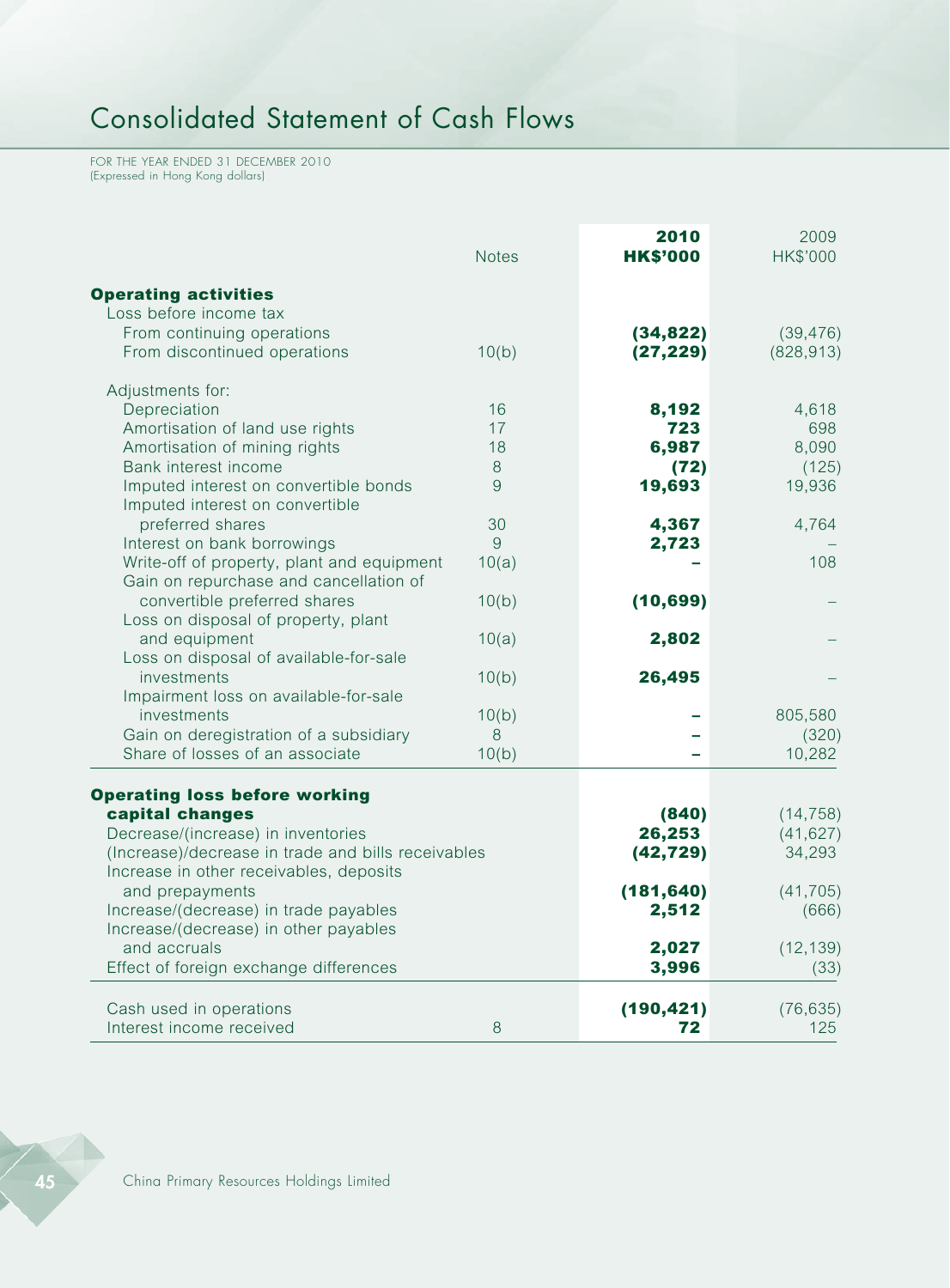# Consolidated Statement of Cash Flows

FOR THE YEAR ENDED 31 DECEMBER 2010 (Expressed in Hong Kong dollars)

|                                                                                                                                                                                               | <b>Notes</b>            | 2010<br><b>HK\$'000</b>      | 2009<br>HK\$'000                 |
|-----------------------------------------------------------------------------------------------------------------------------------------------------------------------------------------------|-------------------------|------------------------------|----------------------------------|
| Net cash used in operating activities                                                                                                                                                         |                         | (190, 349)                   | (76, 510)                        |
| <b>Investing activities</b><br>Deposits paid for the construction of<br>factory buildings<br>Refund of deposits in relation to a possible acquisition<br>of an interest in a mining operation |                         | (5,969)                      | (31, 343)<br>65,574              |
| Purchases of property, plant and equipment<br>Legal and professional fees paid for the repurchase and                                                                                         |                         | (22, 710)                    | (25, 583)                        |
| cancellation of convertible preferred shares<br>Proceeds from disposal of available-for-sale<br>investments                                                                                   |                         | (1, 313)<br>25,340           |                                  |
| Proceeds from disposal of property, plant<br>and equipment<br>Deregistration of a subsidiary                                                                                                  |                         | 982                          | (3,941)                          |
| Net cash (used in)/generated from<br>investing activities                                                                                                                                     |                         | (3,670)                      | 4,707                            |
| <b>Financing activities</b><br>Proceeds from rights issue<br>Share issue expenses in relation to                                                                                              | 31(i)                   |                              | 81,973                           |
| the rights issue<br>Proceeds from open offer of shares<br>Share issue expenses in relation to the open                                                                                        | 31(i)<br>31(iii)        | 49,184                       | (6, 773)                         |
| offer of shares<br>Proceeds from subscription of shares<br>Proceeds from bank borrowings                                                                                                      | 31(iii)<br>31(iv)<br>28 | (2, 136)<br>45,600<br>77,698 |                                  |
| Redemption of convertible bonds<br>Interest on convertible bonds<br>Interest on bank borrowings<br>Interest on convertible preferred shares                                                   | 9                       | (5,480)<br>(2, 723)          | (6, 395)<br>(11,050)<br>(9, 528) |
| <b>Net cash generated from</b><br>financing activities                                                                                                                                        |                         | 162,143                      | 48,227                           |
| Net decrease in cash<br>and cash equivalents                                                                                                                                                  |                         | (31, 876)                    | (23, 576)                        |
| <b>Cash and cash equivalents</b><br>at beginning of year                                                                                                                                      |                         | 76,071                       | 99,361                           |
| <b>Effect of foreign exchange</b><br>rate changes                                                                                                                                             |                         | 1,736                        | 286                              |
| <b>Cash and cash equivalents</b><br>at end of year                                                                                                                                            |                         | 45,931                       | 76,071                           |
| Analysis of the balances of cash<br>and cash equivalents<br>Cash at bank and in hand                                                                                                          |                         | 45,931                       | 76,071                           |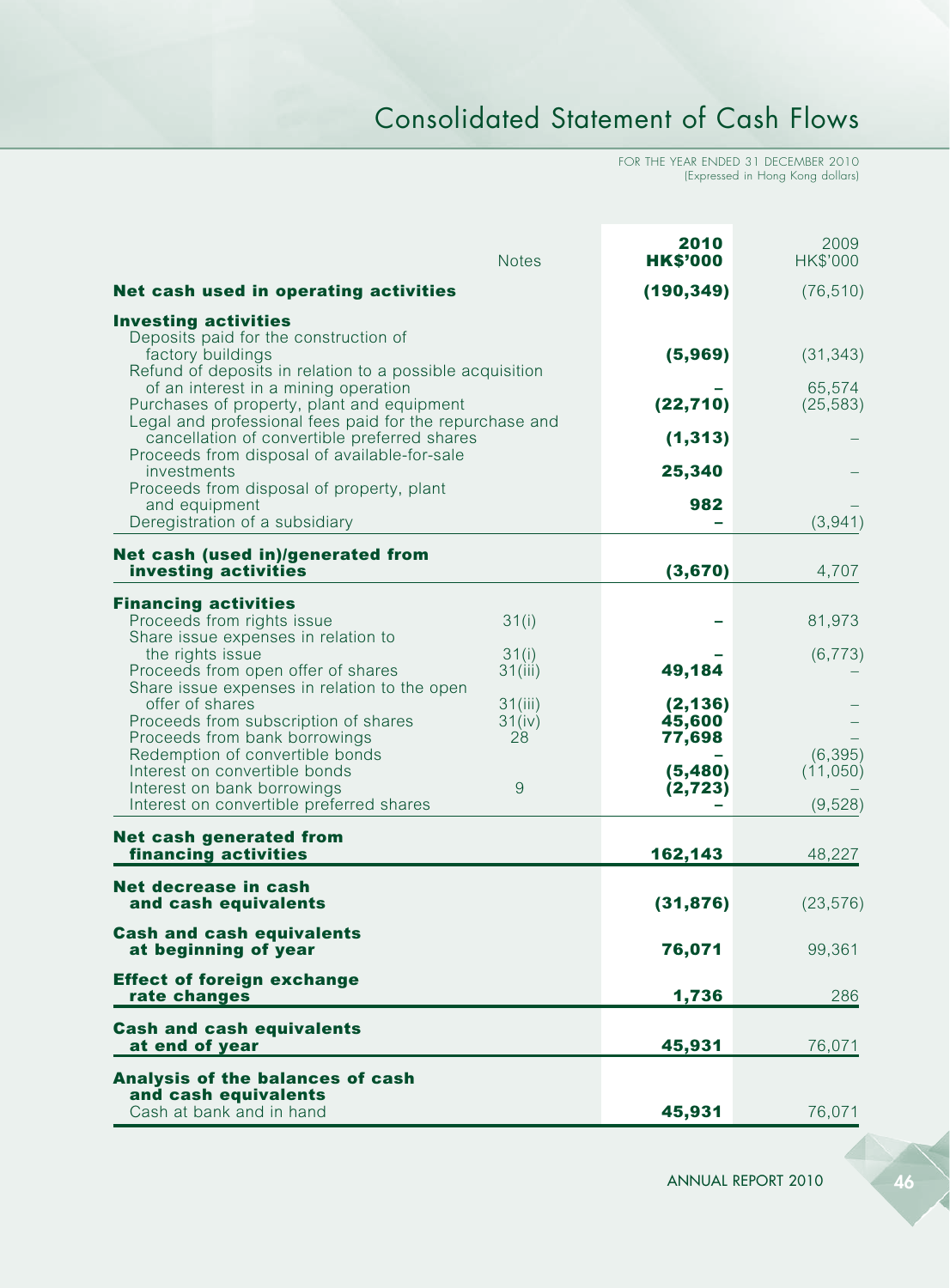FOR THE YEAR ENDED 31 DECEMBER 2010 (Expressed in Hong Kong dollars)

### *1. ORGANISATION AND OPERATIONS*

The Company is a limited liability company incorporated in the Cayman Islands, as an exempted company under the Companies Law (2001 Revision) of the Cayman Islands on 5 September 2001. The address of its registered office is Cricket Square, Hutchins Drive, P.O. Box 2681, Grand Cayman KY1-1111, Cayman Islands and its principal place of business is in Hong Kong. The Company's shares are listed on the GEM of the Stock Exchange.

The principal activity of the Company is investment holding. The Group engages in the manufacture and sale of Polyethylene ("PE")/Fibre Glass Reinforced Plastic ("FRP") pipes and mining businesses that operates primarily in the markets of the PRC and the independent sovereign state of Mongolia ("Mongolia"). The latter is operated through its available-for-sale investments. As set out in Note 19, the Group is in the process of disposing of this mining business to the holder of the Company's Convertible Bonds. The activities of the subsidiaries are set out in Note 20 to the financial statements.

### *2. ADOPTION OF HONG KONG FINANCIAL REPORTING STANDARDS ("HKFRSs")*

### (a) Adoption of new/revised HKFRSs

The Group has adopted the following new/revised HKFRSs issued by the Hong Kong Institute of Certified Public Accountants that are relevant to its operations and effective for the current accounting period.

| HKFRSs (Amendments)           | Improvements to HKFRSs                           |
|-------------------------------|--------------------------------------------------|
| Amendments to HKAS 39         | Eligible Hedged Items                            |
| Amendments to HKFRS 2         | Share-based Payment - Group Cash-settled         |
|                               | <b>Share-based Payment Transactions</b>          |
| HKAS 27 (Revised)             | Consolidated and Separate Financial Statements   |
| HKFRS 3 (Revised)             | <b>Business Combinations</b>                     |
| HK(IFRIC) - Interpretation 17 | Distribution of Non-cash Assets to Owners        |
| HK Interpretation 5           | <b>Presentation of Financial Statements</b>      |
|                               | - Classification by Borrower of a Term Loan that |
|                               | Contains a Repayment on Demand Clause            |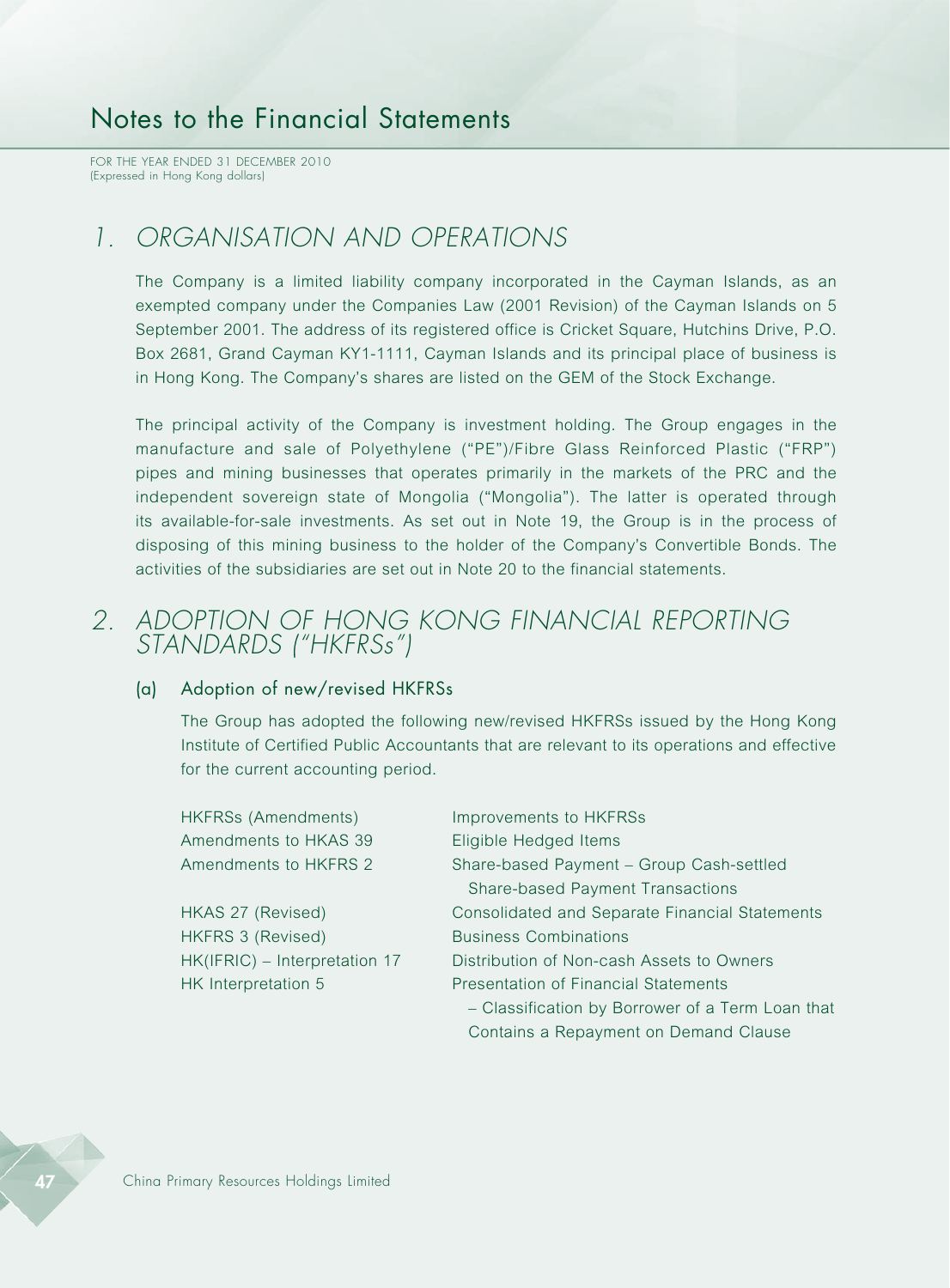### *2. ADOPTION OF HONG KONG FINANCIAL REPORTING STANDARDS ("HKFRSs") (Continued)*

### (a) Adoption of new/revised HKFRSs *(Continued)*

Except as explained below, the adoption of these new/revised standards and interpretations has no significant impact on the Group's financial statements.

*HKFRS 3 (Revised) – Business Combinations and HKAS 27(Revised) – Consolidated and Separate Financial Statements*

The revised accounting policies are described in Note 4(a) to the financial statements, which are effective prospectively for business combinations effected in financial periods beginning on or after 1 July 2009. Changes in HKFRS 3 include the valuation of non-controlling interest, the accounting for transaction costs, the initial recognition and subsequent measurement of a contingent consideration and business combinations achieved in stages. These changes impact the amount of goodwill and the results in the period that an acquisition occurs and future results. The adoption of revised HKFRS 3 has had no impact to the financial statements as there has been no business combination transaction during the year.

The revised HKAS 27 requires that a change in the ownership interest of a subsidiary (without loss of control) is accounted for as a transaction with owners in their capacity as owners, accordingly, such transactions are recognised within equity. When control is lost and any remaining interest in the entity is re-measured to fair value, and a gain or loss is recognised in profit or loss. The adoption of revised HKAS 27 has had no impact on the current year.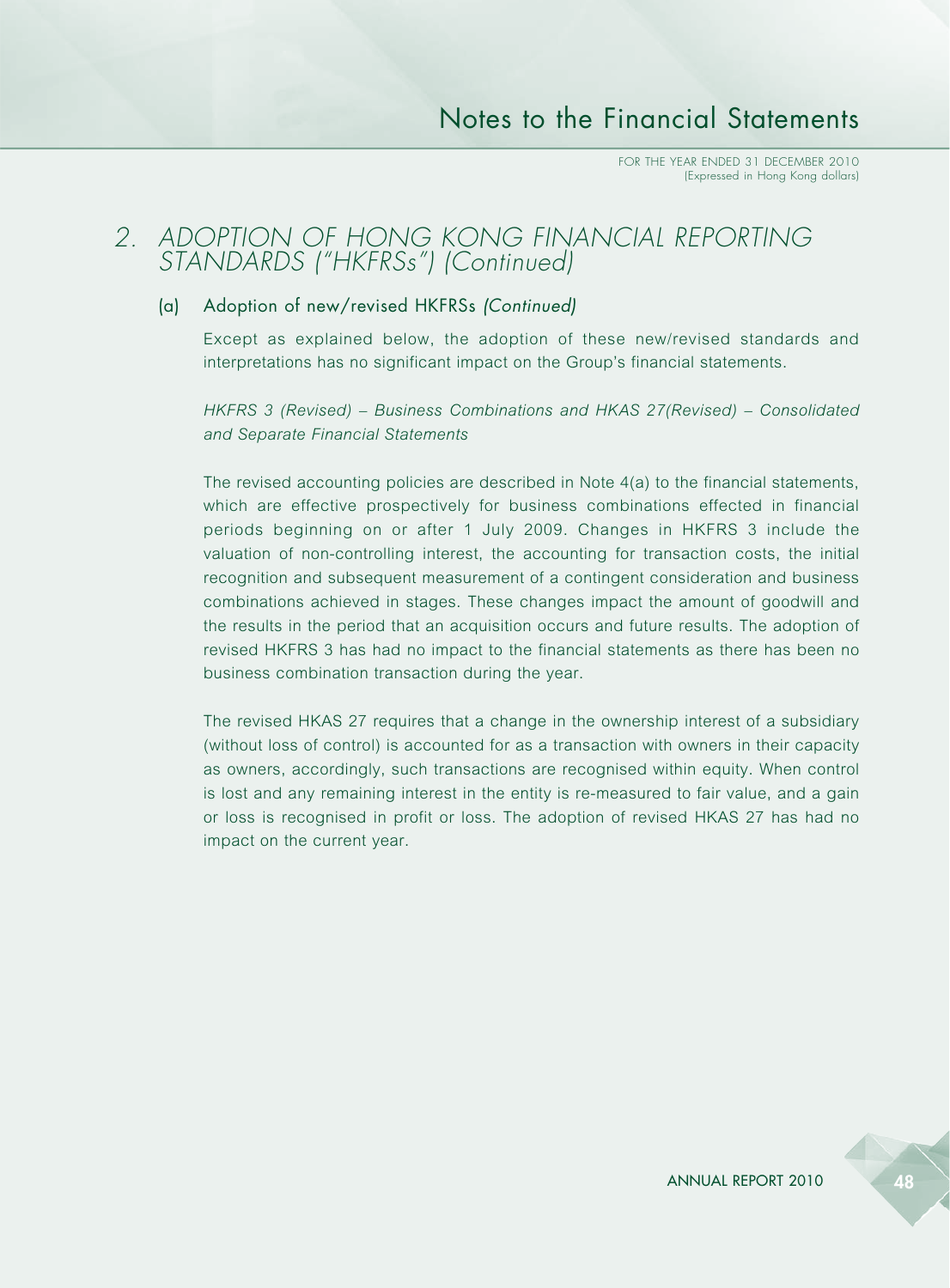FOR THE YEAR ENDED 31 DECEMBER 2010 (Expressed in Hong Kong dollars)

### *2. ADOPTION OF HONG KONG FINANCIAL REPORTING STANDARDS ("HKFRSs") (Continued)*

### (a) Adoption of new/revised HKFRSs *(Continued)*

#### *HKAS 17 (Amendments) – Leases*

As part of Improvements to HKFRSs issued in 2009, HKAS 17 has been amended in relation to the classification of leasehold land. Before the amendment to HKAS 17, the Group was required to classify leasehold land as operating leases and to present leasehold land as prepaid lease payments in the statement of financial position. The amendment to HKAS 17 has removed such a requirement and requires that the classification of leasehold land should be based on the general principles set out in HKAS 17, that is, whether or not substantially all the risks and rewards incidental to ownership of a leased asset have been transferred to the lessee. The Group has reassessed the classification of unexpired leasehold land and as at 31 December 2010 and concluded that the classification of such leases as operating leases continues to be appropriate.

#### (b) New/revised HKFRSs that have been issued but are not yet effective

The following new/revised HKFRSs, potentially relevant to the Group's financial statements, have been issued, but are not yet effective and have not been early adopted by the Group:

| HKFRSs (Amendments)           | Improvements to HKFRSs 2010 <sup>1&amp;2</sup>            |
|-------------------------------|-----------------------------------------------------------|
| HK(IFRIC) - Interpretation 19 | <b>Extinguishing Financial Liabilities</b>                |
|                               | with Equity Instruments <sup>1</sup>                      |
| Amendments to HK(IFRIC)       | Prepayments of a Minimum Funding Requirement <sup>2</sup> |
| - Interpretation 14           |                                                           |
| HKAS 24 (Revised)             | Related Party Disclosures <sup>2</sup>                    |
| Amendments to HKFRS 7         | Disclosures - Transfer of Financial Assets <sup>3</sup>   |
| HKFRS 9                       | Financial Instruments <sup>4</sup>                        |
|                               |                                                           |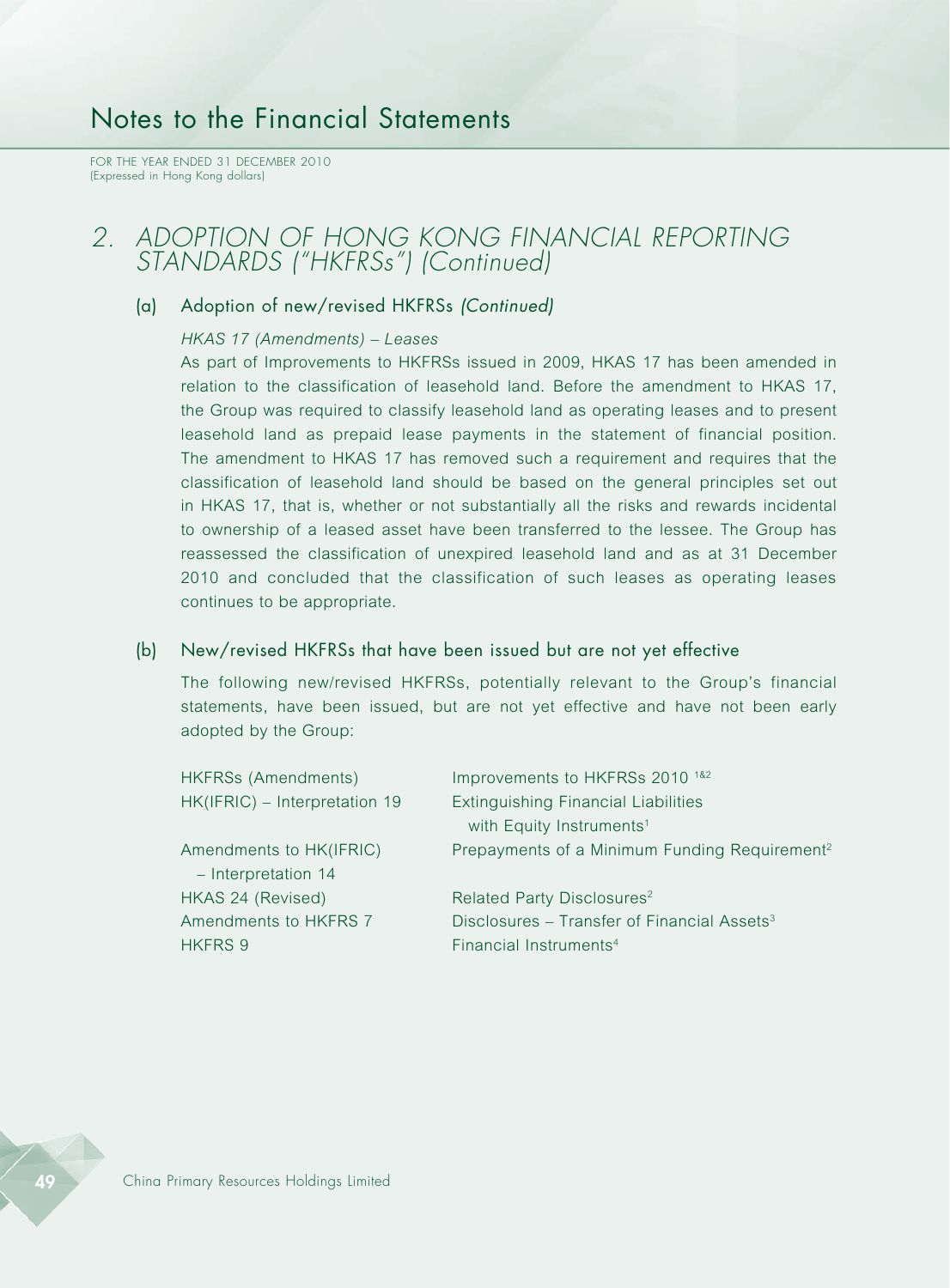### *2. ADOPTION OF HONG KONG FINANCIAL REPORTING STANDARDS ("HKFRSs") (Continued)*

### (b) New/revised HKFRSs that have been issued but are not yet effective *(Continued)*

- <sup>1</sup> Effective for annual periods beginning on or after 1 July 2010
- <sup>2</sup> Effective for annual periods beginning on or after 1 January 2011
- <sup>3</sup> Effective for annual periods beginning on or after 1 July 2011
- <sup>4</sup> Effective for annual periods beginning on or after 1 January 2013

HKAS 24 (Revised) clarifies and simplifies the definition of related parties. It also provides for a partial exemption of related party disclosure to government-related entities for transactions with the same government or entities that are controlled, jointly controlled or significantly influenced by the same government.

The amendments to HKFRS 7 improve the derecognition disclosure requirements for transfer transactions of financial assets and allow users of financial statements to better understand the possible effects of any risks that may remain with the entity on transferred assets. The amendments also require additional disclosures if a disproportionate amount of transfer transactions are undertaken around the end of a reporting period.

Under HKFRS 9, financial assets are classified into financial assets measured at fair value or at amortised cost depending on the entity's business model for managing the financial assets and the contractual cash flow characteristics of the financial assets. Fair value gains or losses will be recognised in profit or loss except for those nontrade equity investments, which the entity will have a choice to recognise the gains and losses in other comprehensive income. HKFRS 9 carries forward the recognition and measurement requirements for financial liabilities from HKAS 39, except for financial liabilities that are designated at fair value through profit or loss, where the amount of change in fair value attributable to change in credit risk of that liability is recognised in other comprehensive income unless that would create or enlarge an accounting mismatch. In addition, HKFRS 9 retains the requirements in HKAS 39 for derecognition of financial assets and financial liabilities.

The Group is in the process of making an assessment of the potential impact of these new/revised HKFRSs in the period of their initial application.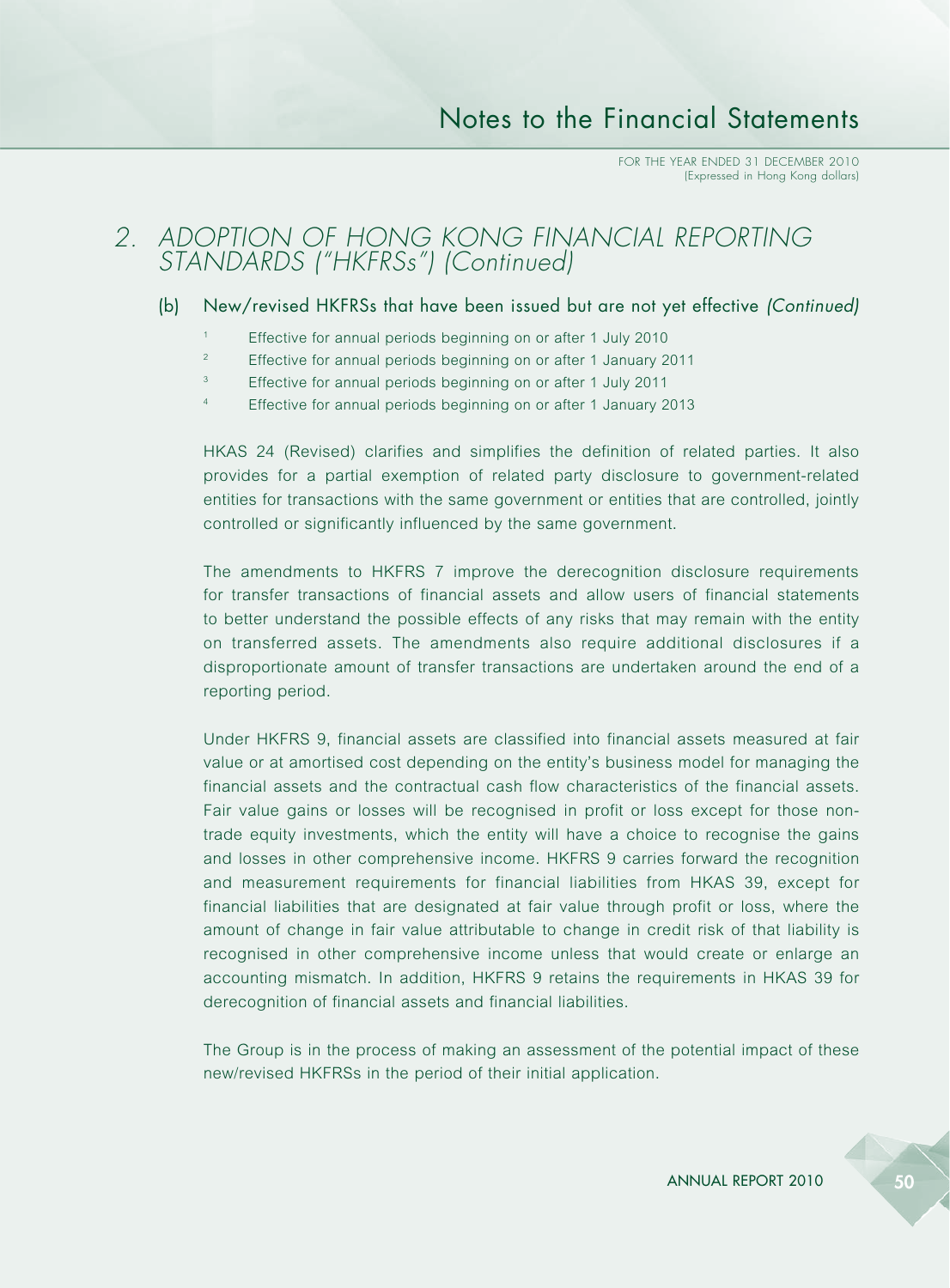FOR THE YEAR ENDED 31 DECEMBER 2010 (Expressed in Hong Kong dollars)

## *3. BASIS OF PREPARATION*

#### (a) Statement of compliance

These financial statements have been prepared in accordance with all applicable HKFRSs, Hong Kong Accounting Standards ("HKASs") and Interpretations (hereinafter collectively referred to as the "HKFRSs") and the disclosure requirements of the Hong Kong Companies Ordinance. The financial statements also comply with the applicable disclosure provisions of the Rules Governing the Listing of Securities on the GEM of the Stock Exchange.

### (b) Basis of measurement

These financial statements have been prepared under the historical cost convention, as modified for the available-for-sale investments which are carried at fair value.

## *4. PRINCIPAL ACCOUNTING POLICIES*

### (a) Business combination and basis of consolidation

The consolidated financial statements comprise the financial statements of the Company and its subsidiaries. Inter-company transactions and balances between group companies together with unrealised profits are eliminated in full in preparing the consolidated financial statements. Unrealised losses are also eliminated unless the transaction provides evidence of impairment on the asset transferred, in which case the loss is recognised in profit or loss.

The results of subsidiaries acquired or disposed of during the year are included in the consolidated statement of comprehensive income from the effective dates of acquisition or up to the effective dates of disposal, as appropriate. Where necessary, adjustments are made to the financial statements of subsidiaries to bring their accounting policies into line with those used by other members of the Group.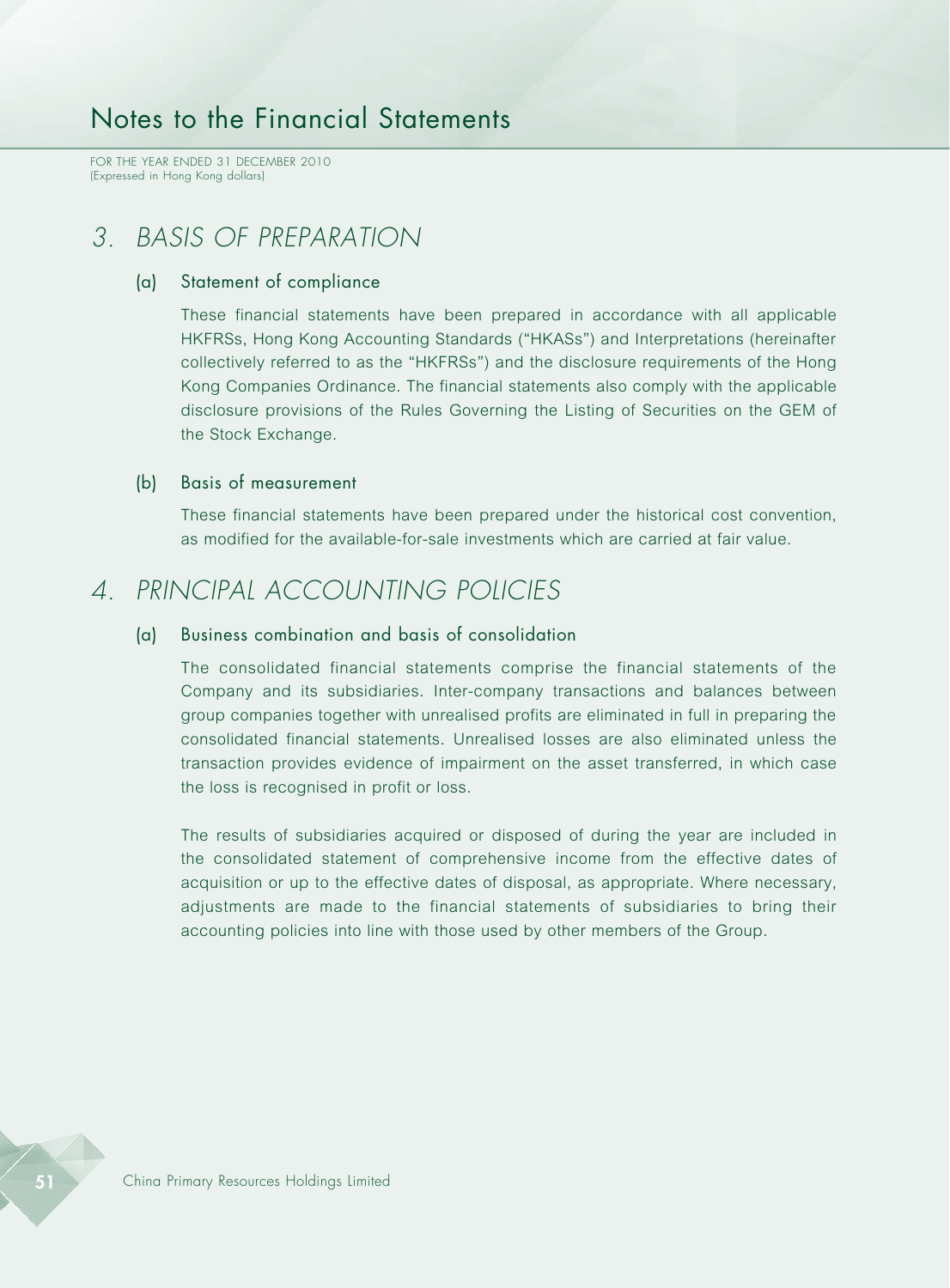## *4. PRINCIPAL ACCOUNTING POLICIES (Continued)*

### (a) Business combination and basis of consolidation *(Continued)*

*Business combination from 1 January 2010*

Acquisition of subsidiaries or businesses is accounted for using the acquisition method. The cost of an acquisition is measured at the aggregate of the acquisitiondate fair value of assets transferred, liabilities incurred and equity interests issued by the Group, as the acquirer. The identifiable assets acquired and liabilities assumed are principally measured at acquisition-date fair value. The Group's previously held equity interest in the acquiree is re-measured at acquisition-date fair value and the resulting gains or losses are recognised in profit or loss. The Group may elect, on a transaction-by-transaction basis, to measure the non-controlling interest either at fair value or at the proportionate share of the acquiree's identifiable net assets. Acquisition-related costs incurred are expensed.

Any contingent consideration to be transferred by the acquirer is recognised at acquisition-date fair value. Subsequent adjustments to consideration are recognised against goodwill only to the extent that they arise from new information obtained within the measurement period (a maximum of 12 months from the acquisition date) about the fair value at the acquisition date. All other subsequent adjustments to contingent consideration classified as an asset or a liability are recognised in profit or loss.

Changes in the Group's interests in subsidiaries that do not result in a loss of control are accounted for as equity transactions. The carrying amounts of the Group's interest and the non-controlling interest are adjusted to reflect the changes in their relative interests in the subsidiaries. Any difference between the amount by which the noncontrolling interest is adjusted and the fair value of the consideration paid or received is recognised directly in equity and attributed to owners of the Company.

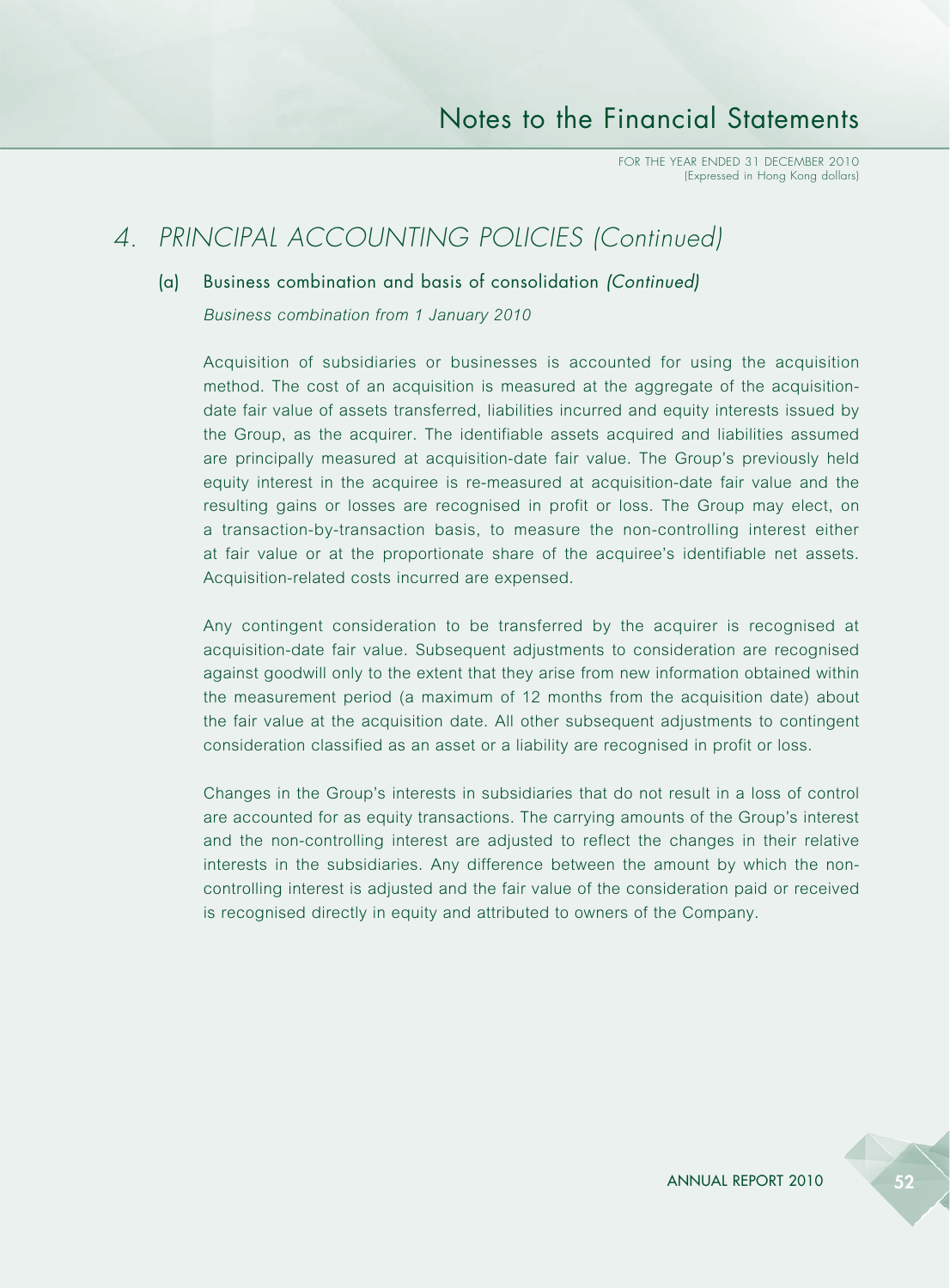FOR THE YEAR ENDED 31 DECEMBER 2010 (Expressed in Hong Kong dollars)

## *4. PRINCIPAL ACCOUNTING POLICIES (Continued)*

### (a) Business combination and basis of consolidation *(Continued)*

*Business combination from 1 January 2010 (Continued)*

When the Group loses control of a subsidiary, the profit or loss on disposal is calculated as the difference between (i) the aggregate of the fair value of the consideration received and the fair value of any retained interest and (ii) the previous carrying amount of the assets (including goodwill), and liabilities of the subsidiary and any non-controlling interest. Amounts previously recognised in other comprehensive income in relation to the subsidiary are accounted for in the same manner as would be required if the relevant assets or liabilities were disposed of.

Subsequent to acquisition, the carrying amount of non-controlling interest is the amount of those interests at initial recognition plus the non-controlling interest's share of subsequent changes in equity. Total comprehensive income is attributed to noncontrolling interests even if this results in the non-controlling interest having a deficit balance.

#### *Business combination prior to 1 January 2010*

On acquisition, the assets and liabilities of the relevant subsidiaries are measured at their fair values at the date of acquisition. The interest of minority shareholders is stated at the minority's proportion of the fair values of the assets and liabilities recognised.

Transaction costs, other than those associated with the issue of debt or equity securities, that the Group incurred in connected with business combinations were capitalised as part of the cost of the acquisition.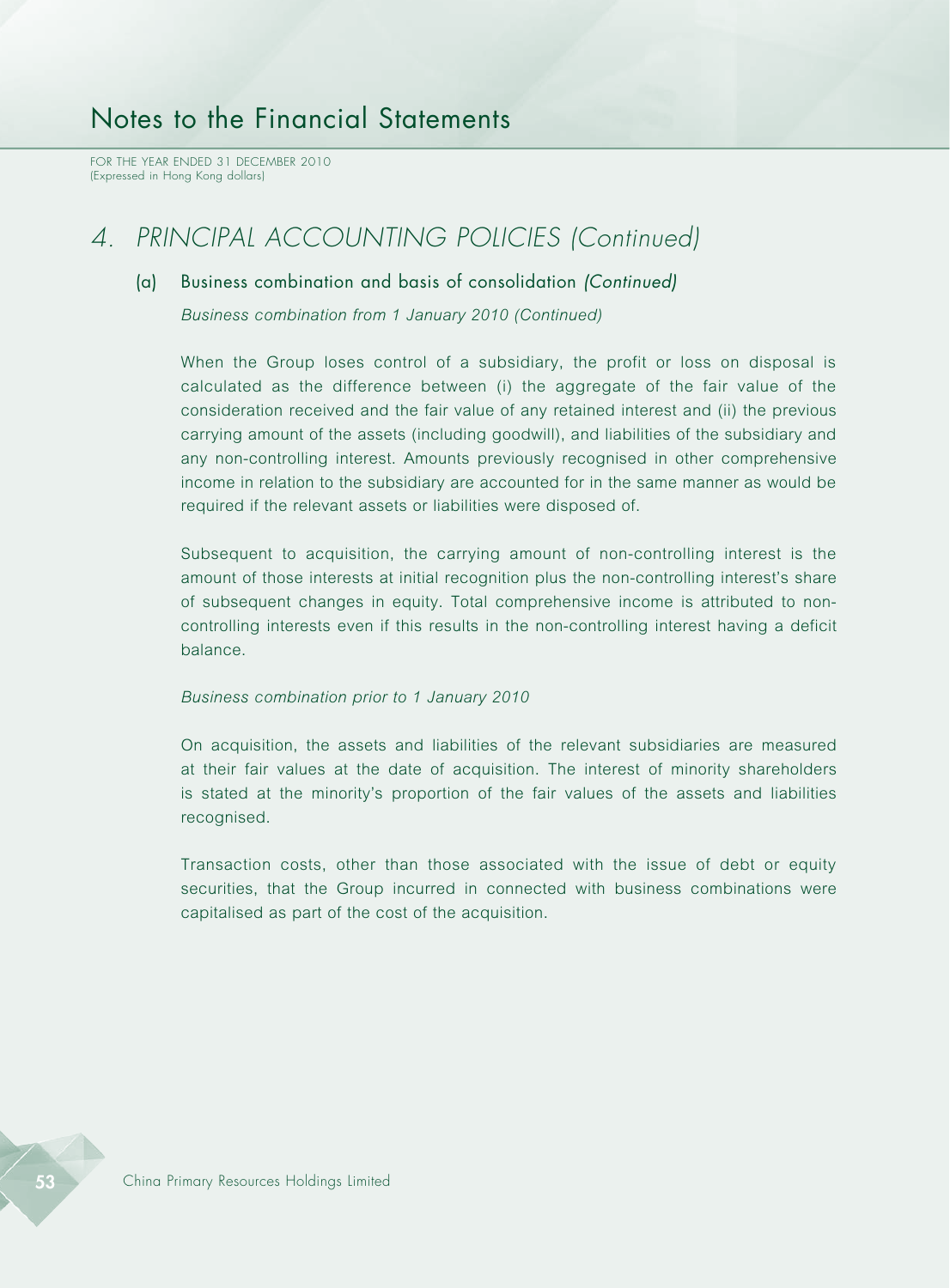## *4. PRINCIPAL ACCOUNTING POLICIES (Continued)*

### (a) Business combination and basis of consolidation *(Continued)*

*Business combination prior to 1 January 2010 (Continued)*

Where losses applicable to the minority exceed the minority's interest in the equity of a subsidiary, the excess, and any further losses applicable to the minority, are charged against the Group's interest except to the extent that the minority has a binding obligation to, and is able to, make additional investment to cover the losses. If the subsidiary subsequently reports profits, the Group's interest is allocated all such profits until the minority's share of losses previously absorbed by the Group has been recovered.

### (b) Subsidiaries

Subsidiaries are entities in which the Group has the power to govern the financial and operating policies, so as to obtain benefits from their activities. In assessing control, potential voting rights that presently are exercisable are taken into account.

Investments in subsidiaries are included in the Company's statement of financial position at cost less any impairment losses. The results of subsidiaries are accounted for by the Company on the basis of dividends received and receivable.

#### (c) Associates

An associate is an entity over which the Group has significant influence and that is neither a subsidiary nor an interest in a joint venture. Significant influence is the power to participate in the financial and operating policy decisions of the investee but not control or joint control over those policies.

The results and assets and liabilities of associate are incorporated in these financial statements using the equity method of accounting. Under the equity method, interests in associates are carried in the consolidated statement of financial position at cost as adjusted for post-acquisition changes in the Group's share of the net assets of the associate, less impairment in the value of individual investments. Losses of an associate in excess of the Group's interest in that associate are recognised only to the extent that the Group has incurred legal or constructive obligations or made payments on behalf of the associate.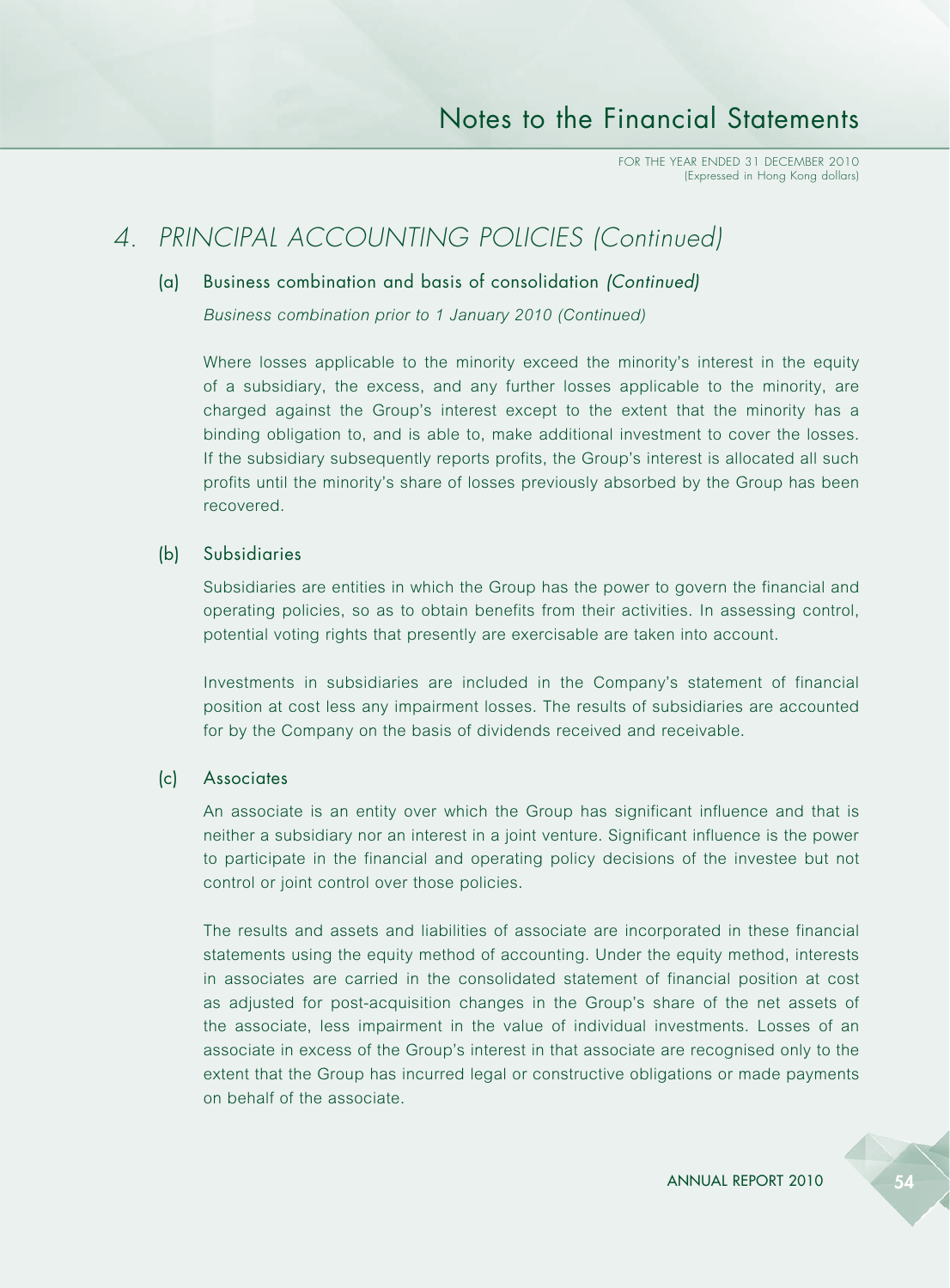FOR THE YEAR ENDED 31 DECEMBER 2010 (Expressed in Hong Kong dollars)

## *4. PRINCIPAL ACCOUNTING POLICIES (Continued)*

### (c) Associates *(Continued)*

Any excess of the cost of acquisition over the Group's share of the net fair value of the identifiable assets, liabilities and contingent liabilities of the associate recognised at the date of acquisition is recognised as goodwill. The goodwill is included within the carrying amount of the investment and is assessed for impairment as part of the investment. Any excess of the Group's share of the net fair value of the identifiable assets, liabilities and contingent liabilities over the cost of acquisition, after reassessment, is recognised immediately in profit or loss.

Where a group entity transacts with an associate of the Group, profits and losses are eliminated to the extent of the Group's interest in the relevant associate, except where unrealised losses provide evidence of an impairment of the assets transferred, in which case they are recognised immediately in profit or loss.

### (d) Goodwill

Goodwill arising on the acquisition of a subsidiary represents the excess of the aggregate of the fair value of consideration transferred, the amount recognised for non-controlling interest and the fair value of the Group's previously held equity interest in acquiree over the fair value of the identifiable assets, liabilities and contingent liabilities of the subsidiary acquired. Goodwill is initially recognised as an asset at cost and is subsequently measured at cost less any accumulated impairment losses.

For the purpose of impairment testing, goodwill is allocated to each of the Group's cash-generating units expected to benefit from the synergies of the combination. Cash-generating units to which goodwill has been allocated are tested for impairment annually, or more frequently when there is an indication that the unit may be impaired. If the recoverable amount of the cash-generating unit is less than the carrying amount of the unit, the impairment loss is allocated first to reduce the carrying amount of any goodwill allocated to the unit and then to other asset of the unit pro-rata on the basis of the carrying amount of each asset in the unit. An impairment loss recognised for goodwill is not reversed in a subsequent period.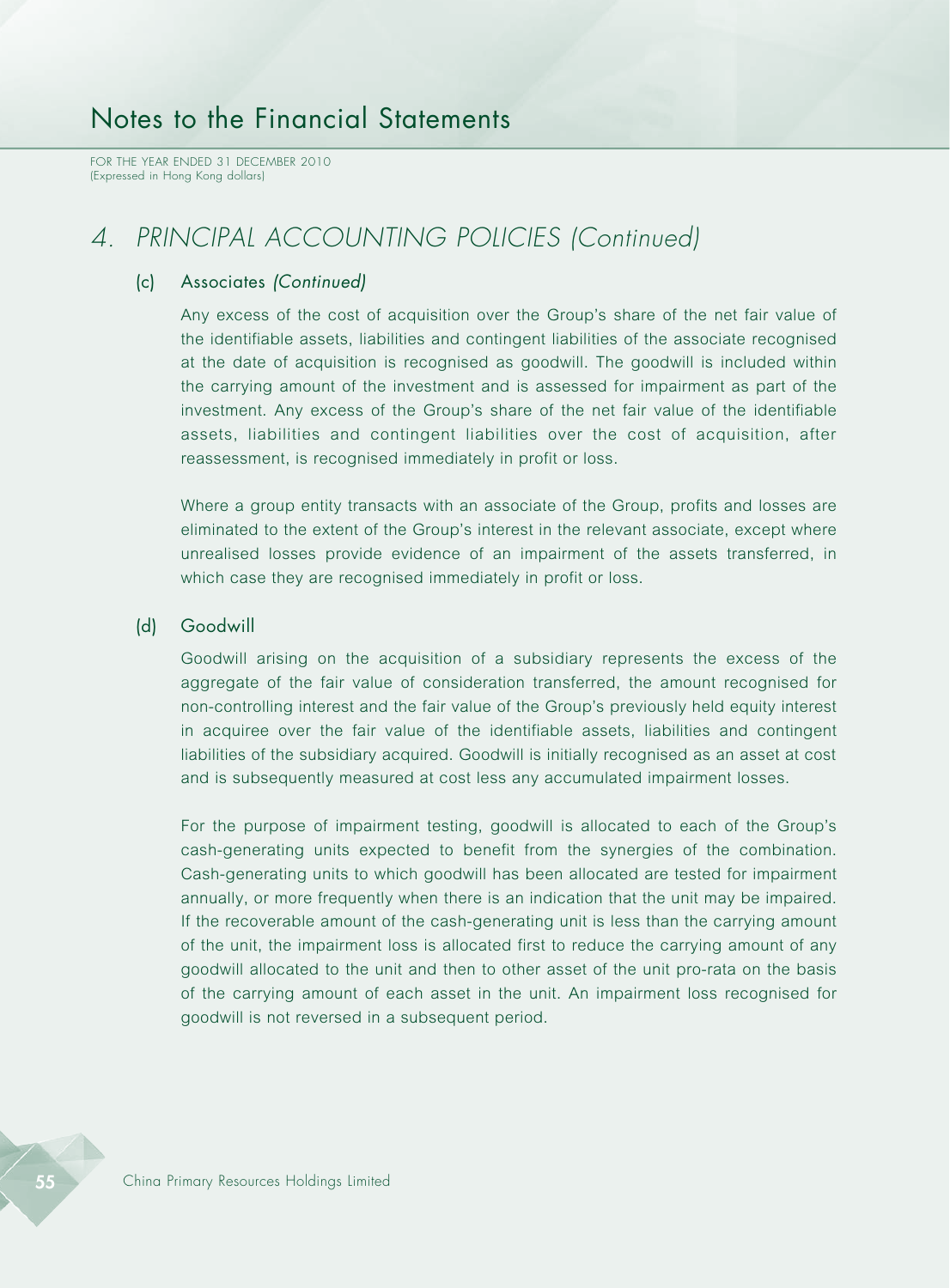## *4. PRINCIPAL ACCOUNTING POLICIES (Continued)*

### (d) Goodwill *(Continued)*

Where the fair value of the identifiable assets, liabilities and contingent liabilities acquired exceeds the aggregate of the fair value of consideration transferred, noncontrolling interest and fair value of the Group's previously held interest in the acquiree, the excess is recognised in profit or loss, after re-assessment.

On the disposal of a subsidiary, the attributable amount of goodwill is included in the determination of the profit or loss on disposal.

### (e) Property, plant and equipment

Property, plant and equipment are stated at historical cost less accumulated depreciation and any accumulated impairment losses. Cost includes professional fees and, for qualifying assets, borrowing costs capitalised in accordance with the Group's accounting policy in Note 4(t). In situations where the recognition criteria are satisfied, the expenditure for a major inspection is capitalised in the carrying amount of the asset as a replacement. Where significant parts of property, plant and equipment are required to be replaced at intervals, the Group recognises such parts as individual assets with specific useful lives and depreciation. Depreciation of these assets, on the same basis as other property assets, commences when the assets are ready for their intended use.

Depreciation is charged so as to write off the cost of assets over their estimated useful lives, using the straight-line method. The estimated useful lives, residual values and depreciation method are reviewed at the end of each reporting period, with the effect of any changes in estimate accounted for on a prospective basis. The principal annual rates are as follows:

| <b>Buildings</b>                         | Over the lease terms                 |
|------------------------------------------|--------------------------------------|
| Leasehold improvements                   | Over the remaining term of the lease |
|                                          | but not exceeding 4 years            |
| Computer equipment                       | 20%                                  |
| Plant and machinery                      | 10%                                  |
| Furniture, fixtures and office equipment | 20%                                  |
| Motor vehicles                           | 20%                                  |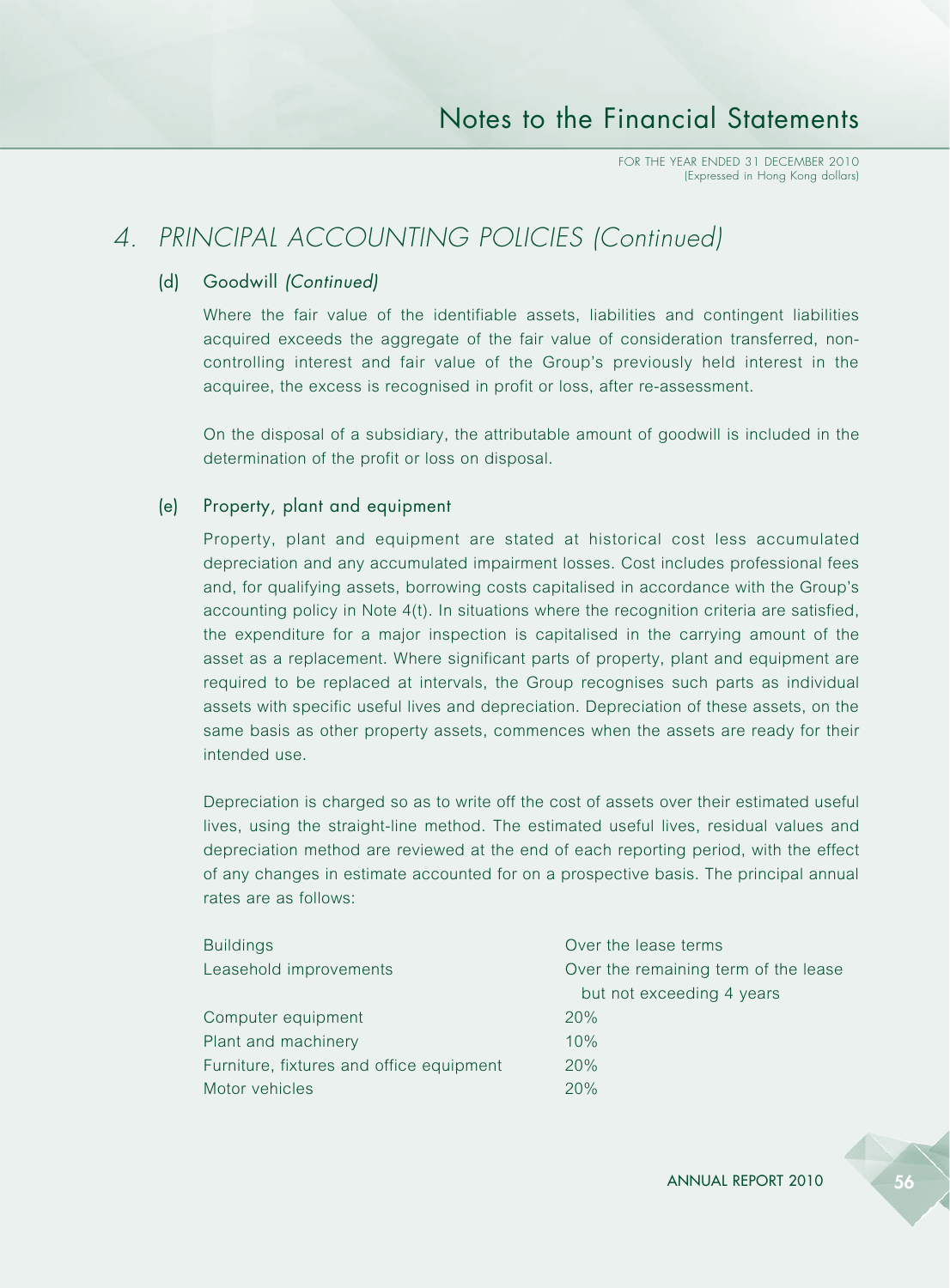FOR THE YEAR ENDED 31 DECEMBER 2010 (Expressed in Hong Kong dollars)

## *4. PRINCIPAL ACCOUNTING POLICIES (Continued)*

### (e) Property, plant and equipment *(Continued)*

Construction in progress is stated at cost less impairment losses. Cost comprises direct costs of construction as well as borrowing costs capitalised during the periods of construction and installation. Capitalisation of these costs ceases and the construction in progress is transferred to the appropriate class of property, plant and equipment when substantially all the activities necessary to prepare the assets for their intended use are completed. No depreciation is provided for in respect of construction in progress until it is completed and ready for its intended use.

An item of property, plant and equipment and any significant part initially recognised is derecognised upon disposal or when no future economic benefits are expected from its use or disposal. The gain or loss arising on the disposal or retirement of an item of property, plant and equipment is determined as the difference between the sales proceeds and the carrying amount of the asset and is recognised in profit or loss.

### (f) Land use rights

Payments for leasehold land held for own use under operating leases represent upfront payments to acquire long-term interests in lessee-occupied properties. These payments are stated at cost and are amortised over the period of the lease on a straight-line basis as an expense.

### (g) Mining rights

Mining rights are stated at cost less accumulated amortisation and any impairment losses and are amortised on the straight line method over the shorter of their useful life estimated based on the total proven and probable reserves of the mine or contractual period from the date of commencement of commercial production which approximates the date from which they are available for use.

### (h) Impairment of assets excluding goodwill

At the end of each reporting period, the Group reviews the carrying amounts of the following assets to determine whether there is any indication that those assets have suffered an impairment loss or impairment loss previously recognised no longer exists or may have decreased:

- Property, plant and equipment;
- Land use rights;
- Mining rights:
- Interests in subsidiaries and amounts due from subsidiaries; and
- Interests in associates

57 China Primary Resources Holdings Limited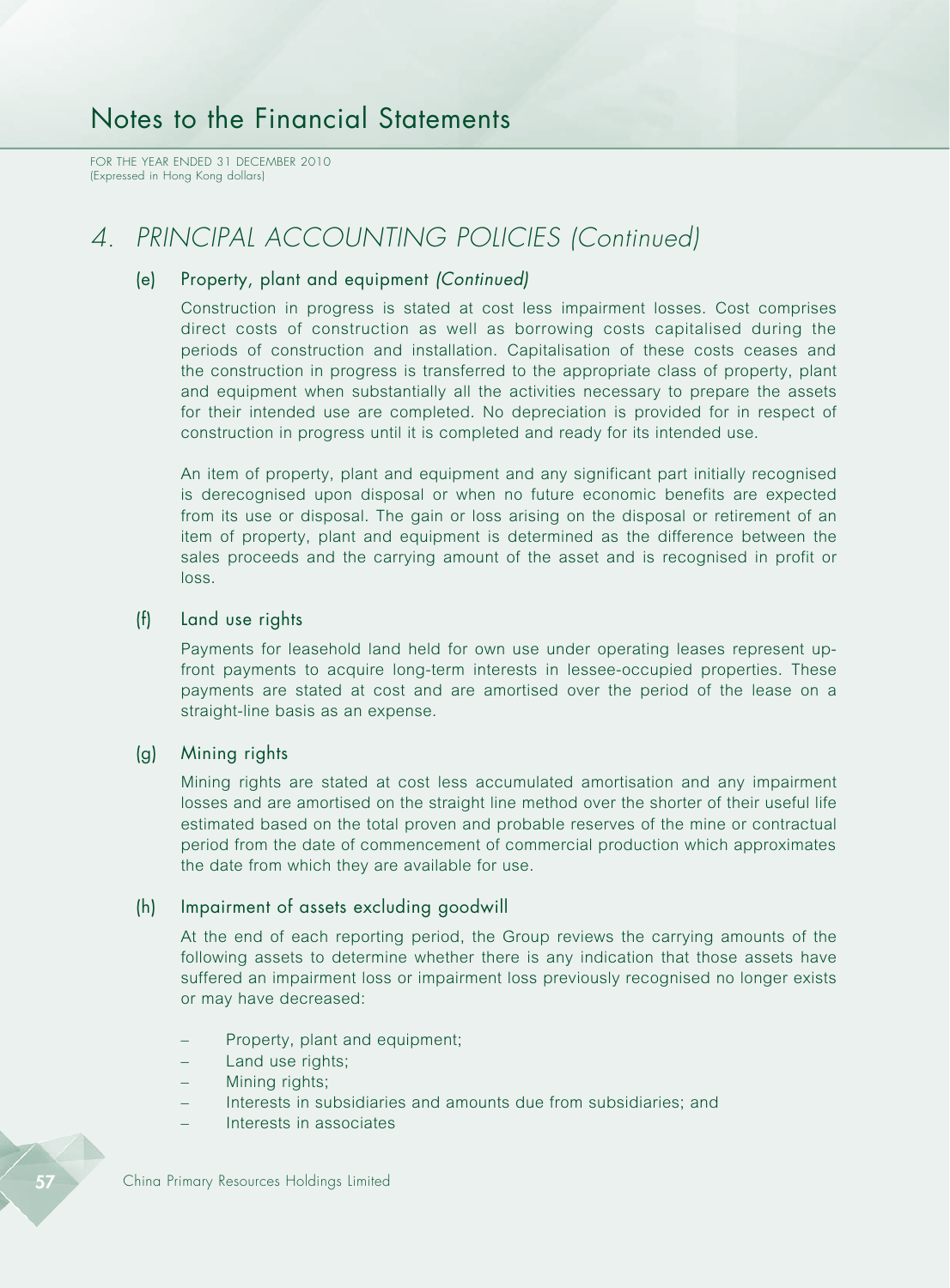## *4. PRINCIPAL ACCOUNTING POLICIES (Continued)*

### (h) Impairment of assets excluding goodwill *(Continued)*

If any such indication exists, the recoverable amount of the asset is estimated in order to determine the extent of the impairment loss (if any). Where it is not possible to estimate the recoverable amount of an individual asset, the Group estimates the recoverable amount of the cash-generating unit to which the asset belongs. Where a reasonable and consistent basis of allocation can be identified, corporate assets are also allocated to individual cash-generating units, or otherwise they are allocated to the smallest group of cash-generating units for which a reasonable and consistent allocation basis can be identified.

Recoverable amount is the higher of fair value less costs to sell and value in use. In assessing value in use, the estimated future cash flows are discounted to their present value using a pre-tax discount rate that reflects current market assessments of the time value of money and the risks specific to the asset for which the estimates of future cash flows have not been adjusted.

If the recoverable amount of an asset (or cash-generating unit) is estimated to be less than its carrying amount, the carrying amount of the asset (or cash-generating unit) is reduced to its recoverable amount. An impairment loss is recognised immediately in profit or loss.

Where an impairment loss subsequently reverses, the carrying amount of the asset (or cash-generating unit) is increased to the revised estimate of its recoverable amount to the extent that the increased carrying amount does not exceed the carrying amount that would have been determined had no impairment loss been recognised for the asset (or cash-generating unit) in prior years. A reversal of an impairment loss is recognised immediately in profit or loss.

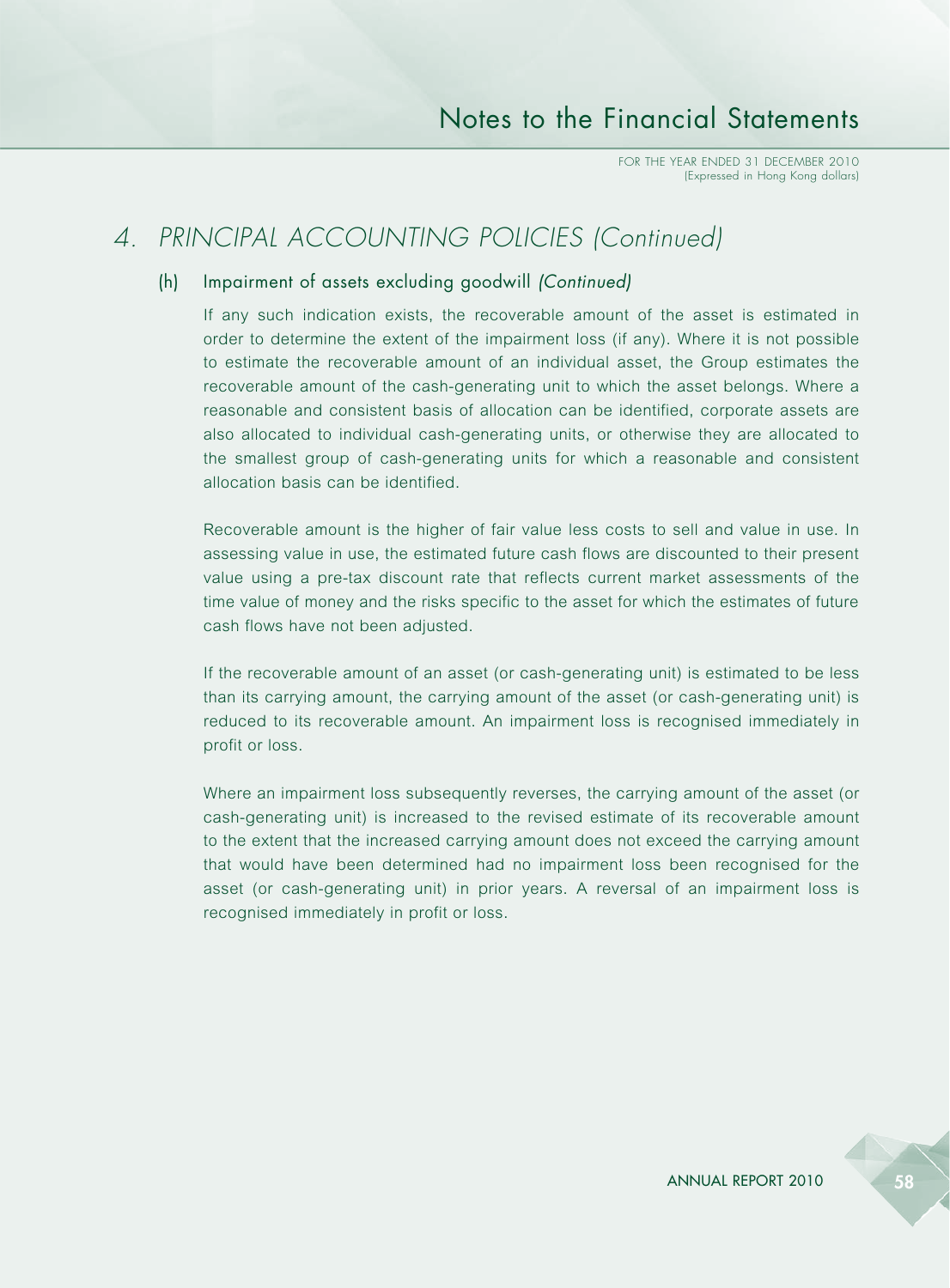FOR THE YEAR ENDED 31 DECEMBER 2010 (Expressed in Hong Kong dollars)

## *4. PRINCIPAL ACCOUNTING POLICIES (Continued)*

### (j) Inventories

Inventories are stated at the lower of cost and net realisable value. Cost, including an appropriate portion of overhead expenses, is assigned to inventories by the method most appropriate to the particular class of inventory, is calculated using weighted average method. Net realisable value represents the estimated selling price for inventories less all estimated costs of completion and cost necessary to make the sale.

### (k) Financial assets

Financial assets are recognised and derecognised on trade date where the purchase or sale of a financial asset is under a contract whose terms require delivery of the investment within the timeframe established by the market concerned, are initially measured at fair value, plus transaction costs that are directly attributable to the acquisition of the financial assets. The Group's financial assets are subsequently accounted for as follows, depending on their classification:

#### *(i) Loans and receivables*

Trade receivables, loans and other receivables that have fixed or determinable payments that are not quoted in an active market are classified as loans and receivables. Loans and receivables are measured at amortised cost using the effective interest method, less any impairment losses. Interest income is recognised by applying the effective interest rate, except for short-term receivables when the recognition of interest would be immaterial.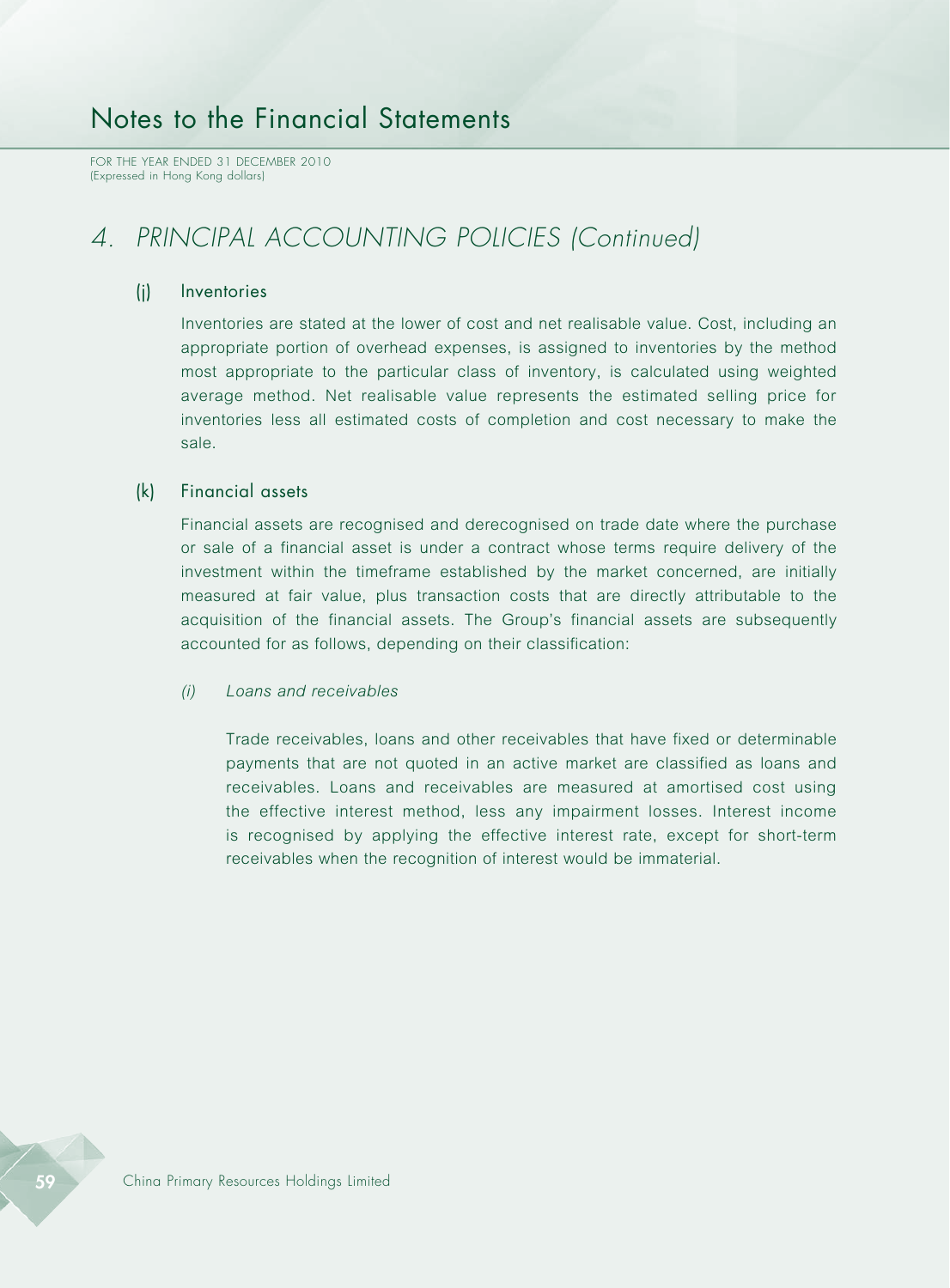## *4. PRINCIPAL ACCOUNTING POLICIES (Continued)*

### (k) Financial assets *(Continued)*

*(ii) Available-for-sale investments*

These assets are non-derivative financial assets that are designated as available for sale or are not included in other categories of financial assets. Subsequent to initial recognition, these assets are carried at fair value with changes in fair value recognised directly in equity.

For available-for-sale equity investments that do not have quoted market price in an active market and whose fair value cannot be reliably measured and derivatives that are linked to and must be settled by delivery of such unquoted equity instruments, they are measured at cost less any identified impairment losses.

### *(iii) Impairment of financial assets*

Financial assets are assessed for indicators of impairment at the end of each reporting period. Financial assets are impaired where there is objective evidence that as a result of one or more events that occurred after the initial recognition of the financial asset, the estimated future cash flows of the investment have been impacted.

For equity securities, a significant or prolonged decline in the fair value of the security below its cost is considered to be objective evidence of impairment.

For all other financial assets, objective evidence of impairment could include:

- significant financial difficulty of the issuer or counterparty; or
- default or delinquency in interest or principal payments; or
- it becoming probable that the borrower will enter bankruptcy or financial re-organisation; or
- significant changes in the technological, market, economic or legal environment that have an adverse effect on the debtor.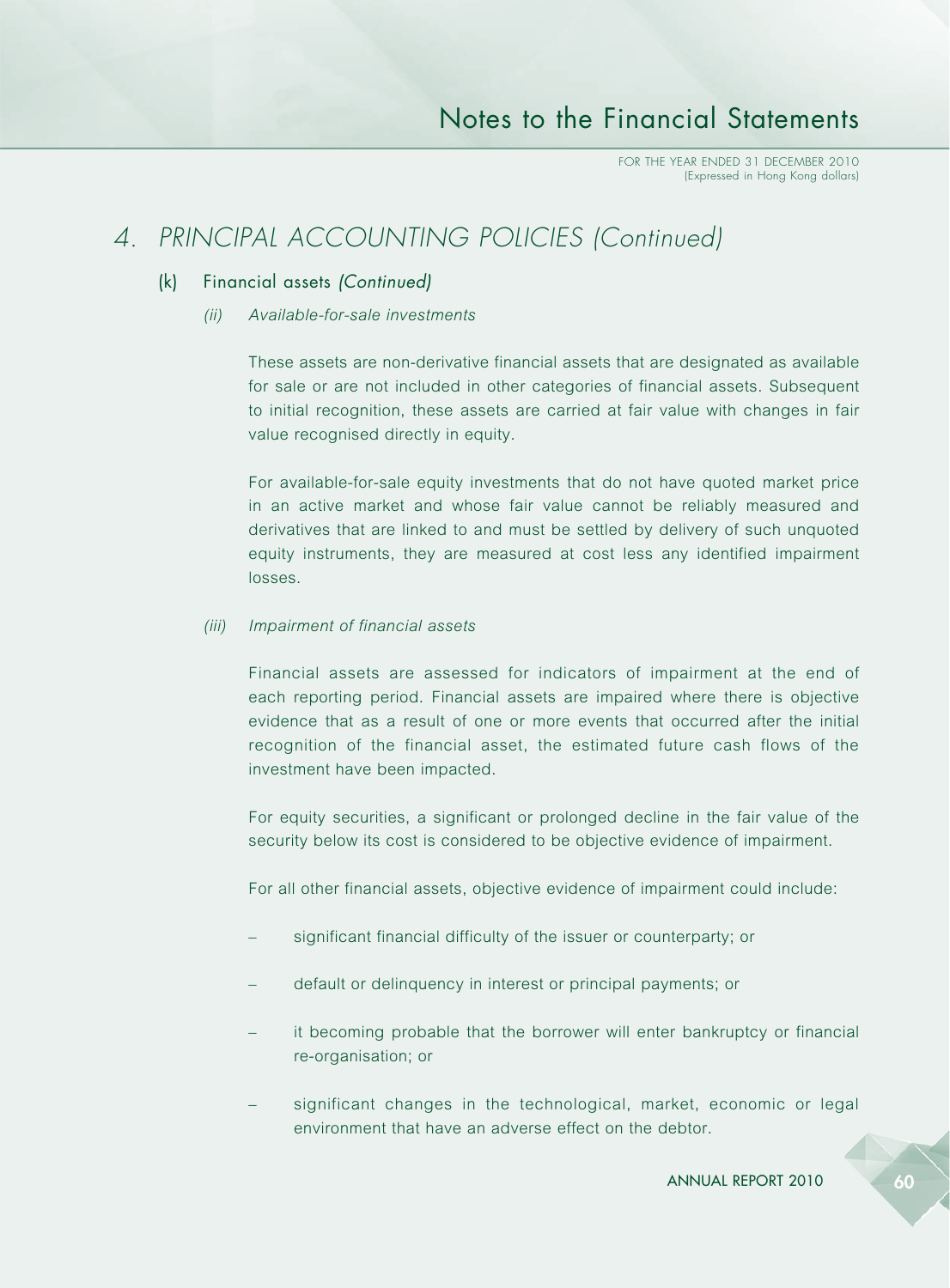FOR THE YEAR ENDED 31 DECEMBER 2010 (Expressed in Hong Kong dollars)

## *4. PRINCIPAL ACCOUNTING POLICIES (Continued)*

### (k) Financial assets *(Continued)*

*(iii) Impairment of financial assets (Continued)*

If any such evidence exists, any impairment loss determined and recognised as follows:

– For trade and other current receivables, the impairment loss is measured as the difference between the asset's carrying amount and the present value of estimated future cash flows, discounted at the financial asset's original effective interest rate, where the effect of discounting is material. This assessment is made collectively where financial assets carried at amortised cost share similar risk characteristics, such as similar past due status, and have not been individually assessed as impaired. Future cash flows for financial assets which are assessed for impairment collectively are based on historical loss experience for assets with credit risk characteristics similar to the collective group.

If in a subsequent period the amount of an impairment loss decreases and the decrease can be linked objectively to an event occurring after the impairment loss was recognised, the impairment loss is reversed through profit or loss. A reversal of an impairment loss shall not result in the asset's carrying amount exceeding that which has been determined had no impairment loss been recognised in prior years.

– For available-for-sale investments, where a decline in the fair value constitutes objective evidence of impairment, the amount of the loss is removed from equity and recognised in profit or loss.

Impairment losses recognised in profit or loss in respect of availablefor-sale equity investments are not reversed through profit or loss. Any subsequent increase in fair value of such assets is recognised directly in other comprehensive income.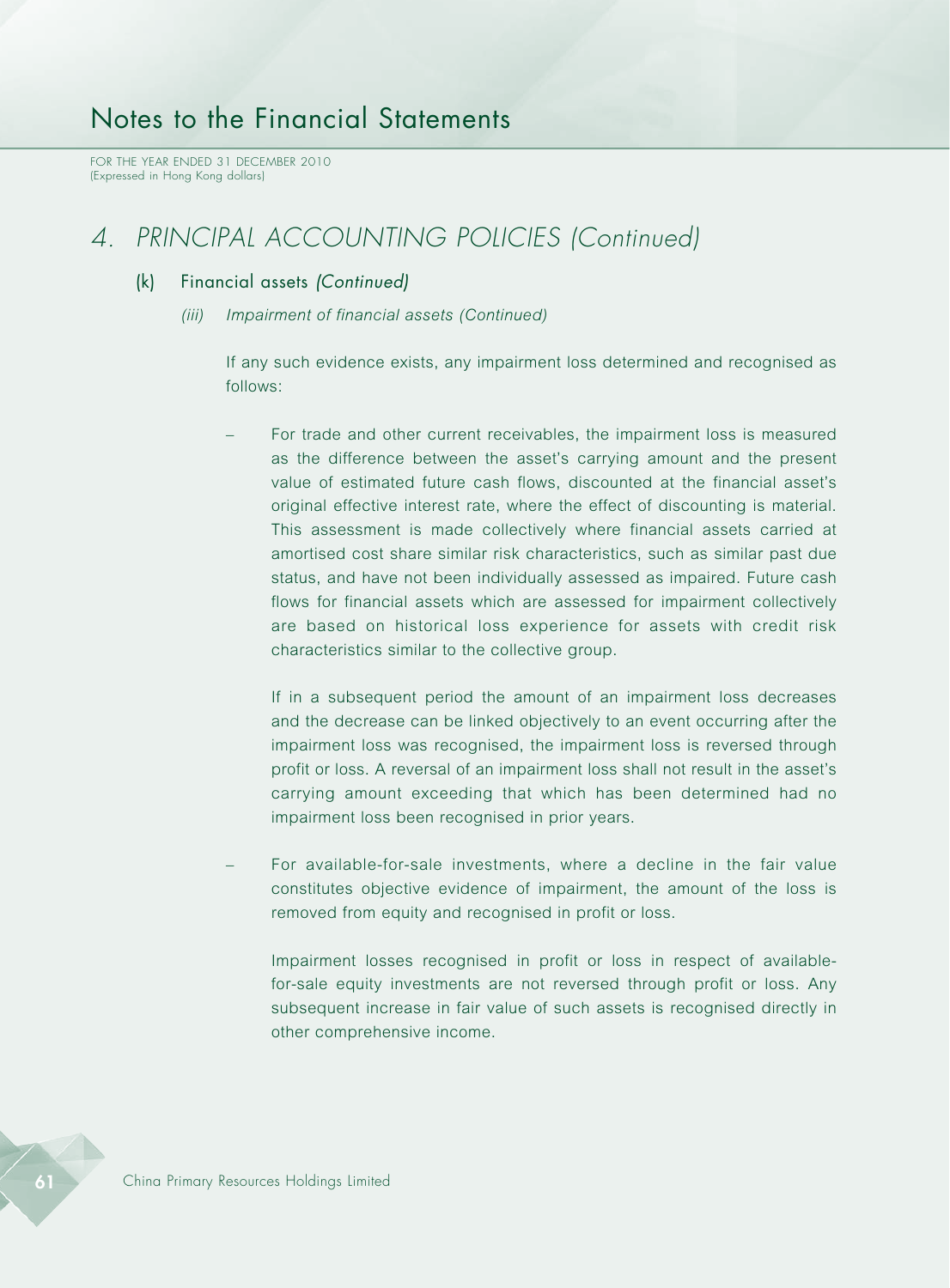## *4. PRINCIPAL ACCOUNTING POLICIES (Continued)*

### (k) Financial assets *(Continued)*

*(iii) Impairment of financial assets (Continued)*

Impairment losses are written off against the corresponding assets directly, except for impairment losses recognised in respect of trade receivables whose recovery is considered doubtful but not remote. In this case, the impairment losses for doubtful debts are recorded using an allowance account. When the Group is satisfied that recovery is remote, the amount considered irrecoverable is written off against trade receivables directly and any amounts held in the allowance account relating to that debt are reversed. Subsequent recoveries of amounts previously charged to the allowance account are reversed against the allowance account. Other changes in the allowance and subsequent recoveries of amounts previously written off directly are recognised in profit or loss.

#### *(iv) Effective interest method*

The effective interest method is a method of calculating the amortised cost of a financial asset and of allocating interest income over the relevant period. The effective interest rate is the rate that exactly discounts estimated future cash receipts through the expected life of the financial asset, or where appropriate, a shorter period.

Income is recognised on an effective interest basis for debt instruments.

#### *(v) Derecognition of financial assets*

The Group derecognises a financial asset only when the contractual rights to the cash flows from the asset expire; or it transfers the financial asset and substantially all the risks and rewards of ownership of the asset to another entity. If the Group neither transfers nor retains substantially all the risks and rewards of ownership and continues to control the transferred asset, the Group recognises its retained interest in the asset and an associated liability for amounts it may have to pay. If the Group retains substantially all the risks and rewards of ownership of a transferred financial asset, the Group continues to recognise the financial asset and also recognises a collateralised borrowing for the proceeds received.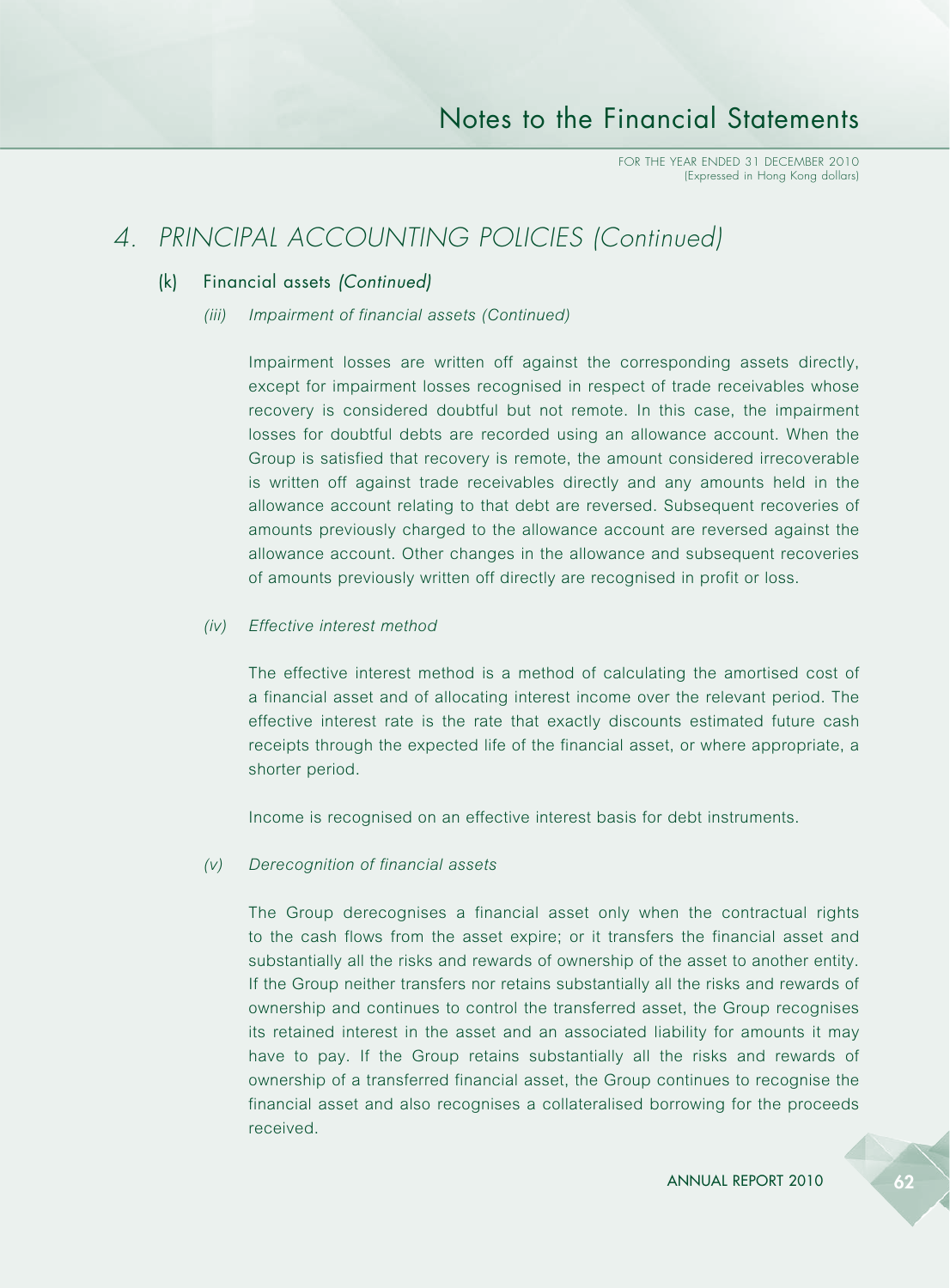FOR THE YEAR ENDED 31 DECEMBER 2010 (Expressed in Hong Kong dollars)

## *4. PRINCIPAL ACCOUNTING POLICIES (Continued)*

### (l) Financial liabilities and equity instrument issued by the Group

*(i) Classification as debt or equity*

Debt and equity instruments are classified as either financial liabilities or as equity in accordance with the substance of the contractual arrangement.

*(ii) Equity instruments*

An equity instrument is any contract that evidences a residual interest in the assets of an entity after deducting all of its liabilities. Equity instruments issued by the Group are recorded at the proceeds received, net of direct issue costs.

*(iii) Compound instruments*

*Convertible bonds and convertible preferred shares that contain liability and equity components*

The component parts of compound instruments, comprising convertible bonds and convertible preferred shares issued by the Group, are classified separately as financial liabilities and equity in accordance with the substance of the contractual arrangement. At the date of issue, the fair value of the liability component is estimated using the prevailing market interest rate for a similar non-convertible instrument. This amount is recorded as a liability on an amortised cost basis using the effective interest method until extinguished upon conversion or at the instrument's maturity date. The equity component is determined by deducting the amount of the liability component from the fair value of the compound instrument as a whole. This is recognised and included in equity, net of income tax effects, and is not subsequently remeasured.

Issue costs were apportioned between the liability and equity components of the compound instruments based on their relative carrying amounts at the date of issue. The portion relating to the equity component was charged directly to equity.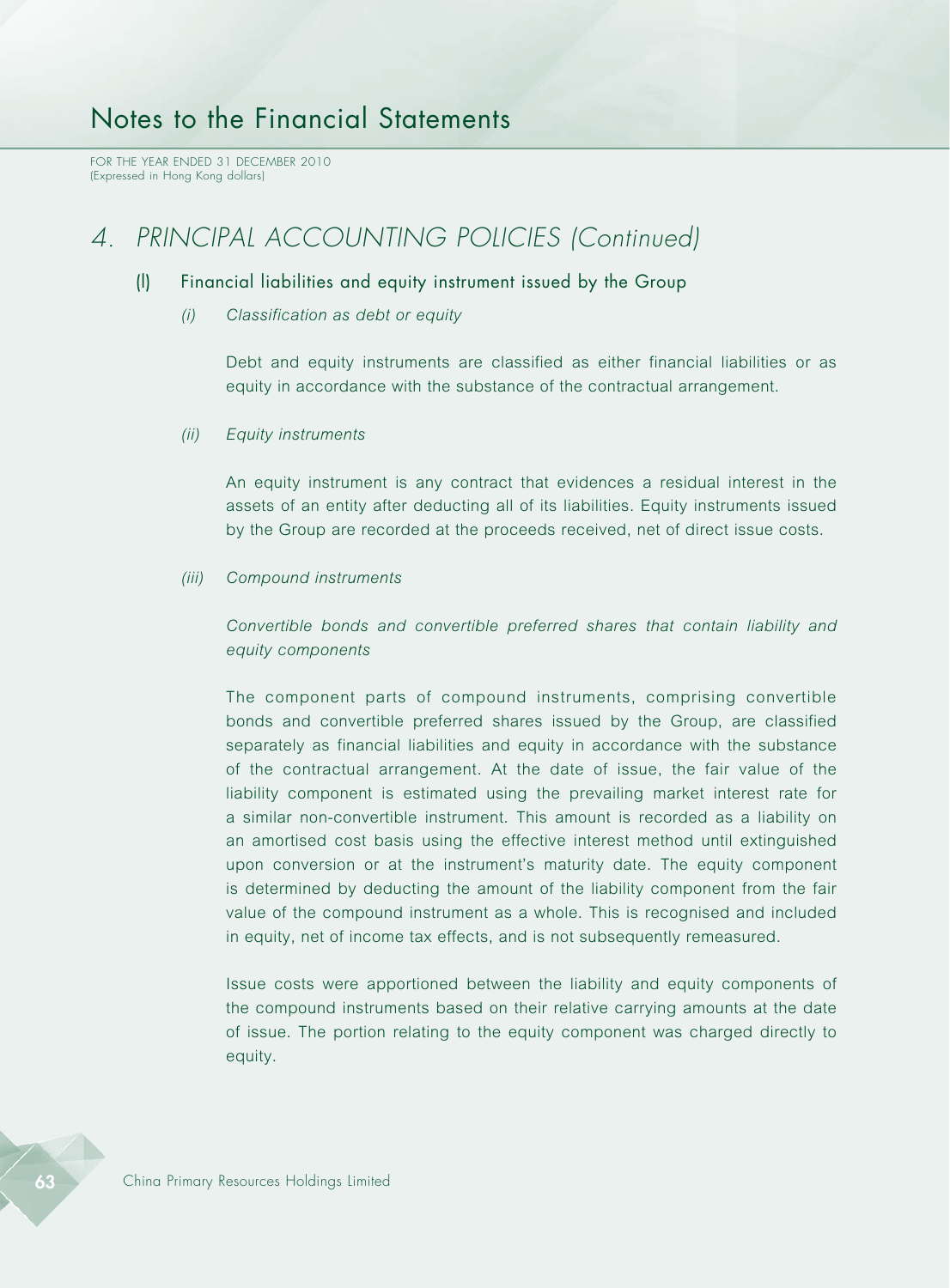## *4. PRINCIPAL ACCOUNTING POLICIES (Continued)*

### (l) Financial liabilities and equity instrument issued by the Group *(Continued)*

*(iii) Compound instruments (Continued)*

In subsequent periods, the equity component, represented by the option to convert the liability component into ordinary shares of the Company, will remain in convertible bonds – equity component until the embedded option is exercised in which case the balance stated in convertible bonds – equity component will be transferred to share premium. Where the option remains unexercised at the expiry dates, the balance stated in convertible bonds – equity component will be released to the retained profits. No gain or loss is recognised upon conversion or expiration of the option.

#### *(iv) Other financial liabilities*

Other financial liabilities are initially measured at fair value, net of transaction costs.

Other financial liabilities are subsequently measured at amortised cost using the effective interest method, with interest expense recognised on an effective yield basis.

#### *(v) Derecognition of financial liabilities*

The Group derecognises financial liabilities when, and only when, the Group's obligations are discharged, cancelled or they expire.

### *(vi) Effective interest method*

The effective interest method is a method of calculating the amortised cost of a financial liability and of allocating interest expense over the relevant period. The effective interest rate is the rate that exactly discounts estimated future cash payments through the expected life of the financial liability, or where appropriate, a shorter period.

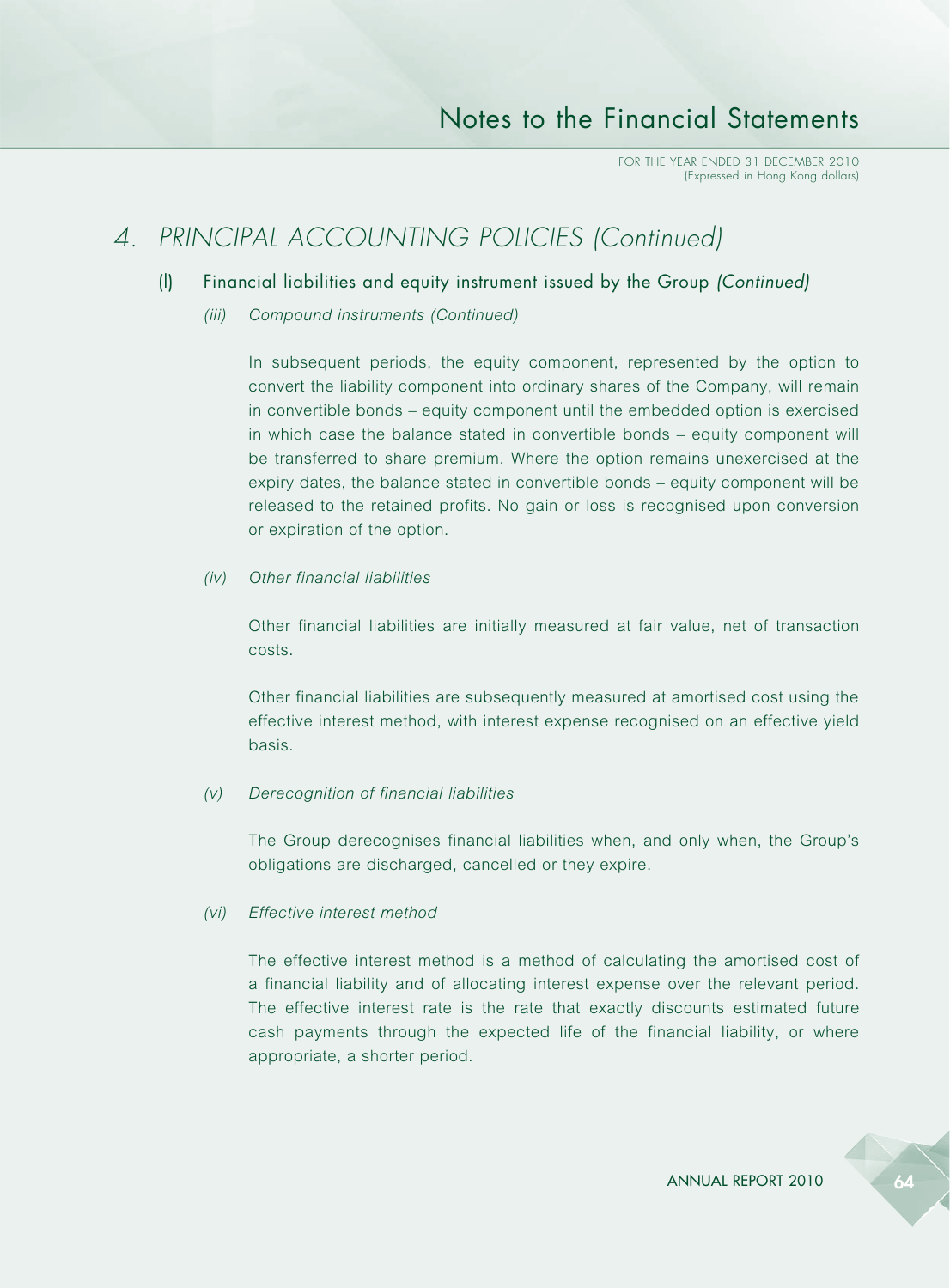FOR THE YEAR ENDED 31 DECEMBER 2010 (Expressed in Hong Kong dollars)

## *4. PRINCIPAL ACCOUNTING POLICIES (Continued)*

### (m) Cash and cash equivalents

Cash and cash equivalents comprise cash on hand and deposits held at call with banks, and other short-term highly liquid investments with original maturities of three months or less that are readily convertible to a known amount of cash and are subject to an insignificant risk of changes in value.

### (n) Operating leases

Leases where substantially all the rewards and risks of ownership of assets remain with the lessor are accounted for as operating leases. Where the Group is the lessee, operating lease payments are recognised as an expense on a straight-line basis over the lease term, except where another systematic basis is more representative of the time pattern in which economic benefits from the leased asset are consumed. Contingent rentals arising under operating leases are recognised as an expense in the period in which they are incurred.

In the event that lease incentives are received to enter into operating leases, such incentives are recognised as a liability. The aggregate benefit of incentives is recognised as a reduction of rental expense on a straight-line basis, except where another systematic basis is more representative of the time pattern in which economic benefits from the leased asset are consumed.

### (o) Provisions

Provisions are recognised when the Group has a present obligation (legal or constructive) as a result of a past event, it is probable that the Group will be required to settle the obligation, and a reliable estimate can be made of the amount of obligation.

The amount recognised as a provision is the best estimate of the consideration required to settle the present obligation at the end of each reporting period, taking into account the risks and uncertainties surrounding the obligation. Where a provision is measured using the cash flows estimated to settle the present obligation, its carrying amount is the present value of those cash flows.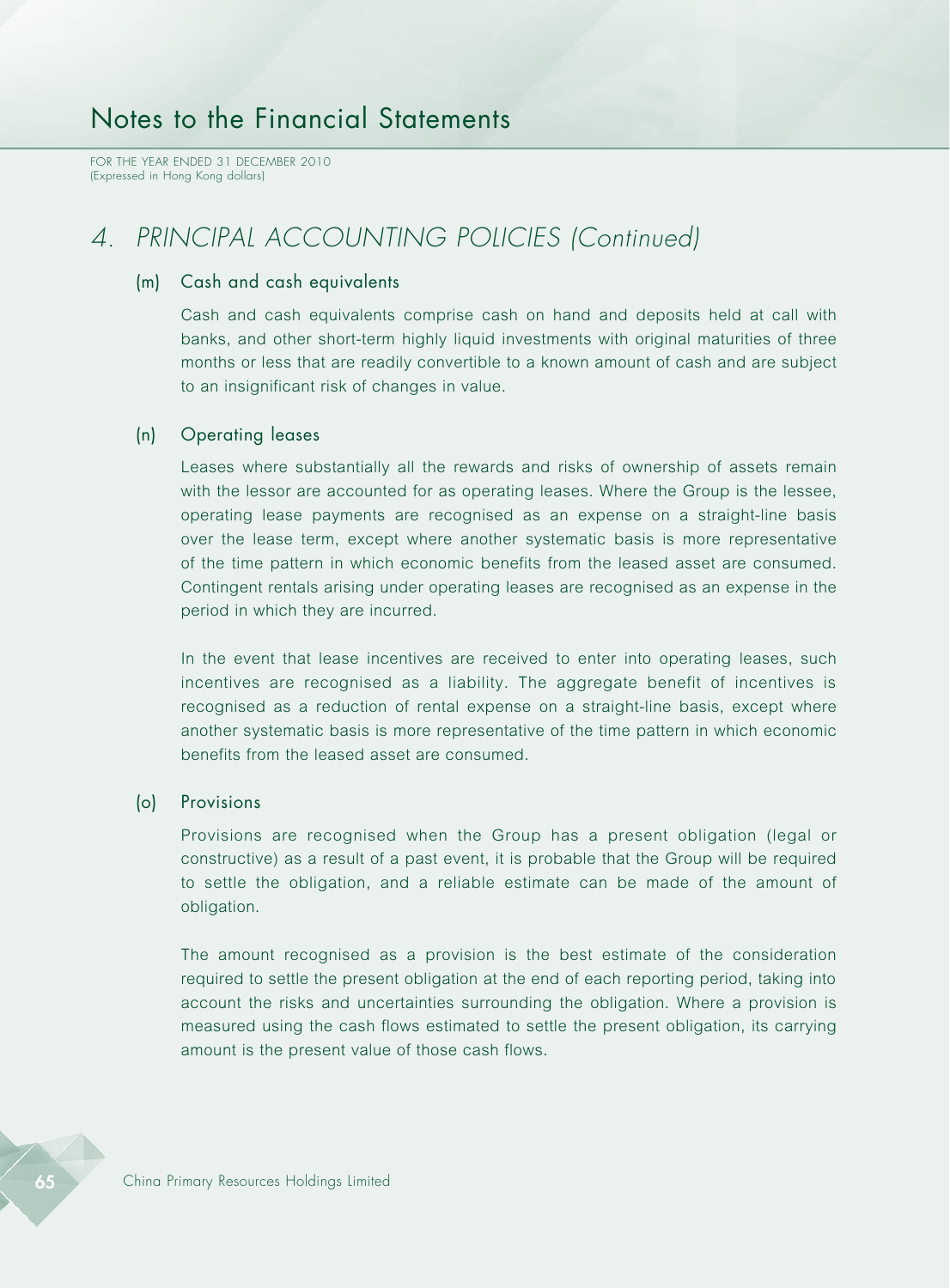## *4. PRINCIPAL ACCOUNTING POLICIES (Continued)*

### (o) Provisions *(Continued)*

When some or all of the economic benefits required to settle a provision are expected to be recovered from a third party, the receivable is recognised as an asset if it is virtually certain that reimbursement will be received and the amount of the receivable can be measured reliably.

One consequence of mining is land subsidence caused by the resettlement of the land at the mining sites. Depending on the circumstances, the Group may relocate inhabitants from the mining sites prior to conducting mining activities or the Group may compensate the inhabitants for losses or damage from close down and land subsidence after the sites have been mined. The Group may also be required to make payments for restoration, rehabilitation or environmental protection of the land after the sites have been mined.

Close down and restoration costs include the dismantling and demolition of infrastructure and the removal of residual materials and remediation of disturbed areas. Close down and restoration costs are provided in the accounting period when the obligation arising from the related disturbance occurs, whether this occurs during mine development or during the production phase, based on the net present value of estimated future costs. The cost is capitalised where it gives rise to future benefits, whether the rehabilitation activity is expected to occur over the life of the operation or at the time of close down. The capitalised cost is amortised over the life of the operation and the increase in the net present value of the provision is included in borrowing costs. Where there is a change in the expected decommissioning and restoration costs, an adjustment is recorded against the carrying value of the provision and related assets, and the effect is then recognised in the statement of comprehensive income on a prospective basis over the remaining life of the operation. Provision for close down and restoration costs do not include any additional obligations which are expected to arise from future disturbance. The cost estimates are reviewed and revised at the end of each reporting period to reflect changes in conditions.

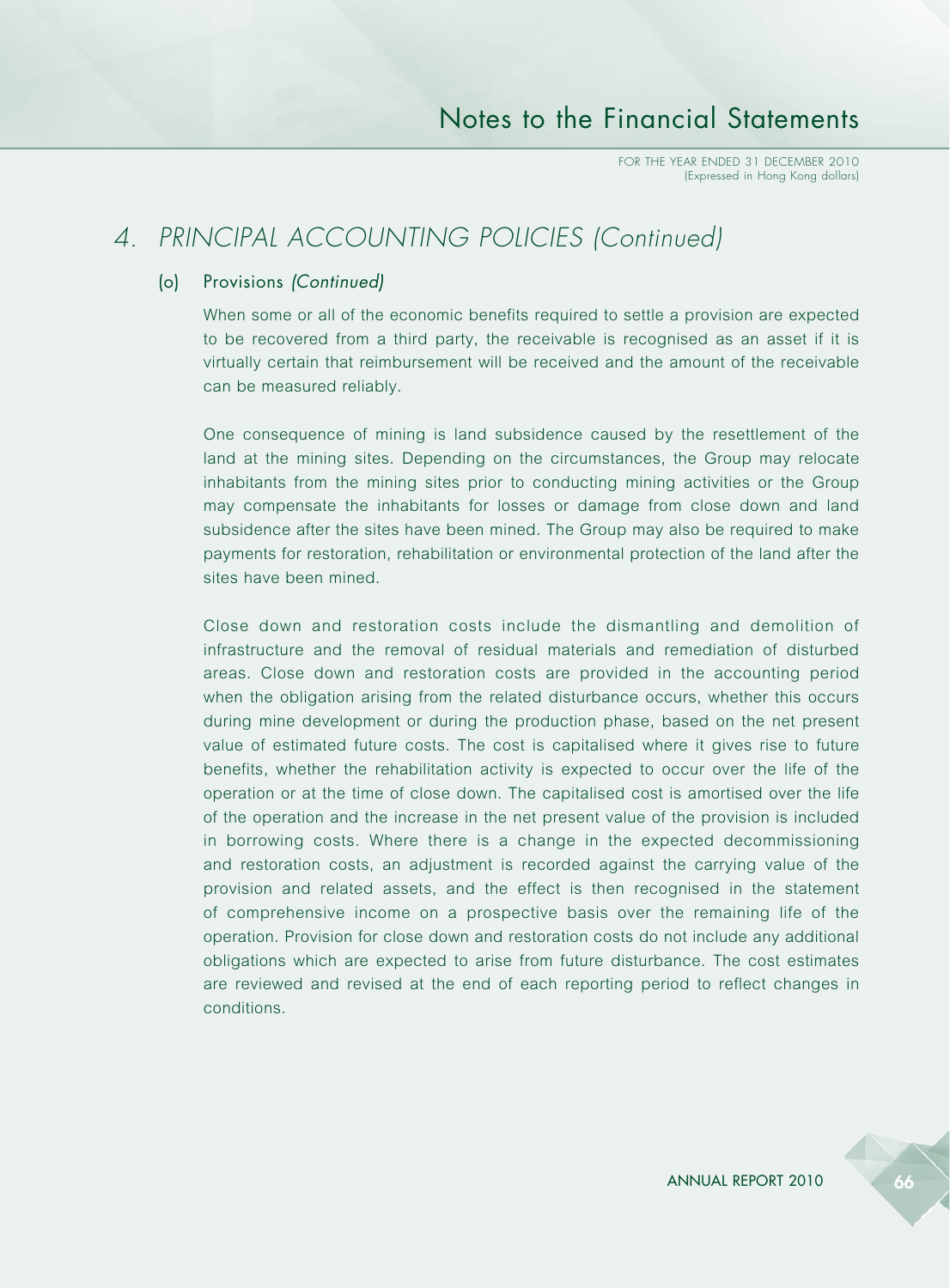FOR THE YEAR ENDED 31 DECEMBER 2010 (Expressed in Hong Kong dollars)

## *4. PRINCIPAL ACCOUNTING POLICIES (Continued)*

#### (p) Income tax

Income tax expense represents the sum of the tax currently payable and deferred tax.

#### *(i) Current tax*

The tax currently payable is based on taxable profit for the year. Taxable profit differs from profit as reported in the statement of comprehensive income because it excludes items of income or expenses that are taxable or deductible in other years and it further excludes items that are never taxable or deductible. The Group's liability for current tax is calculated using tax rates that have been enacted or substantively enacted by the end of each reporting period.

#### *(ii) Deferred tax*

Deferred tax is recognised on differences between the carrying amounts of assets and liabilities in the financial statements and the corresponding tax bases used in the computation of taxable profit. Deferred tax liabilities are generally recognised for all taxable temporary differences and deferred tax assets are generally recognised for all deductible temporary differences to the extent that it is probable that taxable profits will be available against which those deductible temporary differences can be utilised. Such assets and liabilities are not recognised if the temporary difference arises from goodwill or from the initial recognition (other than in a business combination) of other assets and liabilities in a transaction that affects neither the taxable profit nor the accounting profit.

The carrying amount of deferred tax assets is reviewed at the end of each reporting period and reduced to the extent that it is no longer probable that sufficient taxable profits will be available to allow all or part of the asset to be recovered.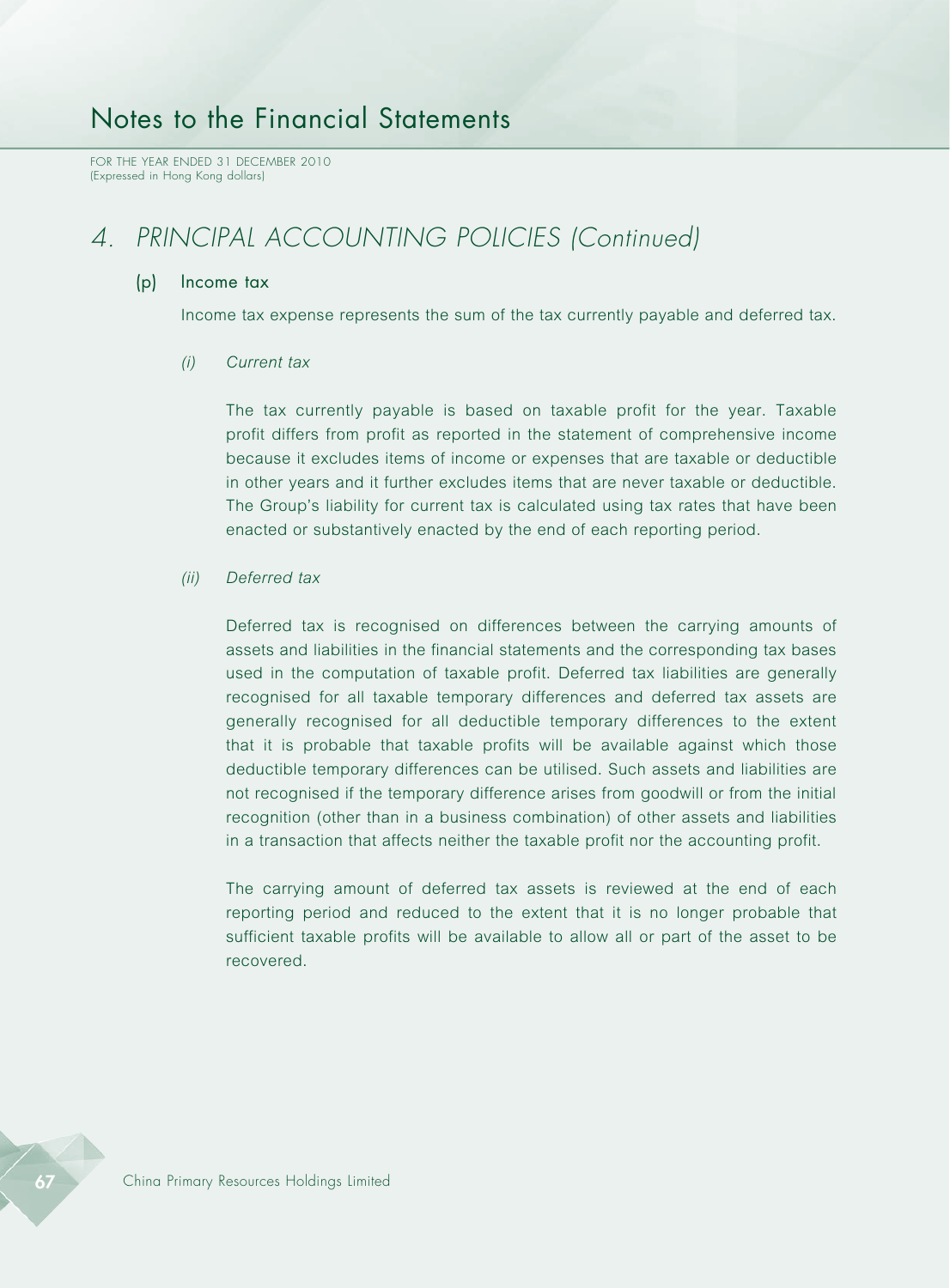## *4. PRINCIPAL ACCOUNTING POLICIES (Continued)*

### (p) Income tax *(Continued)*

*(ii) Deferred tax (Continued)*

Deferred tax liabilities are recognised for taxable temporary differences arising on investments in subsidiaries and associates, except where the Group is able to control the reversal of the temporary difference and it is probable that the temporary difference will not reverse in the foreseeable future. Deferred tax assets arising from deductible temporary differences associated with such investments and interests are only recognised to the extent that it is probable that there will be sufficient taxable profits against which to utilise the benefits of the temporary differences and they are expected to reverse in the foreseeable future.

Deferred tax assets and liabilities are measured at the tax rates that are expected to apply in the period in which the liability is settled or the asset realised, based on tax rates (and tax laws) that have been enacted or substantively enacted by the end of reporting period. The measurement of deferred tax liabilities and assets reflects the tax consequences that would follow from the manner in which the Group expects, at the reporting date, to recover or settle the carrying amount of its assets and liabilities.

Deferred tax assets and liabilities are offset when there is a legally enforceable right to set off current tax assets against current tax liabilities and when they relate to income taxes levied by the same taxation authority and the Group intends to settle its current tax assets and liabilities on a net basis.

Income tax is recognised in profit or loss except when it relates to items recognised in other comprehensive income in which case the income tax is recognised in other comprehensive income.

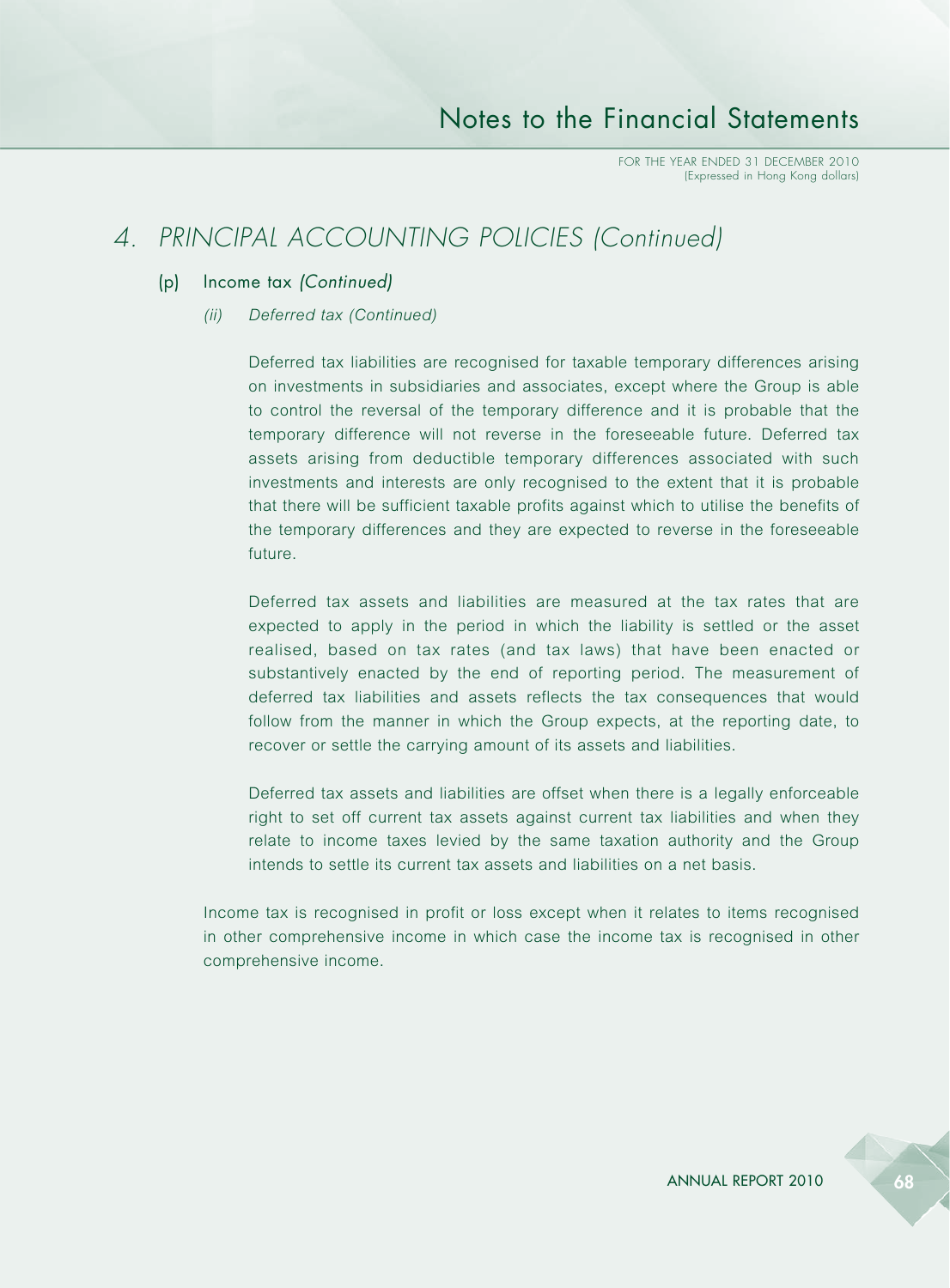FOR THE YEAR ENDED 31 DECEMBER 2010 (Expressed in Hong Kong dollars)

## *4. PRINCIPAL ACCOUNTING POLICIES (Continued)*

#### (q) Foreign currencies

#### *Functional and presentation currency*

Items included in the financial statements of each of the Group's entities are measured using the currency of the primary economic environment in which the entity operates (the "functional currency"). The consolidated financial statements are presented in Hong Kong dollars ("HK\$"), which is the functional currency of the Company, and the presentation currency for the consolidated financial statements.

#### *Transactions and balances*

Foreign currency transactions are translated into the functional currency using the exchange rates prevailing at the dates of the transactions. Foreign exchange gains and losses resulting from the settlement of such transactions and from the translation at year end exchanges rates of monetary assets and liabilities denominated in foreign currencies are recognised in profit or loss.

Exchange differences on non-monetary items carried at fair value in respect of which gains or losses are recognised in other comprehensive income, in which case, the exchange differences are also recognised in other comprehensive income.

On consolidation, the statement of financial positions of the Group's entities denominated in foreign currencies are translated into HK\$ at the applicable rates of exchange ruling at the end of reporting period while income and expenses items are translated at an average rate for the period, unless exchange rates fluctuated significantly during the period, in which case the exchange rates at the dates of the transactions are used. The resulting translation differences are recognised in other comprehensive income and accumulated in the exchange translation reserve. Exchange differences recognised in profit or loss of group entities' individual financial statements on translation of long-term monetary items forming part of the Group's net investment in foreign operations are reclassified to the exchange reserve. Such translation differences are recognised in profit or loss in the period in which the foreign operation is disposed of.

Goodwill and fair value adjustments arising on the acquisition of a foreign operation are treated as assets and liabilities of the foreign operation and translated at the closing rate at the end of reporting period. Exchange differences arising are recognised in the exchange reserve.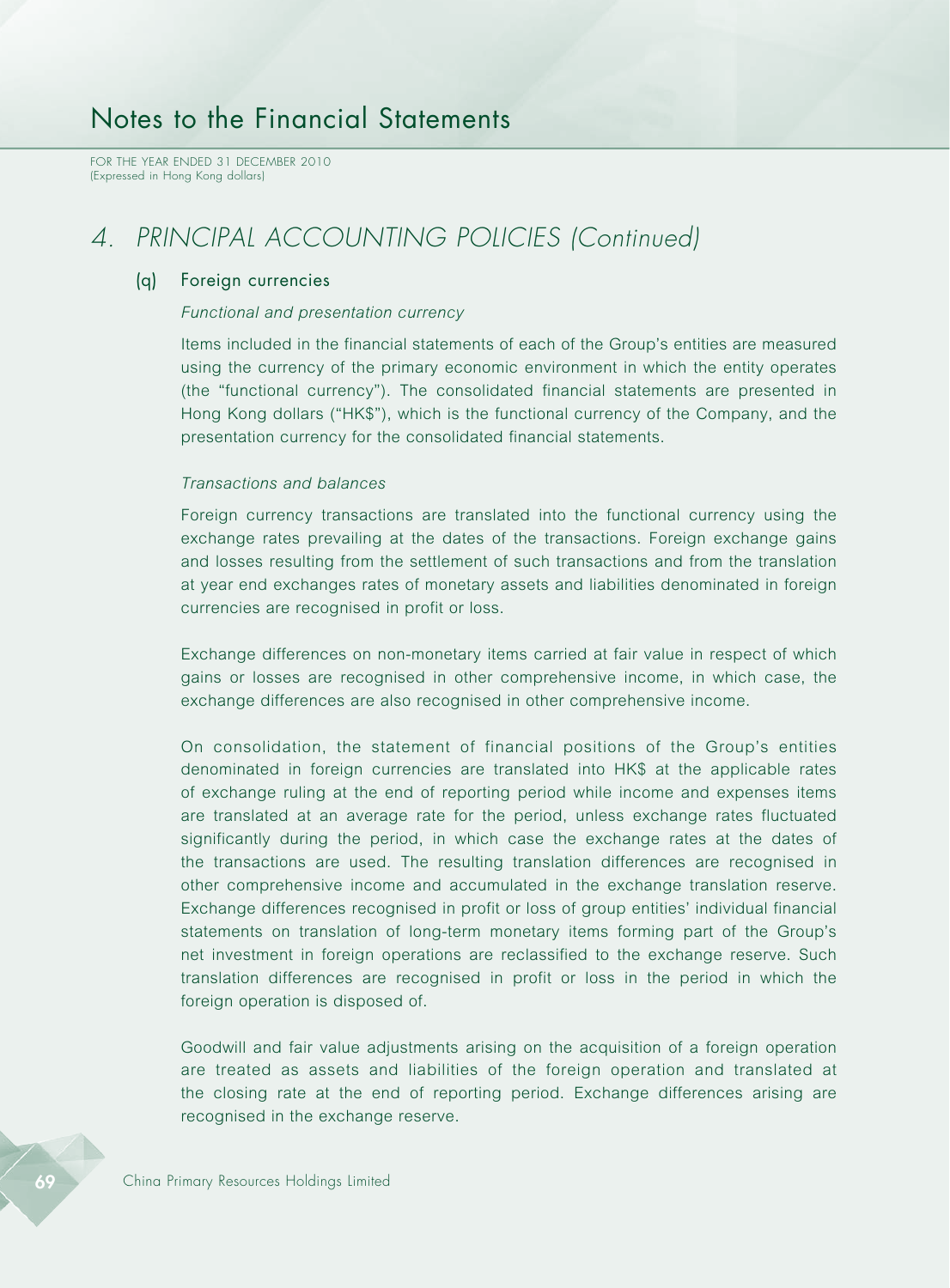## *4. PRINCIPAL ACCOUNTING POLICIES (Continued)*

### (r) Employees' benefits

### *(i) Short term benefits*

Salaries, annual bonuses, paid annual leaves and the cost of non-monetary benefits are accrued in the year in which the associated services are rendered by employees. Where payment or settlement is deferred and the effect would be material, these amounts are stated at their present value.

#### *(ii) Pension obligations*

Contributions to the Mandatory Provident Fund scheme as required under the Hong Kong Mandatory Provident Fund Schemes Ordinance are charged to profit or loss when incurred. The Group has no further payment obligations once the contribution has been made.

The employees of the Group's entities which operate in the PRC are required to participate in a central pension scheme operated by the local municipal government. These subsidiaries are required to contribute certain percentages of its payroll costs to the central pension scheme. The contributions are charged to the statement of comprehensive income as they become payable in accordance with the rules of the central pension scheme.

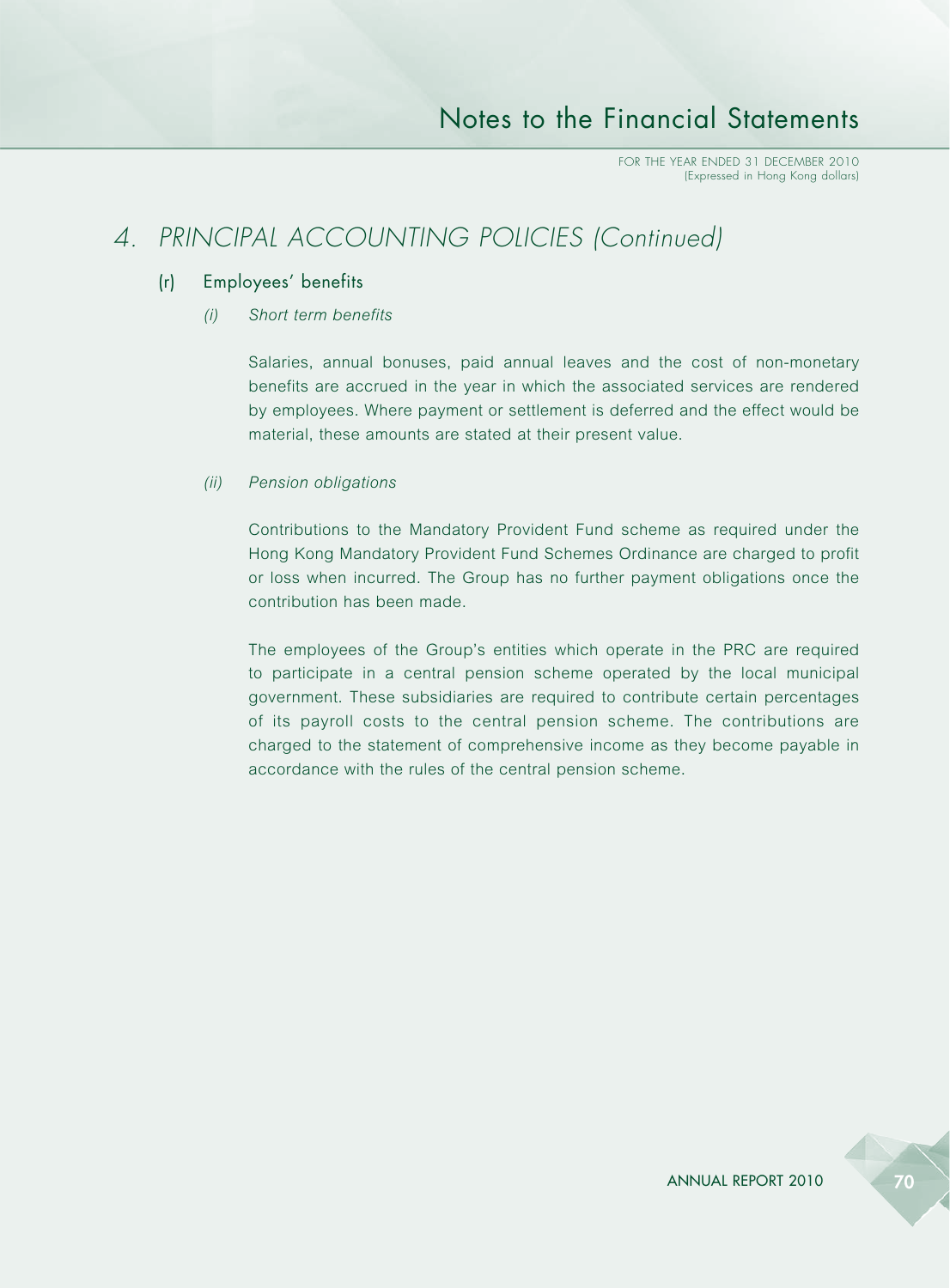# *4. PRINCIPAL ACCOUNTING POLICIES (Continued)*

#### (s) Share-based payments

Equity-settled share-based payments to employees and others providing similar services are measured at the fair value of the equity instruments at the grant date.

The fair value determined at the grant date of the equity-settled share-based payments is expensed on a straight-line basis over the vesting period, based on the Group's estimate of equity instruments that will eventually vest. At the end of each reporting period, the Group revises its estimate of the number of equity instruments expected to vest. The impact of the revision of the original estimates, if any, is recognised in profit or loss over the remaining vesting period, with a corresponding adjustment to the employee compensation reserve.

The policy described above is applied to all equity-settled share-based payments that were granted after 7 November 2002 that vested after 1 January 2005. No amount has been recognised in the financial statements in respect of other equity-settled sharebased payments.

Equity-settled share-based payments transactions with other parties are measured at the fair value of the goods or services received, except where the fair value cannot be estimated reliably, in which case they are measured at the fair value of the equity instruments granted, measured at the date the Group obtains the goods or the counterparty renders the service.

#### (t) Borrowing costs

Borrowing costs directly attributable to the acquisition, construction or production of qualifying assets, which are assets that necessarily take a substantial period of time to get ready for their intended use or sale, are added to the cost of those assets, until such time as the assets are substantially ready for their intended use or sale.

All other borrowing costs are recognised in profit or loss in the period in which they are incurred.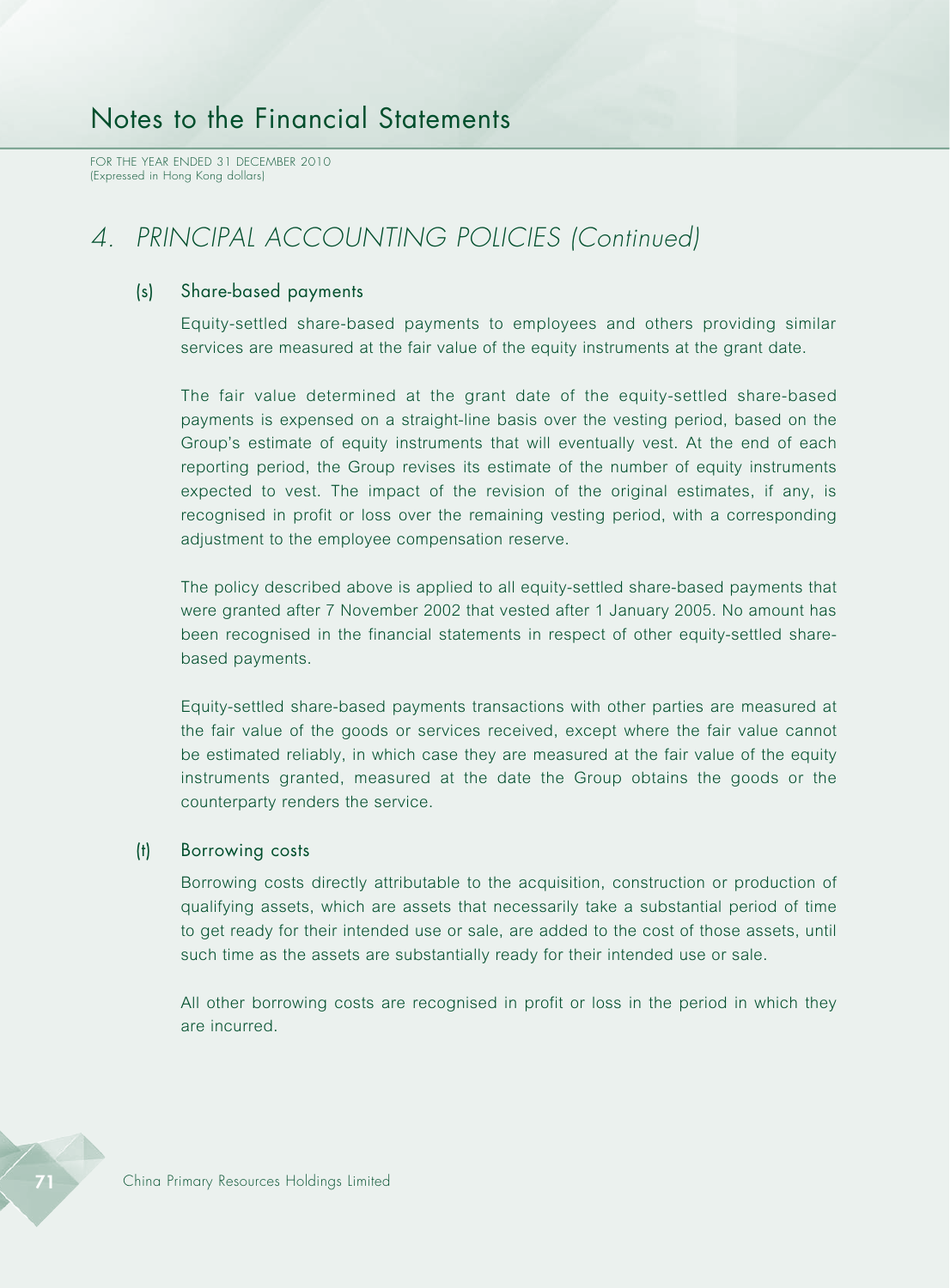# *4. PRINCIPAL ACCOUNTING POLICIES (Continued)*

### (u) Non-current assets held for sale and disposal group

Non-current assets and disposal groups are classified as held for sale when:

- they are available for immediate sale;
- management is committed to a plan to sell;
- it is unlikely that significant changes to the plan will be made or that the plan will be withdrawn;
- an active programme to locate a buyer has been initiated;
- the asset or disposal group is being marketed at a reasonable price in relation to its fair value; and
- a sale is expected to complete within 12 months from the date of classification.

Non-current assets and disposal groups classified as held for sale are measured at the lower of:

- their carrying amount immediately prior to being classified as held for sale in accordance with the Group's accounting policy; and
- fair value less costs to sell.

Following their classification as held for sale, non-current assets (including those in a disposal group) are not depreciated.

The results of operations disposed of during the year are included in profit or loss up to the date of disposal.

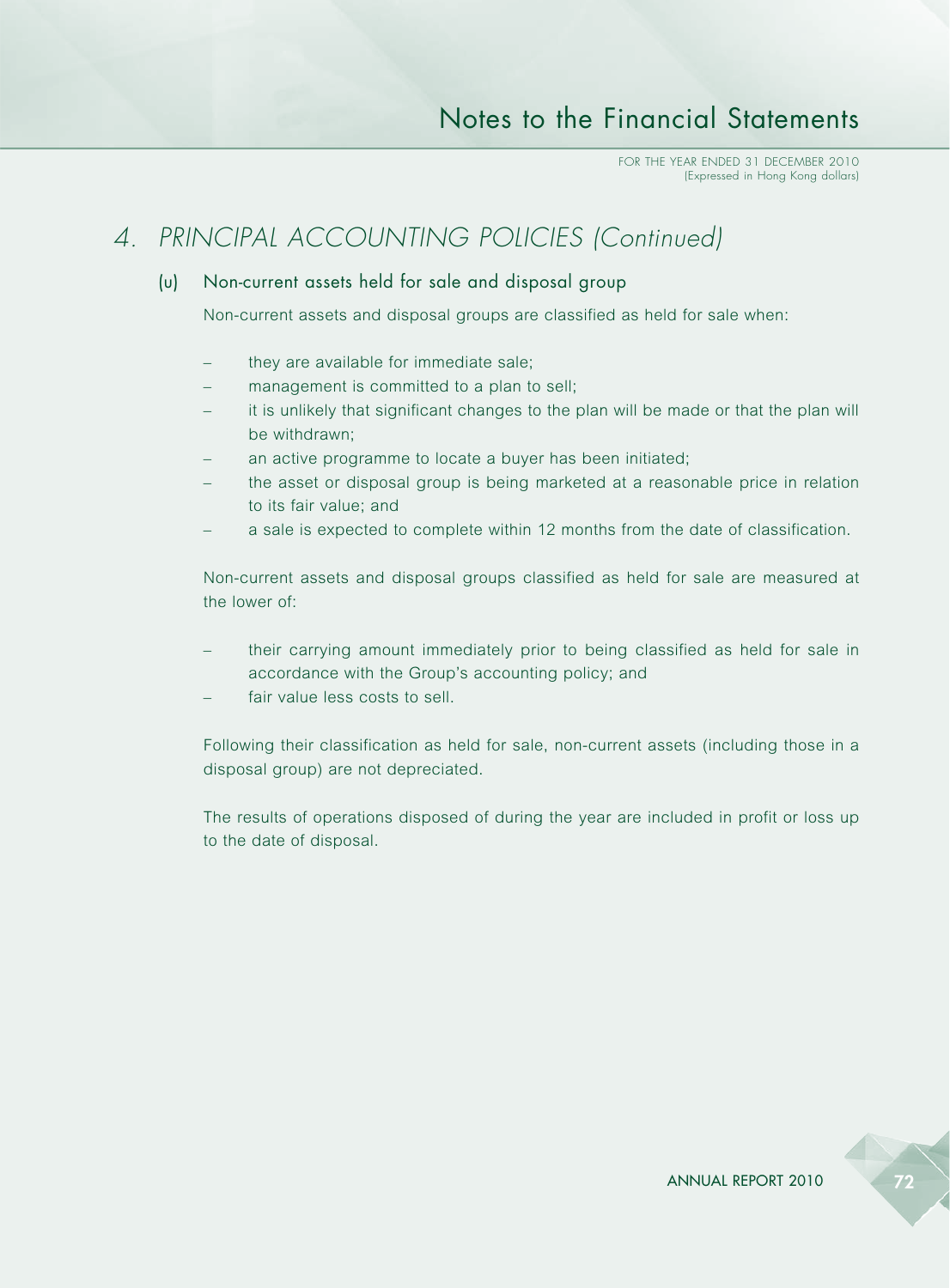FOR THE YEAR ENDED 31 DECEMBER 2010 (Expressed in Hong Kong dollars)

## *4. PRINCIPAL ACCOUNTING POLICIES (Continued)*

#### (v) Related parties

Two parties are considered to be related if one party has the ability, directly or indirectly, to control the other party or exercise significant influence over the other party in making financial and operating decisions. Parties are also considered to be related if they are subject to common control or common significant influence. Related parties may be individuals (being members of key management personnel, significant shareholders and/or their close family members) or other entities and include entities which are under the significant influence of related parties of the Group where those parties are individuals, and post-employment benefit plans which are for the benefit of employees of the Group or of any entity that is a related party of the Group.

#### (w) Revenue recognition

Revenue is measured at the fair value of the consideration received or receivable. Revenue is reduced for estimated customer returns, rebates and other similar allowances and exclude value added tax or other sales related taxes.

- (i) Revenue from sale of products is recognised when the Group has delivered the products to the customer, the customer has accepted the products and collectability of the related receivable is reasonably assured.
- (ii) Interest income is accrued on a time-apportioned basis by reference to the principal outstanding using the effective interest method.

#### (x) Contingent liabilities

A contingent liability is a possible obligation that arises from past events and whose existence will only be confirmed by the occurrence or non-occurrence of one or more uncertain future events not wholly within the control of the Group. It can also be a present obligation arising from past events that is not recognised because it is not probable that outflow of economic resources will be required or the amount of obligation cannot be measured reliably.

A contingent liability is not recognised but is disclosed in the financial statements. When a change in the probability of an outflow occurs so that the outflow is probable, it will then be recognised as a provision.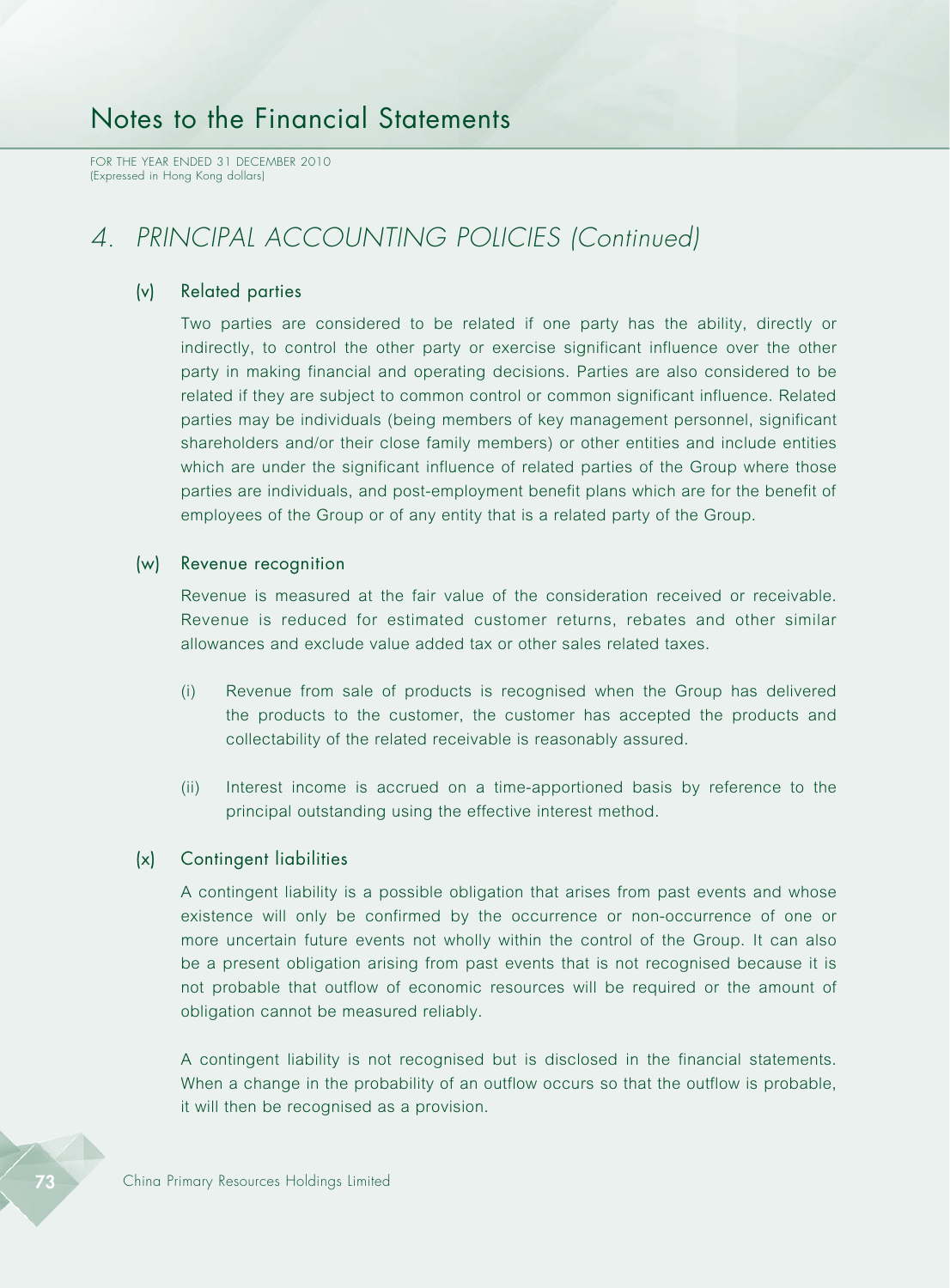### *5. CRITICAL ACCOUNTING JUDGEMENTS AND KEY SOURCES OF ESTIMATION UNCERTAINTY*

Estimates and judgements are continually evaluated and are based on historical experience and other factors, including expectations of future events that are believed to be reasonable under the circumstances.

The Group makes estimates and assumptions concerning the future. The resulting accounting estimates will, by definition, seldom equal the related actual results. The estimates and assumptions that have a significant risk of causing a material adjustment to the carrying amounts of assets and liabilities within the next financial year are discussed below:

#### (a) Carrying value of non-current assets and impairment of assets

Non-current assets, including property, plant and equipment and land use rights, are carried at cost less accumulated depreciation and amortisation, where appropriate, and impairment losses. These carrying amounts are reviewed for impairment whenever events or changes in circumstances indicate that the carrying amounts may not be recoverable. An impairment loss is recognised for the amount by which the asset's carrying amount exceeds its recoverable amount. The recoverable amount is the higher of an asset's fair value less costs to sell and value in use. In estimating the recoverable amounts of assets, various assumptions, including future cash flows to be associated with the non-current assets and discount rates, are made. If future events do not correspond to such assumptions, the recoverable amounts will need to be revised, and this may have an impact on the Group's results of operations or financial position. Details of the impairment in property, plant and equipment and land use rights are set out in Notes 16 and 17 to the financial statements, respectively. In addition, the Company also assessed the impairment on its investment costs in subsidiaries and amounts due from subsidiaries, details of which are set out in Note 20 to the financial statements.

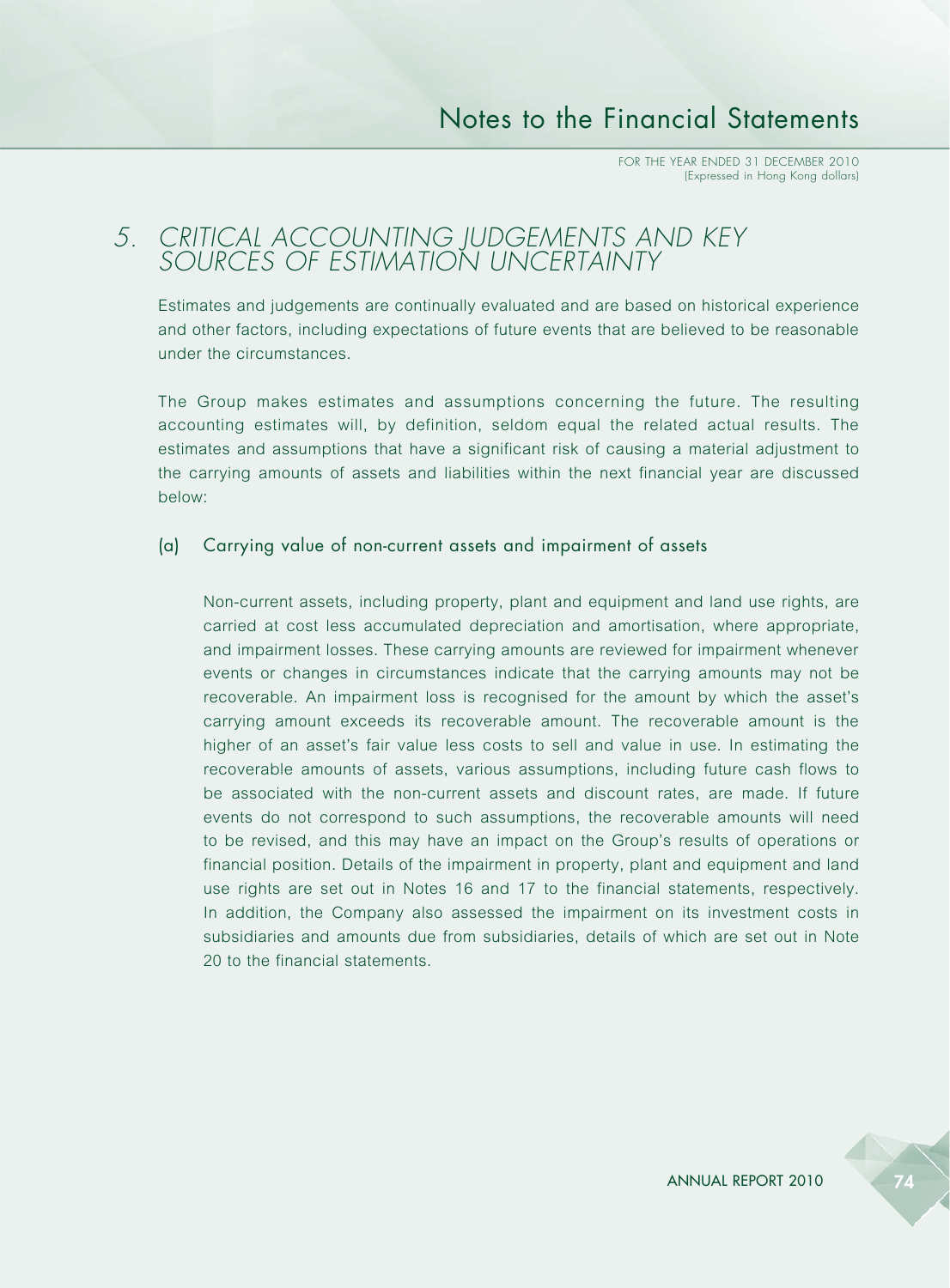FOR THE YEAR ENDED 31 DECEMBER 2010 (Expressed in Hong Kong dollars)

### *5. CRITICAL ACCOUNTING JUDGEMENTS AND KEY SOURCES OF ESTIMATION UNCERTAINTY (Continued)*

### (b) Impairment of trade and other receivables

The Group's management determines impairment of trade and other receivables on a regular basis. This estimate is based on the credit history of its customers and current market conditions. Management reassesses the impairment of trade and other receivables at the end of each reporting period.

#### (c) Net realisable value of inventories

Net realisable value of inventories is the estimated selling price in the ordinary course of business, less estimated costs of completion and selling expenses. These estimates are based on the current market conditions and the historical experience of selling products of a similar nature. It could change significantly as a result of competitors' actions in response to severe industry cycles. Management reassesses these estimations at the end of each reporting period to ensure inventories are shown at the lower of cost and net realisable value.

#### (d) Reserve estimates

Reserves are estimates of the amount of products that can be economically and legally extracted from the Group's properties. In order to calculate reserves, estimates and assumptions are required about a range of geological, technical and economic factors, including quantities, grades, production techniques, recovery rates, production costs, transport costs, commodity demand and commodity prices.

Estimating the quantity and/or grade of reserves requires the size, shape and depth of ore bodies or fields to be determined by analysing geological data such as drilling samples. This process may require complex and difficult geological judgments and calculations to interpret the data.

Because the economic assumptions used to estimate reserves change from period to period, and because additional geological data is generated during the course of operations, estimates of reserves may change from period to period. Changes in reported reserves may affect the Group's financial results and financial position in a number of ways, including the following: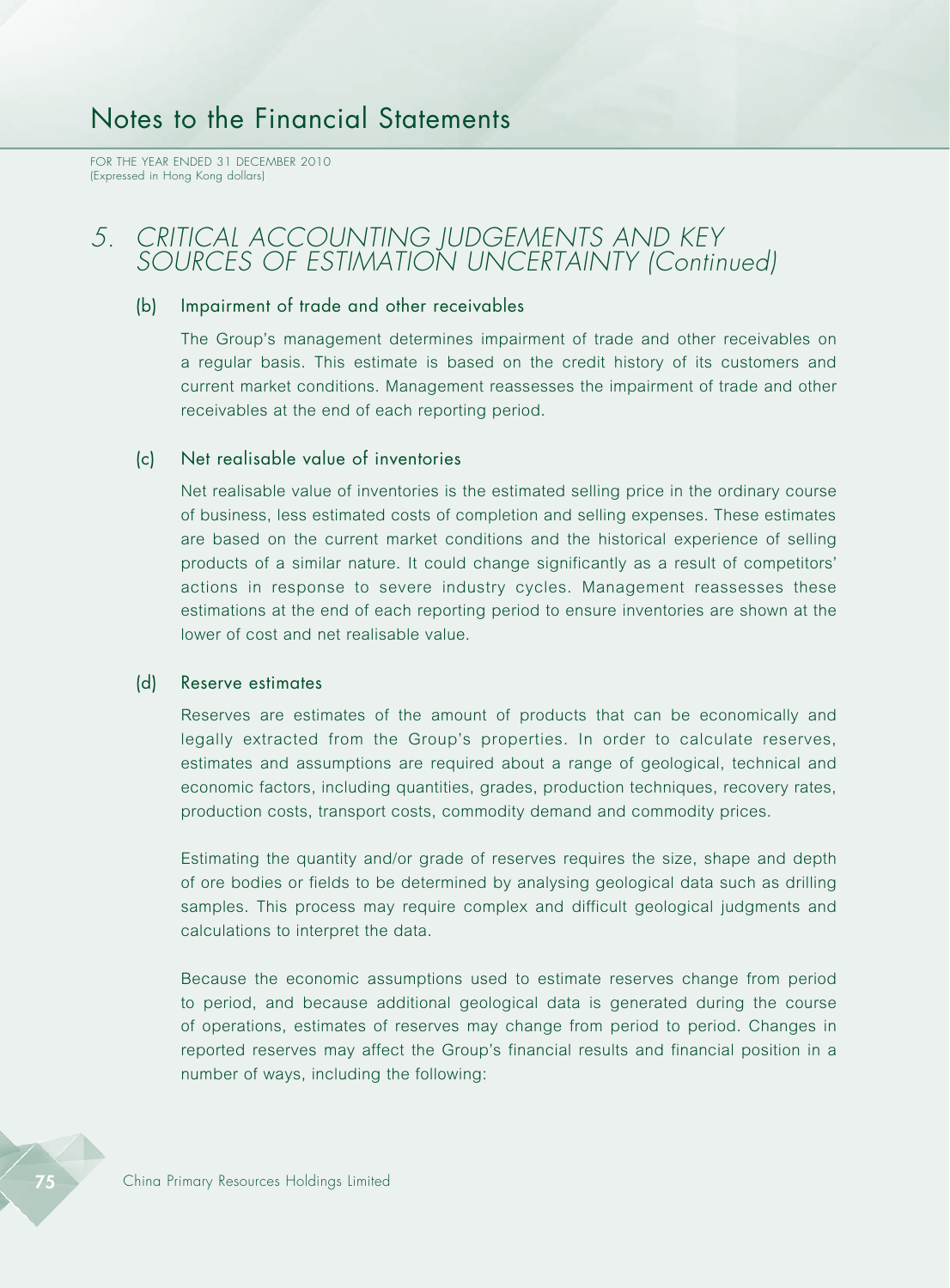### *5. CRITICAL ACCOUNTING JUDGEMENTS AND KEY SOURCES OF ESTIMATION UNCERTAINTY (Continued)*

#### (d) Reserve estimates *(Continued)*

- (i) Asset carrying values may be affected due to changes in estimated future cash flows.
- (ii) Depreciation, depletion and amortisation charged in profit or loss may change where such charges are determined by the useful economic lives of assets change.
- (iii) Decommissioning, site restoration and environmental provisions may change where changes in estimated reserves affect expectations about the timing or cost of these activities.
- (iv) The carrying value of deferred tax may change as a result of changes in the asset carrying values as discussed above.

#### (e) Income tax

There are certain transactions and calculations for which the ultimate tax determination is uncertain during the ordinary course of business. The Group recognises liabilities for anticipated tax issues based on estimates of whether additional taxes will be due. Where the final tax outcome of these matters is different from the amounts that were initially recorded, such differences will impact the income tax and deferred tax provisions in the period in which such determination is made. In addition, the realisation of the future income tax assets is dependent on the Group's ability to generate sufficient taxable income in future years to utilise income tax benefits and income tax loss carry-forwards. Deviations of future profitability from estimates or in the income tax rate would result in adjustments to the value of future income tax assets and liabilities that could have a significant effect on earnings.



ANNUAL REPORT 2010 76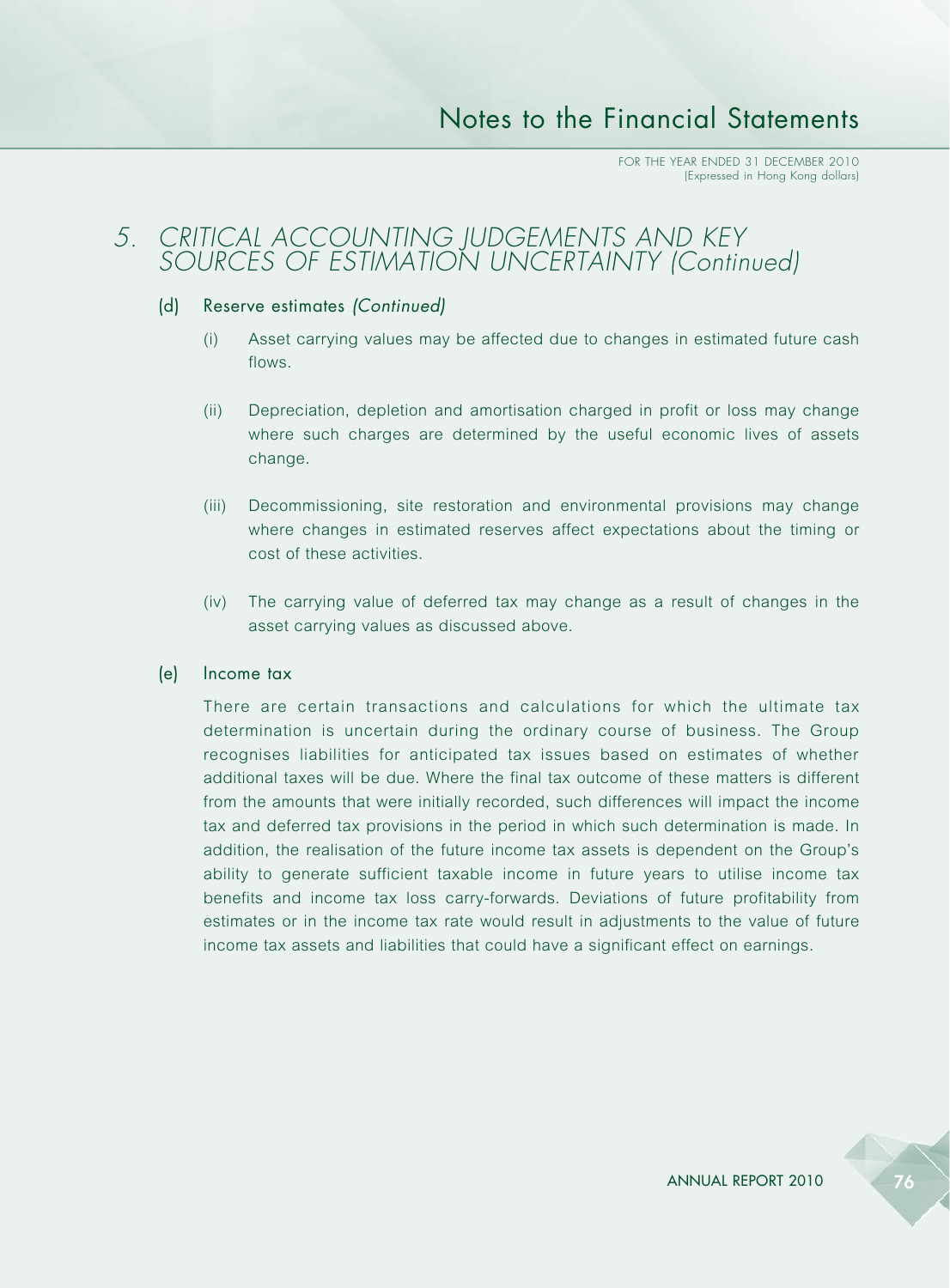FOR THE YEAR ENDED 31 DECEMBER 2010 (Expressed in Hong Kong dollars)

### *5. CRITICAL ACCOUNTING JUDGEMENTS AND KEY SOURCES OF ESTIMATION UNCERTAINTY (Continued)*

### (f) Provision for close down, restoration and environmental costs

The provision for close down, restoration and environmental costs is determined by management based on their past experience and best estimation of future expenditure, after taking into account existing relevant Mongolian regulations. However, in so far as the effect on the land and the environment from current mining activities becomes apparent in future years, the estimate of the associated costs may be subject to revision from time to time.

### *6. TURNOVER*

Turnover, which is also revenue, represents the sales value of goods supplied to customers. An analysis of the Group's turnover from its continuing operations is as follows:

|                                                     | 2010<br><b>HK\$'000</b> | 2009<br><b>HK\$'000</b> |
|-----------------------------------------------------|-------------------------|-------------------------|
| Sale of PE/FRP pipes<br>Sale of composite materials | 93,934<br>63,717        | 29,780<br>8,932         |
|                                                     | 157,651                 | 38,712                  |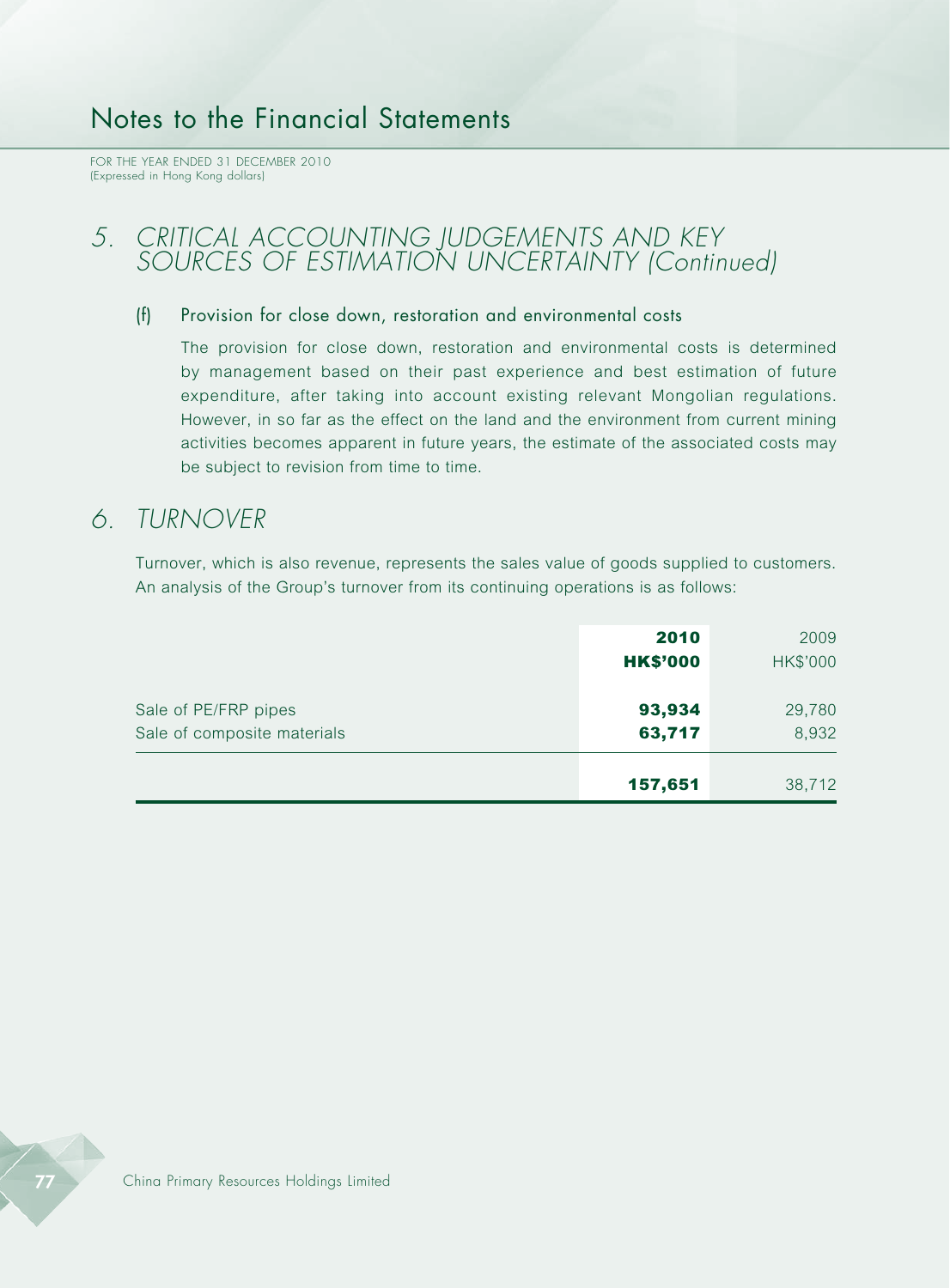# *7. SEGMENT REPORTING*

The Group determines its operating segments based on the reports reviewed by the chief operating decision-maker that are used to make strategic decisions.

The Group has two reportable segments of continuing operations and one reportable segments of discontinued operation. The segments are managed separately as each business offers different products and requires different business strategies. The following summary describes the operations in each of the Group's reportable segments:

- Manufacture and sale of PE/FRP pipes
- Sale of composite materials
- Mining operations

Segment assets exclude cash and cash equivalents and other unallocated head office and corporate assets as these assets are managed on a group basis.

Segment liabilities exclude convertible bonds, deferred tax liabilities and convertible preferred shares and other unallocated head office and corporate liabilities as these liabilities are managed on a group basis.

There was no inter-segment sale or transfer during the year (2009: HK\$Nil). Central revenue and expenses are not allocated to the operating segments as they are not included the measure of the segments' loss that is used by the chief operating decision-makers for assessment of segment performance.

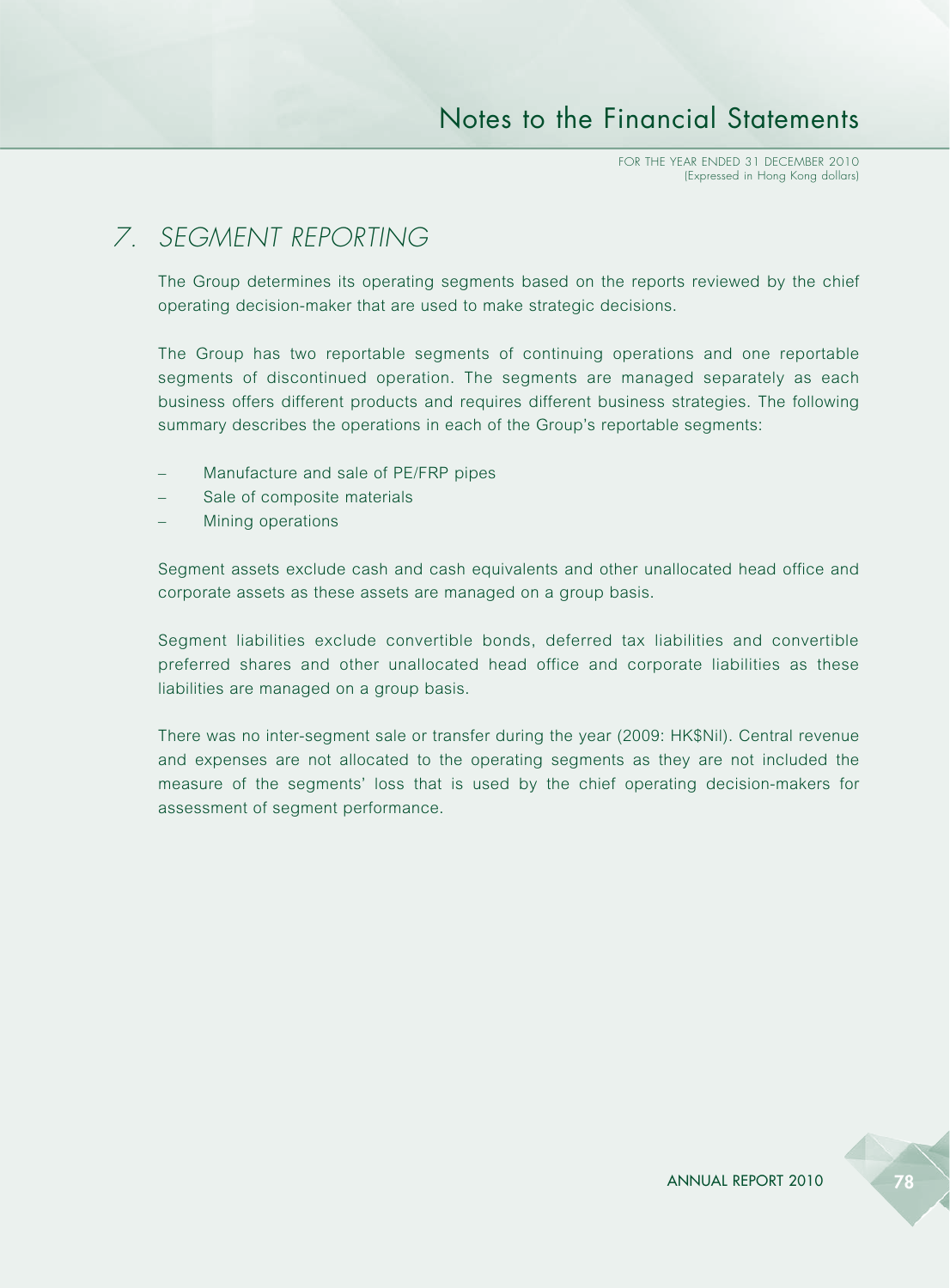FOR THE YEAR ENDED 31 DECEMBER 2010 (Expressed in Hong Kong dollars)

# *7. SEGMENT REPORTING (Continued)*

### (a) Business segments

### For the year ended 31 December 2010

|                                                                                                                              |                                                                             | <b>Continuing operations</b>                  |                          | <b>DISCONTINUEG</b><br>operations       |                             |
|------------------------------------------------------------------------------------------------------------------------------|-----------------------------------------------------------------------------|-----------------------------------------------|--------------------------|-----------------------------------------|-----------------------------|
|                                                                                                                              | <b>Manufacture</b><br>and sale of<br><b>PE/FRP</b> pipes<br><b>HK\$'000</b> | Sale of<br>composite<br>materials<br>HK\$'000 | <b>Total</b><br>HK\$'000 | <b>Mining</b><br>operations<br>HK\$'000 | <b>Total</b><br>HK\$'000    |
| Revenue from external customers<br>Inter-segment revenue                                                                     | 93,934                                                                      | 63,717                                        | 157,651                  |                                         | 157,651                     |
| Reportable segment revenue                                                                                                   | 93,934                                                                      | 63,717                                        | 157,651                  |                                         | 157,651                     |
| Reportable segment profit/(loss)                                                                                             | 7,052                                                                       | (4, 103)                                      | 2,949                    | (24, 761)                               | (21, 812)                   |
| Reportable segment assets                                                                                                    | 320,227                                                                     | 100,764                                       | 420,991                  | 207,612                                 | 628,603                     |
| Reportable segment liabilities                                                                                               | (85, 220)                                                                   |                                               | (85, 220)                | (29, 510)                               | (114, 730)                  |
| Other segment information:<br>Interest income<br>Finance costs<br>Unallocated finance costs                                  |                                                                             |                                               |                          | (4, 367)                                | 72<br>(4, 367)<br>(22, 416) |
| Total finance costs                                                                                                          |                                                                             |                                               |                          |                                         | (26, 783)                   |
| Depreciation<br>Unallocated depreciation                                                                                     | (7, 441)                                                                    |                                               | (7, 441)                 |                                         | (7, 441)<br>(751)           |
| Total depreciation                                                                                                           |                                                                             |                                               |                          |                                         | (8, 192)                    |
| Amortisation of land use rights<br>Amortisation of mining rights<br>Loss on disposal of property, plant                      | (723)                                                                       |                                               | (723)                    | (6,987)                                 | (723)<br>(6,987)            |
| and equipment                                                                                                                | (2,802)                                                                     |                                               | (2,802)                  |                                         | (2,802)                     |
| Loss on disposal<br>of available-for-sale investments                                                                        |                                                                             |                                               |                          | (26, 495)                               | (26, 495)                   |
| Gain on repurchase and cancellation<br>of convertible preferred shares<br>Income tax credit<br>Unallocated income tax credit |                                                                             |                                               |                          | 10,699<br>2,468                         | 10,699<br>2,468<br>821      |
| Total income tax credit                                                                                                      |                                                                             |                                               |                          |                                         | 3,289                       |
| Additions to non-current assets<br>Unallocated additions to non-current assets                                               | 79,662                                                                      |                                               | 79,662                   |                                         | 79,662<br>18                |
| Total additions to non-current assets                                                                                        |                                                                             |                                               |                          |                                         | 79,680                      |

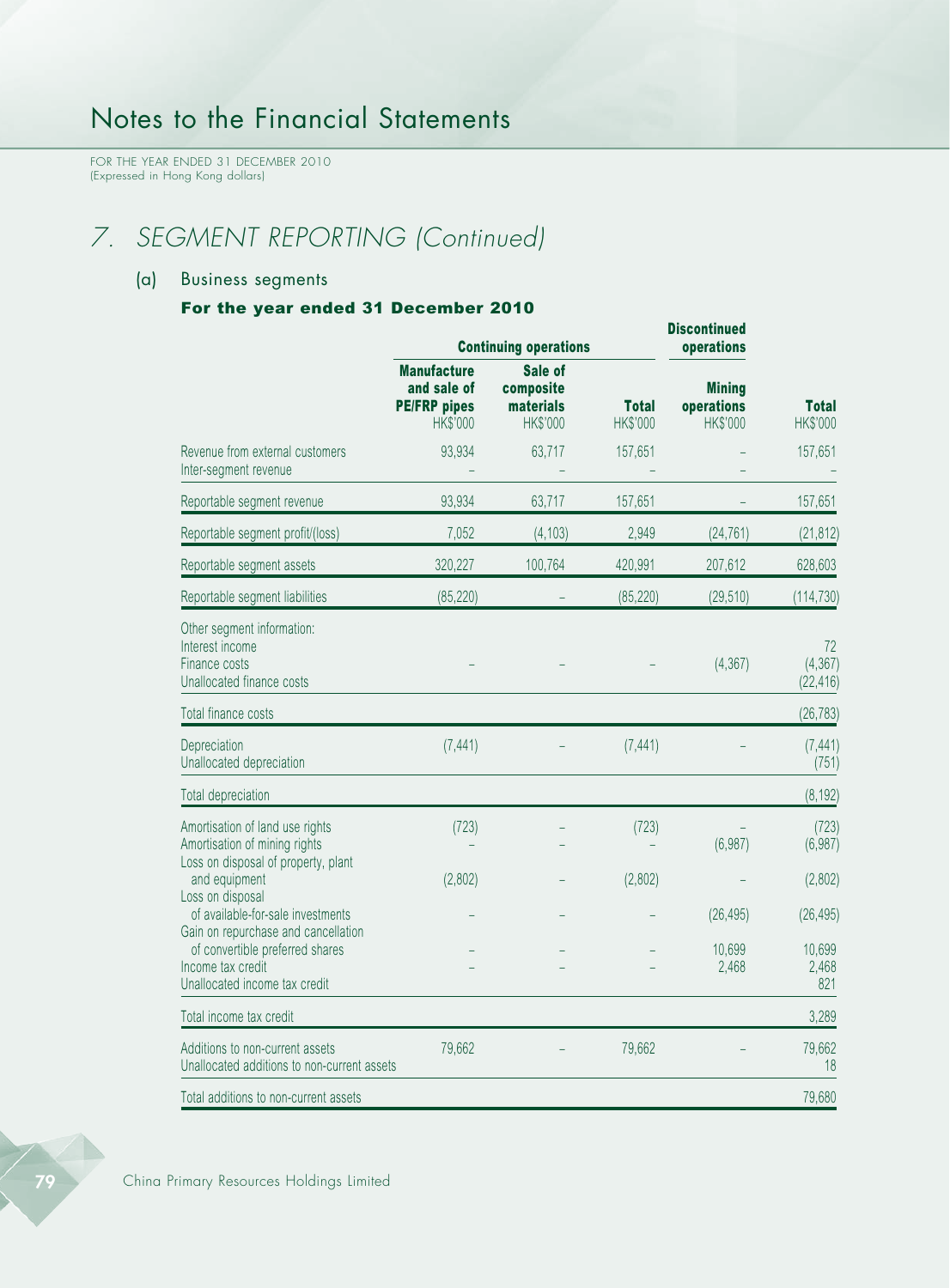# *7. SEGMENT REPORTING (Continued)*

### (a) Business segments *(Continued)*

#### For the year ended 31 December 2009

|                                                                                                |                                                        | Continuing operations                         |                   | Discontinued<br>operations       |                       |
|------------------------------------------------------------------------------------------------|--------------------------------------------------------|-----------------------------------------------|-------------------|----------------------------------|-----------------------|
|                                                                                                | Manufacture<br>and sale of<br>PE/FRP pipes<br>HK\$'000 | Sale of<br>composite<br>materials<br>HK\$'000 | Total<br>HK\$'000 | Mining<br>operations<br>HK\$'000 | Total<br>HK\$'000     |
| Revenue from external customers<br>Inter-segment revenue                                       | 29,780                                                 | 8,932                                         | 38,712            |                                  | 38,712                |
| Reportable segment revenue                                                                     | 29,780                                                 | 8,932                                         | 38,712            |                                  | 38,712                |
| Reportable segment loss                                                                        | (4, 705)                                               | (2,667)                                       | (7, 372)          | (827, 546)                       | (834, 918)            |
| Reportable segment assets                                                                      | 263,012                                                | 21,945                                        | 284,957           | 521,842                          | 806,799               |
| Reportable segment liabilities                                                                 | (3,647)                                                |                                               | (3,647)           | (230, 964)                       | (234, 611)            |
| Other segment information:<br>Share of losses of an associate<br>Impairment loss on available- |                                                        |                                               |                   | (10, 282)                        | (10, 282)             |
| for-sale investments<br>Interest income                                                        |                                                        |                                               |                   | (805, 580)                       | (805, 580)<br>125     |
| Finance costs<br>Unallocated finance costs                                                     |                                                        |                                               |                   | (4, 764)                         | (4, 764)<br>(20, 144) |
| Total finance costs                                                                            |                                                        |                                               |                   |                                  | (24, 908)             |
| Depreciation<br>Unallocated depreciation                                                       | (3,861)                                                |                                               | (3,861)           | (4)                              | (3,865)<br>(753)      |
| Total depreciation                                                                             |                                                        |                                               |                   |                                  | (4, 618)              |
| Amortisation of land use rights<br>Amortisation of mining rights                               | (698)                                                  |                                               | (698)             | (8,090)                          | (698)<br>(8,090)      |
| Income tax credit<br>Unallocated income tax credit                                             |                                                        |                                               |                   | 1,367                            | 1,367<br>817          |
| Total income tax credit                                                                        |                                                        |                                               |                   |                                  | 2,184                 |
| Additions to non-current assets<br>Unallocated additions                                       | 25,472                                                 |                                               | 25,472            |                                  | 25,472                |
| to non-current assets<br>Total additions to non-current assets                                 |                                                        |                                               |                   |                                  | 111<br>25,583         |
|                                                                                                |                                                        |                                               |                   |                                  |                       |

ANNUAL REPORT 2010 80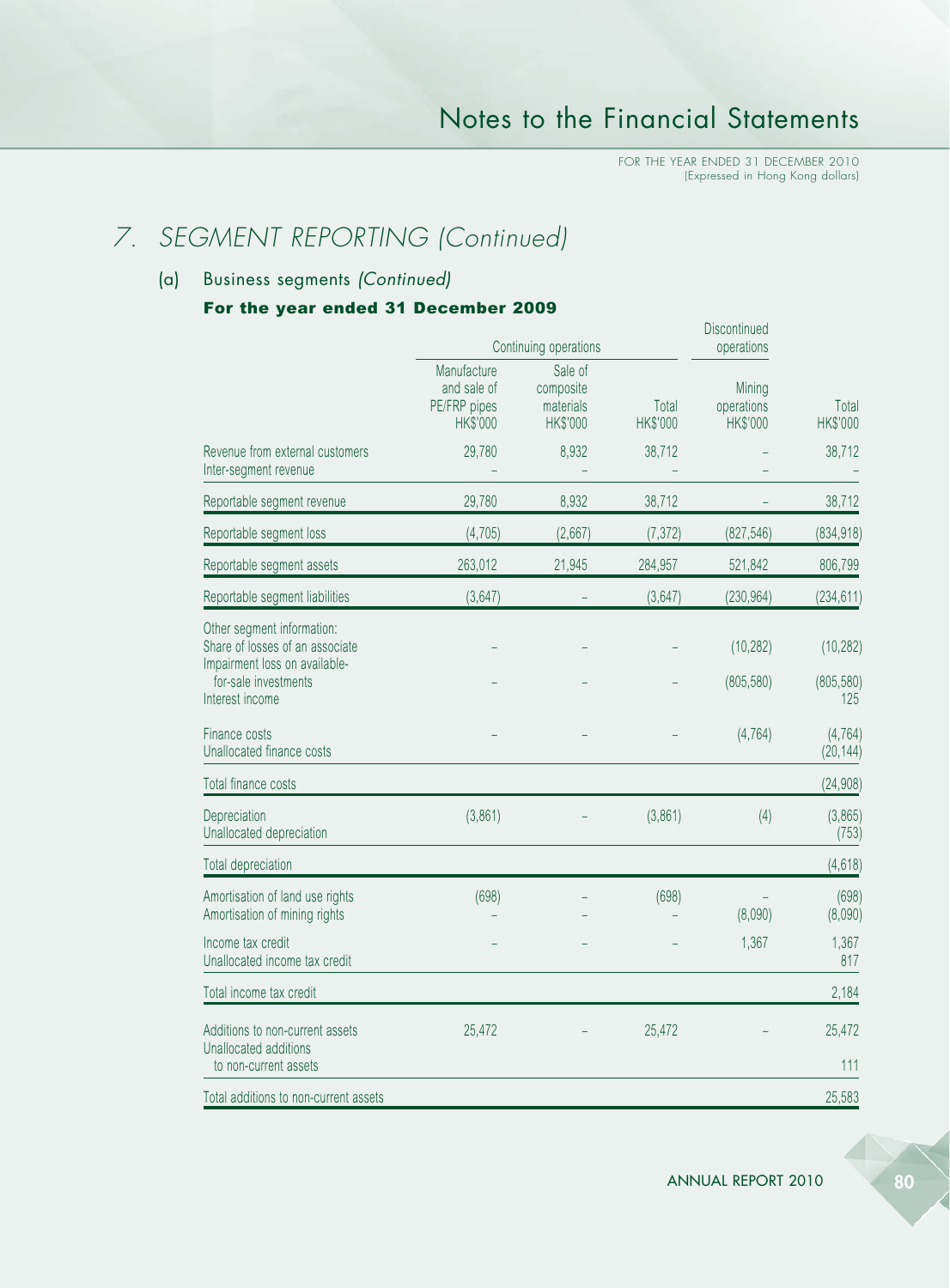FOR THE YEAR ENDED 31 DECEMBER 2010 (Expressed in Hong Kong dollars)

# *7. SEGMENT REPORTING (Continued)*

### (b) Reconciliation of reportable segment profit or loss, assets and liabilities

|                                           | 2010            | 2009            |
|-------------------------------------------|-----------------|-----------------|
|                                           | <b>HK\$'000</b> | <b>HK\$'000</b> |
|                                           |                 |                 |
| Loss before income tax                    |                 |                 |
| and discontinued operations               |                 |                 |
| Reportable segment loss                   | (21, 812)       | (834, 918)      |
| Segment loss from discontinued operations | 24,761          | 827,546         |
| Other income and gain                     | 159             | 539             |
| Corporate and other unallocated expenses  | (15, 514)       | (12, 499)       |
| Finance costs                             | (22, 416)       | (20, 144)       |
| Consolidated loss before income tax       |                 |                 |
|                                           |                 |                 |
| from continuing operations                | (34, 822)       | (39, 476)       |
|                                           | 2010            | 2009            |
|                                           |                 |                 |
|                                           | <b>HK\$'000</b> | HK\$'000        |
| <b>Assets</b>                             |                 |                 |
| Reportable segment assets                 | 420,991         | 284,957         |
| Segment assets of discontinued operations | 207,612         | 521,842         |
| Cash and cash equivalents                 | 45,930          | 76,071          |
| Unallocated corporate assets              | 87,443          | 3,134           |
| Tax recoverable                           |                 | 45              |
|                                           |                 |                 |
| Consolidated total assets                 | 761,976         | 886,049         |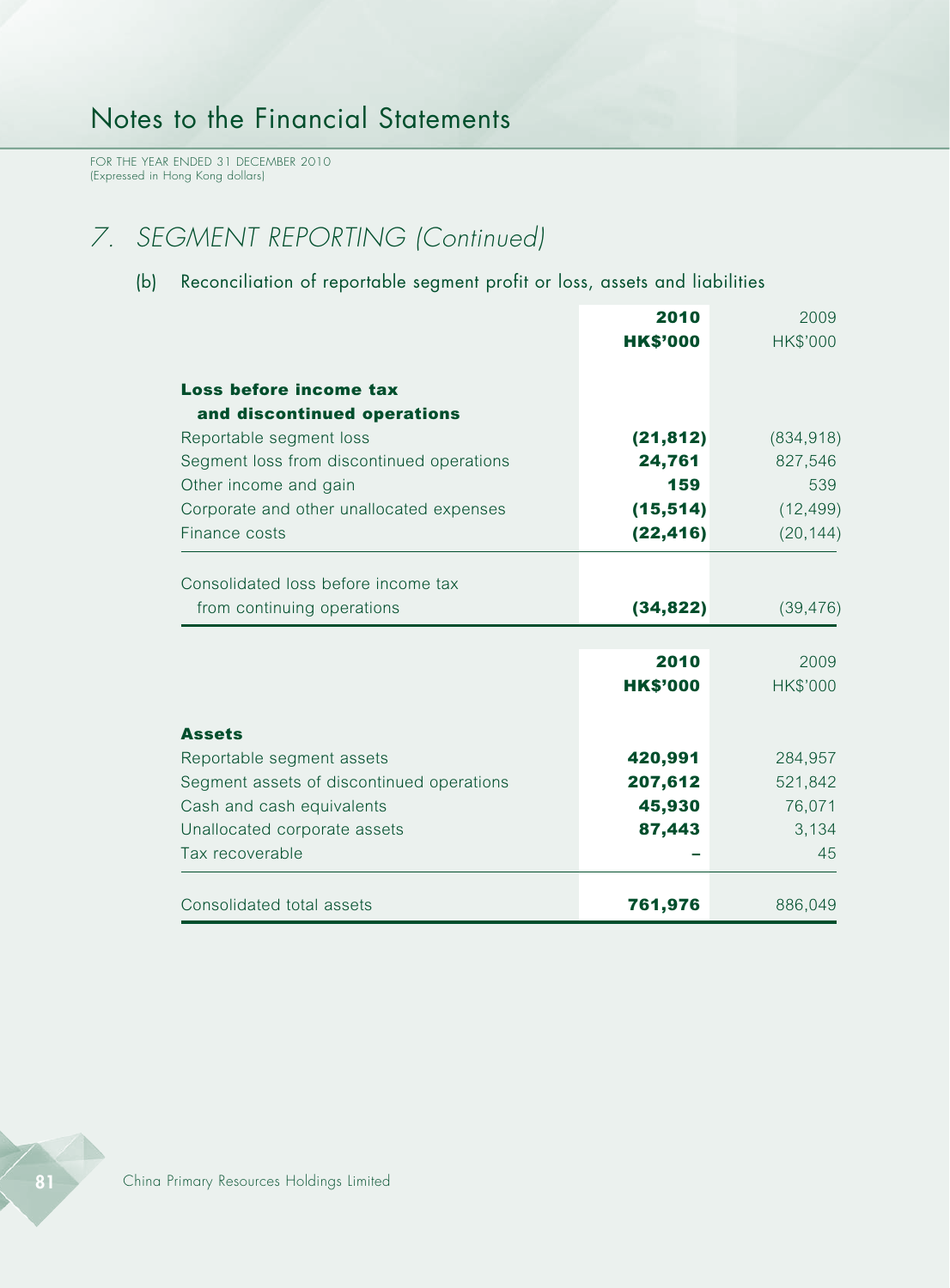# *7. SEGMENT REPORTING (Continued)*

(b) Reconciliation of reportable segment profit or loss, assets and liabilities *(Continued)*

|                                                      | 2010<br><b>HK\$'000</b> | 2009<br>HK\$'000 |
|------------------------------------------------------|-------------------------|------------------|
| <b>Liabilities</b><br>Reportable segment liabilities | (85, 220)               | (3,647)          |
| Segment liabilities of discontinued operations       | (29, 510)               | (230, 964)       |
| Convertible bonds                                    | (246, 250)              | (241, 271)       |
| Deferred tax liabilities                             | (19)                    | (840)            |
| Unallocated corporate liabilities                    | (10, 965)               | (1, 144)         |
| Consolidated total liabilities                       | (371, 964)              | (477,866)        |

ANNUAL REPORT 2010 82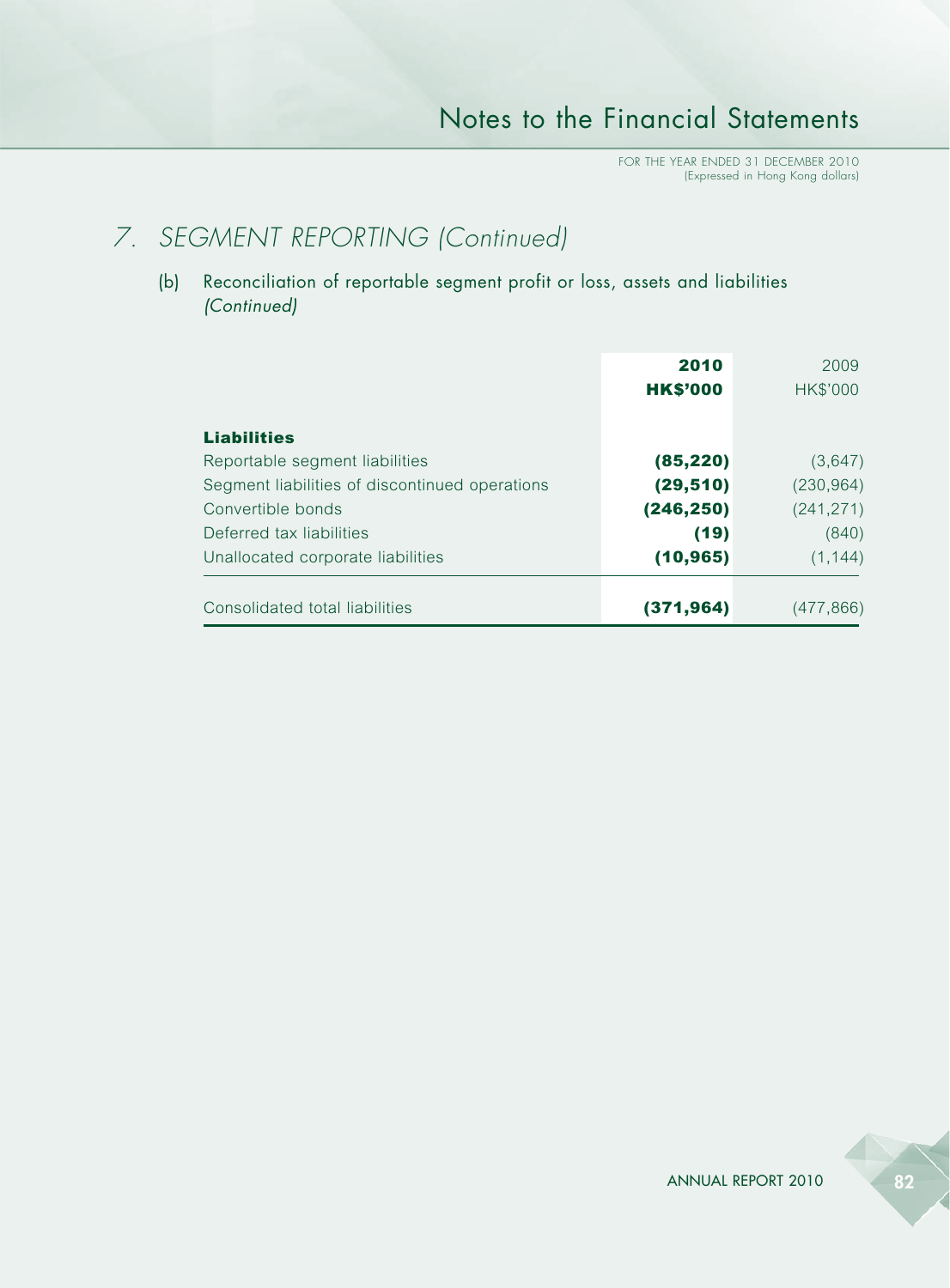FOR THE YEAR ENDED 31 DECEMBER 2010 (Expressed in Hong Kong dollars)

# *7. SEGMENT REPORTING (Continued)*

#### (c) Geographic information

During the reporting period, the Group's operations and non-current assets other than financial instruments (specified non-current assets) are located in the PRC and Mongolia (2009: located in the PRC and Mongolia). The specified non-current assets information below is based on the location of assets.

Segment information of the Group by geographical locations by customer is presented as below:

|                                    | <b>Continuing</b><br>operations |                 | <b>Discontinued</b><br>operations |                   |                 |              |
|------------------------------------|---------------------------------|-----------------|-----------------------------------|-------------------|-----------------|--------------|
|                                    |                                 | <b>The PRC</b>  |                                   | <b>Mongolia</b>   |                 | <b>Total</b> |
|                                    | 2010                            | 2009            | 2010                              | 2009              | 2010            | 2009         |
|                                    | <b>HK\$'000</b>                 | <b>HK\$'000</b> | <b>HK\$'000</b>                   | <b>HK\$'000</b>   | <b>HK\$'000</b> | HK\$'000     |
| Revenue from external<br>customers | 157,651                         | 38,712          |                                   | $\qquad \qquad -$ | 157,651         | 38,712       |
| Specified non-current assets       | 194,250                         | 484,913         | -                                 | 206,963<br>(Note) | 194,250         | 691,876      |
| Unallocated non-current assets     |                                 |                 |                                   |                   | 33              | 2,000        |
| Total non-current assets           |                                 |                 |                                   |                   | 194,283         | 693,876      |

*Note:* As explained in Note 10(b), assets in Mongolia as at 31 December 2010 are included in assets classified as held for sale.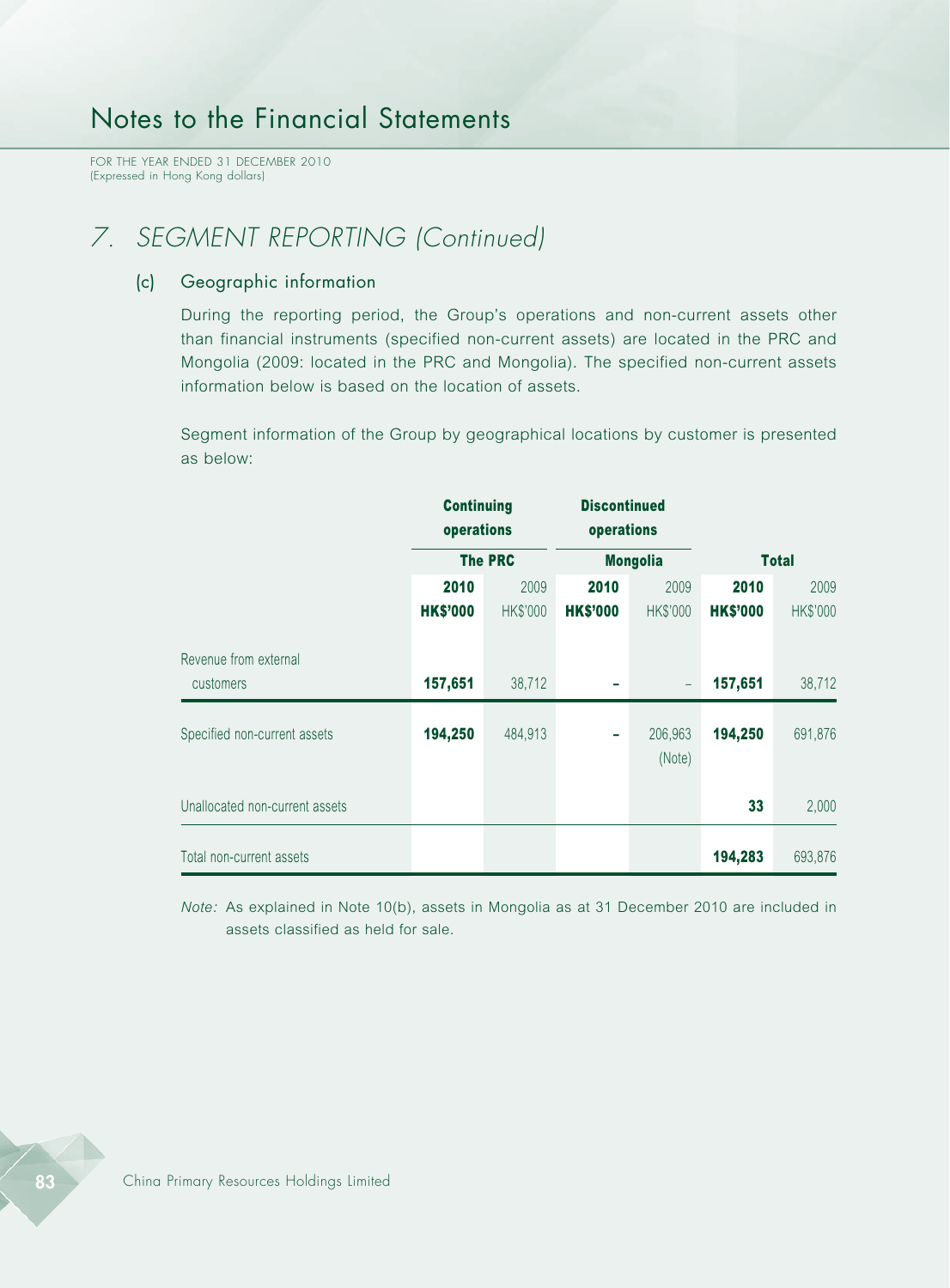# *7. SEGMENT REPORTING (Continued)*

#### (d) Information about major customers

For the year ended 31 December 2010, revenues from two customers in the sale of composite materials segment amounted to HK\$47,092,000 and HK\$16,625,000 respectively, and revenues from three customers in the manufacture and sale of PE/ FRP pipes segment amounted to HK\$18,267,000, HK\$10,892,000 and HK\$10,249,000 respectively. These customers had contributed to more than 10% of the Group's revenue in the relevant segment.

For the year ended 31 December 2009, revenues from two customers in the sale of composite materials segment amounted to HK\$7,089,000 and HK\$1,840,000 respectively, and revenues from two customers in the manufacture and sale of PE/ FRP pipes segment amounted to HK\$5,059,000 and HK\$3,912,000 respectively. Both customers had contributed to more than 10% of the Group's revenue in the relevant segment.

## *8. OTHER INCOME AND GAIN*

|                                                                                           | 2010<br><b>HK\$'000</b> | 2009<br><b>HK\$'000</b> |
|-------------------------------------------------------------------------------------------|-------------------------|-------------------------|
| <b>Continuing operations</b>                                                              |                         |                         |
| Bank interest income<br>Gain on deregistration of a subsidiary (Note 34)<br>Sundry income | 72<br>87                | 125<br>320<br>94        |
|                                                                                           | 159                     | 539                     |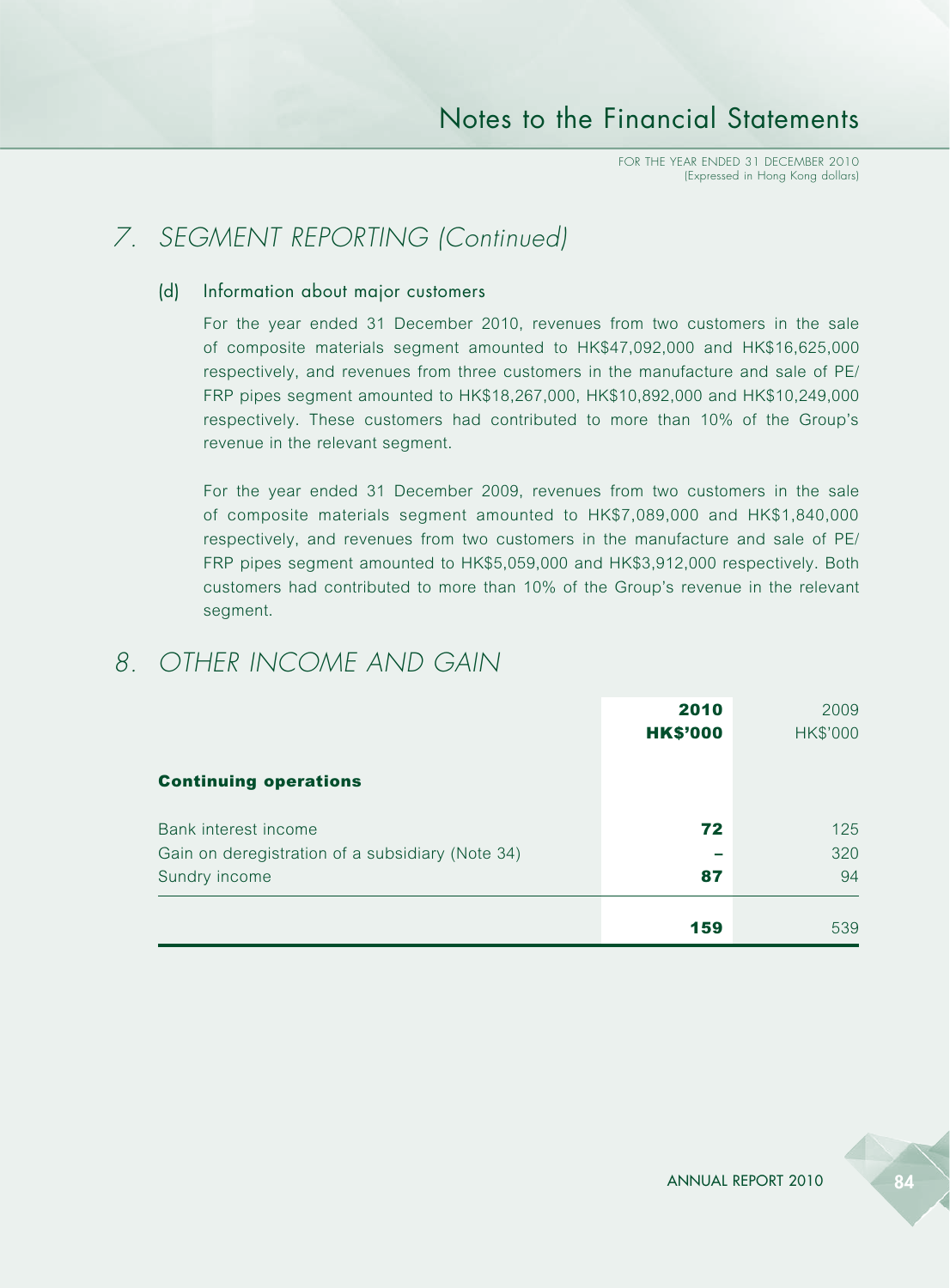FOR THE YEAR ENDED 31 DECEMBER 2010 (Expressed in Hong Kong dollars)

# *9. FINANCE COSTS*

|                                                | 2010            | 2009     |
|------------------------------------------------|-----------------|----------|
|                                                | <b>HK\$'000</b> | HK\$'000 |
| <b>Continuing operations</b>                   |                 |          |
|                                                |                 |          |
| Interest expenses on bank borrowings wholly    |                 |          |
| repayable within five years                    | 2,723           |          |
| Imputed interest expenses on convertible bonds |                 |          |
| maturing within five years                     | 19,693          | 19,936   |
| <b>Others</b>                                  |                 | 208      |
|                                                |                 |          |
|                                                | 22,416          | 20,144   |

## *10.LOSS BEFORE INCOME TAX*

### (a) Continuing operations

|                                                                                    | 2010<br><b>HK\$'000</b> | 2009<br>HK\$'000 |
|------------------------------------------------------------------------------------|-------------------------|------------------|
| Loss before income tax is arrived at after charging:                               |                         |                  |
| Auditors' remuneration<br>Minimum lease payments under                             | 680                     | 680              |
| operating lease charges<br>in respect of land and buildings<br>Depreciation (Note) | 2,170<br>8,192          | 2,272<br>4,614   |
| Loss on disposal of property,<br>plant and equipment                               | 2,802                   |                  |
| Write-off of property,<br>plant and equipment                                      |                         | 108              |

*Note:* The above depreciation charge included an amount of HK\$4,950,000 (2009: HK\$2,167,000) charged to cost of inventories sold on the face of the consolidated income statement.

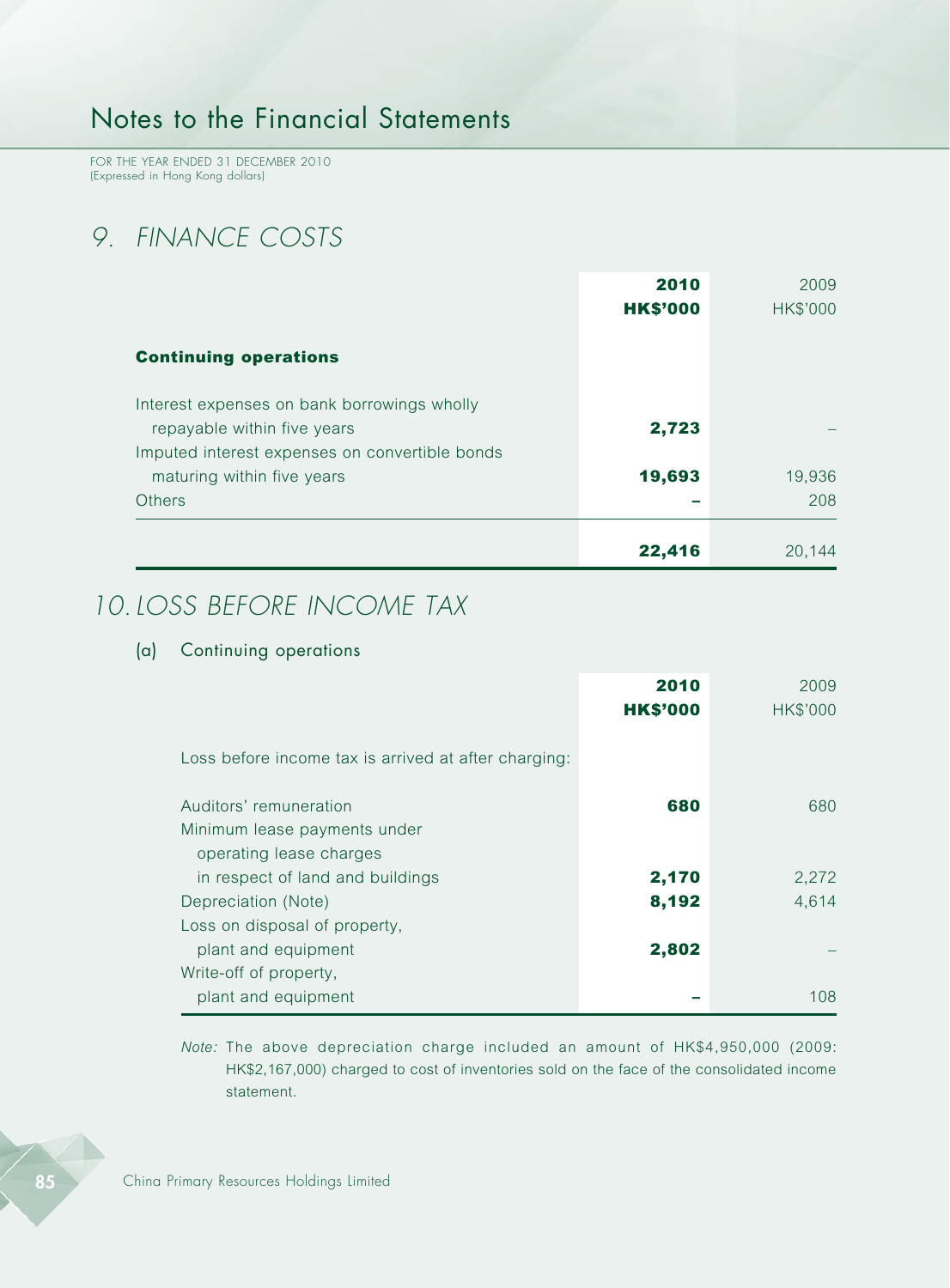## *10.LOSS BEFORE INCOME TAX (Continued)*

### (b) Discontinued operations

During the year, the Group started the process to dispose of its mining operations which are represented by a 12.21% equity interest in the registered paid up capital of Xin Shougang Zi Yuan Holdings Limited (新首鋼資源控股有限公司) ("Xin Shougang") it used to held, a company established in the PRC with limited liability, and the entire equity interest in Zhong Ping Resources Holdings Limited ("Zhong Ping"), a company incorporated in the British Virgin Islands ("BVI") and its subsidiary ("Zhong Ping Group") (collectively the "Disposal Group").

Xin Shougang and its subsidiary are principally engaged in mining business. The principal assets of Xin Shougang as at the date of disposal were the exclusive rights to invest in, develop and to apply for the mining rights for the mining sites with mainly iron minerals located at Yichang City, the PRC.

On 2 December 2010, the Group completed the disposal of its 12.21% equity interest in Xin Shougang, the consideration of which included a cash payment of approximately HK\$25.3 million and the transfer to the Company the entire non-voting redeemable convertible preferred shares ("CPS") issued by the Company by Great Ocean Real Estate Limited, the sole shareholder of these shares, for repurchase and cancellation by the Company. The disposal of Xin Shougang resulted in a loss of approximately HK\$26.5 million and the repurchase and cancellation of CPS resulted in a gain of approximately HK\$10.7 million to the Group. Details of these transactions are set out in the Company's circular and announcement dated 8 June 2010 and 2 December 2010 respectively.

On 12 November 2010, independent shareholders of the Company passed a resolution at an extraordinary general meeting to approve the deed of settlement dated 17 September 2010 executed by the Company, the joint and several liquidators of Lehman Brothers appointed by the order of the court of First Instance of Hong Kong (the "Liquidator"), Lehman Brothers Commercial Corporation Asia Limited ("Lehman Brothers") in relation to the redemption of the 4.5% convertible bonds of the Company in the principal amount of HK\$246,250,000 issued by the Company to Lehman Brothers (the "Convertible Bonds") and the transfer of the 100% of the issued share capital of Zhong Ping to Lehman Brothers or a party so directed by Lehman Brother (the "Deed of Settlement").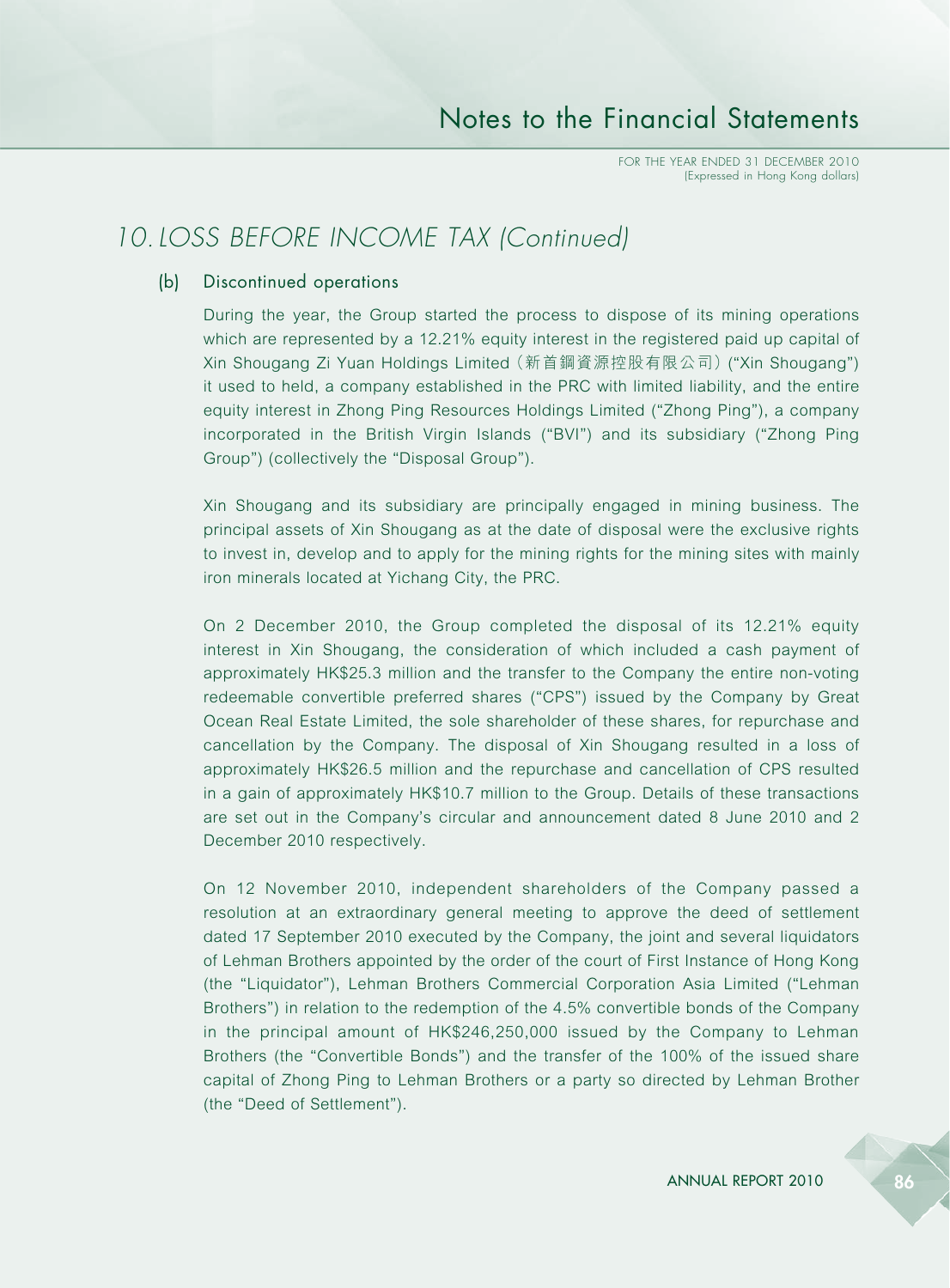FOR THE YEAR ENDED 31 DECEMBER 2010 (Expressed in Hong Kong dollars)

## *10.LOSS BEFORE INCOME TAX (Continued)*

#### (b) Discontinued operations *(Continued)*

Details of the terms of the Deed of Settlement are set out in the Company's circular and announcement dated 11 October 2010 and 12 November 2010 respectively. The Company is required to pay HK\$85 million to Lehman Brothers as partial consideration of the redemption of the Convertible Bonds.

Zhong Ping holds a 70% interest in ARIA LLC, a company incorporated in Mongolia with limited liability. ARIA LLC in turn is the owner of the mining rights with an expiry date of 10 August 2035 in the green field mining exploration project, the Mungun-Undur Polymeticalic Project located in Mungun-Undur, Khentii Province, Mongolia. The Project has prospects for silver, lead, zinc and tin mineralization.

Following the completion of the disposal of Xin Shougang and the approval of the Deed of Settlement described above, the Group has effectively discontinued its mining operations.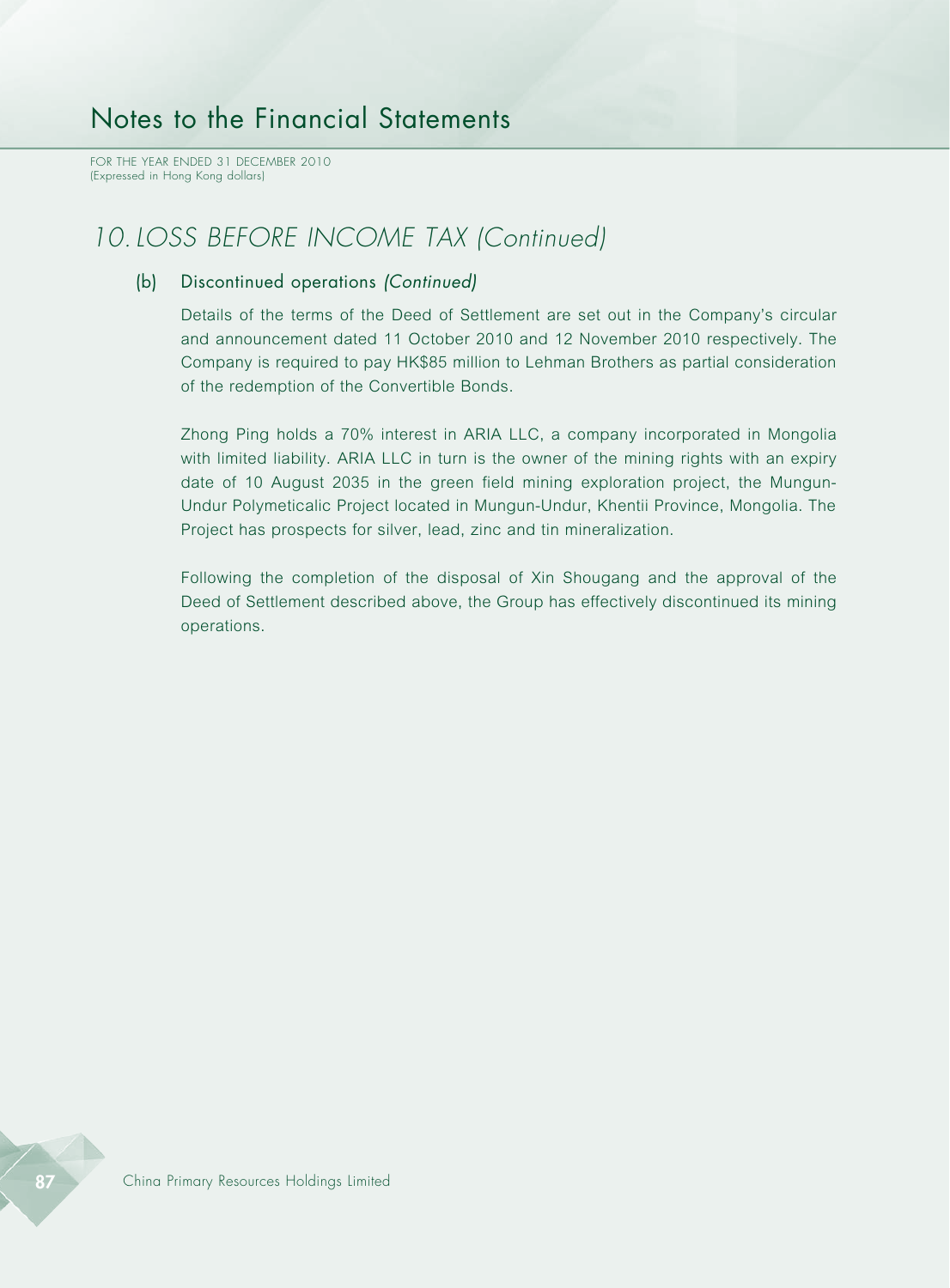# *10.LOSS BEFORE INCOME TAX (Continued)*

### (b) Discontinued operations *(Continued)*

The results of the discontinued operations associated with the Group's investments in Xin Shougang up to the date of disposal and in Zhong Ping during the year included in the consolidated income statement are set out below:

|                                                  | 2010            | 2009       |
|--------------------------------------------------|-----------------|------------|
|                                                  | <b>HK\$'000</b> | HK\$'000   |
| Loss for the year from discontinued              |                 |            |
| operations:                                      |                 |            |
| Gain on repurchase and cancellation              |                 |            |
| of convertible preferred shares                  | 10,699          |            |
| Depreciation                                     |                 |            |
| Amortisation of mining rights (Note 18)          | (6,987)         | (8,090)    |
| Other operating expenses                         | (79)            | (193)      |
| Loss on disposal of available-for-sale           |                 |            |
| investments                                      | (26, 495)       |            |
| Imputed interest on convertible preferred shares |                 |            |
| (Note 30)                                        | (4, 367)        | (4, 764)   |
| Impairment loss on available-for-sale            |                 |            |
| investments                                      |                 | (805, 580) |
| Share of losses of an associate                  |                 | (10, 282)  |
| Loss before income tax                           | (27, 229)       | (828, 913) |
| Income tax credit (Note 29)                      | 2,468           | 1,367      |
| Loss for the year from discontinued              |                 |            |
| operations                                       | (24, 761)       | (827, 546) |
| Operating cash flows                             | (16)            | (204)      |
| Investing cash flows                             | 23,841          |            |
| Financing cash flows                             |                 | (9,528)    |
| Total cash flows                                 | 23,825          | (9, 732)   |

ANNUAL REPORT 2010 88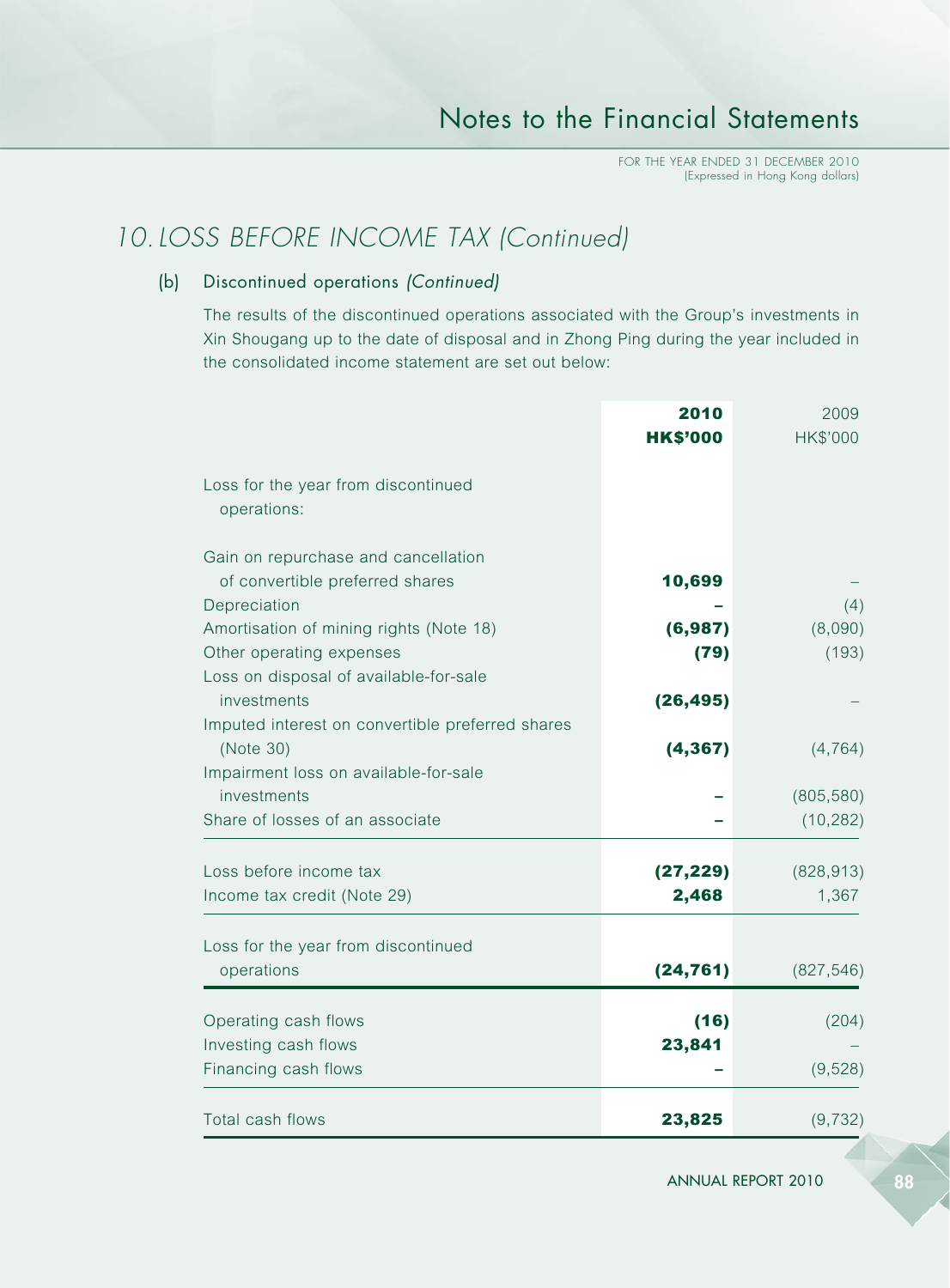FOR THE YEAR ENDED 31 DECEMBER 2010 (Expressed in Hong Kong dollars)

### *10.LOSS BEFORE INCOME TAX (Continued)*

#### (b) Discontinued operations *(Continued)*

As at 31 December 2010, the Group had paid the consideration of HK\$85 million to Lehman Brothers as partial consideration for the redemption of the Convertible Bonds in accordance with the terms of the Deed of Settlement. As of the date of approval of these financial statements, the entire transaction has not been completed as the Lehman Brothers have not yet directed the Company to transfer the issued share capital of Zhong Ping to them or to their designated party. Unless the Company and Lehman Brothers agree to an extension, both parties have up to 31 October 2011 to exercise their rights and fulfil their obligations under the Deed of Settlement.

Accordingly, the payment of HK\$85 million has been including in the statement of financial position as deposit paid for future settlement of the Convertible Bonds, the assets of Zhong Ping Group have been included and classified as assets held for sale and the liabilities of Zhong Ping Group have been classified as liabilities associated with assets classified as held for sale.

For the purpose of presenting discontinued operations, the comparative consolidated income statement, consolidated statement of comprehensive income and the related notes have been re-presented as if the operations discontinued during the year had been discontinued at the beginning of the comparative period.

### *11. INCOME TAX*

(a) Income tax credit in the consolidated income statement represents:

|                                                | 2010            | 2009     |
|------------------------------------------------|-----------------|----------|
|                                                | <b>HK\$'000</b> | HK\$'000 |
| <b>Continuing operations</b>                   |                 |          |
| Deferred taxation (Note 29)                    |                 |          |
| - attributable to the origination and reversal |                 |          |
| of temporary differences, net                  | (821)           |          |

No provision has been made for Hong Kong profits tax as the Group has no assessable profit arising from Hong Kong during the current and prior years. Taxation for overseas subsidiaries is charged at the appropriate current rates of taxation ruling in the relevant countries.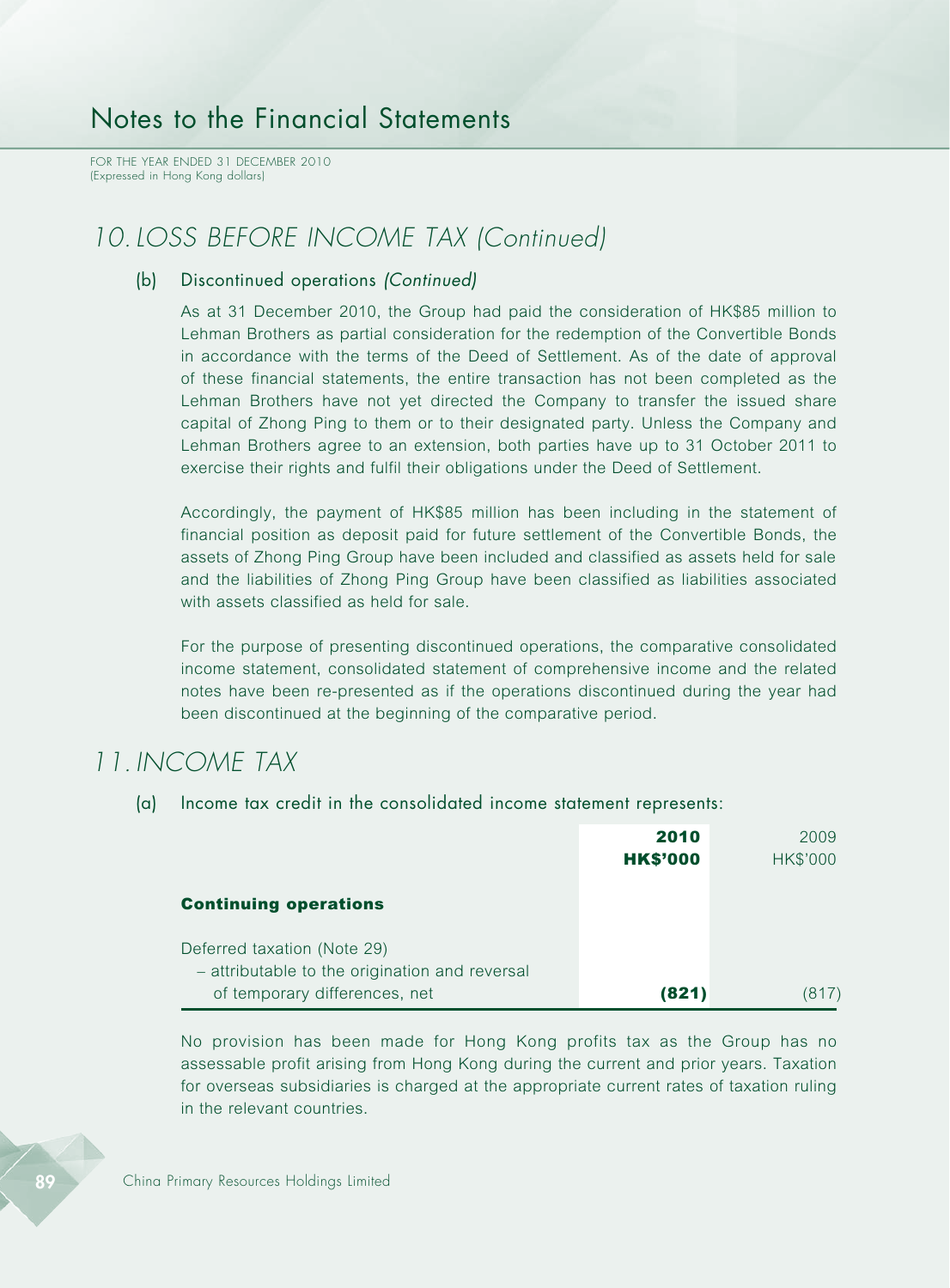## *11. INCOME TAX (Continued)*

(a) Income tax credit in the consolidated income statement represents: *(Continued)*

In accordance with various approval documents issued by the State Tax Bureau and the Local Tax Bureau of the PRC, Yichang Fuliangjiang Joint Composite Limited (宜 昌富連江複合材料有限公司), a wholly-owned subsidiary of the Company, established as a wholly foreign-owned enterprise in the PRC, is entitled to an exemption from the PRC state and local enterprise income tax ("EIT") for the first two profitable financial years of its operation and thereafter a 50% relief from the state EIT of the PRC for the following three financial years (the "Tax Holiday"). Upon expiry of the Tax Holiday in 2011, the standard EIT rate of 25% will be applied in accordance with the PRC Enterprise Income Tax Law approved by the National People's Congress on 16 March 2007 and became effective from 1 January 2008. No provision for EIT has been made as the subsidiary sustained a loss during the current and prior years.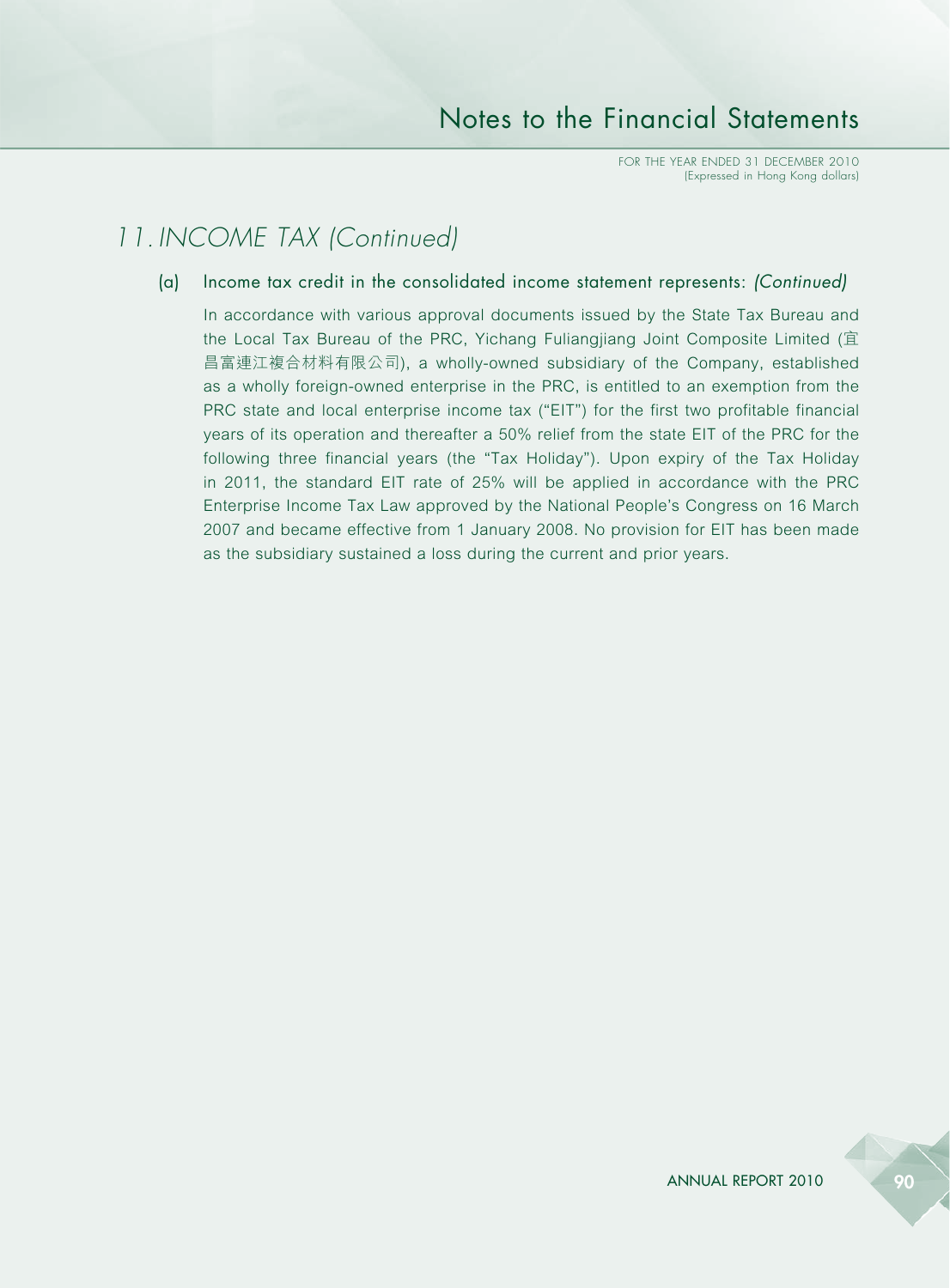FOR THE YEAR ENDED 31 DECEMBER 2010 (Expressed in Hong Kong dollars)

# *11. INCOME TAX (Continued)*

(b) Income tax credit for the year can be reconciled to accounting loss, at applicable tax rates:

|                                                                                      | 2010<br><b>HK\$'000</b> | 2009<br>HK\$'000 |
|--------------------------------------------------------------------------------------|-------------------------|------------------|
| <b>Continuing operations</b>                                                         |                         |                  |
| Loss before income tax                                                               | (34, 822)               | (39, 476)        |
| Income tax credit calculated at the statutory<br>PRC EIT tax rate of 25% (2009: 25%) | (8, 706)                | (9,869)          |
| Effect of different tax rates of subsidiaries<br>operating in other jurisdictions    | (410)                   | (425)            |
| Tax effect of expenses not deductible<br>for taxation purposes                       | 6,718                   | 6,843            |
| Tax effect of non-taxable items                                                      |                         | (61)             |
| Utilisation of tax loss previously<br>not recognised                                 | (93)                    |                  |
| Tax effect on unused tax losses<br>not recognised                                    | 1,670                   | 2,695            |
| Income tax credit for the year                                                       | (821)                   | (817)            |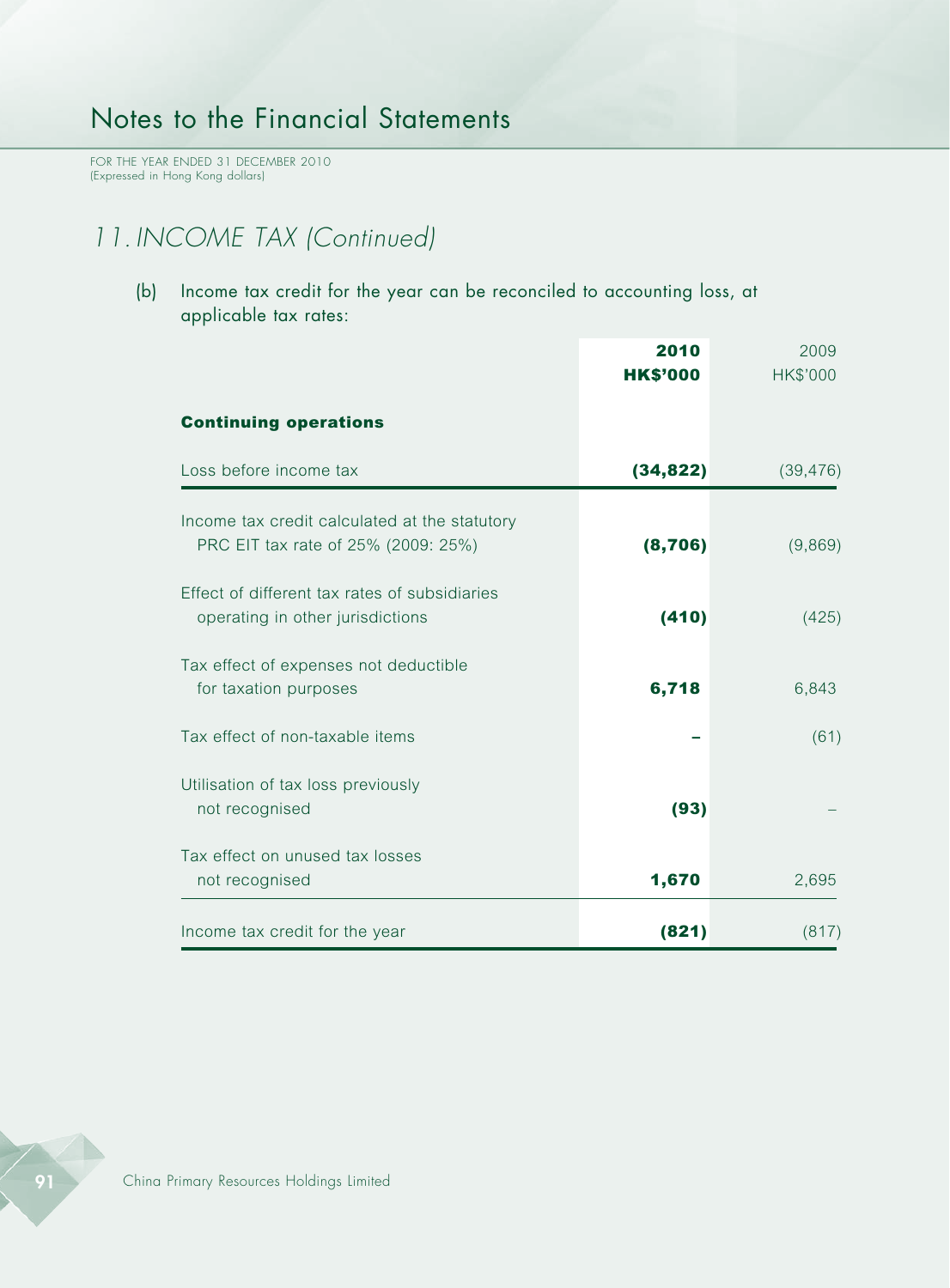### *12.LOSS FOR THE YEAR ATTRIBUTABLE TO OWNERS OF THE COMPANY AND DIVIDEND*

The consolidated loss attributable to owners of the Company for the year ended 31 December 2010 includes a loss of HK\$20,341,000 (2009: HK\$29,208,000) which has been dealt with in the financial statements of the Company.

The board of directors do not recommend the payment of any dividend for the year ended 31 December 2010 (2009: HK\$Nil).

## *13.LOSS PER SHARE*

### For continuing and discontinued operations

The calculation of the basic and diluted loss per share attributable to owners of the Company is based on the following data:

|                                            | 2010<br><b>HK\$'000</b> | 2009<br>HK\$'000 |
|--------------------------------------------|-------------------------|------------------|
| Loss:                                      |                         |                  |
| Loss for the purposes of basic and         |                         |                  |
| diluted loss per share                     | 57,170                  | 864,145          |
|                                            |                         |                  |
|                                            | 2010                    | 2009             |
|                                            | '000                    | '000             |
|                                            |                         |                  |
| <b>Number of shares:</b>                   |                         |                  |
| Weighted average number of ordinary shares |                         |                  |
| for the purposes of basic and              |                         |                  |
| diluted loss per share                     | 1,375,675               | 999,403          |

The weighted average number of ordinary shares in issue during the year has been adjusted to reflect the open offer and subscription of shares during the year (Note 31).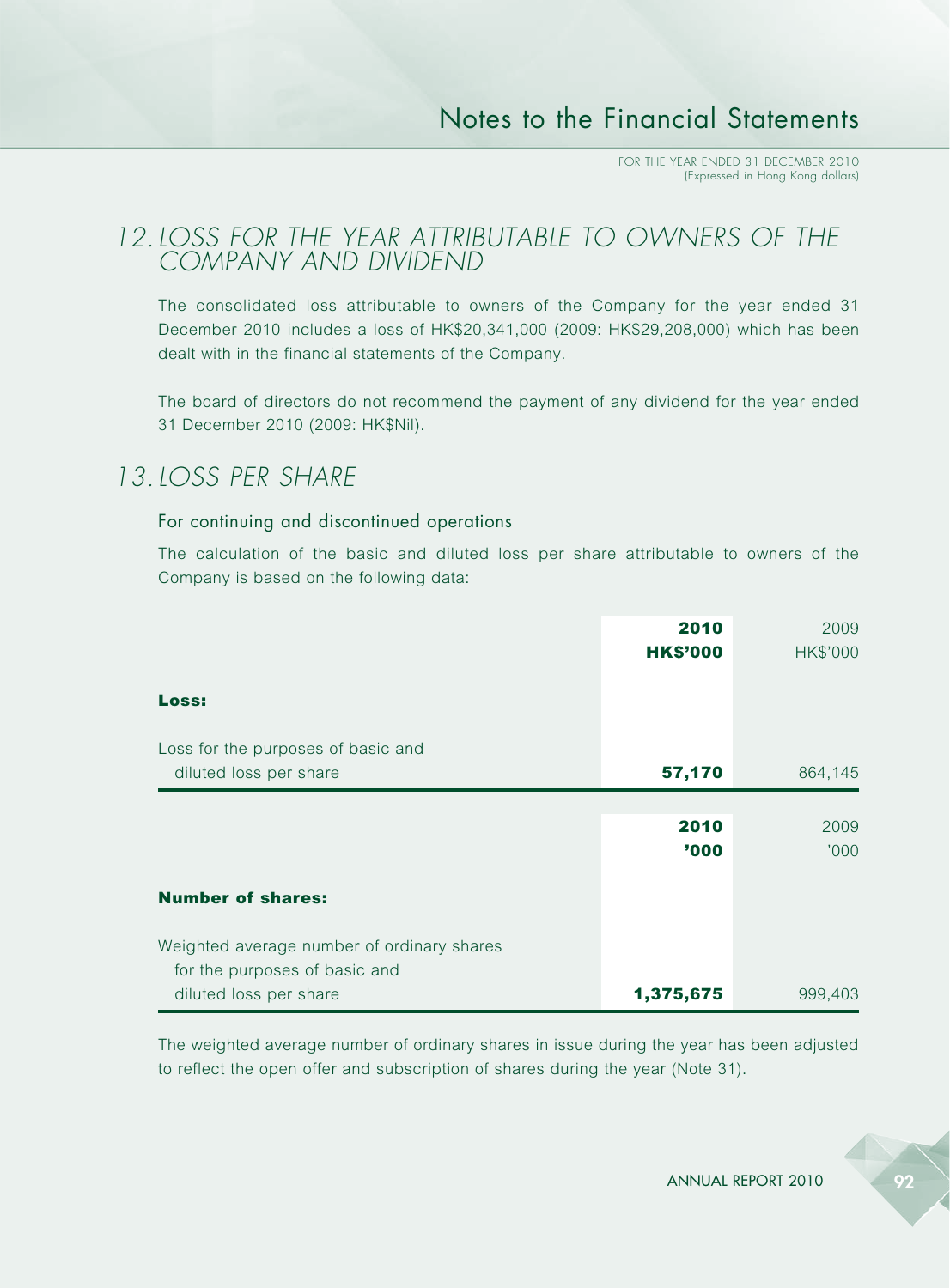FOR THE YEAR ENDED 31 DECEMBER 2010 (Expressed in Hong Kong dollars)

# *13.LOSS PER SHARE (Continued)*

#### From continuing operations

|                                                         | 2010            | 2009       |
|---------------------------------------------------------|-----------------|------------|
|                                                         | <b>HK\$'000</b> | HK\$'000   |
|                                                         |                 |            |
| Loss:                                                   |                 |            |
|                                                         |                 |            |
| Loss for the year attributable to owners of the Company | 57,170          | 864.145    |
|                                                         |                 |            |
| Less: Loss for year from discontinued operations        | (23, 169)       | (825, 486) |
|                                                         |                 |            |
| Loss for the purposes of basic and diluted loss per     |                 |            |
| share from continuing operations                        | 34,001          | 38.659     |

The number of shares used are the same as those detailed above for both basic and diluted loss per share.

#### From discontinued operations

Basic and diluted loss per share for the discontinued operations is HK\$0.017 per share (2009: loss of HK\$0.826 per share), based on the loss for the year from the discontinued operations of HK\$23,169,000 (2009: HK\$825,486,000) and the number of shares as detailed above for both basic and diluted loss per share.

As the convertible bonds, convertible preferred shares, share options and warrants, where applicable, outstanding during the reporting periods had an anti-dilutive effect on the basic loss per share, the conversion of the above potential dilutive shares was not assumed in the calculation of the diluted loss per share in both reporting periods. Accordingly, the basic and diluted loss per share for the years ended 31 December 2010 and 2009 are the same.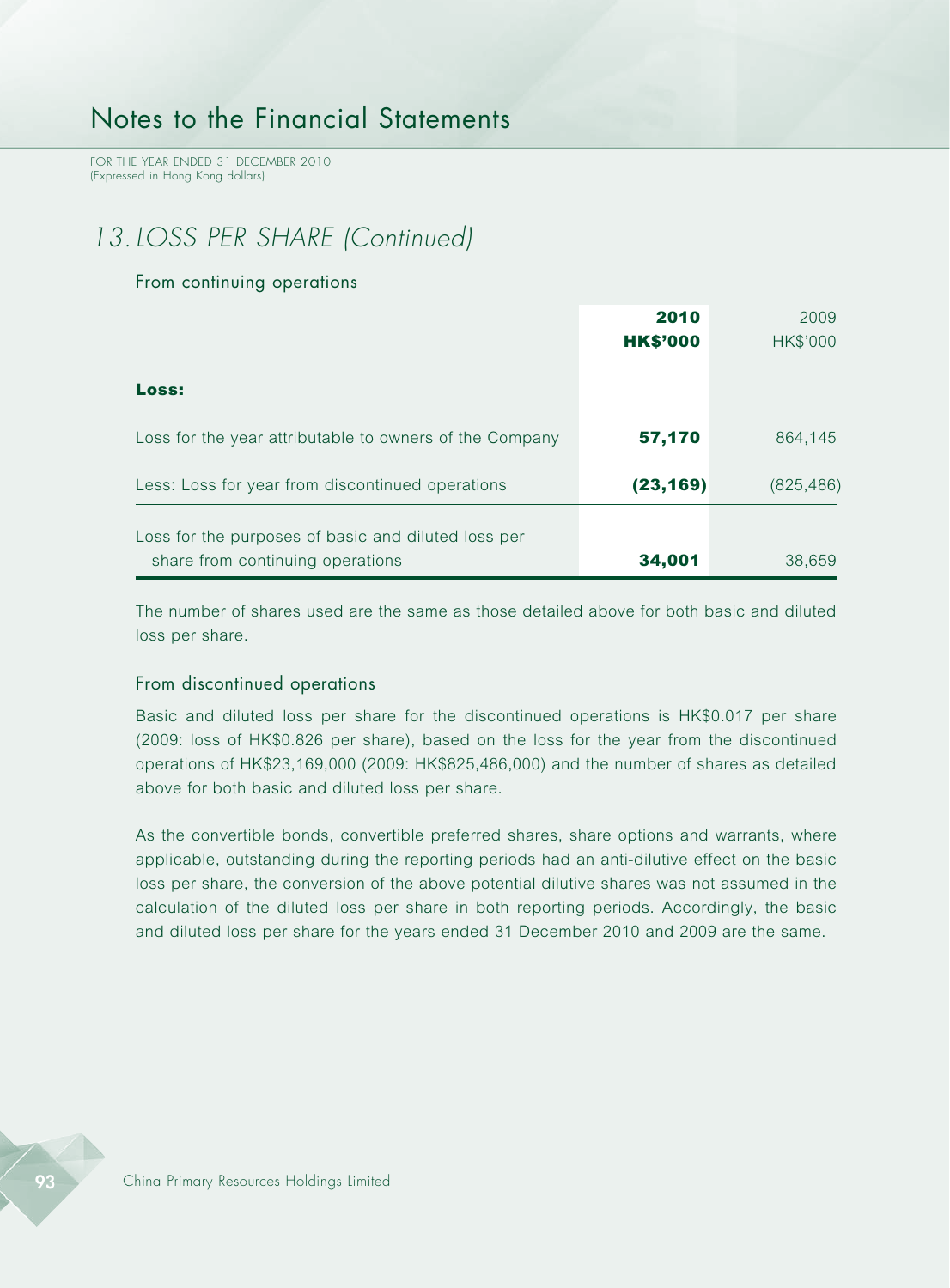# *14. STAFF COSTS, INCLUDING DIRECTORS' REMUNERATION*

|                                                                           | 2010<br><b>HK\$'000</b> | 2009<br><b>HK\$'000</b> |
|---------------------------------------------------------------------------|-------------------------|-------------------------|
| <b>Continuing operations</b>                                              |                         |                         |
| Salaries and allowances<br>Retirement benefit scheme contributions (Note) | 7,527<br>473            | 7,767<br>513            |
|                                                                           | 8,000                   | 8,280                   |

Note: Staff salaries of HK\$1,236,000 (2009: HK\$891,000) were included in cost of inventories sold as presented in the consolidated income statement.

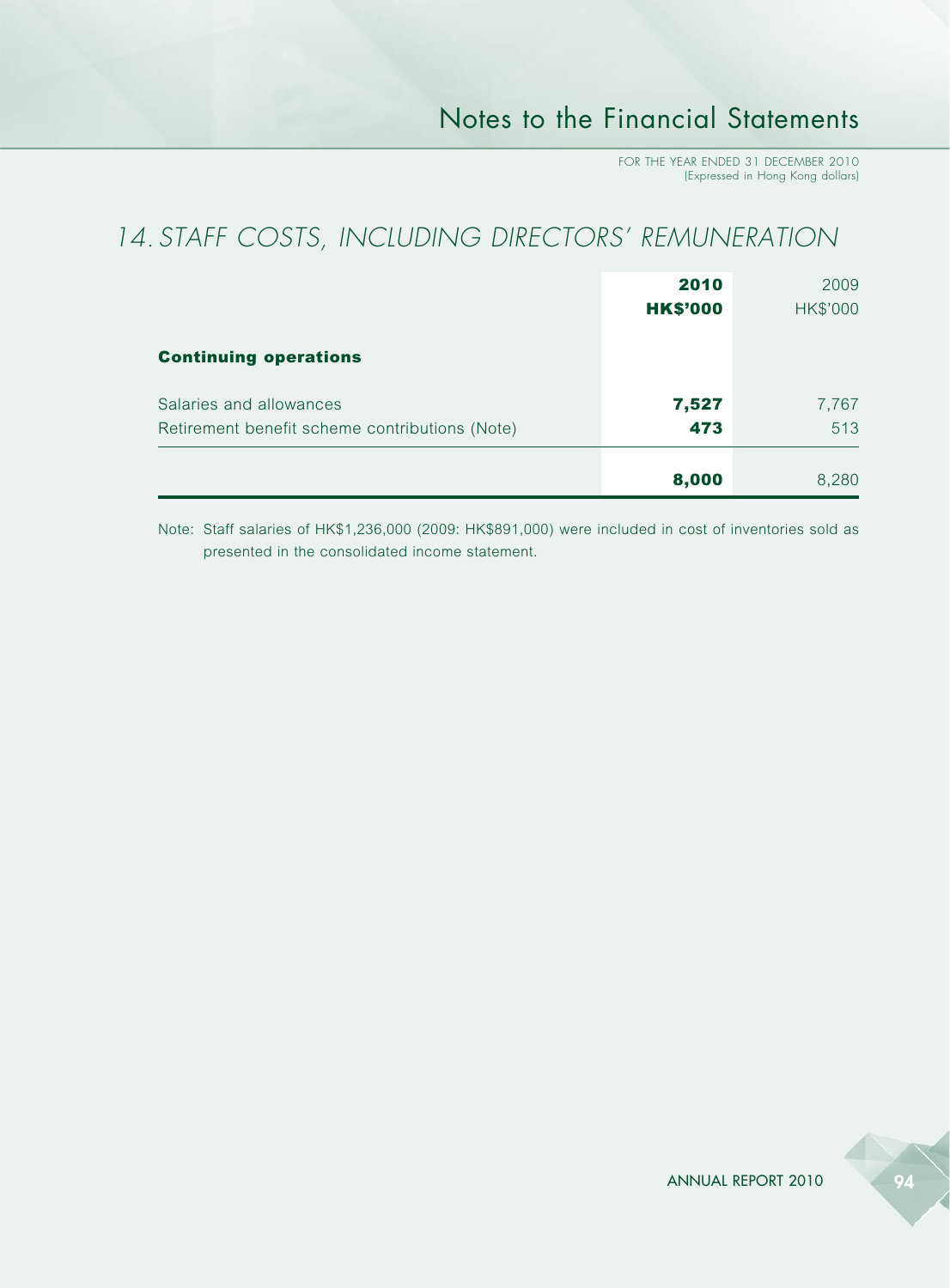FOR THE YEAR ENDED 31 DECEMBER 2010 (Expressed in Hong Kong dollars)

### *15.DIRECTORS' REMUNERATION AND FIVE HIGHEST PAID INDIVIDUALS*

### (a) Executive directors and non-executive directors

|                                      | <b>Fees</b><br>HK\$'000 | Salaries,<br>allowances<br>and<br>equity-settled<br>share option<br>benefits<br>HK\$'000 | <b>Retirement</b><br>benefit<br>scheme<br>contributions<br>HK\$'000 | <b>Total</b><br>HK\$'000 |
|--------------------------------------|-------------------------|------------------------------------------------------------------------------------------|---------------------------------------------------------------------|--------------------------|
| 2010                                 |                         |                                                                                          |                                                                     |                          |
| Executive directors:                 |                         |                                                                                          |                                                                     |                          |
| Ms. Ma Zheng<br>Mr. Wong Pui Yiu     |                         | 1,246<br>771                                                                             | 12<br>12                                                            | 1,258<br>783             |
|                                      |                         |                                                                                          |                                                                     |                          |
|                                      |                         | 2,017                                                                                    | 24                                                                  | 2,041                    |
| Independent non-executive directors: |                         |                                                                                          |                                                                     |                          |
| Mr. Wan Tze Fan Terence              | 171                     |                                                                                          |                                                                     | 171                      |
| Mr. Chung Chin Keung                 | 171                     |                                                                                          |                                                                     | 171                      |
| Mr. Liu Weichang                     | 171                     |                                                                                          |                                                                     | 171                      |
|                                      | 513                     |                                                                                          |                                                                     | 513                      |
| 2009                                 |                         |                                                                                          |                                                                     |                          |
| Executive directors:                 |                         |                                                                                          |                                                                     |                          |
| Ms. Ma Zheng                         |                         | 1,166                                                                                    | 11                                                                  | 1,177                    |
| Mr. Wong Pui Yiu                     |                         | 720                                                                                      | 12                                                                  | 732                      |
|                                      |                         | 1,886                                                                                    | 23                                                                  | 1,909                    |
| Independent non-executive directors: |                         |                                                                                          |                                                                     |                          |
| Mr. Wan Tze Fan Terence              | 154                     |                                                                                          |                                                                     | 154                      |
| Mr. Chung Chin Keung                 | 154                     |                                                                                          |                                                                     | 154                      |
| Mr. Liu Weichang                     | 112                     |                                                                                          |                                                                     | 112                      |
|                                      | 420                     |                                                                                          |                                                                     | 420                      |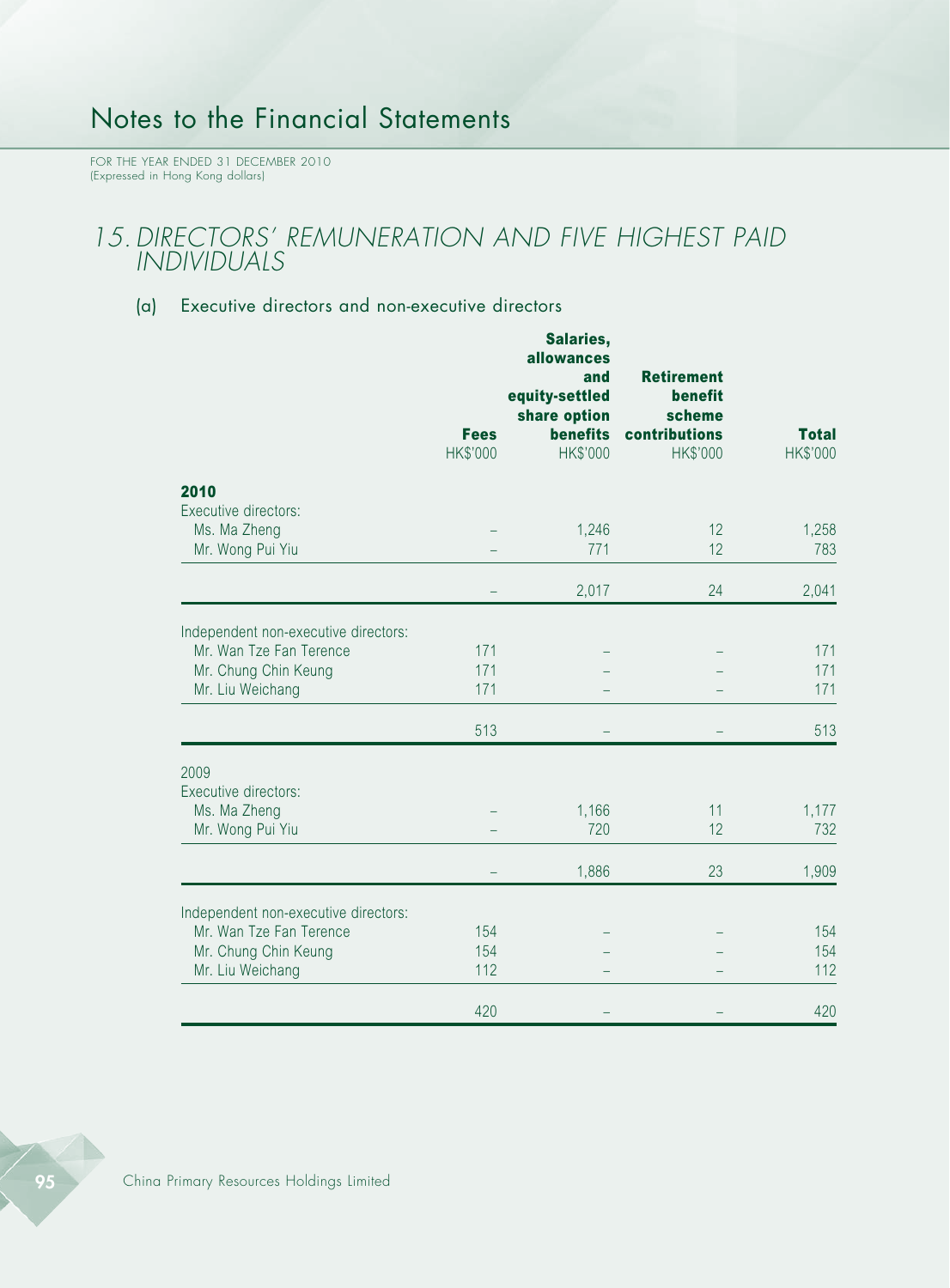### **15. DIRECTORS' REMUNERATION AND FIVE HIGHEST PAID** *INDIVIDUALS (Continued)*

### (a) Executive directors and non-executive directors *(Continued)*

During the current and prior years, no emolument was paid by the Group to any directors as an inducement to join, or upon joining the Group, or as compensation for loss of office. There were no arrangements under which a director waived or agreed to waive any remuneration during the current and prior years.

### (b) Five highest paid individuals

The five highest paid individuals during the year included two (2009: two) directors, details of whose remuneration are set out in Note 15(a) above. Details of the remuneration of the remaining three (2009: three) non-director, highest paid individuals for the year are as follows:

|                                                                                                                      | 2010<br><b>HK\$'000</b> | 2009<br>HK\$'000   |
|----------------------------------------------------------------------------------------------------------------------|-------------------------|--------------------|
| Basic salaries, share options and other benefits<br>Discretionary bonuses<br>Retirement benefit scheme contributions | 1,126<br>291<br>36      | 1,023<br>208<br>35 |
|                                                                                                                      | 1,453                   | 1,266              |

The emoluments fell within the following band:

| <b>Number of individuals</b> |              |  |
|------------------------------|--------------|--|
| 2010                         | 2009         |  |
|                              | $\mathbf{R}$ |  |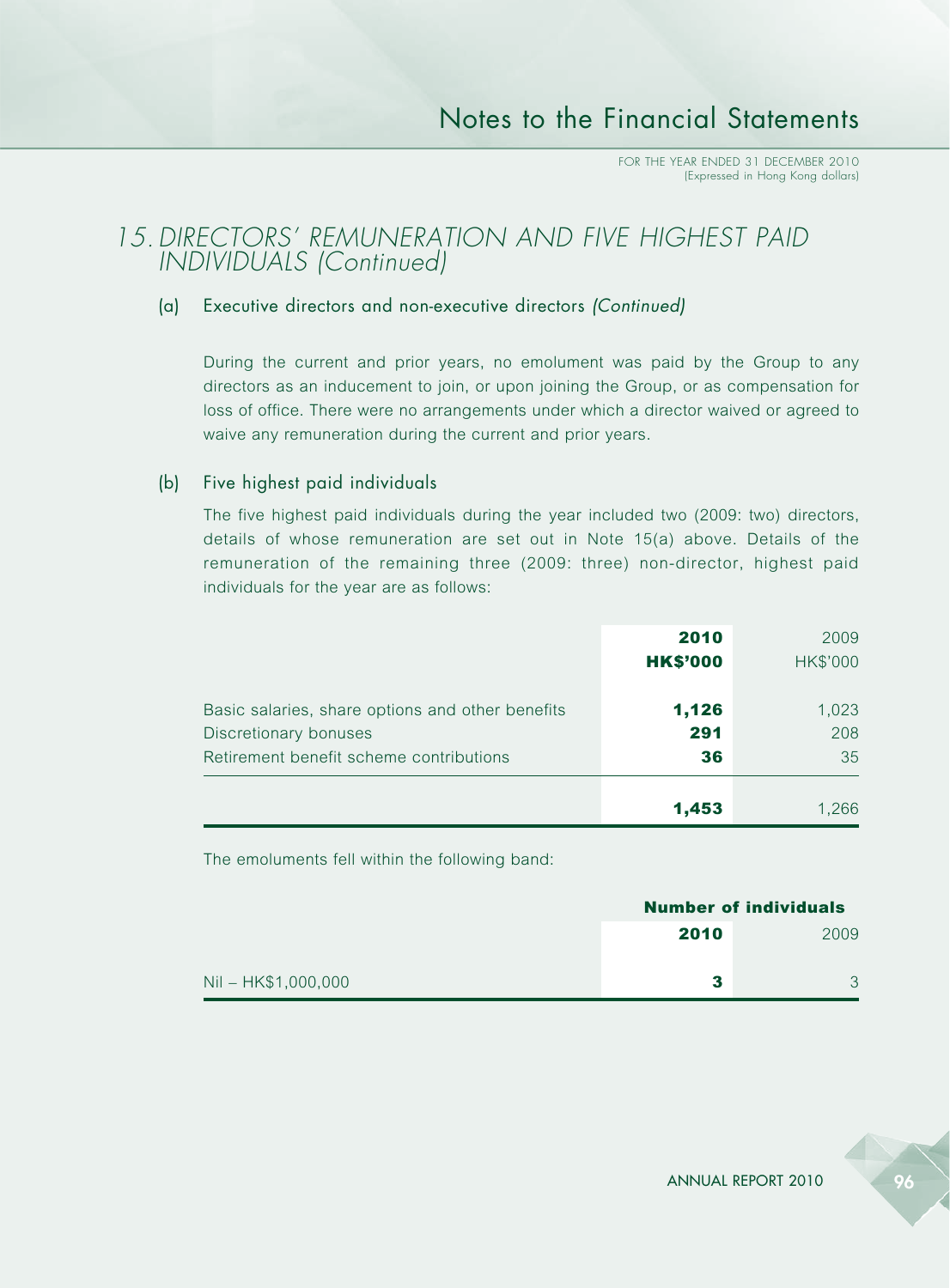FOR THE YEAR ENDED 31 DECEMBER 2010 (Expressed in Hong Kong dollars)

# *16. PROPERTY, PLANT AND EQUIPMENT*

### The Group

|                             |                  |                          |                          |                  | Furniture,     |                          |                          |              |
|-----------------------------|------------------|--------------------------|--------------------------|------------------|----------------|--------------------------|--------------------------|--------------|
|                             |                  |                          |                          |                  | fixtures       |                          |                          |              |
|                             |                  | Leasehold                | <b>Computer</b>          | <b>Plant and</b> | and office     | <b>Construction</b>      | <b>Motor</b>             |              |
|                             | <b>Buildings</b> | improvements             | equipment                | machinery        | equipment      | in progress              | vehicles                 | <b>Total</b> |
|                             | HK\$'000         | HK\$'000                 | HK\$'000                 | HK\$'000         | HK\$'000       | HK\$'000                 | HK\$'000                 | HK\$'000     |
| At 1 January 2009           |                  |                          |                          |                  |                |                          |                          |              |
| Cost                        | 24,386           | 376                      | 1,384                    | 10,284           | 111            | 33,538                   | 5,123                    | 75,202       |
| Accumulated depreciation    |                  |                          |                          |                  |                |                          |                          |              |
| and impairment losses       | (5, 223)         | (376)                    | (919)                    | (3, 416)         | (103)          | $\overline{\phantom{a}}$ | (1, 854)                 | (11, 891)    |
| Exchange difference         | (264)            | ÷,                       | (23)                     | (158)            |                |                          | (58)                     | (503)        |
| Net carrying amount         | 18,899           |                          | 442                      | 6,710            | $\,8\,$        | 33,538                   | 3,211                    | 62,808       |
| Year ended 31 December 2009 |                  |                          |                          |                  |                |                          |                          |              |
| Opening carrying amount     | 18,899           |                          | 442                      | 6,710            | 8              | 33,538                   | 3,211                    | 62,808       |
| <b>Additions</b>            |                  |                          | 403                      | 1,211            | $\mathbf{1}$   | 23,757                   | 211                      | 25,583       |
| Reclassification            | 24,294           |                          | $\sim$                   | 32,505           | $\overline{a}$ | (56, 799)                | $\overline{\phantom{a}}$ | $\equiv$     |
| Written off                 |                  |                          | $\overline{\phantom{a}}$ | ÷,               | ÷,             |                          | (108)                    | (108)        |
| Depreciation                | (1,710)          | $\overline{\phantom{a}}$ | (154)                    | (1,820)          | (6)            | ÷,                       | (928)                    | (4, 618)     |
| Exchange difference         | 89               | $\equiv$                 | $\mathbf{1}$             | 31               | $\equiv$       | 157                      | 13                       | 291          |
| Closing carrying amount     | 41,572           | L.                       | 692                      | 38,637           | $\sqrt{3}$     | 653                      | 2,399                    | 83,956       |
| At 31 December 2009         |                  |                          |                          |                  |                |                          |                          |              |
| Cost                        | 48,680           | 376                      | 1,787                    | 44,000           | 112            | 496                      | 5,084                    | 100,535      |
| Accumulated depreciation    |                  |                          |                          |                  |                |                          |                          |              |
| and impairment losses       | (6,933)          | (376)                    | (1,073)                  | (5, 236)         | (109)          | $\overline{\phantom{a}}$ | (2,640)                  | (16, 367)    |
| Exchange difference         | (175)            | $\equiv$                 | (22)                     | (127)            | ÷,             | 157                      | (45)                     | (212)        |
| Net carrying amount         | 41,572           |                          | 692                      | 38,637           | 3              | 653                      | 2,399                    | 83,956       |



97 China Primary Resources Holdings Limited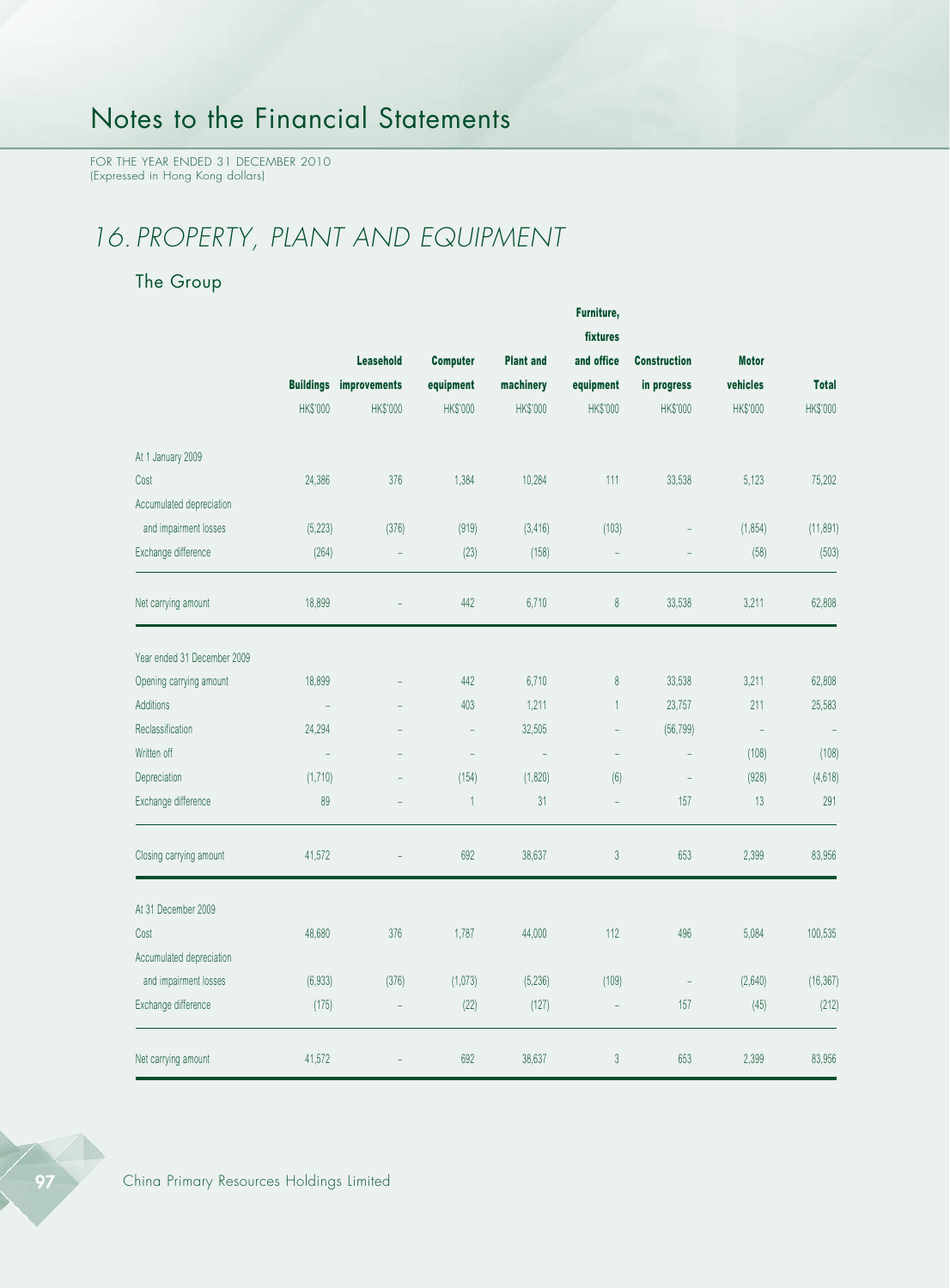## *16. PROPERTY, PLANT AND EQUIPMENT (Continued)*

### The Group *(Continued)*

|                             |                   |                               |                          |                  | rurniture,               |                          |                          |              |
|-----------------------------|-------------------|-------------------------------|--------------------------|------------------|--------------------------|--------------------------|--------------------------|--------------|
|                             |                   |                               |                          | fixtures         |                          |                          |                          |              |
|                             |                   | <b>Leasehold</b>              | <b>Computer</b>          | <b>Plant and</b> | and office               | <b>Construction</b>      | <b>Motor</b>             |              |
|                             |                   | <b>Buildings improvements</b> | equipment                | machinery        | equipment                | in progress              | vehicles                 | <b>Total</b> |
|                             | <b>HK\$'000</b>   | <b>HK\$'000</b>               | <b>HK\$'000</b>          | <b>HK\$'000</b>  | <b>HK\$'000</b>          | <b>HK\$'000</b>          | <b>HK\$'000</b>          | HK\$'000     |
| Year ended 31 December 2010 |                   |                               |                          |                  |                          |                          |                          |              |
| Opening carrying amount     | 41,572            |                               | 692                      | 38,637           | $\mathfrak{Z}$           | 653                      | 2,399                    | 83,956       |
| Additions                   | 39,782            |                               | 144                      | 39,537           | $\overline{\phantom{0}}$ | 18                       | 199                      | 79,680       |
| Reclassification            |                   |                               | $\overline{\phantom{a}}$ | 514              | $\overline{\phantom{0}}$ | (514)                    | $\overline{\phantom{a}}$ | L,           |
| Disposals                   | $\qquad \qquad -$ | $\overline{\phantom{a}}$      | (8)                      | (3,776)          | -                        | $\overline{\phantom{a}}$ | $\overline{\phantom{a}}$ | (3, 784)     |
| Depreciation                | (2, 298)          |                               | (299)                    | (4,626)          | (1)                      | $\overline{a}$           | (968)                    | (8, 192)     |
| Exchange difference         | 1,515             | $\qquad \qquad =$             | 24                       | 1,591            | $\equiv$                 | (157)                    | 87                       | 3,060        |
| Closing carrying amount     | 80,571            |                               | 553                      | 71,877           | $\overline{2}$           |                          | 1,717                    | 154,720      |
| At 31 December 2010         |                   |                               |                          |                  |                          |                          |                          |              |
| Cost                        | 88,462            | 376                           | 1,856                    | 78,236           | 112                      |                          | 5,283                    | 174,325      |
| Accumulated depreciation    |                   |                               |                          |                  |                          |                          |                          |              |
| and impairment losses       | (9,231)           | (376)                         | (1, 305)                 | (7, 823)         | (110)                    |                          | (3,608)                  | (22, 453)    |
| Exchange difference         | 1,340             | $\qquad \qquad -$             | $\overline{2}$           | 1,464            | $\qquad \qquad -$        |                          | 42                       | 2,848        |
| Net carrying amount         | 80,571            |                               | 553                      | 71,877           | $\overline{2}$           |                          | 1,717                    | 154,720      |

The buildings of the Group are located in the PRC and held under a medium term lease.

At 31 December 2010, the Group's buildings with a carrying amount of HK\$42,940,000 (2009: Nil) were pledged as the security for a bank loan (Note 28).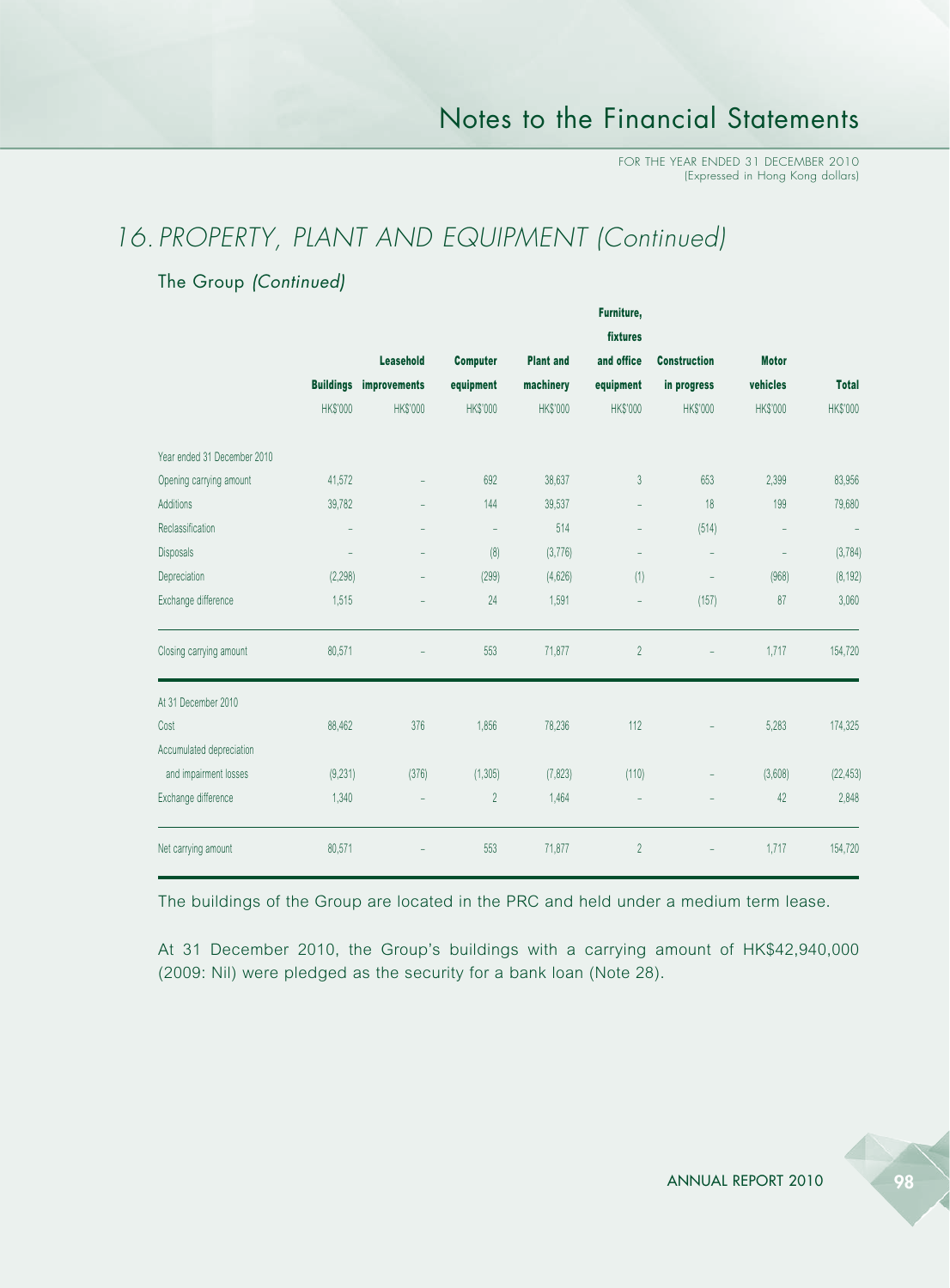FOR THE YEAR ENDED 31 DECEMBER 2010 (Expressed in Hong Kong dollars)

# *17.LAND USE RIGHTS*

The Group's interest in land use rights represents prepaid operating lease payments and movements in the carrying amount are analysed as follows:

|                                                                                  | 2010<br><b>HK\$'000</b>  | 2009<br>HK\$'000       |
|----------------------------------------------------------------------------------|--------------------------|------------------------|
| Outside Hong Kong, held on medium-term lease                                     | 32,053                   | 31,624                 |
| Opening carrying amount<br>Amortisation<br>Exchange difference                   | 31,624<br>(723)<br>1,152 | 32,171<br>(698)<br>151 |
| Closing carrying amount                                                          | 32,053                   | 31,624                 |
| Less: Current portion included in other receivables,<br>deposits and prepayments | (723)                    | (698)                  |
| Non-current portion                                                              | 31,330                   | 30,926                 |

The Group's leasehold land is located in the PRC and is held under a medium term lease with a term of 50 years commencing on 28 February 2005.

At 31 December 2010, the Group's land use rights with a carrying amount of HK\$32,053,000 (2009: Nil) were pledged as the security for a bank loan (Note 28).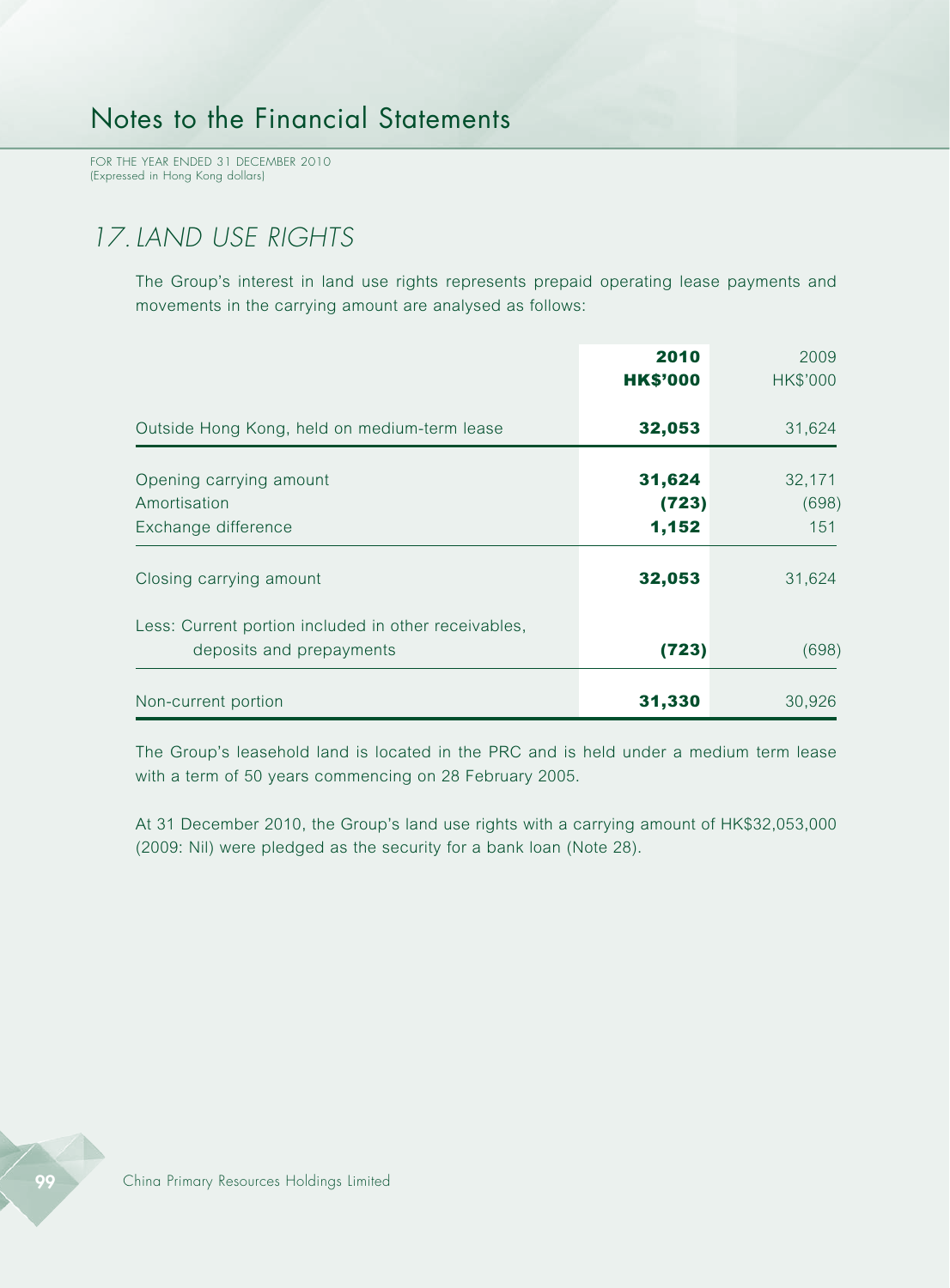# *18. MINING RIGHTS*

The movements in carrying amount of the Group's mining rights are analysed as follows:

|                                                                                                                                                  | 2010<br><b>HK\$'000</b>                       | 2009<br>HK\$'000               |
|--------------------------------------------------------------------------------------------------------------------------------------------------|-----------------------------------------------|--------------------------------|
| Opening carrying amount<br>Amortisation (Note 10(b))<br>Exchange difference                                                                      | 206,963<br>(6, 987)<br>7,543                  | 214,057<br>(8,090)<br>996      |
| Classified as assets held for sale (Note 19)                                                                                                     | 207,519<br>(207, 519)                         | 206,963                        |
| Closing carrying amount                                                                                                                          |                                               | 206,963                        |
| As at 31 December<br>Cost<br>Accumulated amortisation and impairment loss<br>Exchange difference<br>Classified as assets held for sale (Note 19) | 451,806<br>(258, 443)<br>14,156<br>(207, 519) | 451,806<br>(251, 456)<br>6,613 |
| Net carrying amount                                                                                                                              |                                               | 206,963                        |

ANNUAL REPORT 2010 100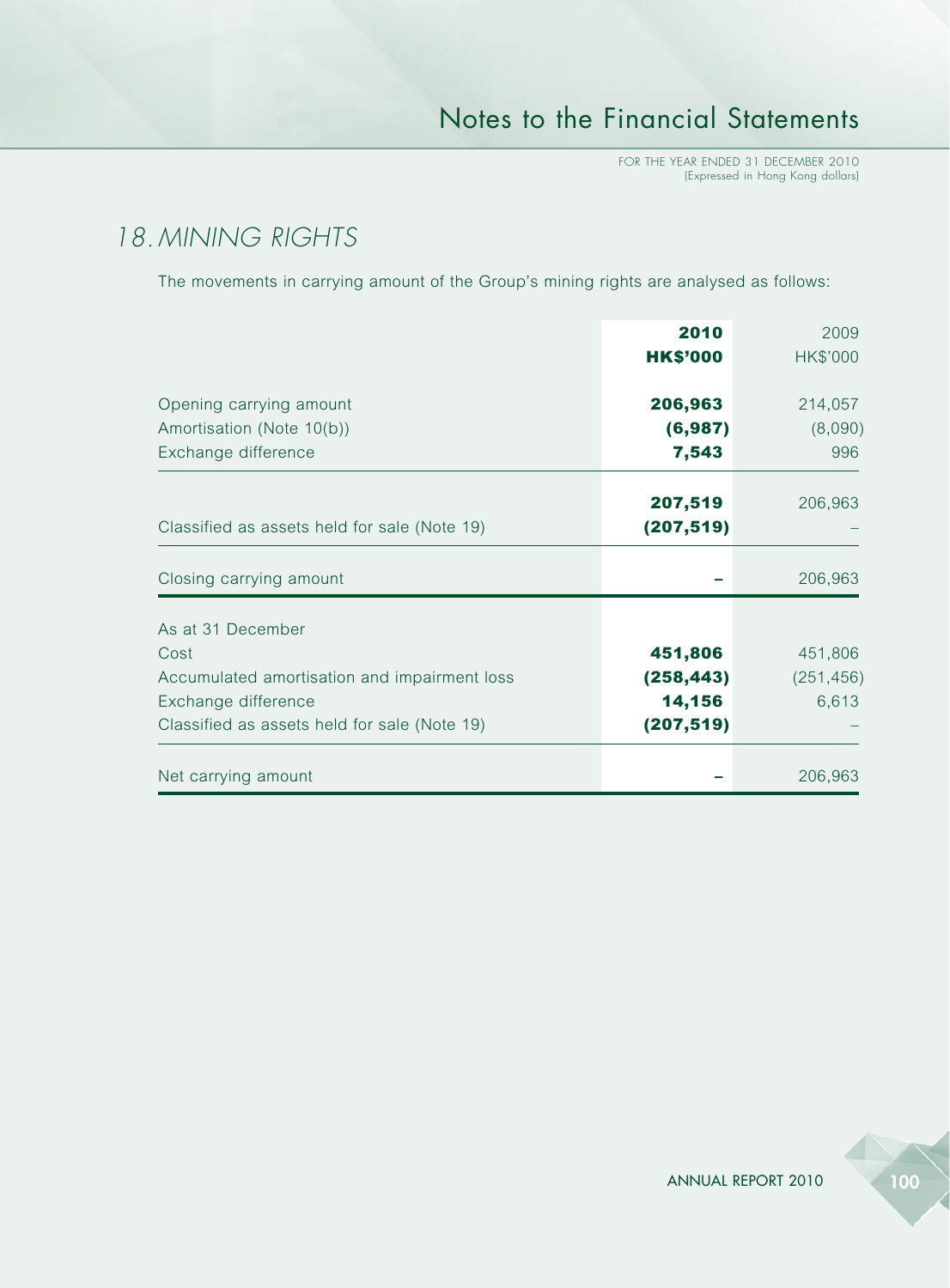FOR THE YEAR ENDED 31 DECEMBER 2010 (Expressed in Hong Kong dollars)

## *18. MINING RIGHTS (Continued)*

As set out in Note 10(b), the Group's mining rights held by Zhong Ping Group was transferred at the carrying amount to assets classified as held for sale. Amortisation during the year was provided, in accordance with the Group's policy as set out in Note 4(g), up to 12 November 2010, being the date that the Deed of Settlement was approved by the independent shareholders of the Company as detailed in Note 10(b).

At 31 December 2009, the mining rights were stated at fair value by reference to the valuation report of the mining rights issued by Greater China Appraisal Limited, an independent firm of professionally qualified valuers (the "Professional Valuers").

The directors assessed impairment as at 31 December 2010 based on the valuation report on the fair value of the mining rights as at that date issued by the Professional Valuers and are of the view that there is no impairment loss for 2010.

The fair value of the mining rights is determined by reference to the value-in-use calculations which are primarily based on the commodity prices relevant to the Group's operations. The percentages increase in prices for the commodities concerned in 2010 and 2009 are as follows:

|        | 2010 | 2009 |
|--------|------|------|
|        | $\%$ | $\%$ |
|        |      |      |
| Silver | 148  | 102  |
| Lead   | 6    | 33   |
| Zinc   | 7    | 60   |
| Tin    | 78   | 48   |

Details of the Group's mining rights as at 31 December 2010 were as follows:

| Mine               | <b>Location</b>            | <b>Expiry date</b> |
|--------------------|----------------------------|--------------------|
| Mungun-Undur       | Mungun-Undur,              | 10 August 2035     |
| Polymetiallic mine | Khentii Province, Mongolia |                    |

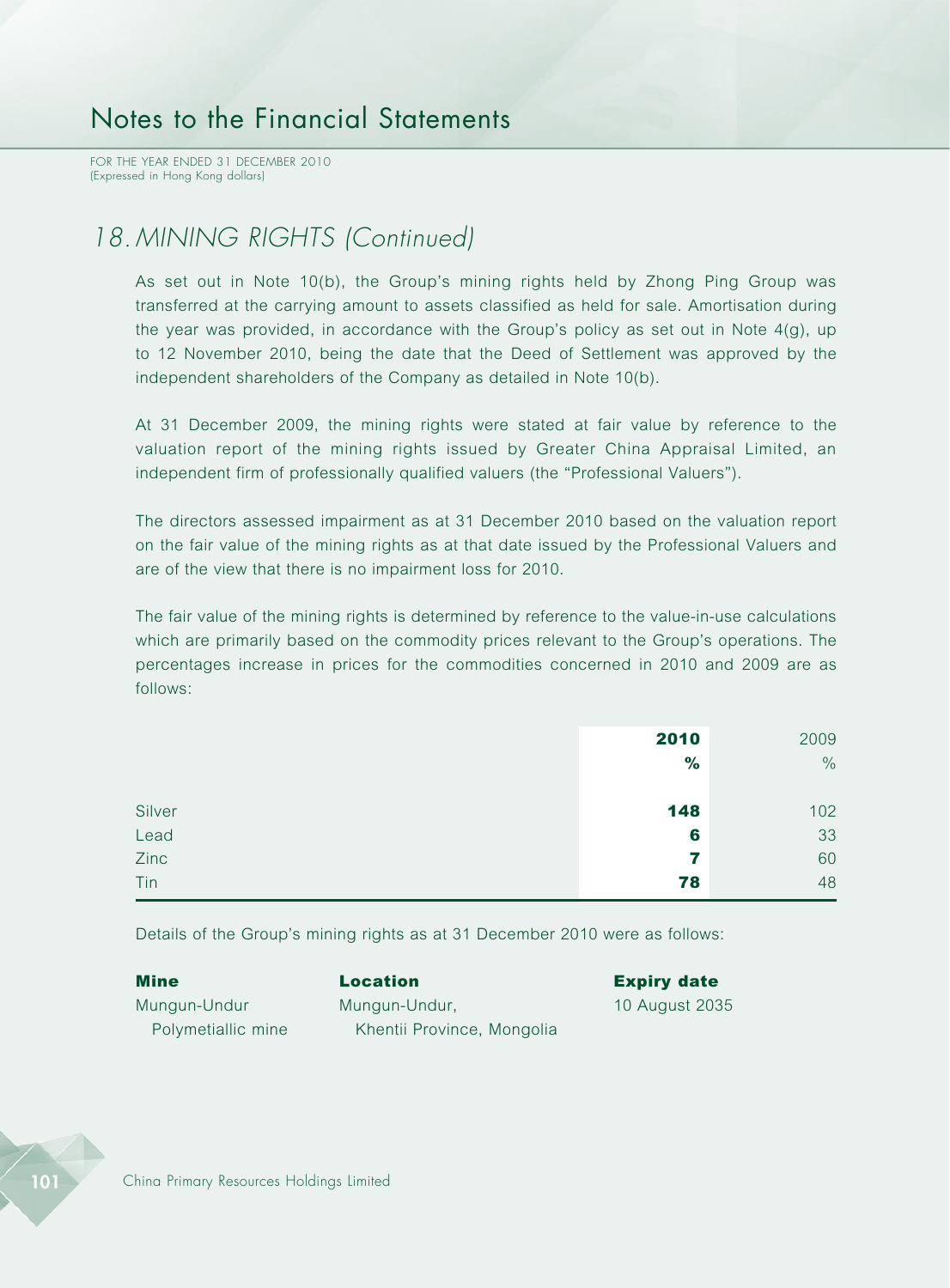### *19.ASSETS AND LIABILITIES OF A DISPOSAL GROUP CLASSIFIED AS HELD FOR SALE*

As set out in Note 10(b), following the approval of the Deed of Settlement, the mining rights held by Zhong Ping Group are being disposed of to the holder of the Company's Convertible Bonds. Accordingly, the following assets and liabilities of Zhong Ping Group relating to the mining operations have been classified as held for sale in the consolidated statement of financial position.

|                                                                   | HK\$'000 |
|-------------------------------------------------------------------|----------|
| Mining rights (Note 18)                                           | 207,519  |
| Cash and cash equivalents                                         |          |
| Other receivables                                                 | 92       |
| Assets related to the mining business classified as held for sale | 207,612  |
| Other payables                                                    | 255      |
| Deferred tax liabilities (Note 29)                                | 29,255   |
| Liabilities of the mining business associated with assets         |          |
| classified as held for sale                                       | 29,510   |
| Net assets of the mining business classified as held for sale     | 178,102  |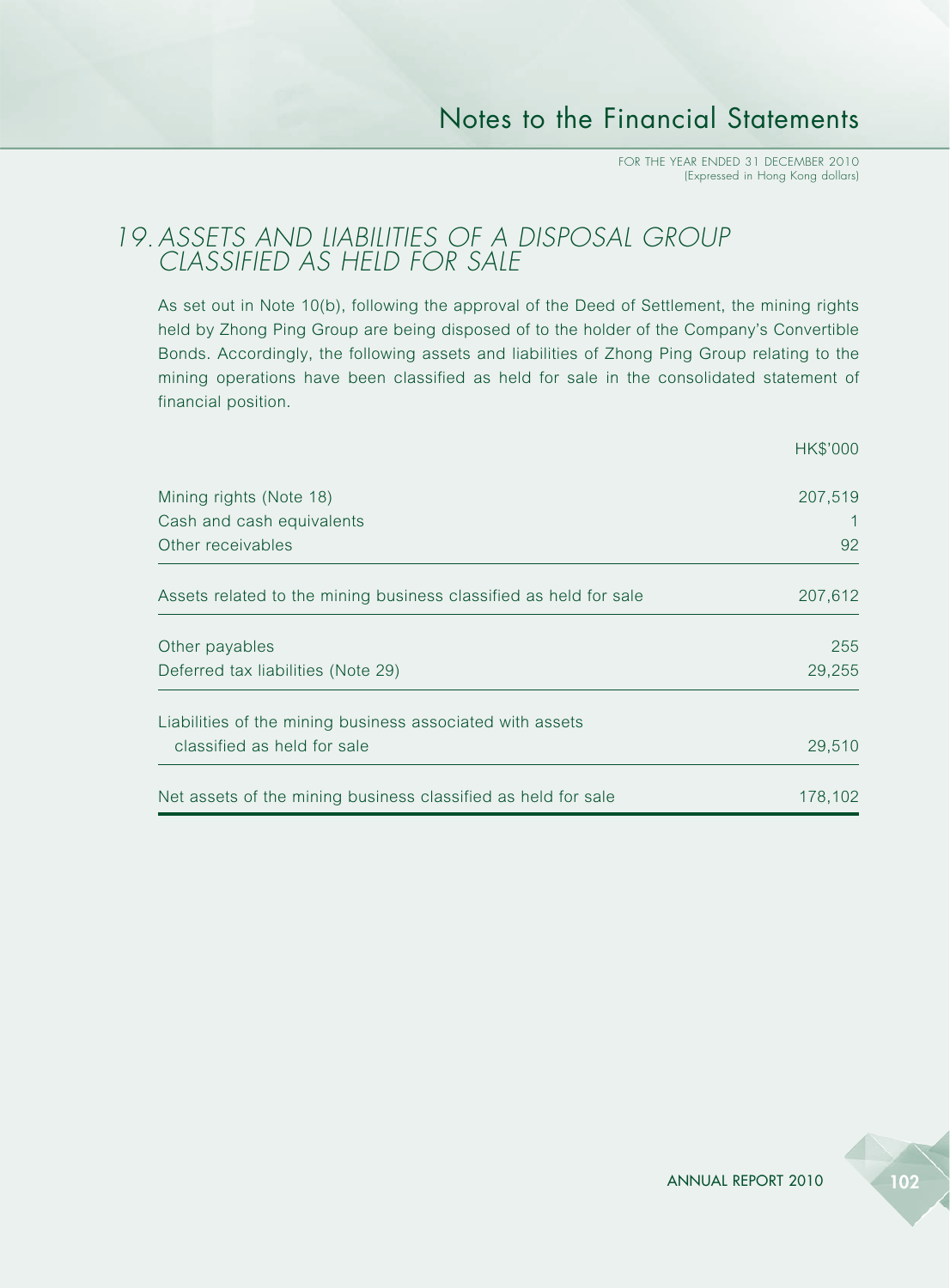FOR THE YEAR ENDED 31 DECEMBER 2010 (Expressed in Hong Kong dollars)

### *20. INVESTMENTS IN SUBSIDIARIES AND AMOUNTS DUE FROM/(TO) SUBSIDIARIES*

|                                |                 | <b>The Company</b> |  |  |
|--------------------------------|-----------------|--------------------|--|--|
|                                | 2010            | 2009               |  |  |
|                                | <b>HK\$'000</b> | HK\$'000           |  |  |
| Unlisted shares, at cost       | 470,749         | 470,749            |  |  |
| Less: provision for impairment | (156, 538)      | (49, 503)          |  |  |
|                                | 314,211         | 421,246            |  |  |
| Amounts due from subsidiaries  | 1,077,073       | 1,184,884          |  |  |
| Less: provision for impairment | (744, 529)      | (662, 621)         |  |  |
|                                | 332,544         | 522,263            |  |  |
| Less: current portion          |                 | (6,500)            |  |  |
| Non-current portion            | 332,544         | 515,763            |  |  |
| Amounts due to subsidiaries    | (157, 835)      | (157, 873)         |  |  |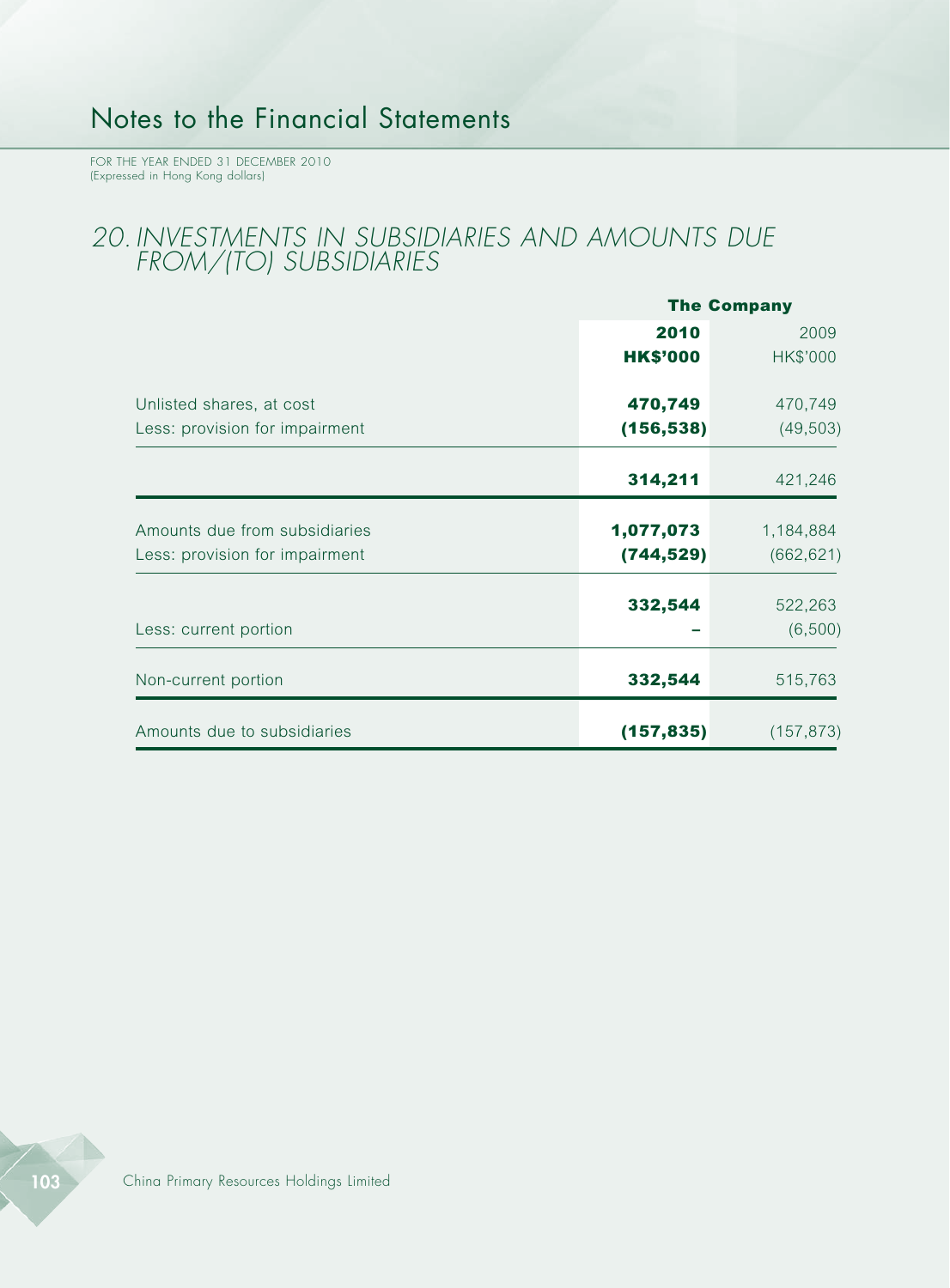### *20. INVESTMENTS IN SUBSIDIARIES AND AMOUNTS DUE FROM/(TO) SUBSIDIARIES (Continued)*

Except for the amounts due from subsidiaries totalling HK\$6,500,000 (2009: HK\$6,500,000), which bear interest at the prime rate of The Hongkong and Shanghai Banking Corporation Limited plus 1% per annum and are repayable within two years (2009: one year), the amounts due from subsidiaries are unsecured, interest free and have no fixed terms of repayment. In the opinion of the directors, these advances in substance represent the Company's investments in the subsidiaries in the form of quasi equity loans.

The amounts due to subsidiaries classified as current liabilities are unsecured, interest free and repayable on demand.

Accumulated impairment provisions of HK\$156,538,000 (2009: HK\$49,503,000) and HK\$744,529,000 (2009: HK\$662,621,000) respectively were recognised as at 31 December 2010 because the related recoverable amounts of the investment costs and amounts due from subsidiaries with reference to the net assets or net deficit of the respective subsidiaries were estimated to be less than their respective carrying amounts. Accordingly, the carrying amounts of the related investment costs in subsidiaries and amounts due from them are reduced to their respective recoverable amounts.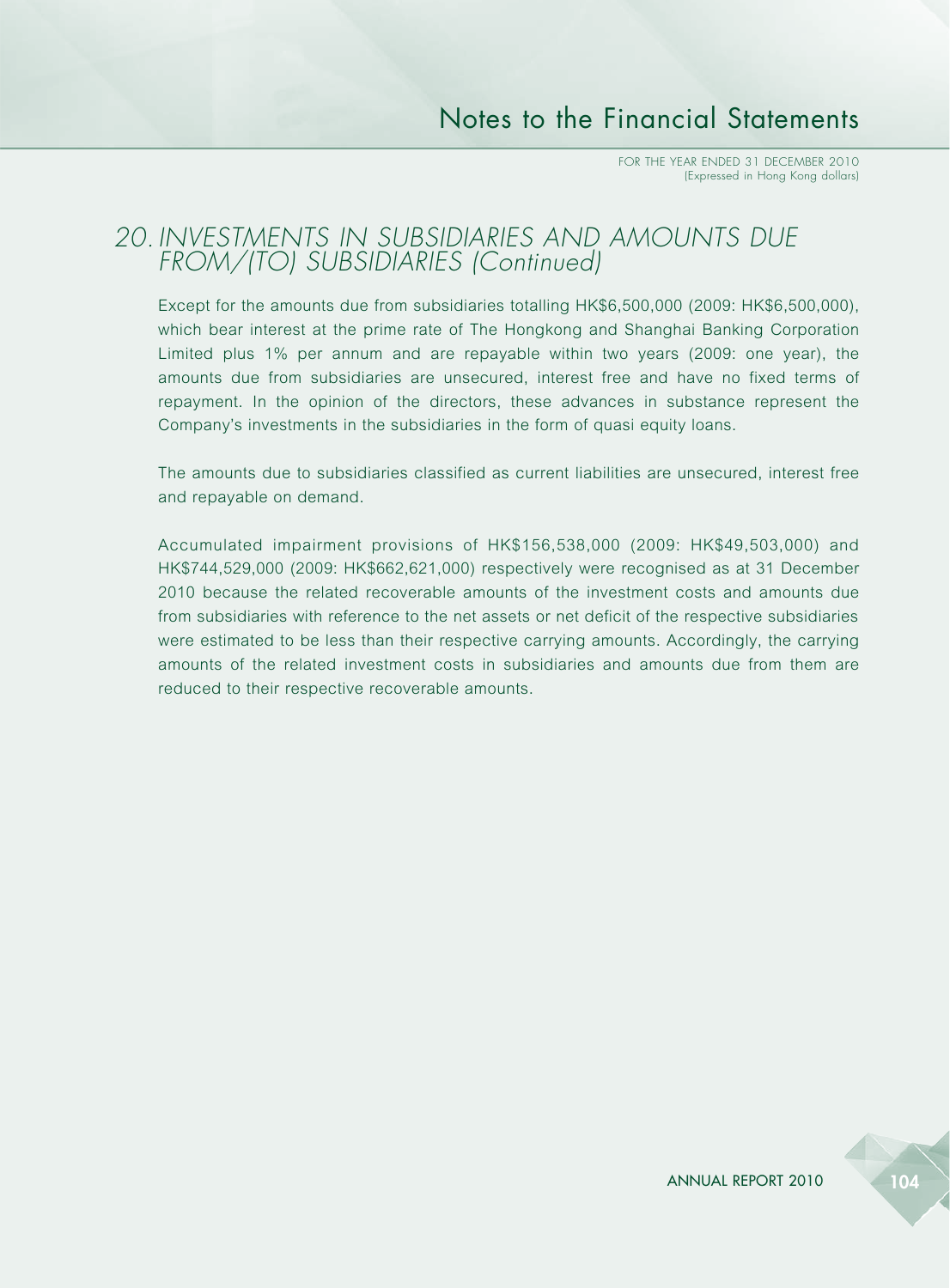### *20. INVESTMENTS IN SUBSIDIARIES AND AMOUNTS DUE FROM/(TO) SUBSIDIARIES (Continued)*

Particulars of the Company's principal subsidiaries as at 31 December 2010 were as follows:

|                                                            | <b>Country of</b><br><b>Particulars</b><br>incorporation/<br>of issued | Proportion of ownership interest               |                 |                |                |                                                                     |
|------------------------------------------------------------|------------------------------------------------------------------------|------------------------------------------------|-----------------|----------------|----------------|---------------------------------------------------------------------|
|                                                            |                                                                        |                                                |                 | Group's        | <b>Held by</b> |                                                                     |
|                                                            | establishment                                                          | and paid                                       | effective       | the            | <b>Held by</b> | <b>Principal</b>                                                    |
| <b>Name of company</b>                                     | and operation                                                          | up capital                                     | <b>interest</b> | <b>Company</b> | subsidiary     | activity                                                            |
| e-gameasia.com Ltd                                         | BVI/Hong Kong                                                          | 10,279,450<br>ordinary shares<br>of HK\$1 each | 100%            | 100%           | $\overline{a}$ | Investment holding                                                  |
|                                                            |                                                                        |                                                |                 |                |                |                                                                     |
| Billybala Software (BVI) Limited                           | <b>BVI/Hong Kong</b>                                                   | 1 ordinary share<br>of US\$0.01 each           | 100%            | 100%           |                | Investment holding                                                  |
| Yichang Fuliangjiang Joint<br>Composite Limited (Note (i)) | <b>PRC</b>                                                             | HK\$122,238,000                                | 100%            |                | 100%           | Trading of composite<br>materials and production<br>of PE/FRP pipes |
| Shoukong Group Limited                                     | <b>BVI/Hong Kong</b>                                                   | 20,000,000 ordinary<br>shares of US\$1 each    | 100%            | 100%           | ÷,             | Investment holding                                                  |
| Yichang Shoukong Industries<br>Co., Ltd (Note (i))         | <b>PRC</b>                                                             | HK\$250,000,000                                | 100%            | $\overline{a}$ | 100%           | Investment holding                                                  |
| Billybala Software (Shenzhen)<br>Limited (Note (i))        | <b>PRC</b>                                                             | HK\$1,000,000                                  | 100%            |                | 100%           | Provision of administrative<br>service to group<br>companies        |
| Billybala iGame Limited                                    | Hong Kong                                                              | HK\$7 ordinary shares<br>of HK\$1 each         | 100%            | L,             | 100%           | Provision of administrative<br>service to group<br>companies        |
| Zhong Ping Resources Holdings<br>Limited (Note (ii))       | <b>BVI/Hong Kong</b>                                                   | 75,000,000 ordinary<br>shares of HK\$1 each    | 100%            | 100%           |                | Investment holding                                                  |
| <b>ARIA LLC</b><br>(Note (ii))                             | Mongolia                                                               | 1,330,000 ordinary<br>shares of US\$1 each     | 70%             |                | 70%            | Mining resources<br>development                                     |



105 China Primary Resources Holdings Limited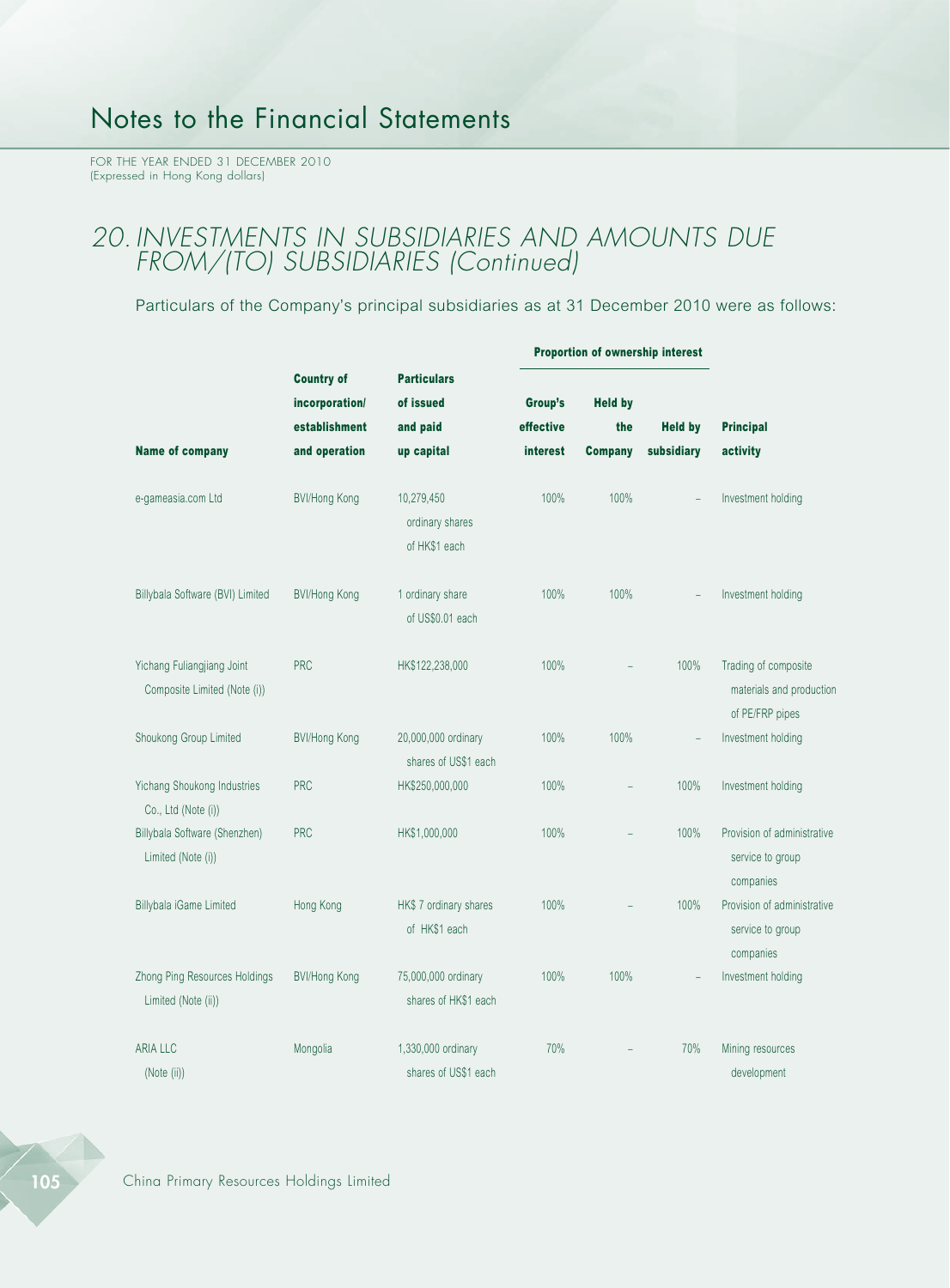### *20. INVESTMENTS IN SUBSIDIARIES AND AMOUNTS DUE FROM/(TO) SUBSIDIARIES (Continued)*

Notes:

- (i) The subsidiary is registered as a wholly-foreign-owned enterprise under the PRC law.
- (ii) As detailed in Note 10(b) to the financial statements, the Group has discontinued its mining operations associated with its investments in these two subsidiaries during the year.

In the opinion of the directors, the above subsidiaries principally affected the results of the Group for the year or formed a substantial portion of the net assets of the Group. To give details of other subsidiaries would, in the opinion of the directors, result in particulars of excessive length.

## *21.AVAILABLE-FOR-SALE INVESTMENTS*

|                                            | <b>The Group</b> |          |  |
|--------------------------------------------|------------------|----------|--|
|                                            | 2010             | 2009     |  |
|                                            | <b>HK\$'000</b>  | HK\$'000 |  |
| Unlisted equity investments, at fair value | ــ               | 314,800  |  |

Unlisted equity investments represented the Group's interest in 12.21% equity interest in the registered paid up capital of Xin Shougang. As set out in Note 10(b), the investments were disposed of during the year. The resulting loss on disposal of approximately HK\$26.5 million has been included in loss on discontinued operations.

In 2009, the investments in Xin Shougang were designated as available-for-sale investments from interests in associates following the dilution of the Group's interest in this company to only 12.21%.

At 31 December 2009 the investments were stated as fair value by reference to on a professional valuation on the investments carried out by Greater China Appraisal Limited and an impairment loss of HK\$805,580,000 was recognised.

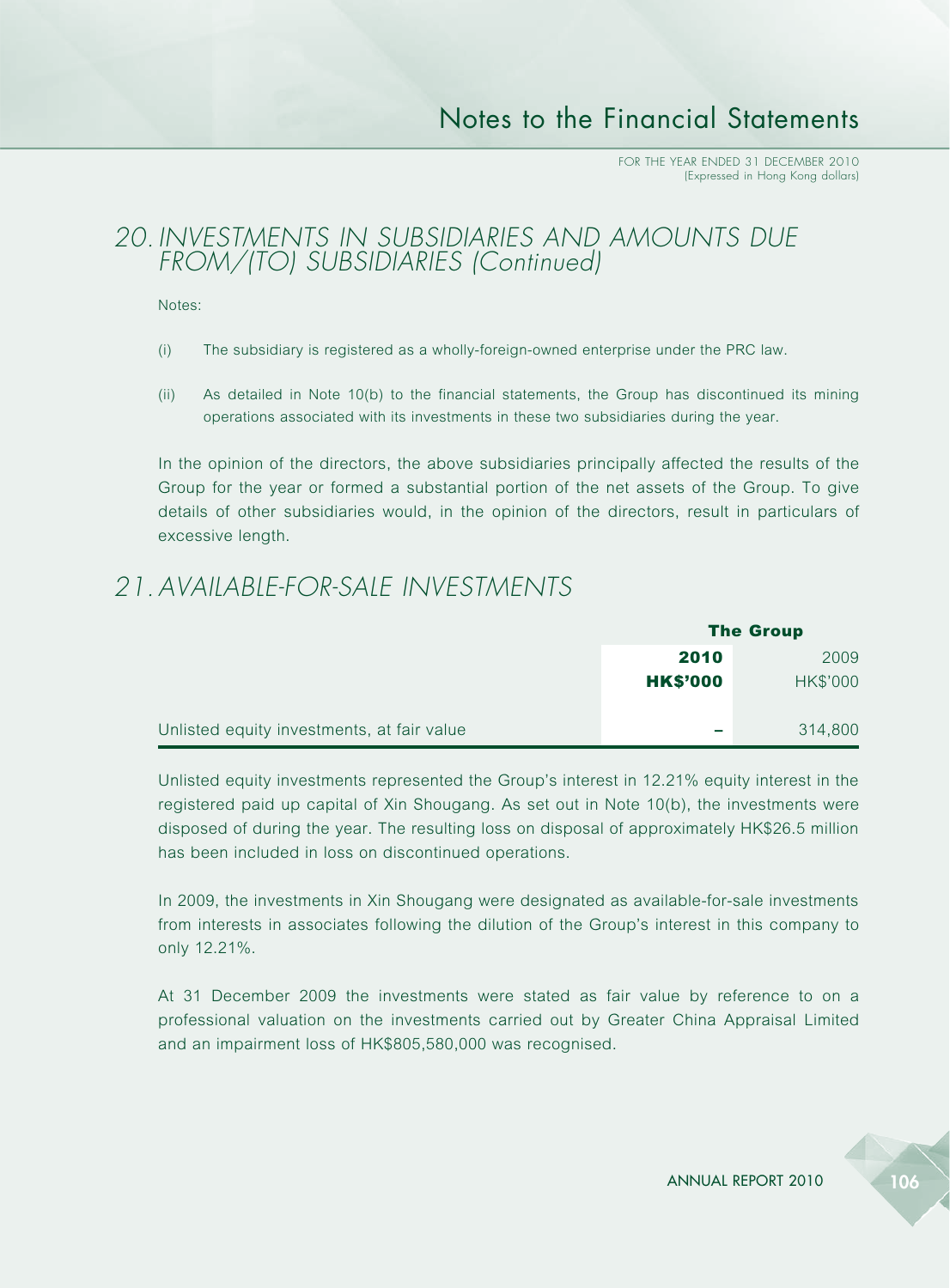## *22. OTHER RECEIVABLES, DEPOSITS AND PREPAYMENTS*

|                                                    | <b>The Group</b>      |                      |  |
|----------------------------------------------------|-----------------------|----------------------|--|
|                                                    | 2010                  | 2009                 |  |
|                                                    | <b>HK\$'000</b>       | HK\$'000             |  |
| Other receivables and deposits                     | 103,353               | 69,995               |  |
| Prepayments                                        | 141,048               | 42,059               |  |
| Less: Provision for impairment loss on prepayments | 244,401               | 112,054<br>(273)     |  |
| Less: Current portion (Note (i))                   | 244,401<br>(236, 168) | 111,781<br>(54, 550) |  |
| Non-current portion (Note (ii))                    | 8,233                 | 57,231               |  |

Notes:

- (i) Current portion of the balance as at 31 December 2010 included payments of HK\$140,803,000 (2009: HK\$41,800,000) to suppliers for future purchases of inventories in anticipation to increase in prices of composite materials and payments of HK\$85,000,000 to Lehman Brothers as partial consideration for the redemption of the Convertible Bonds (Note 10(b)).
- (ii) As at 31 December 2010, the Group paid deposits of HK\$8,233,000 (2009: HK\$2,264,000) for the construction of new factory buildings in Yichang, the PRC.

Balance as at 31 December 2009 included deposits paid of HK\$20,871,000 for the purchase of property, plant and equipment for the expansion of the polyethylene pipes production facilities and HK\$34,096,000 for the purchase and fit-out work of two properties located in Yichang, the PRC, for training, marketing and selling purposes. All these transactions were completed during the year and the related balances were transferred to the relevant items of property, plant and equipment.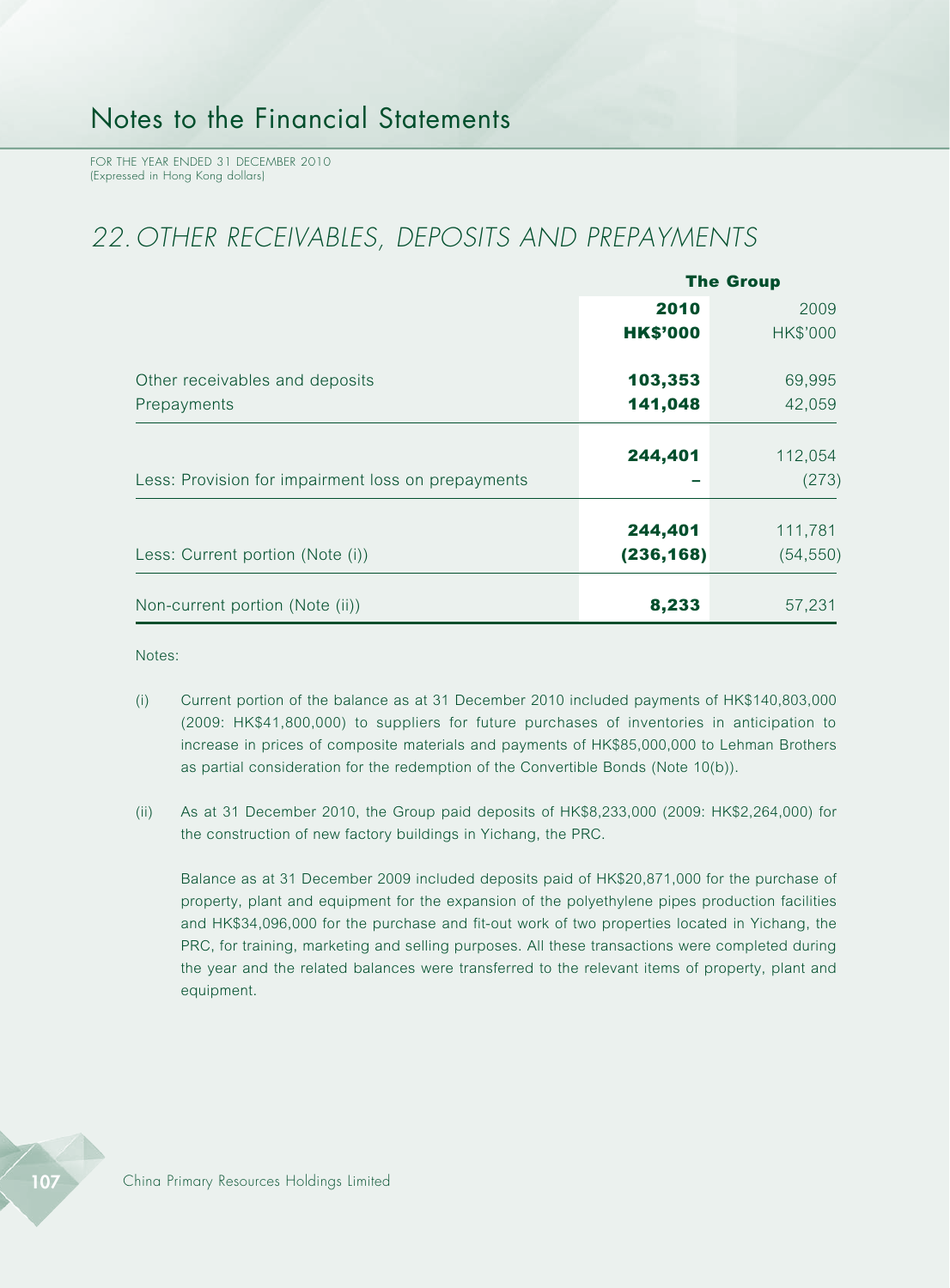FOR THE YEAR ENDED 31 DECEMBER 2010 (Expressed in Hong Kong dollars)

## *23. INVENTORIES*

|                  | <b>The Group</b> |          |
|------------------|------------------|----------|
|                  | 2010             | 2009     |
|                  | <b>HK\$'000</b>  | HK\$'000 |
| Raw materials    | 9,014            | 25,458   |
| Work in progress | 236              | 205      |
| Finished goods   | 15,216           | 25,056   |
|                  | 24,466           | 50,719   |

### *24. TRADE AND BILLS RECEIVABLES*

The Group's trading terms with its customers are mainly on credit, except for new customers, where payment in advance is normally required. The credit period is generally one month and can be extended to three months or more for major customers. The Group has set a maximum credit limit for each customer. The Group seeks to maintain strict control over its outstanding receivables and has a credit control department to minimise credit risk. Overdue balances are reviewed regularly by senior management.

An aging analysis of the trade and bills receivables as at the end of reporting period, based on the invoice date, is as follows:

|                | <b>The Group</b> |          |
|----------------|------------------|----------|
|                | 2010             |          |
|                | <b>HK\$'000</b>  | HK\$'000 |
| Within 30 days | 42,578           | 7,862    |
| $31 - 60$ days | 8,341            | 743      |
| $61 - 90$ days | 46               | 787      |
| Over 90 days   | 2,552            | 1,396    |
|                | 53,517           | 10,788   |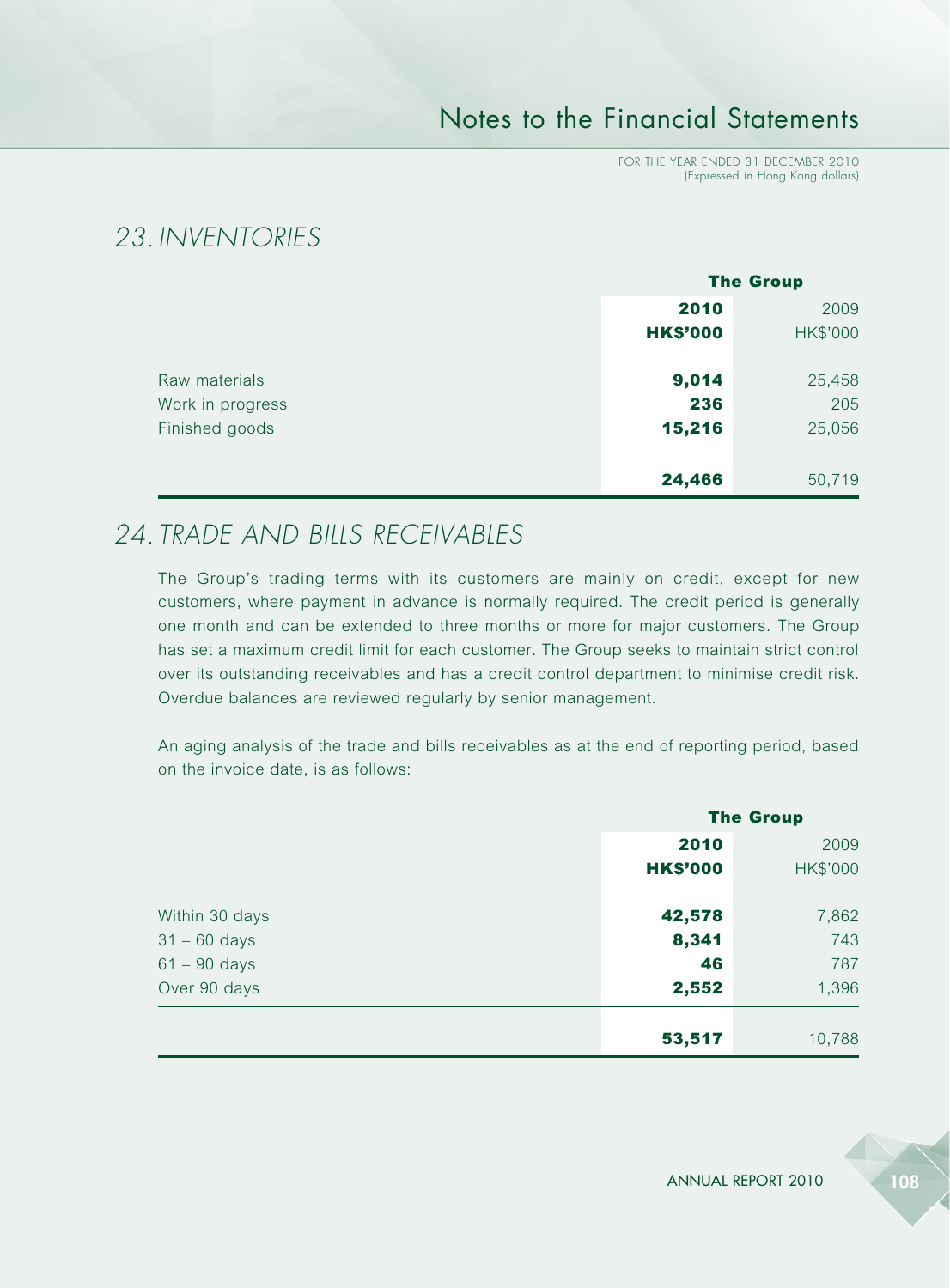FOR THE YEAR ENDED 31 DECEMBER 2010 (Expressed in Hong Kong dollars)

### *24. TRADE AND BILLS RECEIVABLES (Continued)*

At 31 December 2010 and 2009, all of the Group's trade and bills receivables were neither past due nor impaired and related to customers for whom there was no recent history of default. Consequently, no allowance for doubtful debts was recognised at the end of the reporting periods.

At 31 December 2010, the Group's bills receivable of HK\$18,836,000 was discounted to a bank with recourse. The Group continued to recognise the full carrying amount of the receivables and the cash received as a secured bank borrowings (Note 28). No such transactions were entered into in 2009.

#### *25. CASH AND CASH EQUIVALENTS*

At the end of reporting period, cash and cash equivalents of the Group denominated in Renminbi ("RMB") amounted to HK\$32,057,000 (2009: HK\$51,066,000). The RMB is not freely convertible into other currencies. However, under the PRC's Foreign Exchange Control Regulations and Administration of Settlement, Sale and Payment of Foreign Exchange Regulations, the Group is permitted to exchange RMB for other currencies through banks authorised to conduct foreign exchange business.

Cash at banks earns interest at floating rates based on daily bank deposit rates. The bank balances are deposited with creditworthy banks with no recent history of default. The carrying amounts of cash and cash equivalents approximate their fair values.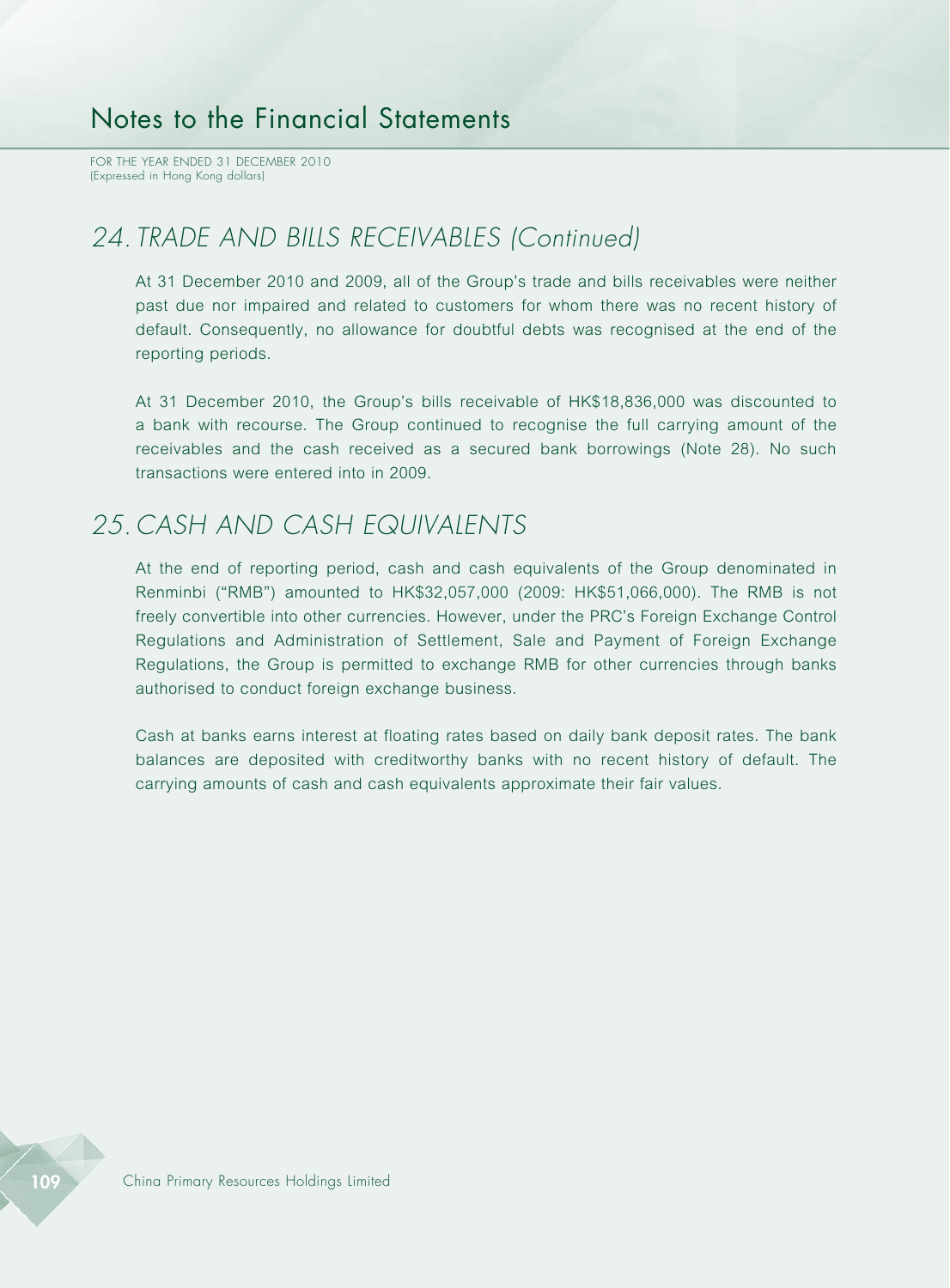## *26. TRADE PAYABLES*

An aging analysis of trade payables, based on the invoice date, is as follows:

|                | <b>The Group</b> |                 |
|----------------|------------------|-----------------|
|                | 2010             | 2009            |
|                | <b>HK\$'000</b>  | <b>HK\$'000</b> |
| Within 30 days | 3,626            | 925             |
| $31 - 60$ days | 52               | 584             |
| $61 - 90$ days | 27               | 62              |
| Over 90 days   | 1,319            | 941             |
|                | 5,024            | 2,512           |

## *27. CONVERTIBLE BONDS*

The Group's and the Company's outstanding convertible bonds as at 31 December 2010 and 2009 are as follows:

(a) The 4.5% convertible bonds were issued to Lehman Brothers on 31 October 2007 with a nominal value of HK\$246,250,000 and matured on 31 October 2010. No conversion had taken place since the Convertible Bonds were issued.

Coupon interest of 4.5% per annum was payable semi-annually in arrears up to 31 October 2010. The effective interest of the Convertible Bonds was determined at 9.11% per annum (2009: 9.11% per annum) using the effective interest method. The carrying value of the Convertible Bonds as at 31 December 2010 was HK\$246,250,000 (2009: HK\$241,271,000).

In 2008, Lehman Brothers was put into liquidation and LBCCA were appointed. The liquidation of Lehman Brothers is still in progress as of the date of approval of financial statements. As set out in Note 10(b), the Company has entered into a Deed of Settlement with Lehman Brothers for the settlement of the Convertible Bonds.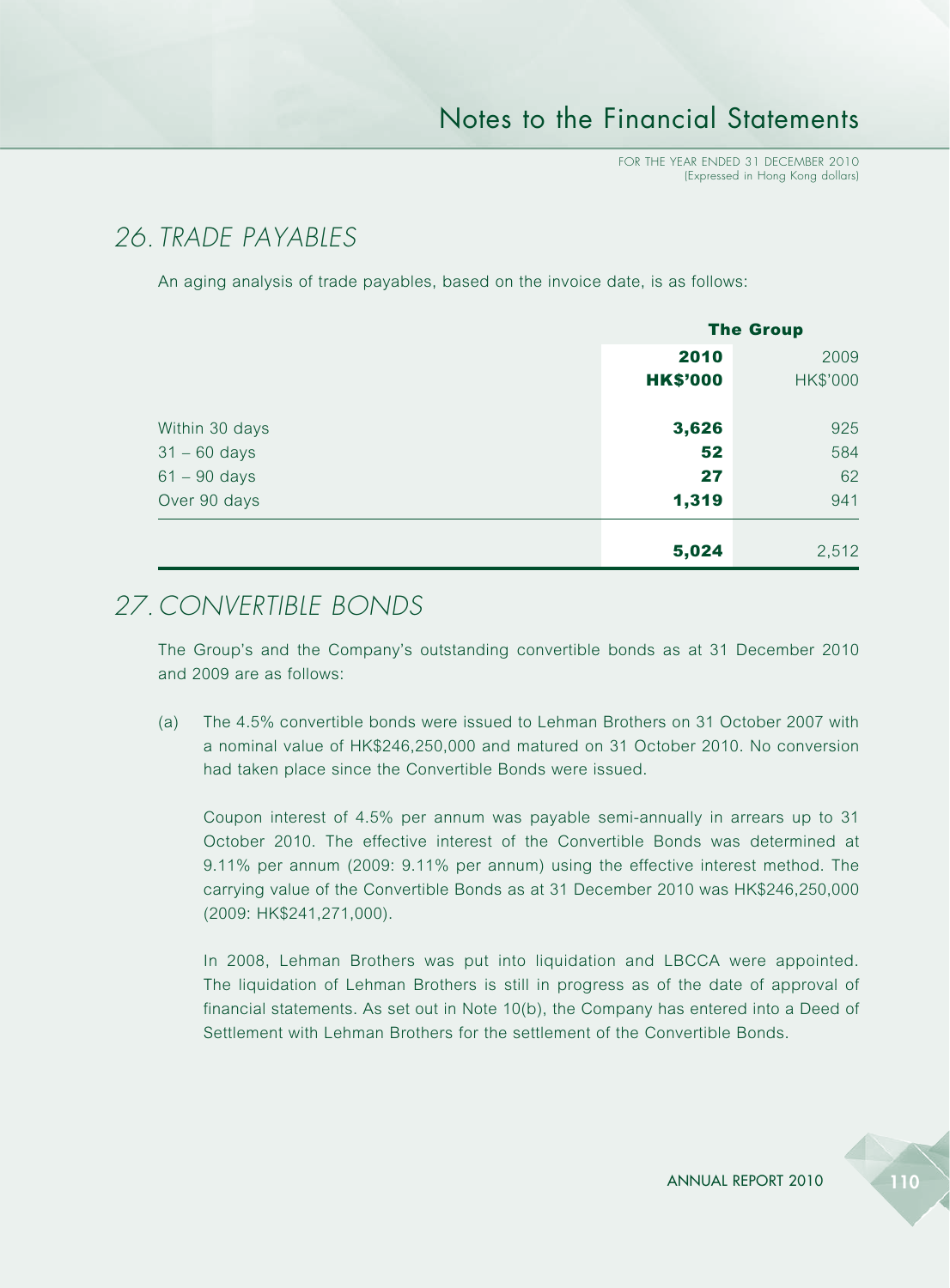FOR THE YEAR ENDED 31 DECEMBER 2010 (Expressed in Hong Kong dollars)

## *27. CONVERTIBLE BONDS (Continued)*

(b) On 27 April 2006, the Company issued 1% convertible bonds to Future Advance Holdings Limited ("Future Advance"), a substantial shareholder of the Company, with a nominal value of HK\$6,270,000.

The effective interest of the convertible bonds was determined at 7.474% per annum using the effective interest method.

The Group fully redeemed the above convertible bonds at the maturity dated on 26 April 2009.

The fair values of the liability components of the above convertible bonds were calculated using the market interest rates for equivalent non-convertible bonds. The residual amounts, representing the values of the equity conversion components, were included in equity, net of deferred taxes.

The convertible bonds recognised in the statement of financial position are calculated as follows:

|                                            |                 | <b>The Group</b> |  |  |
|--------------------------------------------|-----------------|------------------|--|--|
|                                            |                 | and the Company  |  |  |
|                                            | 2010            | 2009             |  |  |
|                                            | <b>HK\$'000</b> | HK\$'000         |  |  |
| Nominal value of convertible bonds         | 246,250         | 252,520          |  |  |
| Equity component                           | (22, 164)       | (23, 226)        |  |  |
| Direct transaction costs attributable to   |                 |                  |  |  |
| the liability component                    | (7,087)         | (7,087)          |  |  |
| Liability component on initial recognition | 216,999         | 222,207          |  |  |
| Accumulated interest expenses recognised   | 62,525          | 44,082           |  |  |
| Accumulated interest paid                  | (24, 040)       | (18, 623)        |  |  |
| Accumulated accrued interest expenses      | (9, 234)        |                  |  |  |
| Redemption of convertible bonds            |                 |                  |  |  |
| and related interest                       |                 | (6, 395)         |  |  |
| Liability component at 31 December         | 246,250         | 241,271          |  |  |
| Less: current portion                      | (246, 250)      | (241, 271)       |  |  |
| Non-current portion                        |                 |                  |  |  |

China Primary Resources Holdings Limited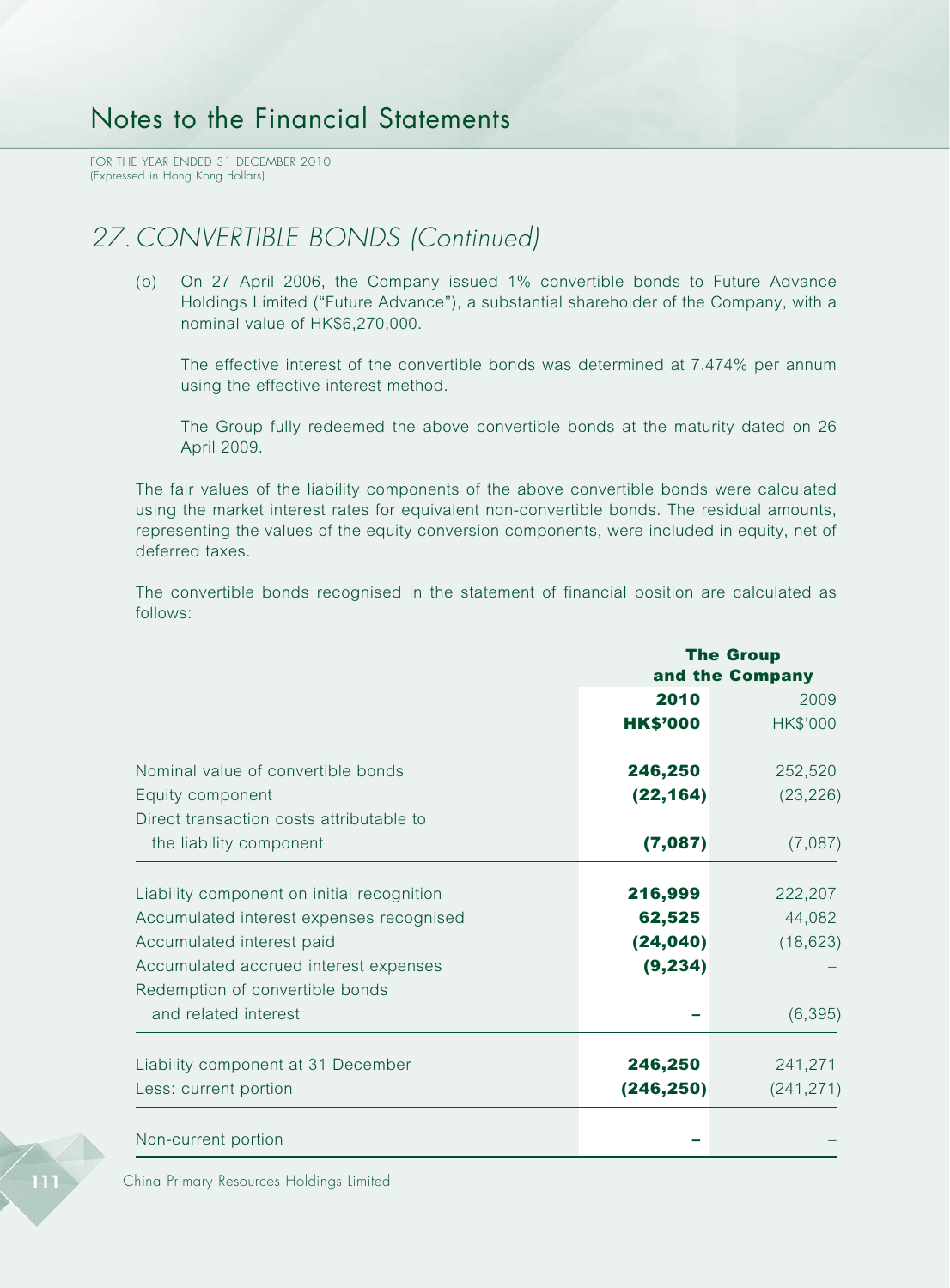FOR THE YEAR ENDED 31 DECEMBER 2010 (Expressed in Hong Kong dollars)

### *28. BANK BORROWINGS*

|                                                       | <b>The Group</b> |                 |
|-------------------------------------------------------|------------------|-----------------|
|                                                       | 2010             | 2009            |
|                                                       | <b>HK\$'000</b>  | <b>HK\$'000</b> |
| Bank loan – secured (Note (ii))                       | 58,862           |                 |
| Bills discounted with recourse – secured (Note (iii)) | 18,836           |                 |
|                                                       | 77,698           |                 |

#### Notes:

- (i) All the Group's bank borrowings as at 31 December 2010 are repayable within one year.
- (ii) Bank loan with a term of one year raised on 26 March 2010 bears interest at 5.31% per annum. The loan is secured by certain buildings (Note 16) and land use rights (Note 17) of the Group with carrying amounts as at 31 December 2010 of HK\$42,940,000 and HK\$32,053,000 respectively.
- (iii) Bills discounted with recourse are interest-bearing at 4% per annum and is repayable on 4 May 2011.

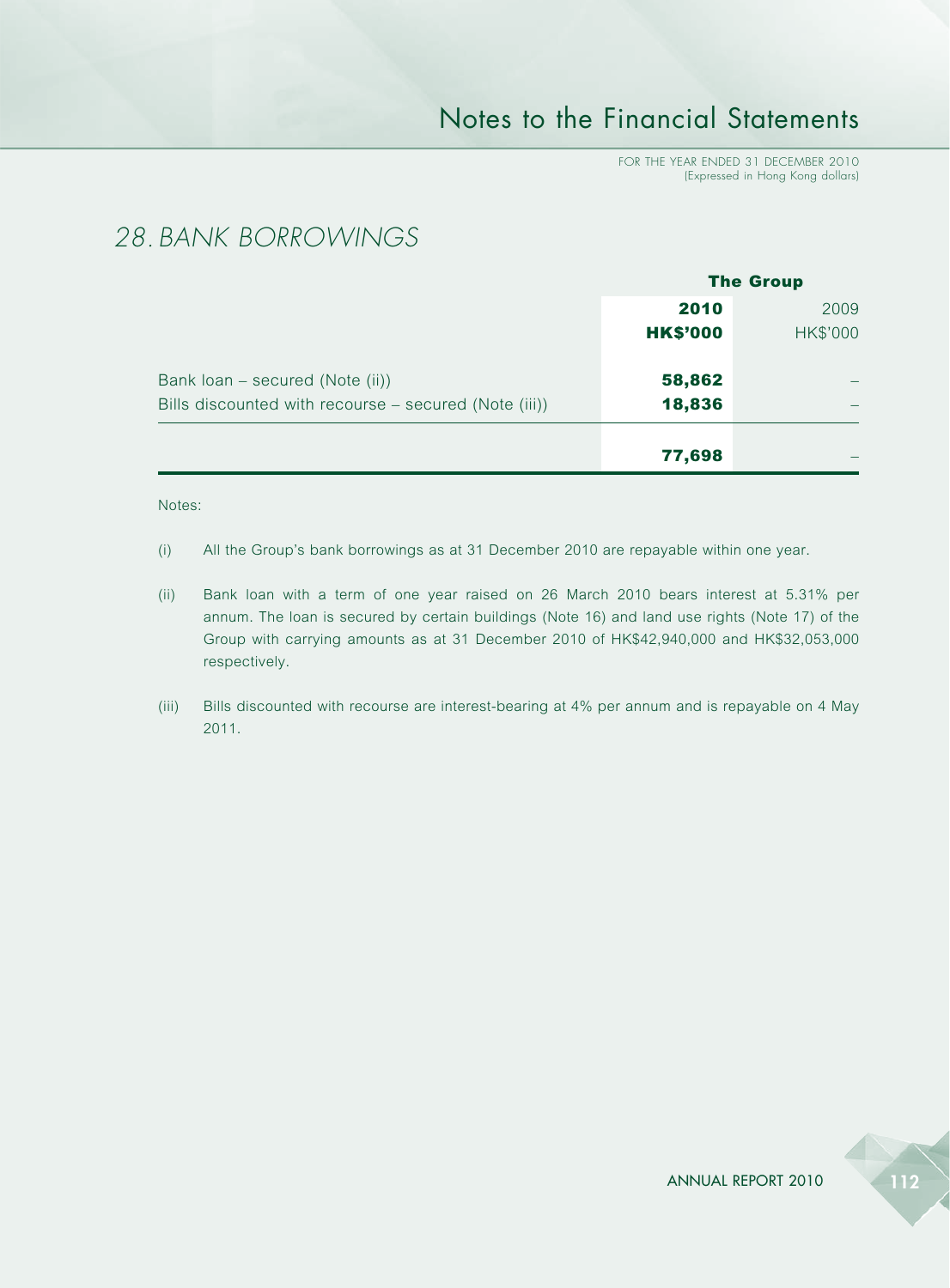FOR THE YEAR ENDED 31 DECEMBER 2010 (Expressed in Hong Kong dollars)

# *29.DEFERRED TAX LIABILITIES*

The movements for the year in the net deferred tax assets/(liabilities) were as follows:

|                                                                                                                                                              |                                                                                                |                                         | <b>The Company</b>                                    |                           |                          |                                         |                                                       |                          |
|--------------------------------------------------------------------------------------------------------------------------------------------------------------|------------------------------------------------------------------------------------------------|-----------------------------------------|-------------------------------------------------------|---------------------------|--------------------------|-----------------------------------------|-------------------------------------------------------|--------------------------|
|                                                                                                                                                              | <b>Fair value</b><br>adjustments<br>arising from<br>acquisition of<br>subsidiaries<br>HK\$'000 | <b>Convertible</b><br>bonds<br>HK\$'000 | <b>Convertible</b><br>preferred<br>shares<br>HK\$'000 | <b>Others</b><br>HK\$'000 | <b>Total</b><br>HK\$'000 | <b>Convertible</b><br>bonds<br>HK\$'000 | <b>Convertible</b><br>preferred<br>shares<br>HK\$'000 | <b>Total</b><br>HK\$'000 |
| At 1 January 2009                                                                                                                                            | (33, 024)                                                                                      | (1,638)                                 | (148, 137)                                            | (19)                      | (182, 818)               | (1,638)                                 | (148, 137)                                            | (149, 775)               |
| Deferred tax charge/(credit)<br>to profit or loss during the year<br>- Continuing operations<br>(Note $11(a)$ )<br>- Discontinued operations<br>(Note 10(b)) | 2,022                                                                                          | 817                                     | (655)                                                 | $\overline{a}$            | 817<br>1,367             | 817                                     | (655)                                                 | 817<br>(655)             |
|                                                                                                                                                              |                                                                                                | $\overline{\phantom{0}}$                |                                                       |                           |                          |                                         |                                                       |                          |
| At 31 December 2009                                                                                                                                          | (31,002)                                                                                       | (821)                                   | (148, 792)                                            | (19)                      | (180, 634)               | (821)                                   | (148, 792)                                            | (149, 613)               |
| Release upon repurchase<br>and cancellation of<br>convertible preferred shares                                                                               |                                                                                                |                                         | 148,071                                               |                           | 148,071                  |                                         | 148,071                                               | 148,071                  |
| Deferred tax charge to profit<br>or loss during the year<br>- Continuing operations<br>(Note $11(a)$ )<br>- Discontinued operations<br>(Note 10(b))          | 1,747                                                                                          | 821<br>$\overline{a}$                   | 721                                                   |                           | 821<br>2,468             | 821                                     | 721                                                   | 821<br>721               |
|                                                                                                                                                              | (29, 255)                                                                                      |                                         |                                                       | (19)                      | (29, 274)                |                                         |                                                       |                          |
| Classified as liabilities<br>associated with assets<br>classified as held for sale<br>(Note 19)                                                              | 29,255                                                                                         |                                         |                                                       |                           | 29,255                   |                                         |                                                       |                          |
| At 31 December 2010                                                                                                                                          |                                                                                                |                                         |                                                       | (19)                      | (19)                     |                                         |                                                       |                          |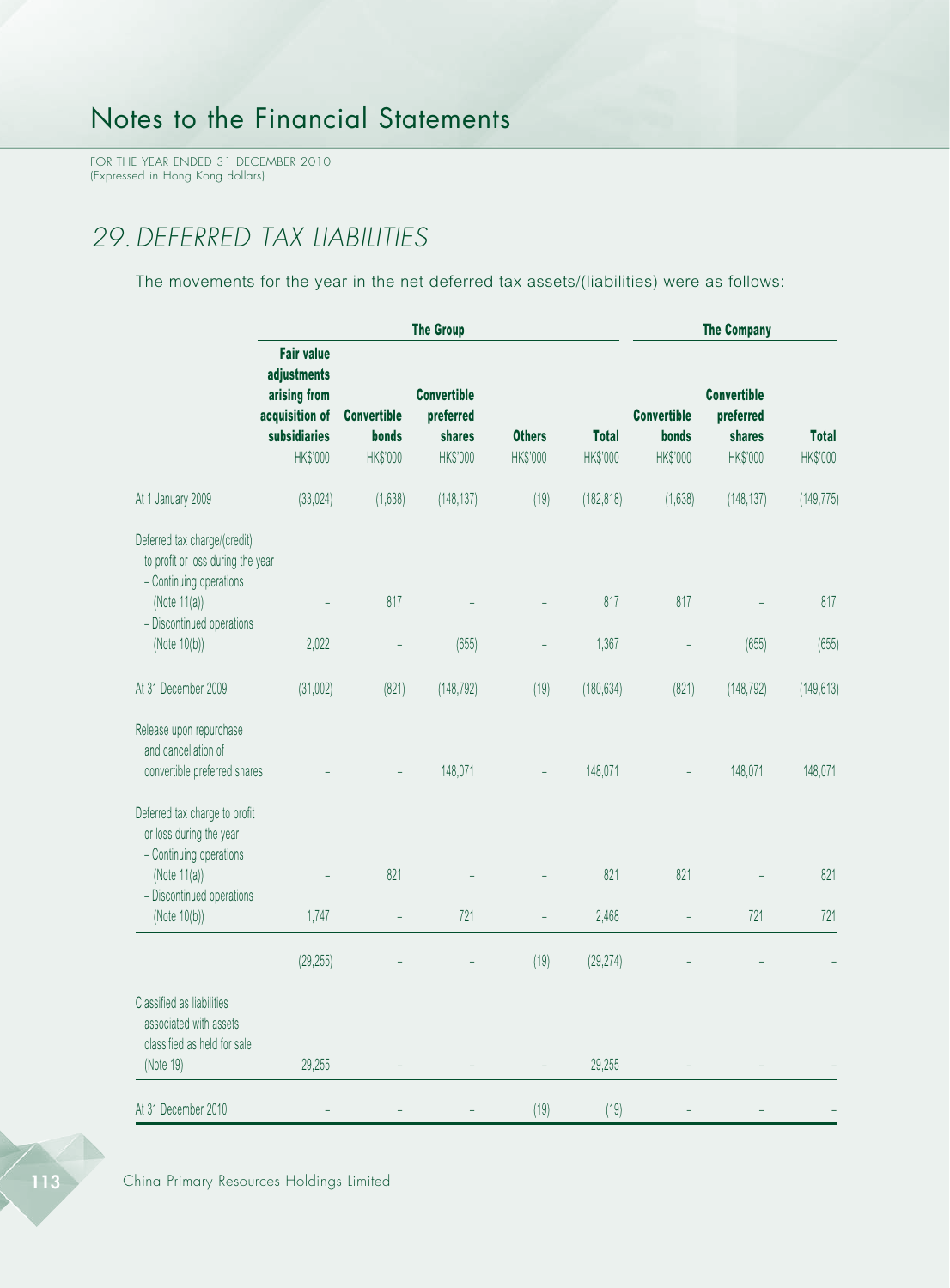## *29.DEFERRED TAX LIABILITIES (Continued)*

The Group has tax losses arising in Hong Kong of HK\$1,733,000 (2009: HK\$1,733,000) and the PRC of HK\$24,691,000 (2009: HK\$23,758,000) that are available for offsetting against future taxable profits of the companies in which the losses arose indefinitely and for five years, respectively. Deferred tax assets have not been recognised in respect of these losses as they have arisen in group companies that have been loss-making for some years.

### *30. CONVERTIBLE PREFERRED SHARES*

#### The Group and Company

On 26 October 2007, the authorised CPS capital of HK\$5 million divided into 4,000,000,000 CPS of HK\$0.00125 each was created by a reclassification of the authorised ordinary shares capital. The Company allotted and issued 2,802,235,294 CPS at HK\$0.34 per CPS as at 31 December 2008.

After the rights issue effective on 15 July 2009, the adjusted conversion price per conversion share and adjusted number of ordinary shares of the Company to be converted were HK\$0.265 and 3,593,964,542 respectively.

The adjusted conversion price per conversion share and the adjusted number of ordinary shares of the Company to be converted were further adjusted to HK\$2.651 and 359,396,454 respectively following the share consolidation on 20 August 2009. There had been no conversion of the CPS since they were issued.

As set out in Note 10(b), on 2 December 2010, the Company completed the repurchase and cancellation of the CPS. The resulting profit on repurchase and cancellation of approximately HK\$10.7 million has been included in loss on discontinued operations.

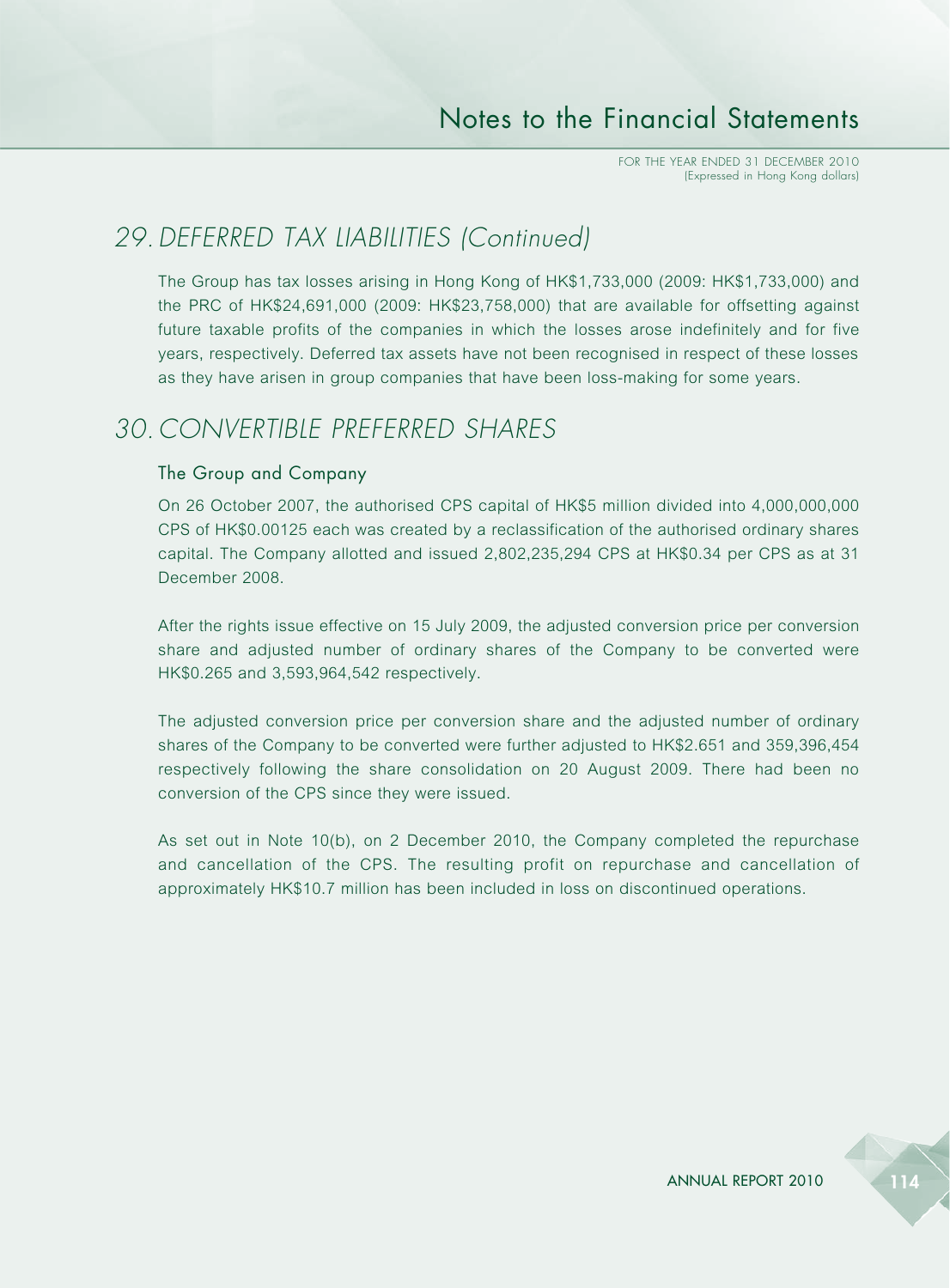FOR THE YEAR ENDED 31 DECEMBER 2010 (Expressed in Hong Kong dollars)

## *30. CONVERTIBLE PREFERRED SHARES (Continued)*

#### The Group and Company (Continued)

The CPS recognised in the Company's and the Group's statements of financial position are as follows:

|                               | <b>Number of</b><br>ordinary<br>shares to be<br>issued upon<br>conversion of<br><b>CPS</b> | <b>Equity</b><br>component | <b>Liability</b><br>component | <b>Total</b> |
|-------------------------------|--------------------------------------------------------------------------------------------|----------------------------|-------------------------------|--------------|
|                               | HK\$'000                                                                                   | HK\$'000                   | HK\$'000                      | HK\$'000     |
| At 1 January 2009             | 2,802,235,294                                                                              | 753,639                    | 55,756                        | 809,395      |
| Adjustments for completion of |                                                                                            |                            |                               |              |
| - rights issue                | 791,729,248                                                                                |                            |                               |              |
| - share consolidation         | (3,234,568,088)                                                                            |                            |                               |              |
| Imputed interest (Note 10(b)) |                                                                                            |                            | 4,764                         | 4,764        |
| Interest paid                 |                                                                                            |                            | (9, 528)                      | (9,528)      |
| At 31 December 2009           | 359,396,454                                                                                | 753,639                    | 50,992                        | 804,631      |
| Imputed interest (Note 10(b)) |                                                                                            |                            | 4,367                         | 4,367        |
| Repurchased and cancelled     | (359, 396, 454)                                                                            | (753, 639)                 | (55, 359)                     | (808, 998)   |
| At 31 December 2010           |                                                                                            |                            |                               |              |

The effective interest on the CPS was determined at 9.49% per annum using the effective interest method.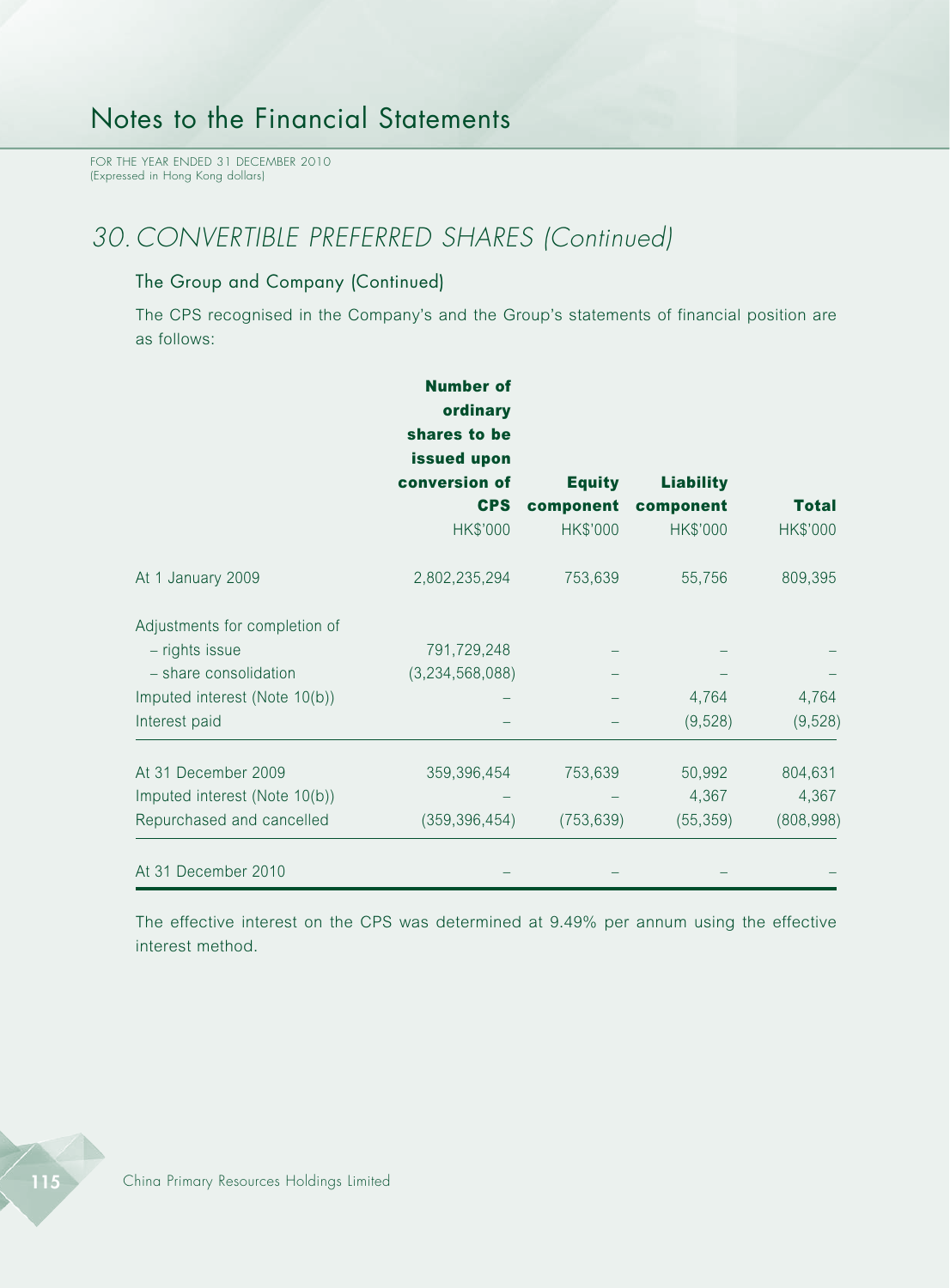FOR THE YEAR ENDED 31 DECEMBER 2010 (Expressed in Hong Kong dollars)

# *31. SHARE CAPITAL*

|                                                                   | <b>Number of</b> |               |
|-------------------------------------------------------------------|------------------|---------------|
|                                                                   | <b>shares</b>    | <b>Amount</b> |
|                                                                   | '000'            | HK\$'000      |
| Authorised:                                                       |                  |               |
| Ordinary share of HK\$0.00125 each at 1 January 2009              | 96,000,000       | 120,000       |
| Share consolidation (Note (ii))                                   | (86, 400, 000)   |               |
| Ordinary share of HK\$0.0125 each at 31 December 2009<br>and 2010 | 9,600,000        | 120,000       |
| Issued and fully paid:                                            |                  |               |
| Ordinary share of HK\$0.00125 each at 1 January 2009              | 8,197,355        | 10,247        |
| Rights issue (Note (i))                                           | 4,098,678        | 5,123         |
| Share consolidation (Note (ii))                                   | (11,066,430)     |               |
| Ordinary share of HK\$0.0125 each at 31 December 2009             | 1,229,603        | 15,370        |
| Open offer (Note (iii))                                           | 614,802          | 7,685         |
| Subscription of shares (Note (iv))                                | 570,000          | 7,125         |
| Ordinary share of HK\$0.0125 each at 31 December 2010             | 2,414,405        | 30,180        |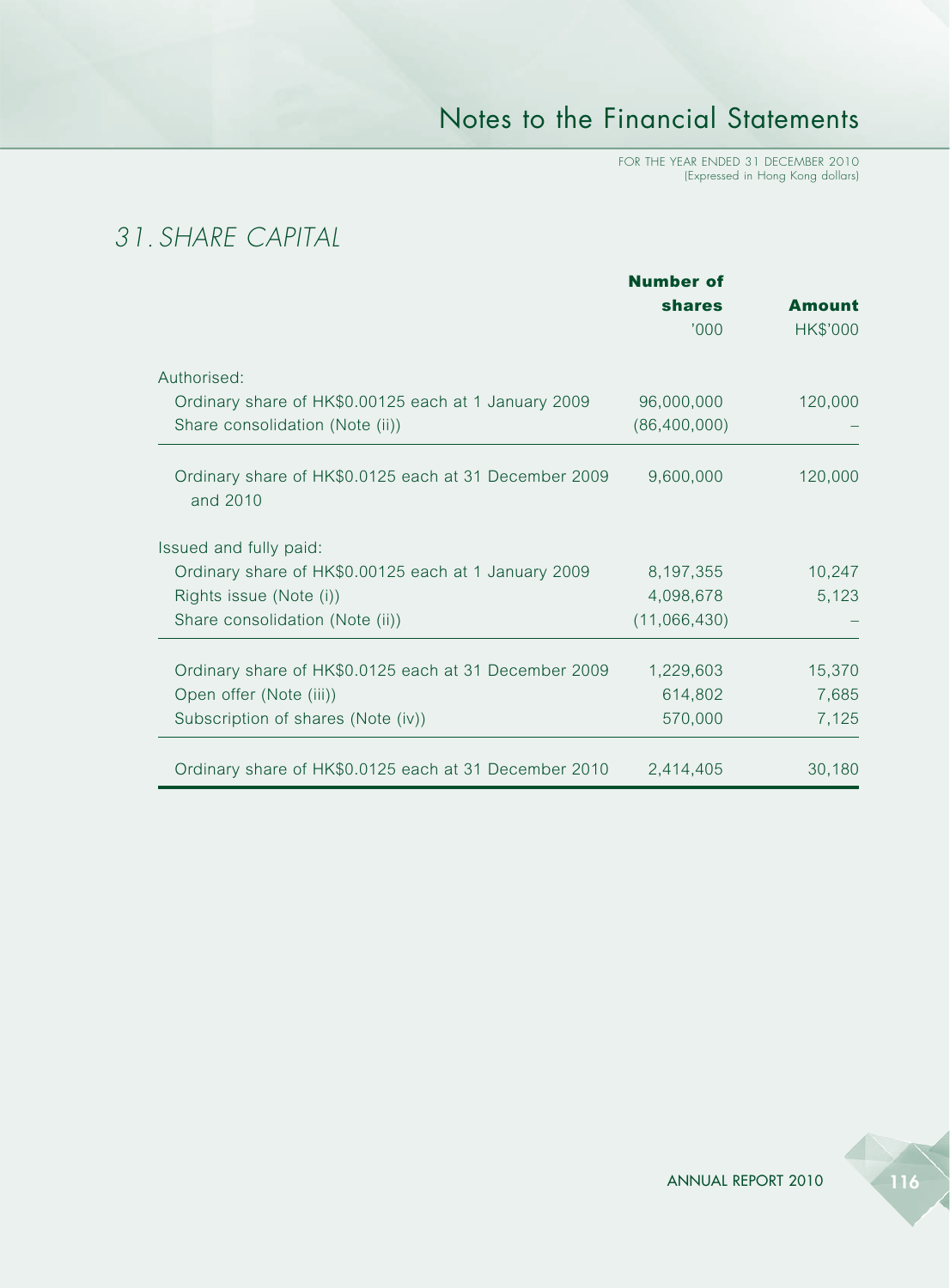FOR THE YEAR ENDED 31 DECEMBER 2010 (Expressed in Hong Kong dollars)

## *31. SHARE CAPITAL (Continued)*

#### Notes:

#### (i) Rights issue

A rights issue of one rights share for every two existing shares held by the shareholders whose names appeared on the register of members of the Company on 15 July 2009 was made, at the issue price of HK\$0.02 per rights share in 2009. 4,098,677,600 shares of HK\$0.00125 each were issued for a total cash consideration of HK\$81,973,552 before issue expenses of HK\$6,773,000 (Note 33).

#### (ii) Share consolidation

On 20 August 2009, an extraordinary general meeting was held to approve the consolidation of every ten existing issued and unissued shares of HK\$0.00125 each in the share capital of the Company into one share of HK\$0.0125 each in the share capital of the Company (the "Consolidation Shares"). Immediately after the share consolidation, the authorised share capital of the Company comprised 1,229,603,280 issued Consolidation Shares of HK\$0.0125 each and 8,370,397,000 unissued Consolidation Shares of HK\$0.0125 each.

#### (iii) Open offer of shares

An open offer of one offer share for every two existing shares held by the shareholders whose names appeared on the register of members of the Company on 27 October 2010 was made at the issue price of HK\$0.08 per offer share. 614,801,640 shares of HK\$0.0125 each were issued at the issue price of HK\$0.08 per offer share for a total cash consideration of HK\$49,184,131 before issue expenses of HK\$2,136,000 (Note 33).

#### (iv) Subscription of shares

On 16 November 2010, the Company allotted and issued 570,000,000 shares of HK\$0.0125 each to Mr. Yu Hongzhi, the major shareholder of the Company, at the issue price of HK\$0.08 per share for a total cash consideration of HK\$45,600,000 (Note 33).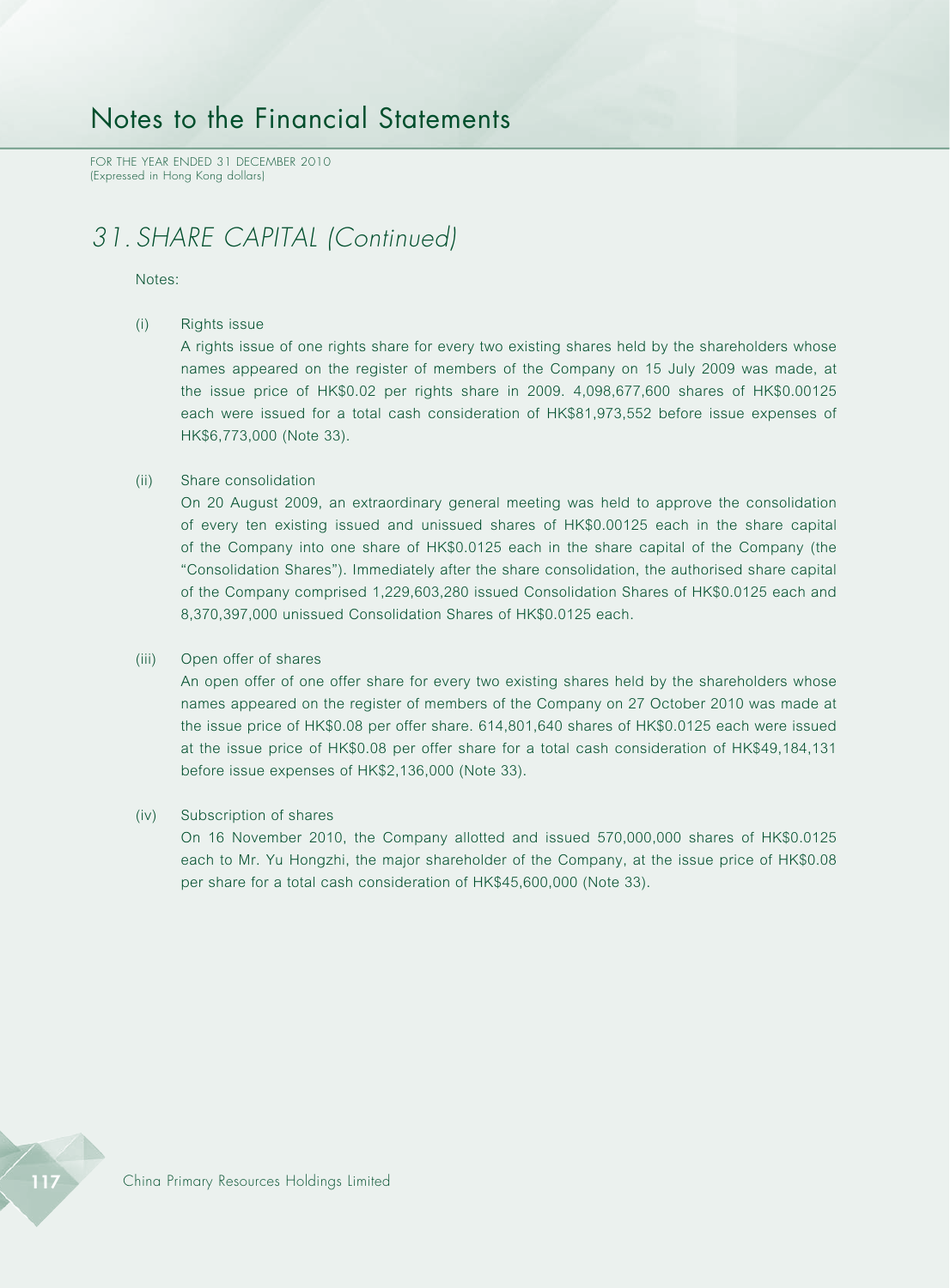## *32. SHARE OPTIONS SCHEME*

The Group currently maintains a share options scheme for employee compensation. All share-based employee compensation will be settled in equity. The Group has no legal or constructive obligations to repurchase or settle the options.

- (a) On 17 March 2004, the Company forfeited all the outstanding share options granted from a Pre-IPO share option scheme (the "Pre-Scheme") adopted by the Company on 28 November 2001, and that all outstanding share options granted from the Pre-Scheme were cancelled and extinguished. As at 31 December 2009, there were no share options outstanding under the Pre-Scheme.
- (b) On 28 November 2001, a further share options scheme (the "Post-Scheme") was approved pursuant to a written resolution of the Company. The purpose of the Post-Scheme is to enable the Group to grant options to selected persons as incentives or rewards for their contribution to the Group. The board of directors may, at their discretion, grant options to any full-time employee and any director of the Company or its subsidiaries, including executive, non-executive and independent non-executive directors, to subscribe for shares of the Company. The total number of shares which may be issued upon exercise of all outstanding options granted and yet-tobe exercised under the Post-Scheme and other schemes by the Company must not exceed 30% of the shares in issue from time to time. A non-refundable nominal consideration of HK\$1 is payable by the grantee upon acceptance of an option. The subscription price for shares under the Post-Scheme may be determined by the board of directors at its absolute discretion but in any event will not be less than the higher of: (i) the closing price of the shares as stated in the Stock Exchange's daily quotation sheets on the date of grant, which must be a business day and (ii) the average of the closing prices of the shares as stated in the Stock Exchange's daily quotation sheets for the five business days immediately preceding the date for grant of the relevant options.

Any share options granted to a substantial shareholder or an independent nonexecutive director of the Company, or any of their associates, in excess of 0.1% of the shares of the Company in issue at any time or with an aggregate value in excess of HK\$5,000,000, within any 12-month period, are subject to shareholders' approval in advance in a general meeting.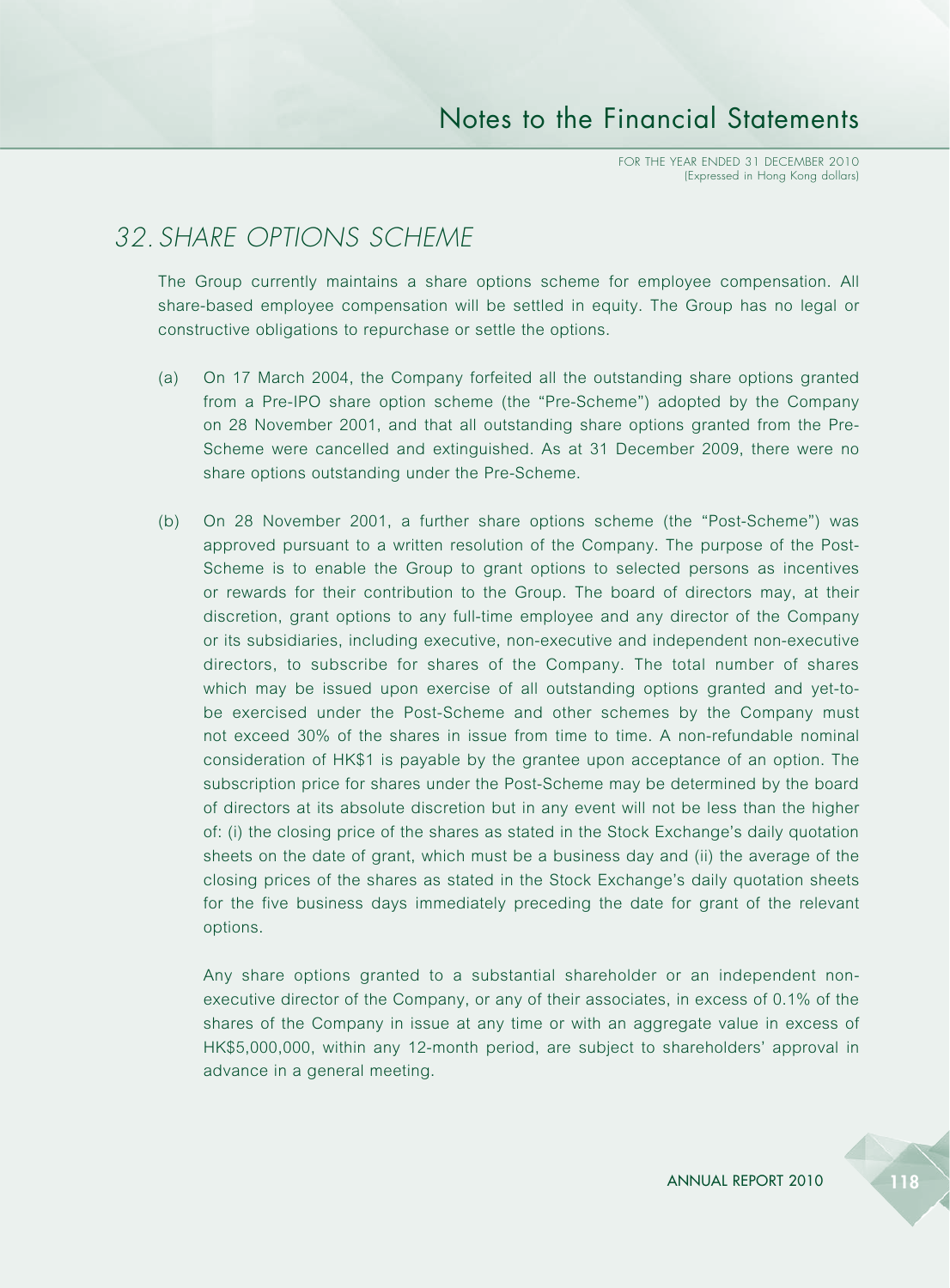FOR THE YEAR ENDED 31 DECEMBER 2010 (Expressed in Hong Kong dollars)

## *32. SHARE OPTIONS SCHEME (Continued)*

In addition, any share options granted to any one person in excess of 1% of the shares of the Company in issue at any time within any 12-month period, are subject to shareholders' approval in advance in a general meeting.

The options granted may be exercised at any time or times during a period of not less than 3 years to be notified by the board of directors and in any event no later than 10 years from the date of the grant of the options.

The Post-Scheme will remain in force for a period of 10 years with effect from 28 November 2001.

Details of the share options conditionally granted by the Company pursuant to the Post-Scheme and the movements of options during the year were as follows:

| <b>Grantees</b>                      | Date of<br>granted | <b>Balance</b><br>as at<br>1 January<br>2009 | <b>Right</b><br>issue<br>during<br>the year | <b>Share</b><br>consolid-<br>ation<br>during<br>the year | <b>Balance</b><br>as at 31<br><b>December</b><br>and at<br>1 January<br>2010 | <b>Adjustment</b><br>on open<br>offer and<br>2009 subscription<br>of shares<br>during<br>the year | <b>Lapsed</b><br>during<br>the year | <b>Balance</b><br>as at 31<br><b>December</b><br>2010 | <b>Period during</b><br>which the<br>options are<br>exercisable | <b>Adjusted</b><br>exercise<br>price<br>per share |
|--------------------------------------|--------------------|----------------------------------------------|---------------------------------------------|----------------------------------------------------------|------------------------------------------------------------------------------|---------------------------------------------------------------------------------------------------|-------------------------------------|-------------------------------------------------------|-----------------------------------------------------------------|---------------------------------------------------|
|                                      |                    | HK\$'000                                     | HK\$'000                                    | HK\$'000                                                 | HK\$'000                                                                     | HK\$'000                                                                                          | HK\$'000                            | HK\$'000                                              |                                                                 |                                                   |
| Ms Ma Zheng (Director)               | 8 January 2008     | 20,000                                       | 5,120                                       | (22, 608)                                                | 2,512                                                                        | 387                                                                                               | $\overline{a}$                      | 2,899                                                 | 8 July 2008 to<br>27 November 2011                              | HK\$1.5182                                        |
| Mr Wan Tze Fan Terence<br>(Director) | 8 January 2008     | 3,000                                        | 768                                         | (3, 391)                                                 | 377                                                                          | 58                                                                                                |                                     | 435                                                   | 8 July 2008 to<br>27 November 2011                              | HK\$1.5182                                        |
| Mr Li Weichang (Director)            | 8 January 2008     | 3,000                                        | 768                                         | (3, 391)                                                 | 377                                                                          | 58                                                                                                | $\overline{a}$                      | 435                                                   | 8 July 2008 to<br>27 November 2011                              | HK\$1.5182                                        |
| Employees                            | 8 January 2008     | 560,000                                      | 143,360                                     | (633, 024)                                               | 70,336                                                                       | 10,831                                                                                            | (9,856)                             | 71,311                                                | 8 July 2008 to<br>27 November 2011                              | HK\$1.5182                                        |
|                                      |                    | 586,000                                      | 150,016                                     | (662, 414)                                               | 73,602                                                                       | 11,334                                                                                            | (9,856)                             | 75,080                                                |                                                                 |                                                   |

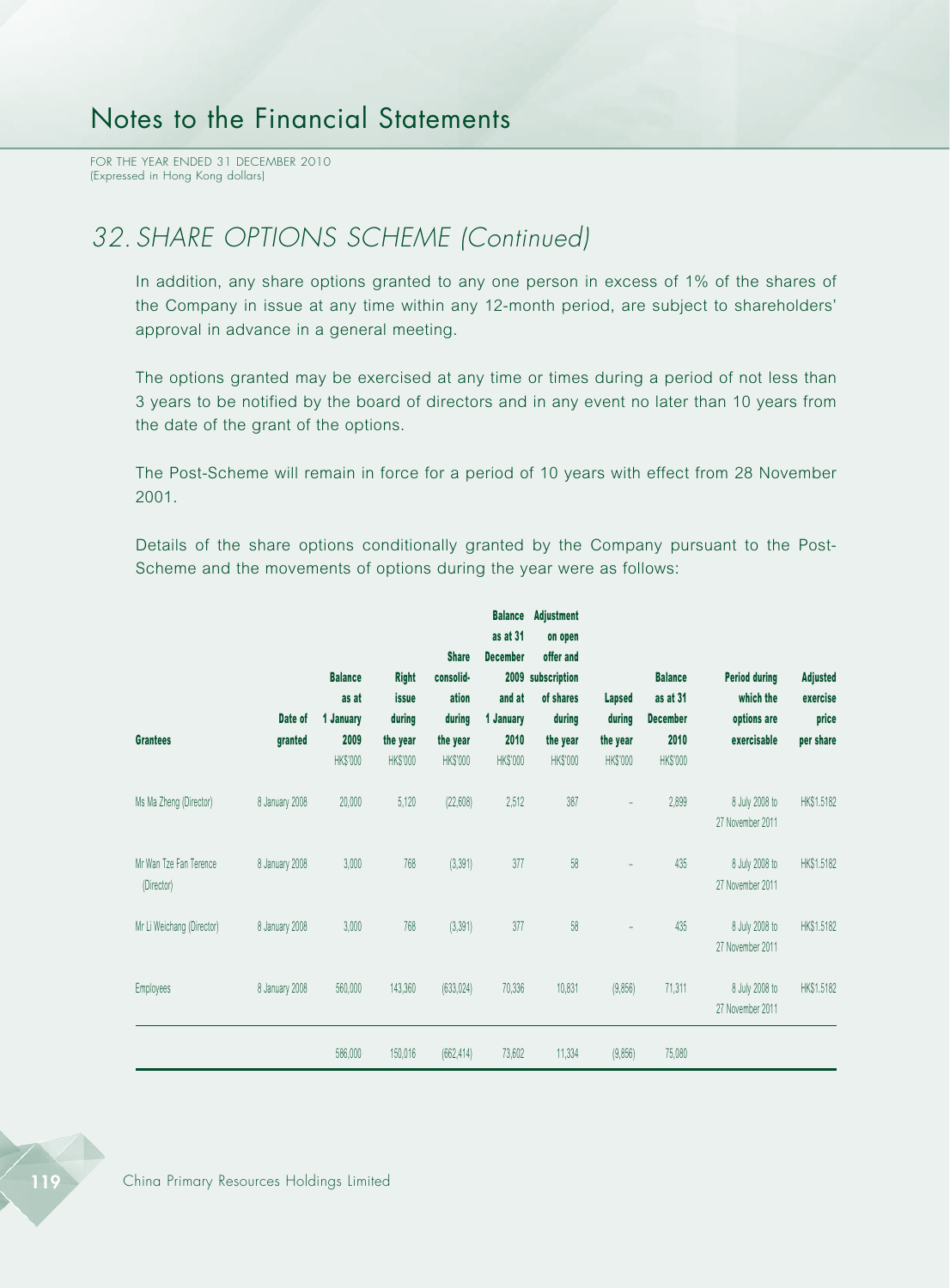## *32. SHARE OPTIONS SCHEME (Continued)*

The adjusted price per share option and the adjusted number of ordinary shares of the Company to be converted were adjusted after the open offer and the subscription of shares during the year as detailed in Note 31, to HK\$1.5182 and 75,080,162 respectively.

No share options were granted and exercised in both 2009 and 2010. During the year, 9,856,000 share options lapsed. At the end of reporting period and the date of approval of these financial statements, the Company had 75,080,162 share options outstanding under the Post-Scheme. The exercise in full of the outstanding share options would, under the present capital structure of the Company, result in the issue of 75,080,162 additional ordinary shares of the Company and increase in share capital of HK\$938,502 and share premium of HK\$113,048,200 (before issue expenses).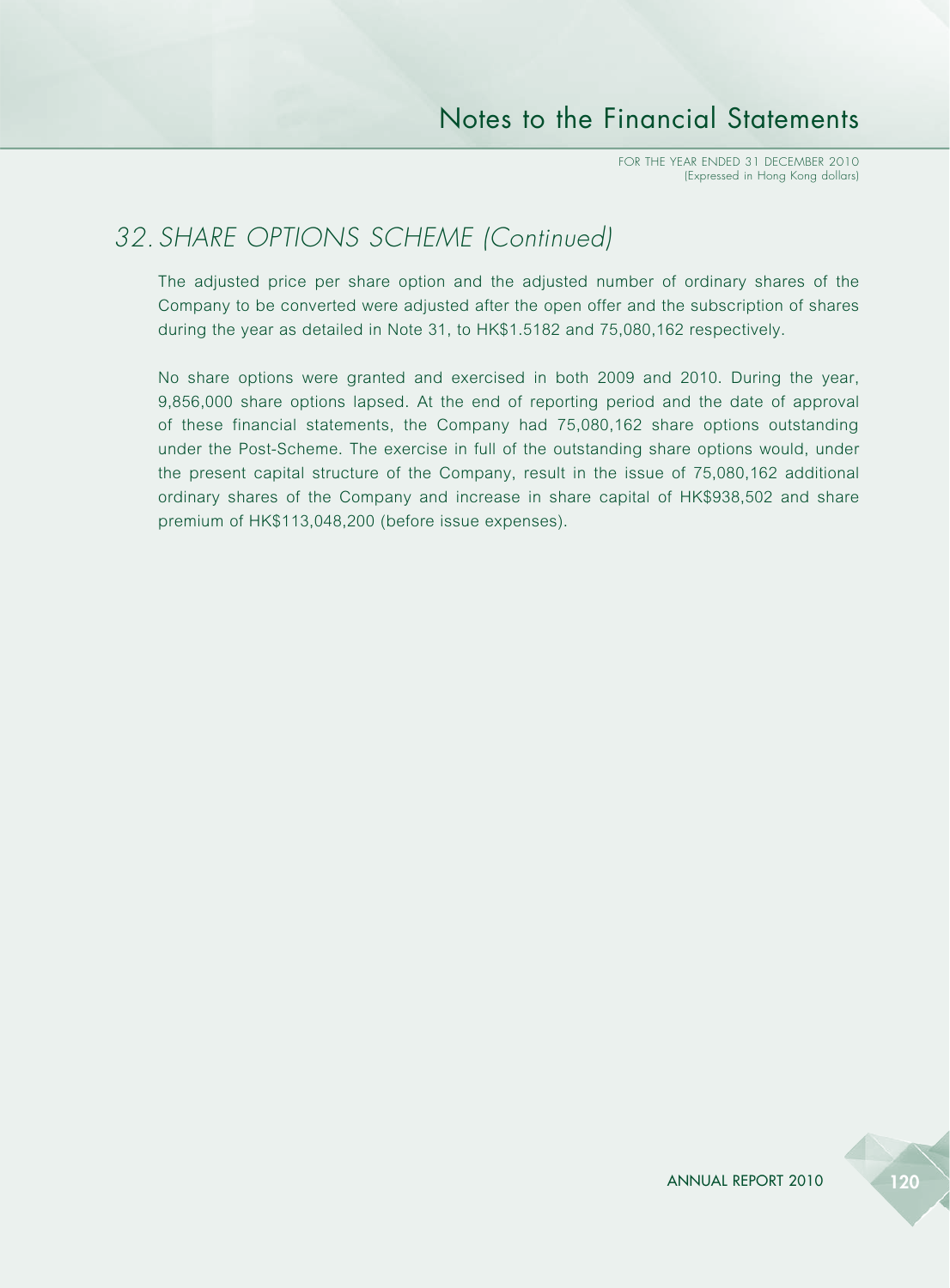FOR THE YEAR ENDED 31 DECEMBER 2010 (Expressed in Hong Kong dollars)

# *33. RESERVES OF THE COMPANY*

|                                         |              |                    |                    | <b>Convertible</b> |                 |                    |              |
|-----------------------------------------|--------------|--------------------|--------------------|--------------------|-----------------|--------------------|--------------|
|                                         | <b>Share</b> | <b>Convertible</b> | <b>Employee</b>    | preferred          |                 |                    |              |
|                                         | premium      |                    | bonds compensation | shares             | <b>Warrants</b> | <b>Accumulated</b> | <b>Total</b> |
|                                         | account      | reserve            | reserve            | reserve            | reserve         | losses             | equity       |
|                                         | HK\$'000     | HK\$'000           | HK\$'000           | HK\$'000           | HK\$'000        | HK\$'000           | HK\$'000     |
|                                         | (Note)       | (Note 27)          | (Note 32)          | (Note 30)          |                 |                    |              |
| <b>Balance at 1 January 2009</b>        | 282,762      | 18,985             | 38,031             | 753,639            | 7,619           | (236, 959)         | 864,077      |
| Rights issue (Note 31(i))               | 76,850       |                    |                    |                    |                 |                    | 76,850       |
| Share issue expenses (Note 31(i))       | (6, 773)     |                    |                    |                    |                 |                    | (6, 773)     |
| Redemption of convertible bonds         |              | (1,063)            |                    |                    |                 | 1,063              |              |
| Release upon lapse of warrants          |              |                    |                    |                    | (7,619)         | 7,619              |              |
| Loss and other comprehensive income     |              |                    |                    |                    |                 |                    |              |
| for the year                            |              |                    |                    |                    |                 | (585, 940)         | (585, 940)   |
| <b>Balance at 31 December 2009</b>      | 352,839      | 17,922             | 38,031             | 753,639            |                 | (814, 217)         | 348,214      |
| Open offer of shares (Note 31(iii))     | 41,499       |                    |                    |                    |                 |                    | 41,499       |
| Share issue expenses in relation to     |              |                    |                    |                    |                 |                    |              |
| the open offer of shares (Note 31(iii)) | (2, 136)     |                    |                    |                    |                 |                    | (2, 136)     |
| Subscription of shares (Note 31(iv))    | 38,475       |                    |                    |                    |                 |                    | 38,475       |
| Lapse of share options                  |              |                    | (4, 413)           |                    |                 | 4,413              |              |
| Repurchase and cancellation of          |              |                    |                    |                    |                 |                    |              |
| convertible preferred shares (Note 30)  |              |                    |                    | (753, 639)         |                 | 834,233            | 80,594       |
| Loss and other comprehensive income     |              |                    |                    |                    |                 |                    |              |
| for the year                            |              |                    |                    |                    |                 | (209, 285)         | (209, 285)   |
| <b>Balance at 31 December 2010</b>      | 430,677      | 17,922             | 33,618             |                    |                 | (184, 856)         | 297,361      |

121 China Primary Resources Holdings Limited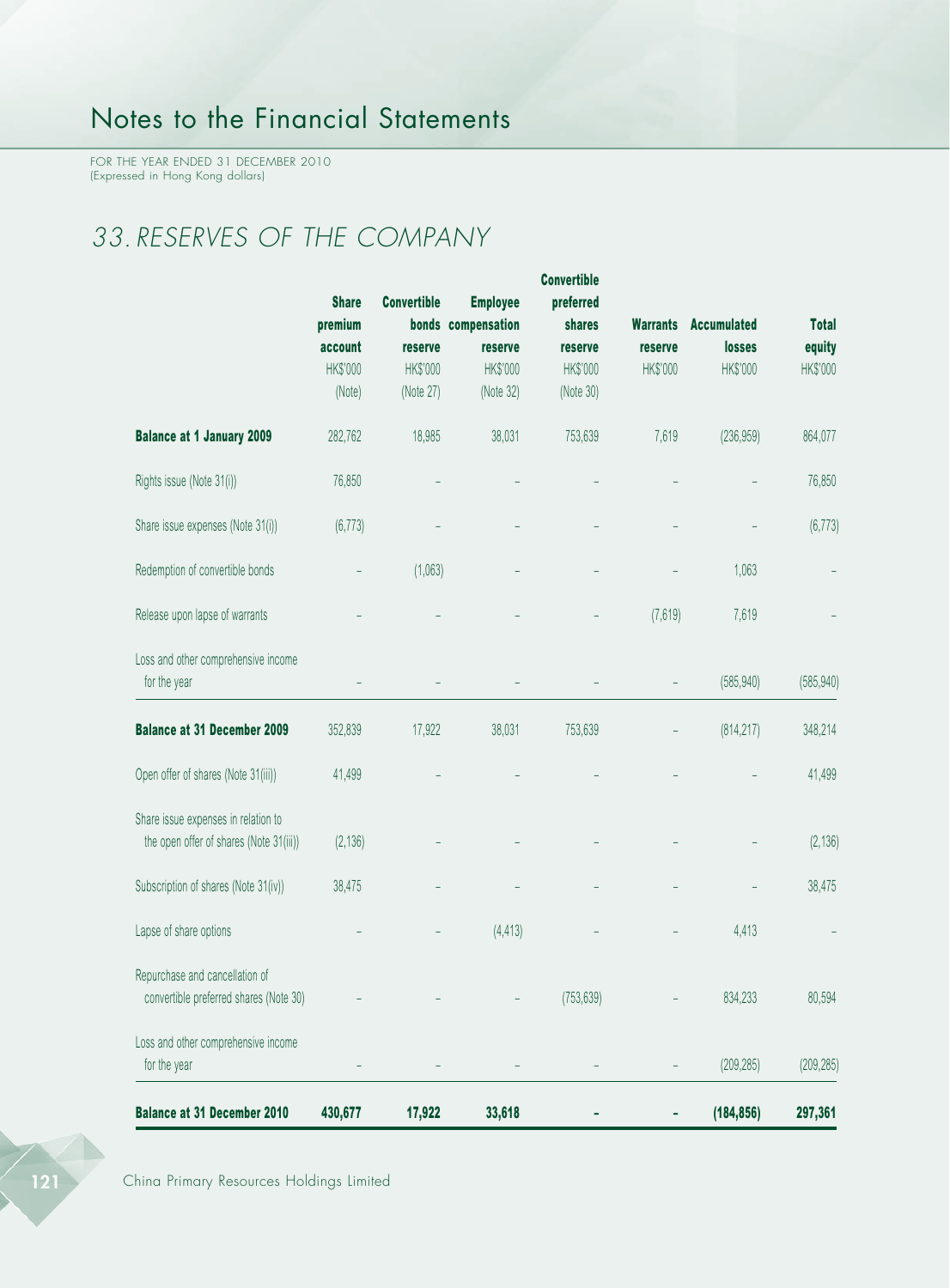## *33. RESERVES OF THE COMPANY (Continued)*

Note:

The share premium account of the Company includes: (i) the premium arising from issues of shares of the Company at a premium less share issue expenses; and (ii) the excess of the then combined net assets of the subsidiaries acquired pursuant to the Group reorganisation over the nominal value of the Company's shares issued in exchange therefor. Under the Companies Law (Revision) of the Cayman Islands, the share premium account is distributable to the shareholders of the Company, provided that immediately following the date on which the dividend is proposed to be distributed, the Company will be in a position to pay off its debts as and when they fall due in the ordinary course of business.

## *34.DEREGISTRATION OF A SUBSIDIARY*

宜昌新首鋼貴金屬礦業有限公司, a 62.7% owned subsidiary, was deregistered on 30 June 2009.

The net assets of the subsidiary at the date of deregistration were as follows:

|                                                 | HK\$'000 |
|-------------------------------------------------|----------|
| Property, plant and equipment                   | 100      |
| Cash and cash equivalents                       | 9,256    |
| Non-controlling interests                       | (3, 317) |
| Net identifiable assets and liabilities         | 6,039    |
| Release of exchange translation reserve         | (944)    |
|                                                 | 5,095    |
| Assets retained by the Group on deregistration: |          |
| Property, plant and equipment                   | 100      |
| Cash and cash equivalent                        | 5,315    |
| Gain on deregistration (Note 8)                 | (320)    |
|                                                 | 5,095    |

The deregistered subsidiary did not have any contribution to either the Group's turnover or operating results during the year ended 31 December 2009.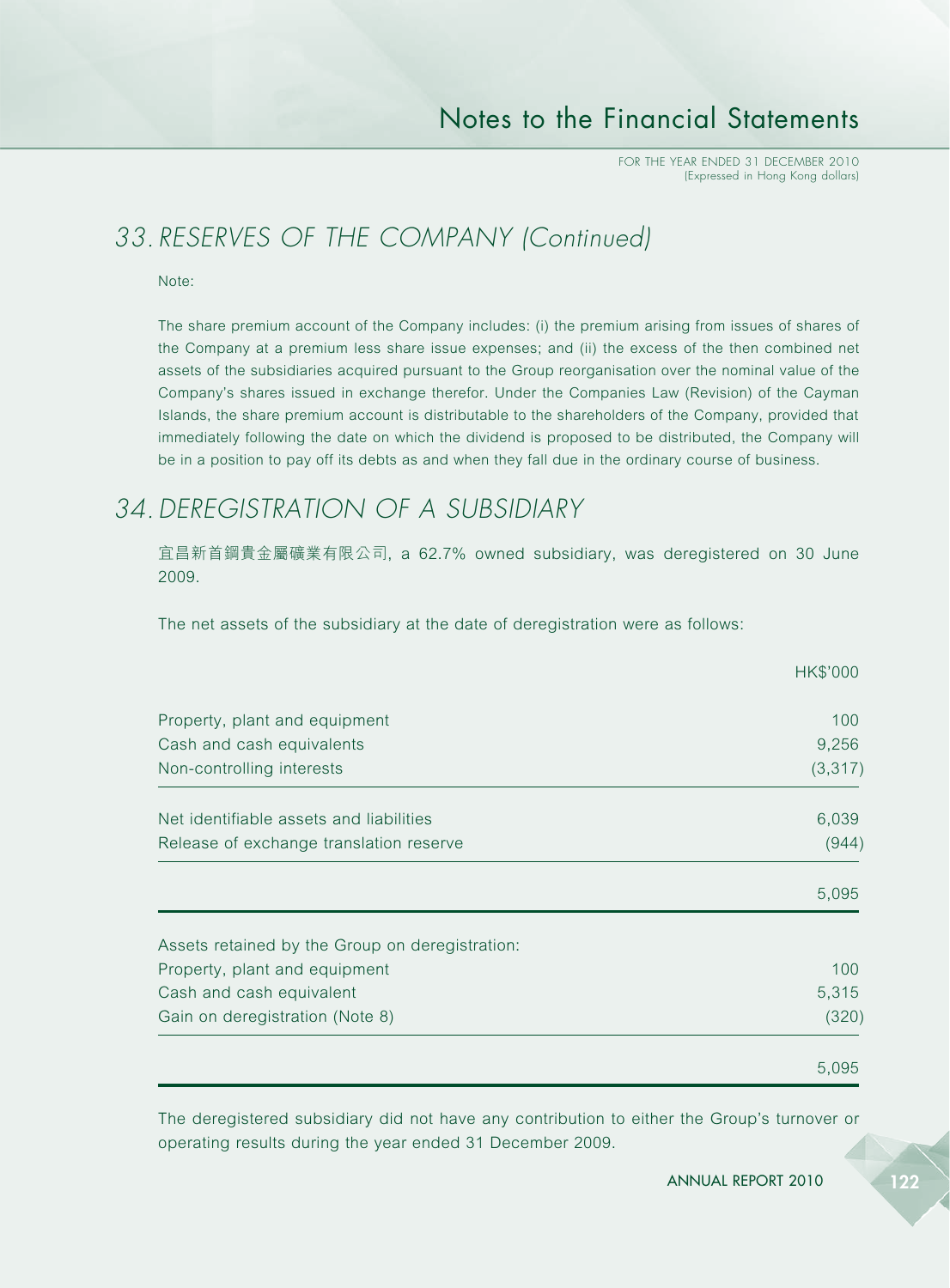FOR THE YEAR ENDED 31 DECEMBER 2010 (Expressed in Hong Kong dollars)

## *35. CAPITAL COMMITMENTS*

#### The Group

Capital commitments outstanding at the end of reporting period not provided for in the financial statements were as follows:

|                                              | 2010            | 2009            |
|----------------------------------------------|-----------------|-----------------|
|                                              | <b>HK\$'000</b> | <b>HK\$'000</b> |
| Property, plant and equipment contracted but |                 |                 |
| not provided for                             | 14,491          | 32,588          |

#### The Company

The Company did not have any significant capital commitments at the end of both reporting periods.

### *36. OPERATING LEASE ARRANGEMENTS*

#### The Group

The Group is the lessee in respect of certain of its office premises held under operating leases. The leases typically run for an initial period of one to three years at fixed rental. None of the leases includes contingent rentals.

At the end of the reporting period, the Group had outstanding minimum commitments under non-cancellable operating leases, which fall due as follows:

|                                                         | 2010<br><b>HK\$'000</b> | 2009<br><b>HK\$'000</b> |
|---------------------------------------------------------|-------------------------|-------------------------|
| Within one year<br>After one year but within five years | 850<br>999              | 2,077<br>1,720          |
|                                                         | 1,849                   | 3,797                   |

#### The Company

The Company did not have any significant operating lease commitments at the end of both reporting periods.

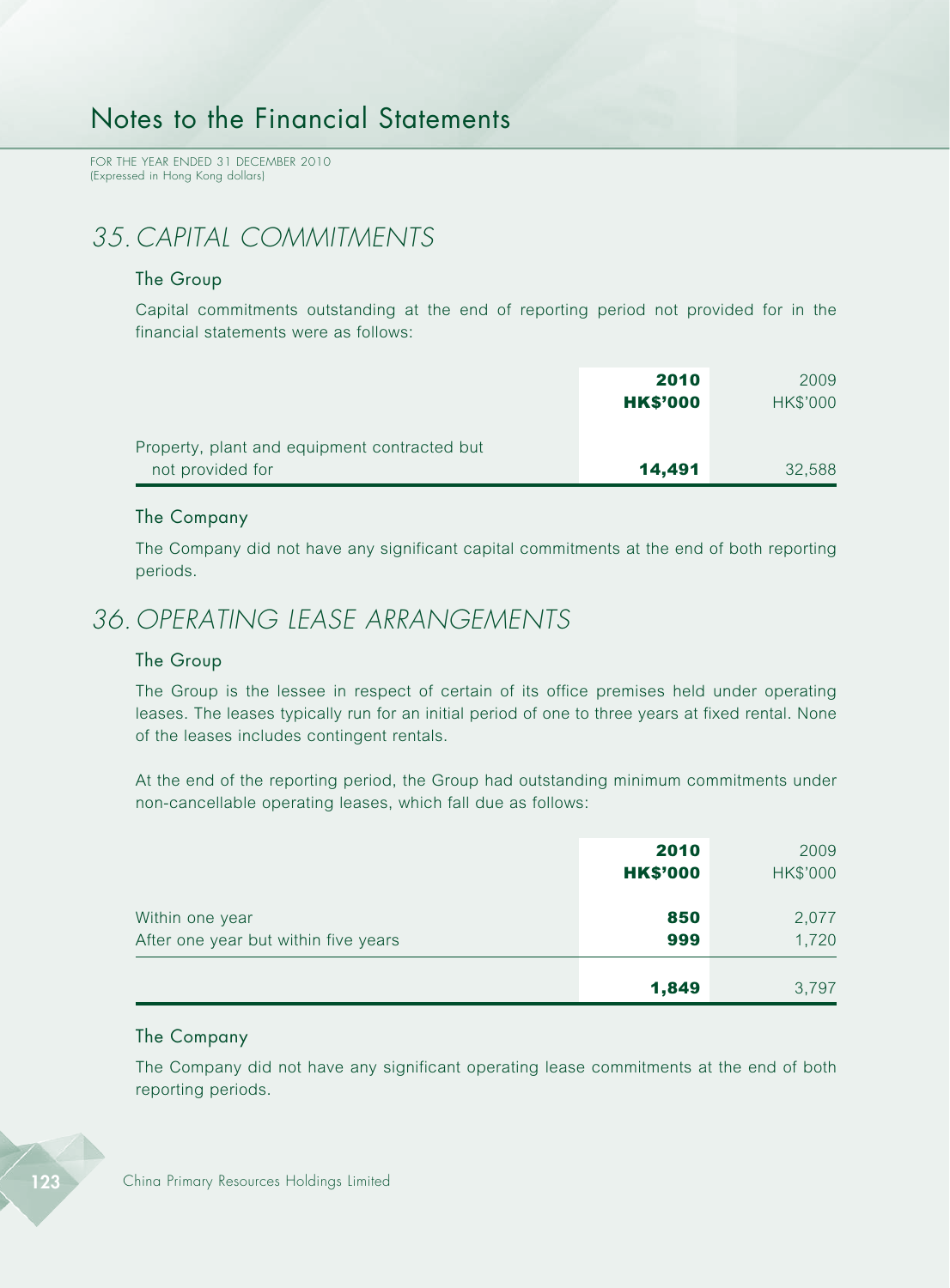FOR THE YEAR ENDED 31 DECEMBER 2010 (Expressed in Hong Kong dollars)

### *37. CONTINGENT LIABILITIES*

#### Environmental contingencies

To date, the Group has not incurred any significant expenditure for environmental remediation, and is currently not involved in any environmental remediation, and has not accrued any amounts for environmental remediation relating to its operations. Under the existing legislation, management believes that there are no probable liabilities that will have a material adverse effect on the financial position or operating results of the Group and therefore, no provision was made as at 31 December 2010. The Mongolian government, however, has moved, and may move further towards the adoption of more stringent environmental standards. Environmental liabilities are subject to considerable uncertainties which affect the Group's ability to estimate the ultimate cost of remediation efforts. These uncertainties include (i) the exact nature and extent of the contamination at various sites, including but not limited to, mines and land development areas, whether operating, closed or sold; (ii) the extent of required cleanup efforts; (iii) varying costs of alternative remediation strategies; (iv) changes in environmental remediation requirements; and (v) the identification of new remediation sites. The exact amount of such future cost is indeterminable due to such factors as the unknown magnitude of possible contamination and the unknown timing and extent of the corrective actions that may be required. Accordingly, the outcome of environmental liabilities under future environmental legislation cannot reasonably be estimated at present, and could be material.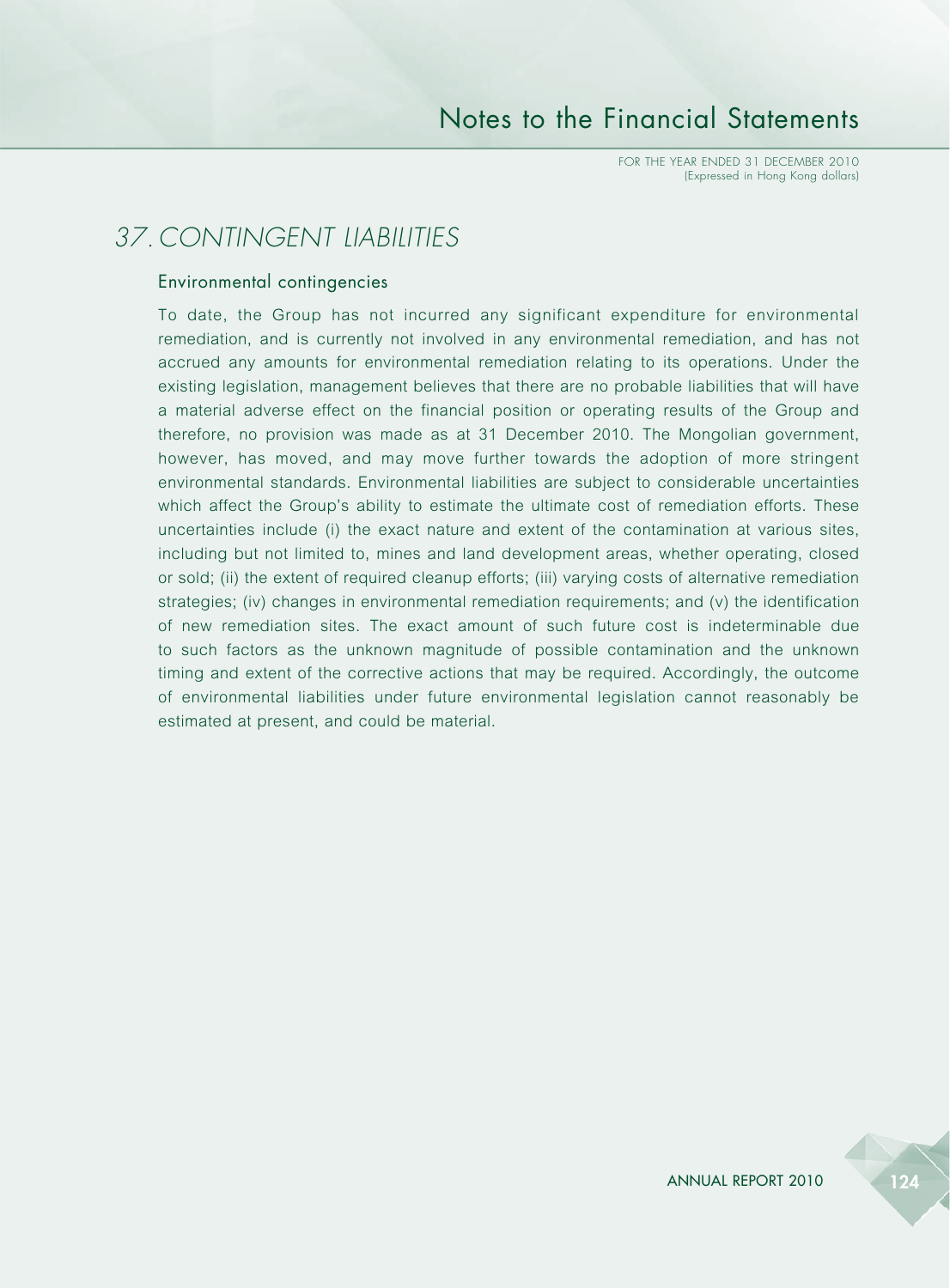FOR THE YEAR ENDED 31 DECEMBER 2010 (Expressed in Hong Kong dollars)

### *38. RELATED PARTY TRANSACTIONS*

Transactions between the Company and its subsidiaries, which are related parties of the Company, have been eliminated on consolidation and are not disclosed below. Expect for those disclosed elsewhere in the financial statements, details of transactions between the Group and other related party are as follows:

(a) During the year and in the ordinary course of business, the Group had the following material transactions with related parties:

|                                                                                                   | 2010<br><b>HK\$'000</b> | 2009<br>HK\$'000 |
|---------------------------------------------------------------------------------------------------|-------------------------|------------------|
| Related company<br>- Sales of products<br>- Purchase of materials                                 | 27,517<br>6,166         | 6,899<br>34,582  |
| Shareholder<br>- Convertible bonds interest paid<br>- Payment for redemption of convertible bonds |                         | 167<br>6,395     |

The major shareholder of the Company is also a director of the related company which is not a member of the Group.

The Group's and the Company's convertible bonds interest and payment for redemption of convertible bonds were paid to Future Advance, a shareholder of the Company. Details of the terms of the convertible bonds issued to Future Advance are set out in Note 27(b) to the financial statements.

(b) Members of key management during the year comprised only of the directors whose remuneration is set out in Note 15(a) to the financial statements.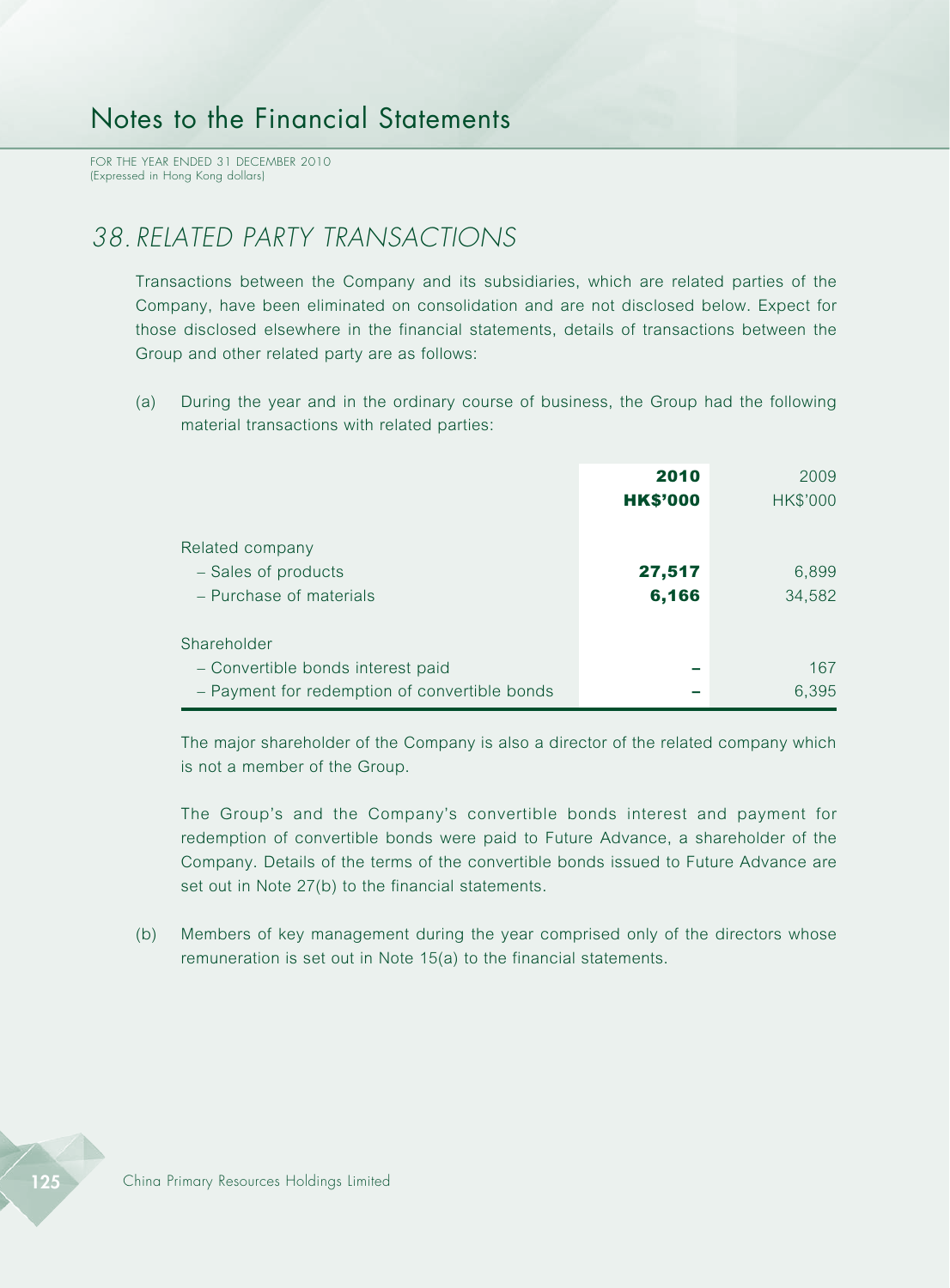## *39. CAPITAL RISK MANAGEMENT*

The Group's objective of managing capital is to safeguard the Group's ability to continue as a going concern in order to provide returns for shareholders and benefits for other stakeholders and to maintain an optimal capital structure to reduce cost of capital.

The capital structure of the Group consists of debts, which includes convertible bonds, bank borrowings and convertible preferred shares disclosed in Notes 27, 28 and 30 respectively, cash and cash equivalents disclosed in Note 25 and equity attributable to owners of the Company, comprising share capital and reserves as disclosed in Note 30 and consolidated statement of changes in equity, respectively.

The Group's risk management reviews the capital structure on a semi-annual basis. As part of this review, the management considers the cost of capital and the risks associated with each class of capital. The Group has a target gearing ratio of 5% to 10% determined as the proportion of net debts to equity. However, due to disposal of available-for-sale investment and accumulated losses for the past years, the gearing ratio has been increasing. It is the management's target to control the gearing ratio at around 20%.

The gearing ratio at the end of reporting period was as follows:

|                           | 2010            | 2009      |
|---------------------------|-----------------|-----------|
|                           | <b>HK\$'000</b> | HK\$'000  |
| <b>Debts</b>              | 323,948         | 292,263   |
| Cash and cash equivalents | (45, 930)       | (76, 071) |
|                           |                 |           |
| Net debts                 | 278,018         | 216,192   |
| Equity                    | 390,012         | 408,183   |
|                           |                 |           |
| Net debts to equity ratio | 71.28%          | 52.96%    |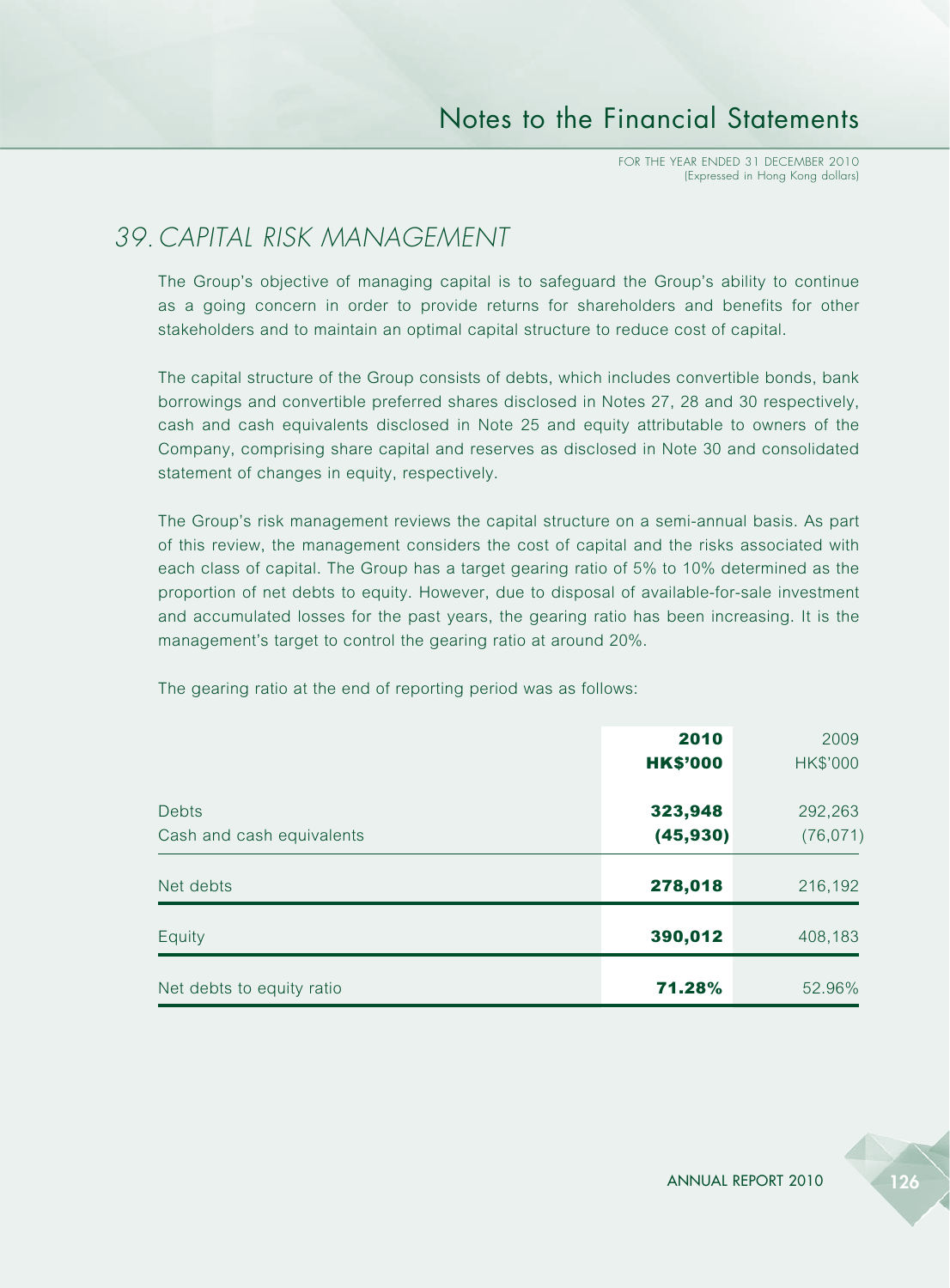FOR THE YEAR ENDED 31 DECEMBER 2010 (Expressed in Hong Kong dollars)

## *40. FINANCIAL RISK MANAGEMENT*

The main risks arising from the Groups' financial instruments in the normal course of the Group's business are credit risk, liquidity risk, interest rate risk and currency risk.

These risks are limited by the Group's financial management policies and practices described below.

#### (a) Credit risk

The Group's credit risk is primarily attributable to its trade and other receivables. Management has a credit policy in place and the exposures to these credit risks are monitored on an ongoing basis.

In respect of trade and bills receivables, individual credit evaluations are performed on all customers requiring credit over a certain amount. These evaluations focus on the customers' past history of making payments when due and current ability to pay, and take into account information specific to the customers as well as pertaining to the economic environment in which the customers operate. Ongoing credit evaluation is performed on the financial condition of trade receivables. Normally, the Group does not obtain collateral from customers.

The Group's exposure to credit risk is influenced mainly by the individual characteristics of each customer. The default risk of the industry in which customers operate also has an influence on credit risk but to a lesser extent. At the end of reporting period, the Group has a certain concentration of credit risk as 35% (2009: 92%) and 94% (2009: 89%) of the total trade receivables was due from the Group's largest customer and the five largest customers.

Further quantitative disclosures in respect of the Group's exposure to credit risk arising from other receivables and trade and bill receivables are set out in Notes 22 and 24 respectively.

The credit risk of the Group's other financial assets, which comprise cash and cash equivalents, arises from default of the counterparty, with a maximum exposure equal to the carrying amount of these instruments.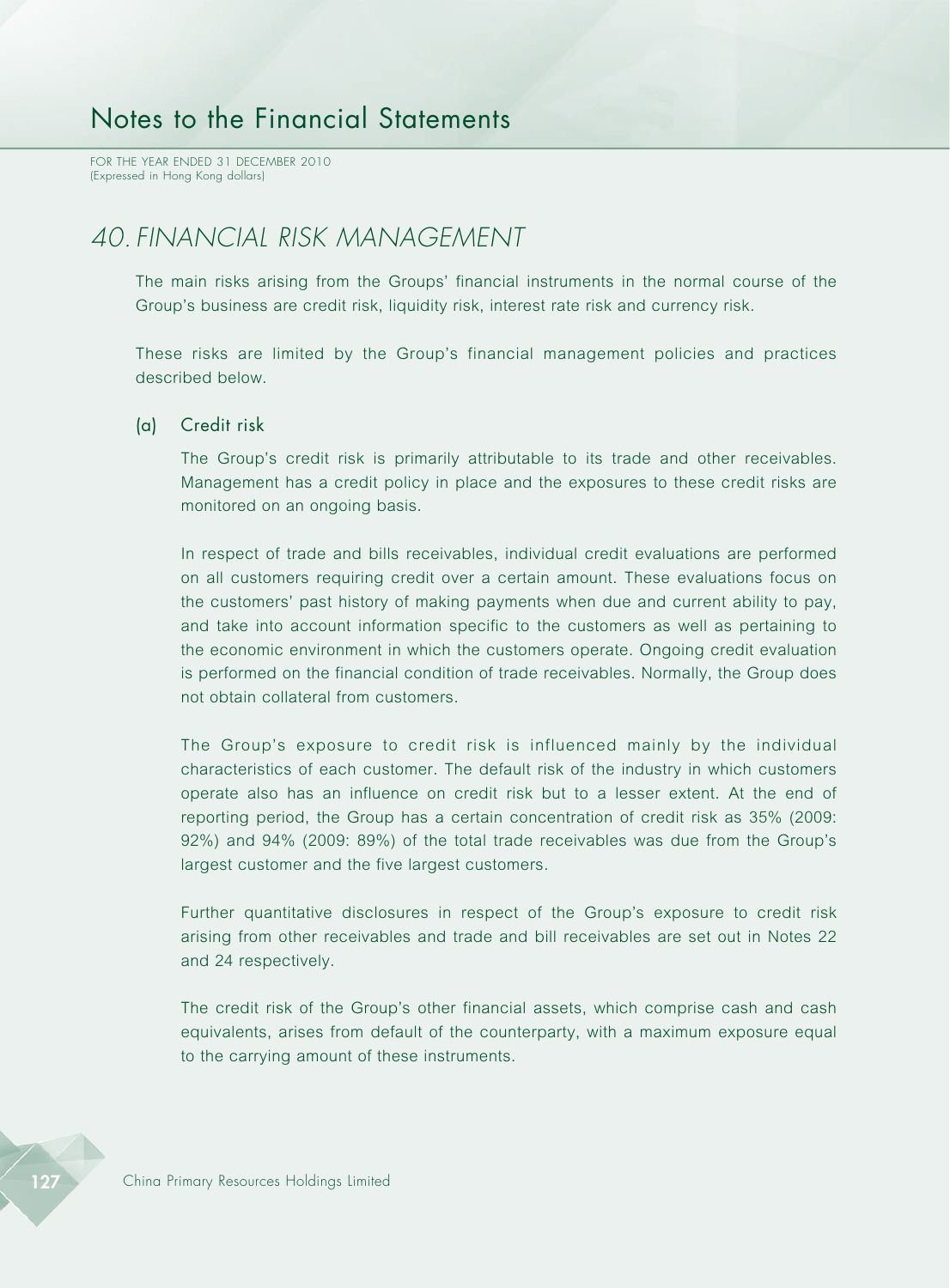## *40. FINANCIAL RISK MANAGEMENT (Continued)*

#### (b) Liquidity risk

The Group's policy is to regularly monitor its liquidity requirements to ensure that it maintains sufficient reserves of cash to meet its liquidity requirements in the short and longer term.

All the Group's and the Company's financial liabilities at the end of reporting period are due within one year or on demand.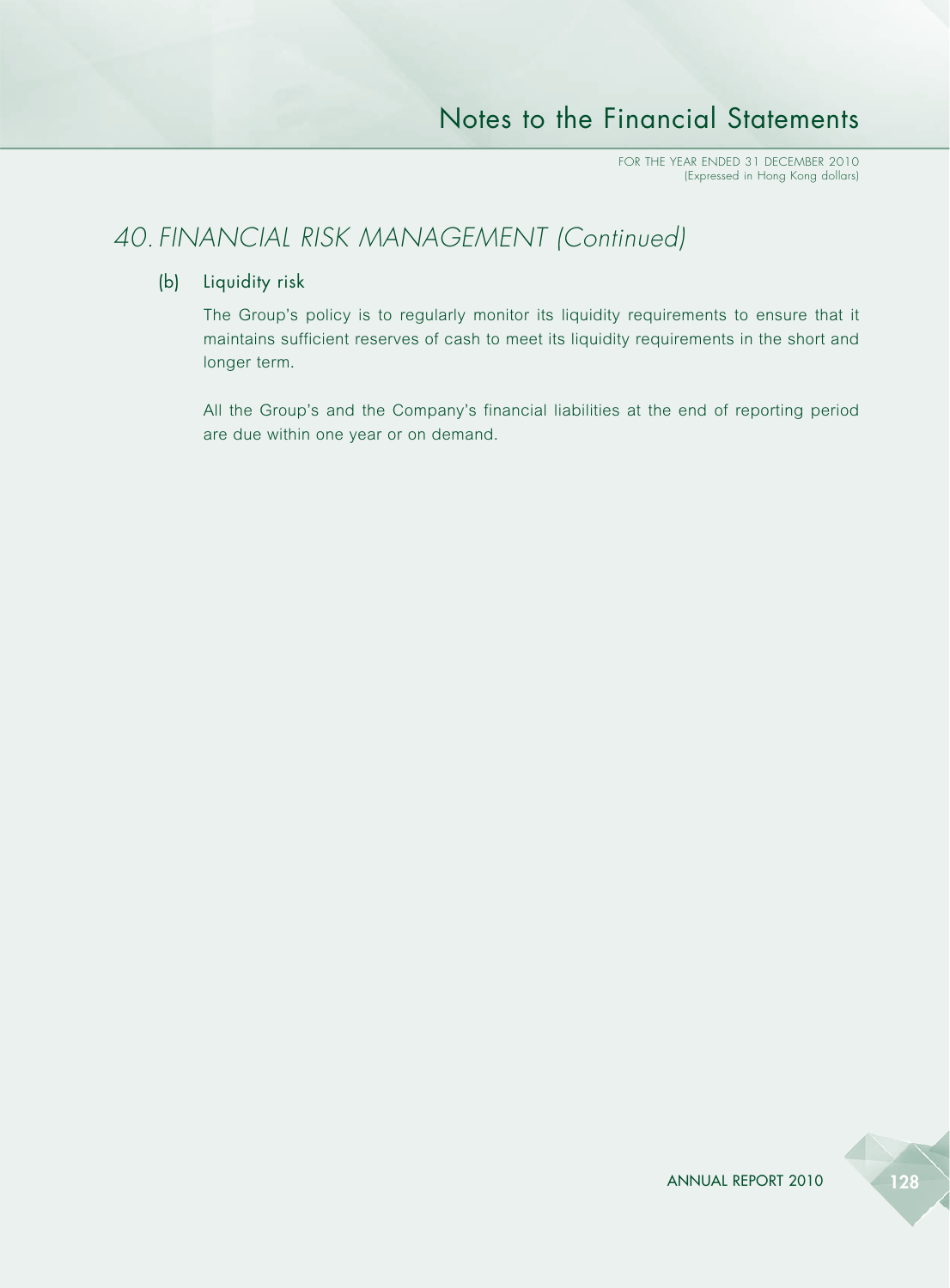FOR THE YEAR ENDED 31 DECEMBER 2010 (Expressed in Hong Kong dollars)

# *40. FINANCIAL RISK MANAGEMENT (Continued)*

(c) Interest rate risk

The Group's fair value interest-rate risk mainly arises from convertible bonds and CPSs as disclosed in Notes 27 and 30 respectively. The convertible bonds and CPSs were issued at fixed rates which expose the Group to fair value interest-rate risk. The Group has not used any financial instruments to hedge potential fluctuations in interest rates.

The following table details the interest rate profile of the Group at the end of reporting period.

|                                          | <b>Effective</b><br>interest rate | 2010          | Effective<br>interest rate | 2009          |
|------------------------------------------|-----------------------------------|---------------|----------------------------|---------------|
|                                          | %                                 | <b>HK'000</b> | $\frac{0}{0}$              | <b>HK'000</b> |
| Fixed rate<br>Bank loan                  | 5.31%                             | 58,862        | N/A                        | N/A           |
| <b>Bills discounted</b><br>with recourse | 4%                                | 18,836        | N/A                        | N/A           |
| Variable rate<br><b>Bank balances</b>    | 0.221%                            | 32,217        | 0.209%                     | 51,238        |

It is estimated that as at 31 December 2010, a general increase/decrease of 100 basis points in interest rates, with all other variables held constant, would increase/decrease the Group's loss after income tax and accumulated losses by HK\$314,000 (2009: HK\$513,000).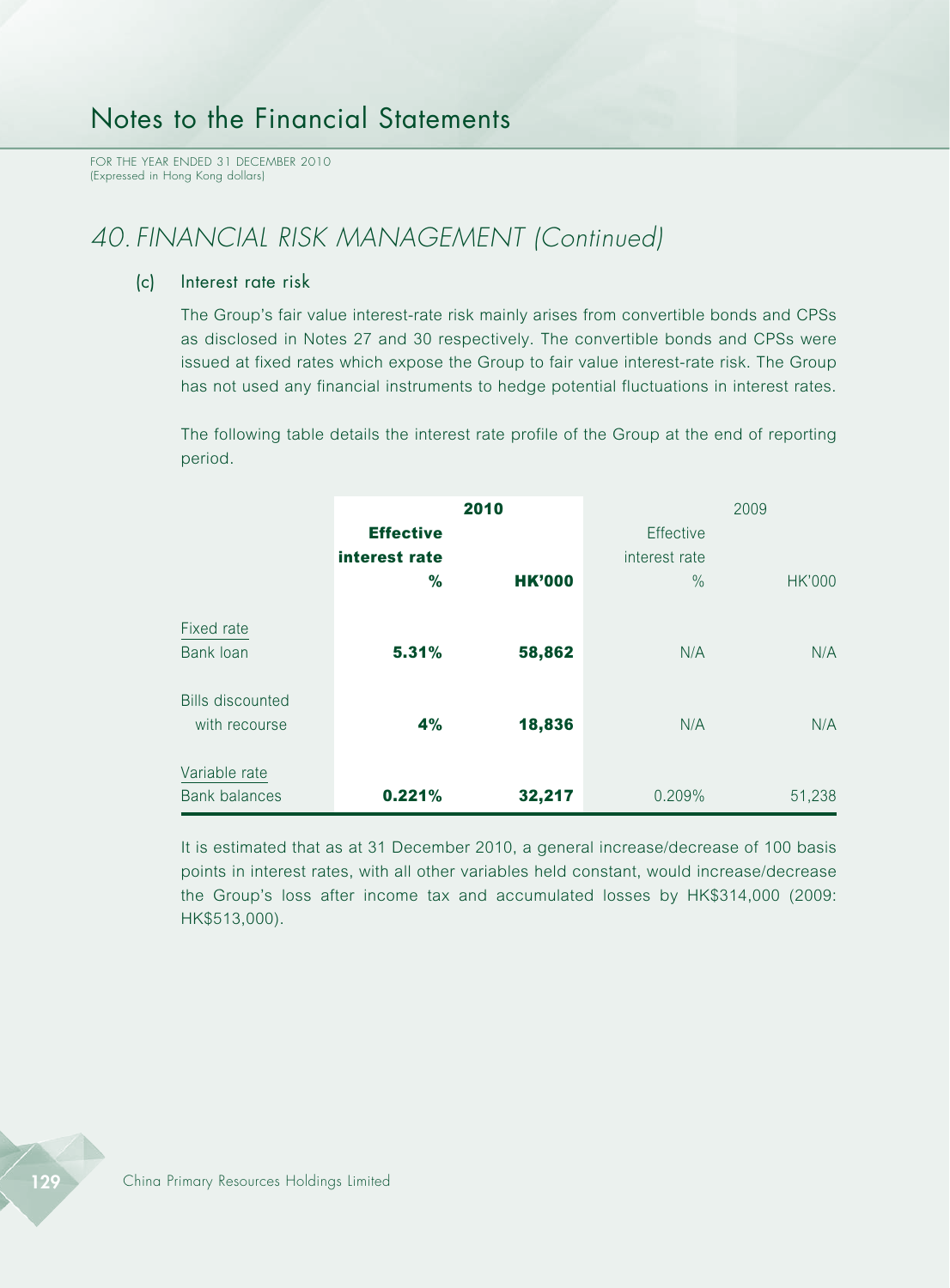## *40. FINANCIAL RISK MANAGEMENT (Continued)*

#### (d) Currency risk

The Group primarily operated in the PRC and most of its transactions are denominated and settled in RMB. Whilst the Company was based in Hong Kong and transacts primarily in Hong Kong dollar, its activities were mostly separate and independent from those of the overseas operations. Accordingly, the Group did not have a significant exposure to currency risk.

#### (e) Price risk – Commodity price risk

The minerals markets are influenced by global as well as regional supply and demand conditions. Changes in prices of minerals products could significantly affect the Group's financial performance. The Group historically has not used any commodity derivative instruments to hedge the potential price fluctuations of products and does not have a fixed policy to do so in the foreseeable future.

#### (f) Fair values

All financial instruments are carried at amounts not materially different from their fair values as at 31 December 2010 and 2009.

#### (g) Fair values estimation

Fair value estimates are made at a specific point in time and based on relevant market information and information about the financial instruments. These estimates are subject in nature and involve uncertainties and matters of significant judgement and therefore cannot be determined with precision. Changes in assumptions could significantly affect the estimates.

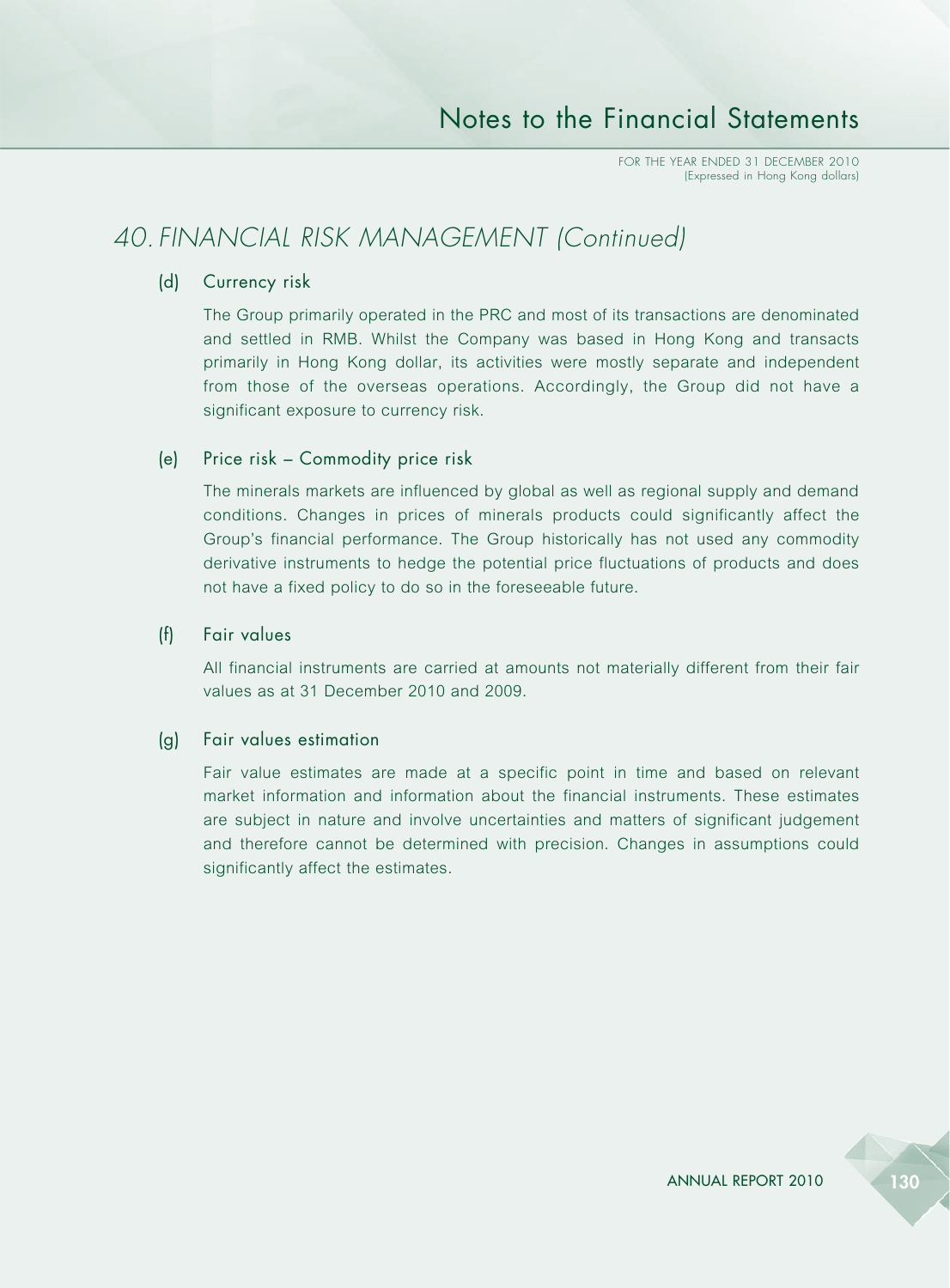FOR THE YEAR ENDED 31 DECEMBER 2010 (Expressed in Hong Kong dollars)

#### *41. SUMMARY OF FINANCIAL ASSETS AND FINANCIAL LIABILITIES BY CATEGORY*

The carrying amounts of the Group's financial assets and financial liabilities as recognised at 31 December 2010 and 2009 may be categorised as follows:

|                                                                                  | 2010<br><b>HK\$'000</b> | 2009<br>HK\$'000 |
|----------------------------------------------------------------------------------|-------------------------|------------------|
| <b>Financial assets</b><br>Available-for-sale investments at fair value          |                         | 314,800          |
| Loans and receivables at amortised cost<br>(including cash and cash equivalents) | 202,800                 | 89,433           |
| <b>Financial liabilities</b><br>Financial liabilities measured at amortised cost | 342,435                 | 297,232          |

- (a) The fair values of available-for-sale investments are calculated using the applicable yield curve for the duration of the instruments for non-optional derivatives.
- (b) The following provides an analysis of financial instruments carried at fair value as at 31 December 2009 by level of fair value hierarchy:

Level 1: Quoted prices (unadjusted) in active markets for identical assets or liabilities;

Level 2: Input other than quoted prices included within Level 1 that are observable for the asset or liability, either directly (i.e. as prices) or indirectly (i.e. derived from prices); and

Level 3: Input for the asset or liability that are not based on observable market data (unobservable input).

In 2009, the Group adopted Level 3 for determining and disclosing the fair value of available-for-sale investments.

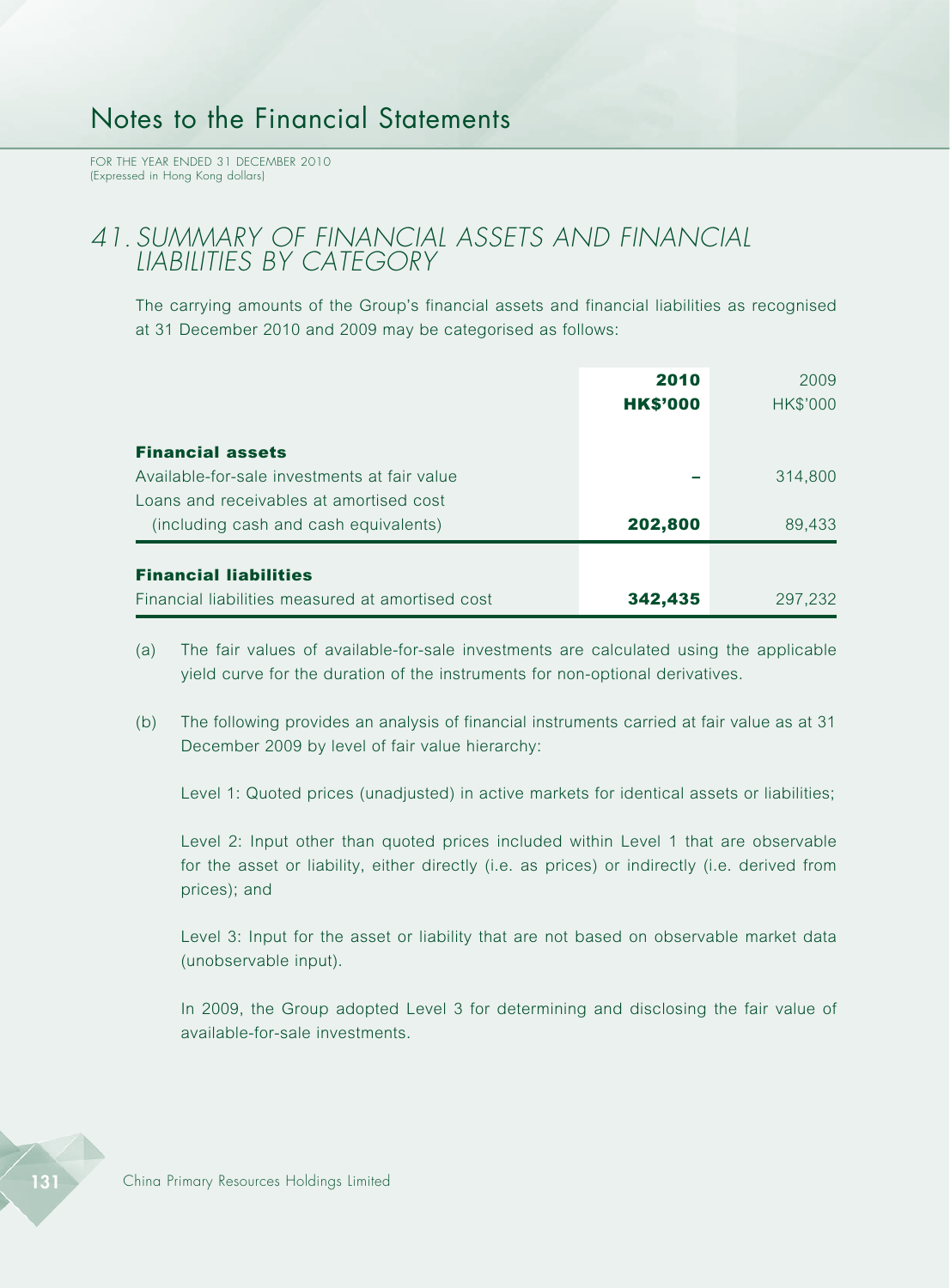#### *41. SUMMARY OF FINANCIAL ASSETS AND FINANCIAL LIABILITIES BY CATEGORY (Continued)*

(b) The following provides an analysis of financial instruments carried at fair value as at 31 December 2009 by level of fair value hierarchy: (Continued)

The movements in fair value measurements available-for-sale unlisted financial investments in Level 3 during the year ended 31 December 2009 were as follows:

| Impairment loss recognised in profit or loss | (805, 580) |
|----------------------------------------------|------------|
| Transfer from interest in an associate       | 1,120,380  |
| At 1 January 2009                            |            |
|                                              | HK\$'000   |